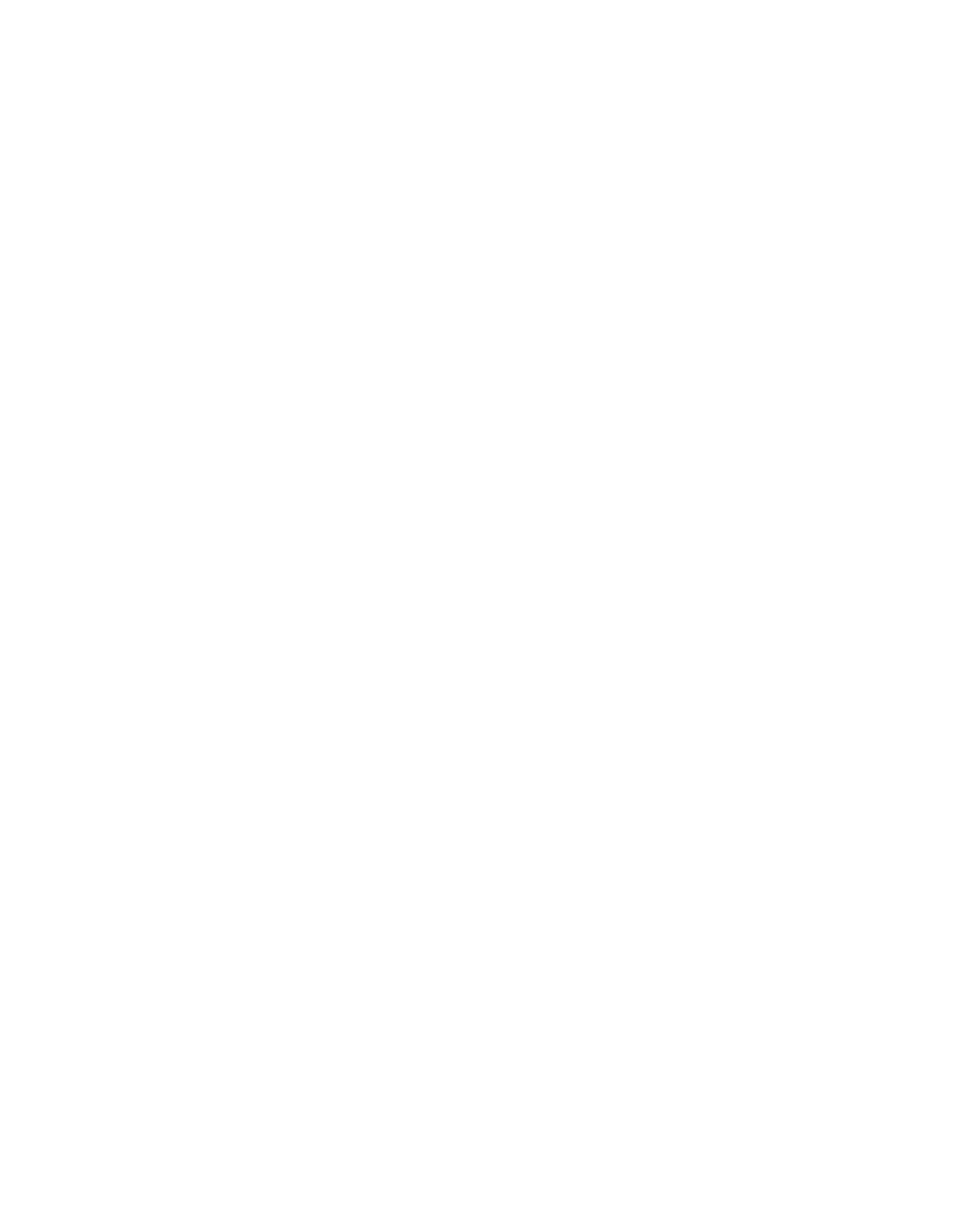## **TOWN OF SMITHFIELD**  *LAND DEVELOPMENT & SUBDIVISION REVIEW REGULATIONS*

**Adopted March 4, 1996** 

**Amended: May 25, 2006, March 22, 2007, October 27, 2011, June 27, 2013, September 19, 2019** 

 $\overline{\phantom{0}}$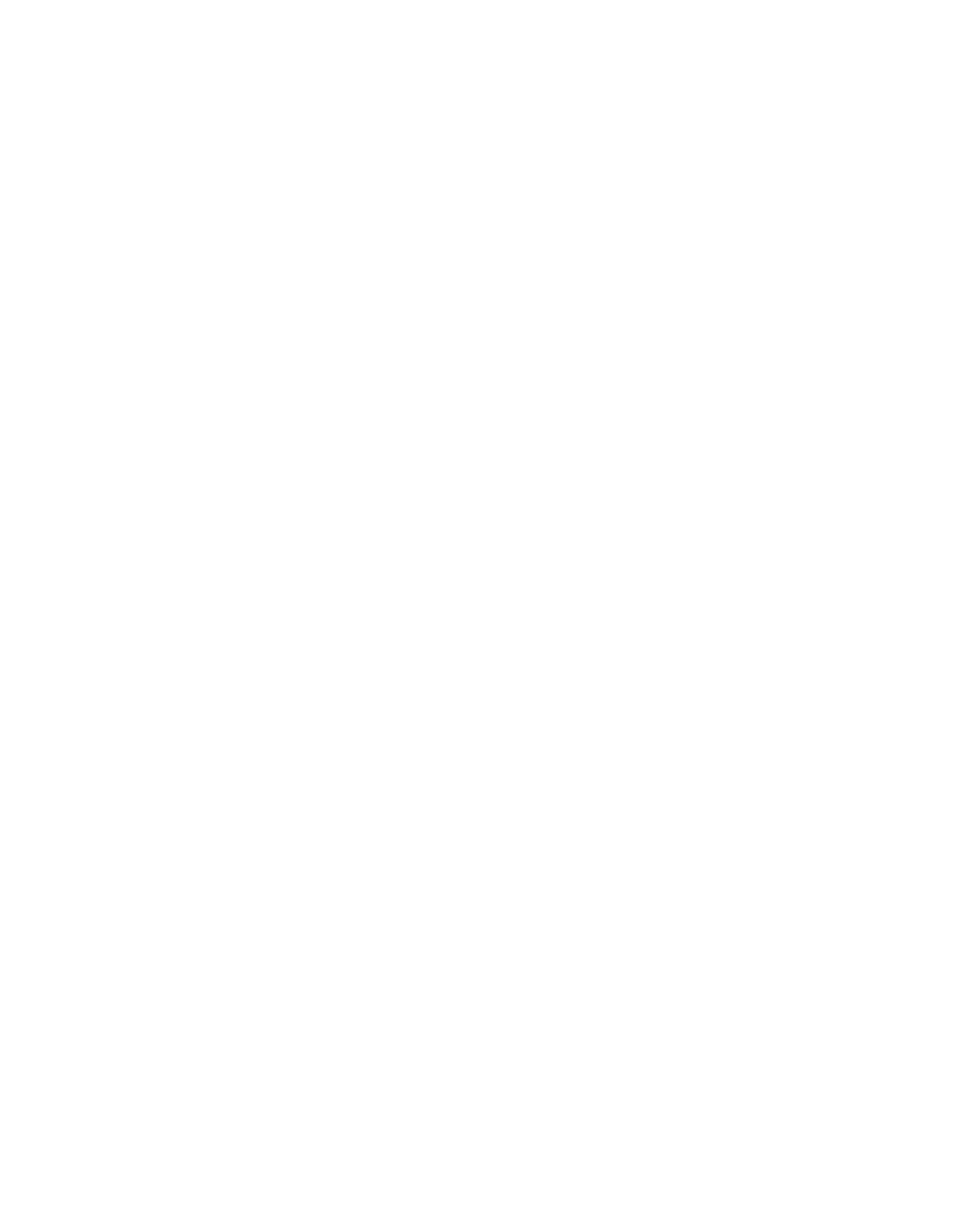### *LAND DEVELOPMENT AND SUBDIVISION REVIEW REGULATIONS*

## **TABLE OF CONTENTS**

#### **Section I. General**

| Article A. |                |
|------------|----------------|
| Article B. | $\overline{2}$ |
| Article C. | $\overline{2}$ |
| Article D. | $\mathcal{R}$  |
|            |                |

#### **Section II. General Requirements**

| Article A. |                                                       |     |
|------------|-------------------------------------------------------|-----|
| Article B. |                                                       | 15  |
| Article C. |                                                       | -15 |
| Article D. | Development Impact Fee/Requirements for Dedication of |     |
|            |                                                       | 17  |
| Article E. |                                                       |     |

#### **Section III. Procedure for Submission of Plans and Plats for Land Development Projects and Subdivisions**

| Article A. |                                                                   | 19 |
|------------|-------------------------------------------------------------------|----|
| Article B. |                                                                   | 20 |
| Article C. |                                                                   | 20 |
| Article D. |                                                                   | 21 |
| Article E. | Major Land Development and Major Subdivision – General Provisions | 23 |
| Article F. |                                                                   | 23 |
| Article G. | Major Land Development and Major Subdivision - Preliminary Plan   | 26 |
| Article H. | Land Development Projects and Subdivisions – Public               |    |
|            |                                                                   | 27 |
| Article I. |                                                                   | 28 |
| Article J. | Precedence of Approvals between the Planning Board and            |    |
|            |                                                                   | 29 |
| Article K. |                                                                   | 29 |
| Article L. |                                                                   | 30 |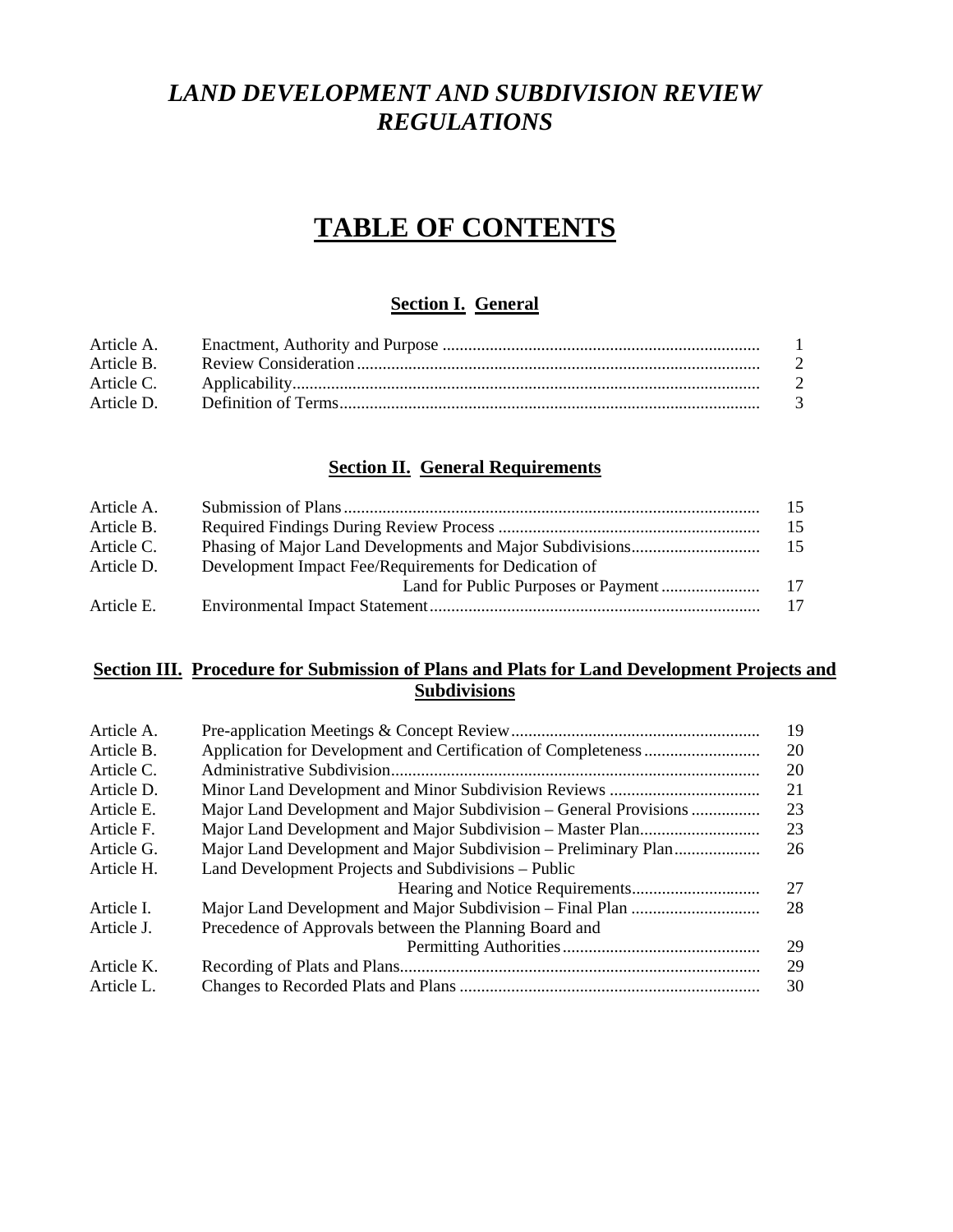#### **Section IV. Information Required for Submission**

|            |                                                                      | - 33 |
|------------|----------------------------------------------------------------------|------|
|            | Article B. Preconstruction Conference, Construction, and Inspections |      |
|            |                                                                      | -33  |
| Article C. |                                                                      | 34   |
|            |                                                                      | -34  |
|            |                                                                      | -37  |
| Article D. |                                                                      | - 38 |

#### **Section V. Design Standards**

#### **Section VI. Improvements to the Land**

| Article A. |    |
|------------|----|
| Article B. |    |
| Article C. | 54 |

#### **Section VII. Specifications for Construction of Required Improvements to the Land**

| Article A. | -55  |
|------------|------|
| Article B. | -56  |
| Article C. | -57  |
| Article D. |      |
| Article E. | - 58 |
| Article F. | .58  |
| Article G. | -58  |
|            |      |

#### **Section VIII. Board of Appeal**

| Article A. | -60  |
|------------|------|
| Article B. | -60  |
| Article C. | -60  |
| Article D. | - 60 |
| Article E. | - 61 |

#### **Section IX. Administration and Enforcement**

| Article B. |      |
|------------|------|
| Article C. | - 64 |
| Article D. |      |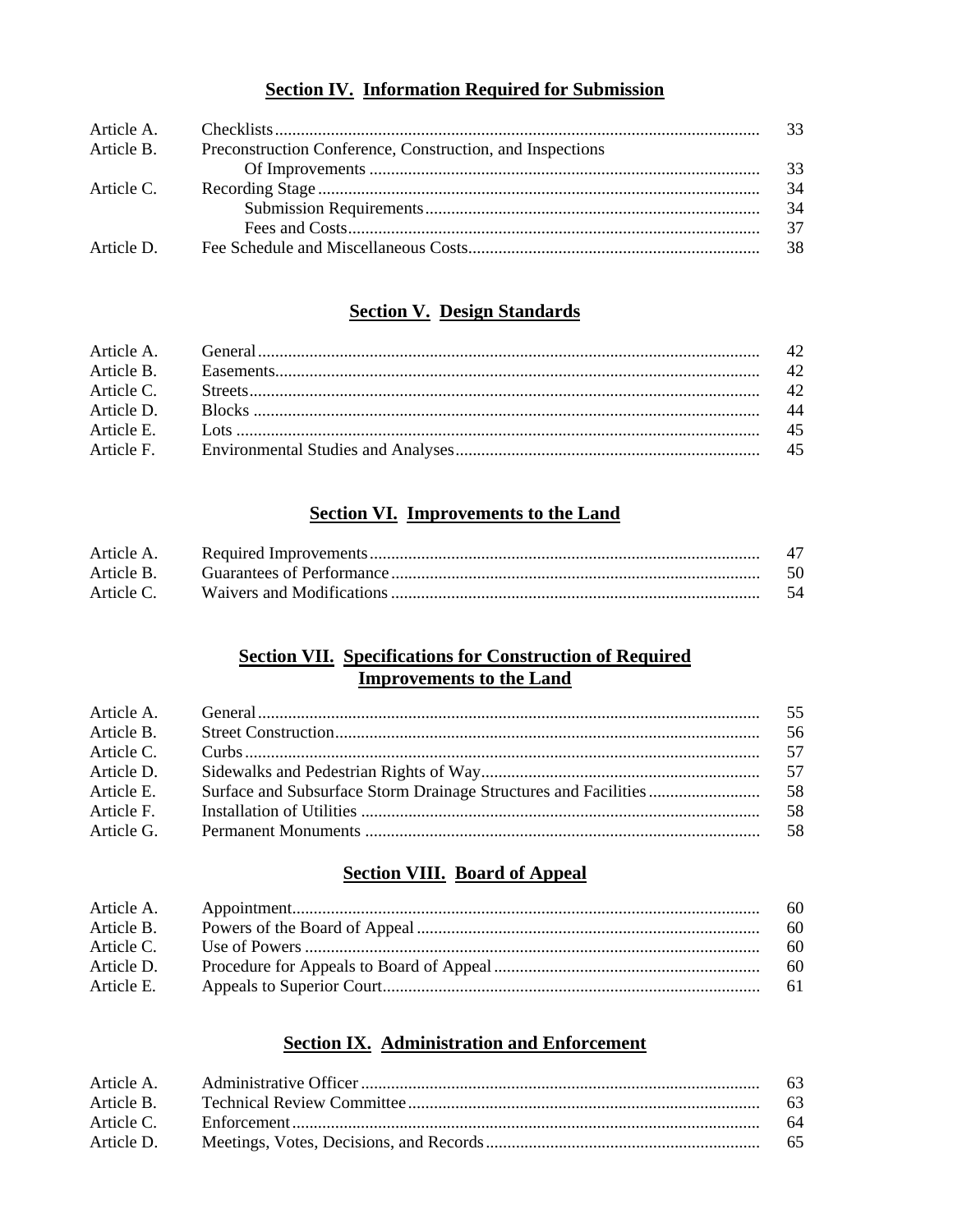#### **Section X. Conservation Development**

| Article A  | 66 |
|------------|----|
| Article B. | 66 |
| Article C. | 67 |
| Article D. | 67 |
| Article E. | 68 |
| Article F. | 69 |
| Article G. | 69 |
| Article H. | 69 |
| Article L  | 70 |
| Article J. | 70 |
| Article K. | 71 |
| Article L. | 71 |
| Article M. | 73 |
| Article N. | 74 |
| Article O. | 75 |
| Article P. | 75 |
| Article Q. | 75 |
|            |    |

#### **Section XI. Miscellaneous**

| Article A. | 78  |
|------------|-----|
| Article B. | -78 |
| Article C. | 79  |
| Article D. | 79  |
| Article E. |     |
| Article F. | -80 |

#### **Appendices**

Checklist A – Checklist for Administrative Subdivisions

Checklist B – Checklist for Informal Concept Review – Minor Subdivision/Land Development Projects

Checklist C - Checklist for Pre-Application Meetings - Major Subdivision/Land Development Projects

Checklist D - Master Plan Checklist for Major Subdivision /Land Development Projects

Checklist E - Preliminary Plan Checklist for Major Subdivision/Land Development Projects

Checklist F – Preliminary Plan Checklist for *Conventional* Minor Subdivision/Land Development Projects

Checklist G – Master Plan Checklist for *Conventional* Major Subdivision/Land Development Projects

Checklist H – Preliminary Plan Checklist for *Conventional* Major Subdivisions /Land Development Projects

Checklist I - Final Plan Checklist for Major & Minor Subdivisions/Major Land Development Projects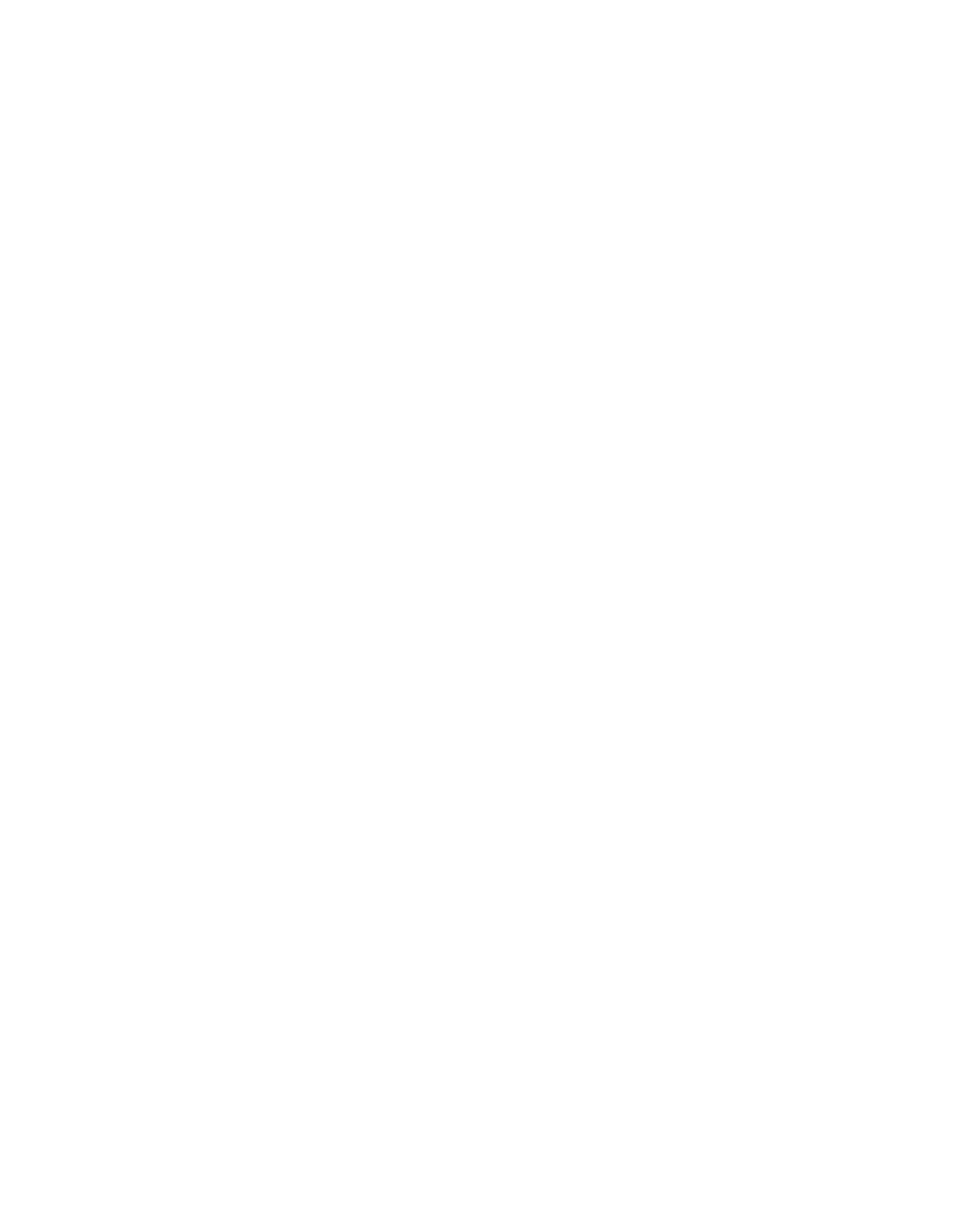#### **SECTION I**

#### **GENERAL**

#### **ARTICLE A. ENACTMENT, AUTHORITY, AND PURPOSE.**

The following Regulations governing the land development and subdivision of land development and subdivision of land in the Town of Smithfield are hereby adopted by the Smithfield Planning Board in accordance with Title 45, Chapter 23, Sections 25 through 74 of the General Laws of Rhode Island (1956, as amended), known as "The Land Development and Subdivision Review Enabling Act of 1992", and the Code of Ordinances of the Town of Smithfield, Chapter 16, Article II, Division 2, "Planning Board/Subdivisions" (1985, as amended), and are declared effective as of:

#### March 4, 1996 (as amended May 25, 2006, March 22, 2007)

All Regulations and Amendments or parts of Regulations and Amendments which are inconsistent herewith are hereby repealed.

These Regulations are intended to be consistent with the Smithfield Comprehensive Community Plan, the Smithfield Zoning Ordinance, and all other applicable federal, state, and local land use Regulations have been designed to address the following purposes:

- 1. Protect the health, safety, and welfare of the community;
- 2. Providing for the orderly, thorough and expeditious review and approval of land developments and subdivisions;
- 3. Promoting high quality and appropriate design and construction of land developments and subdivisions;
- 4. Promoting the protection of the existing natural and built environment and the mitigation of all significant negative impacts of any proposed development on the existing environment;
- 5. Promoting design of land developments and subdivisions which are well-integrated with the surrounding neighborhoods with regard to natural and built features, and which can best support intensive use by reason of natural characteristics and existing infrastructure;
- 6. Encouraging the design and improvement standards to reflect the intent of the community comprehensive plans with regard to the physical character of the various neighborhoods and districts of the municipality;
- 7. Promoting through technical review of all proposed land developments and subdivisions by appropriate local officials;
- 8. Encouraging local requirements for dedications of public land, impact mitigation, and payment-inlieu thereof, to be based on clear documentation of needs and to be fairly applied and administered; and
- 9. Encouraging the establishment and consistent application of procedures for local record keeping on all matters of land development and subdivision review, approval and construction.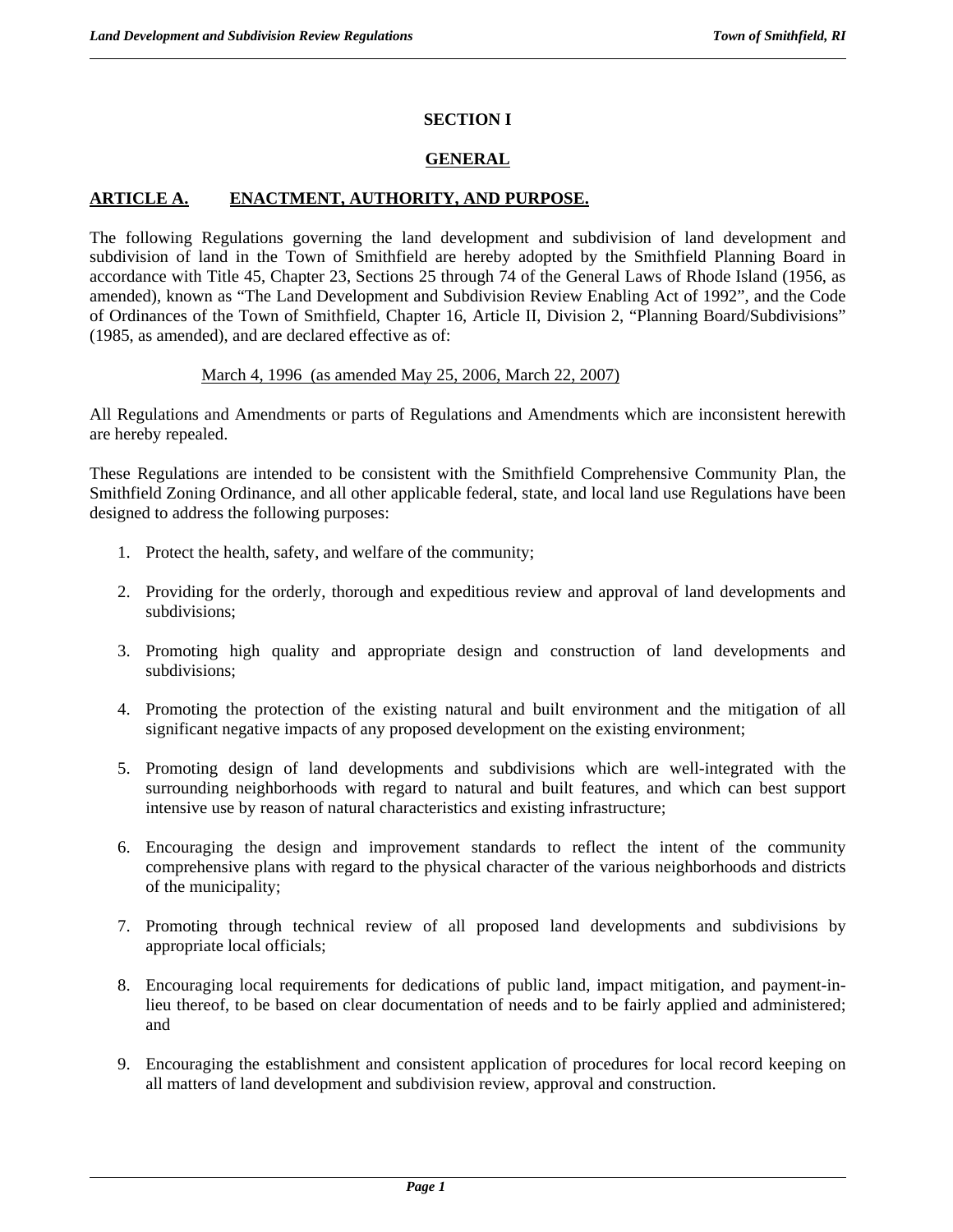#### **ARTICLE B. REVIEW CONSIDERATIONS.**

The Planning Board will base its actions on all subdivision plats and land development on the following considerations:

- 1. **Comprehensive Community Plan** Conformance with the current approved Comprehensive Community Plan and all subsequent amendments thereto;
- 2. **Zoning Ordinance** Conformance with the current approved Zoning Ordinance and all subsequent amendments thereto;
- 3. **Site Design Standards** Adherence to standards of site design in such a manner as to provide for adequate, safe, and free-flowing circulation of pedestrian and vehicular traffic, for control of surface water run-off, for suitable building sites, and for preservation of natural features which contribute to the attractiveness of the neighborhoods, districts, and community at large;
- 4. **Open Space** Provision of open space to accommodate the projected intensity of use as determined by the population density and composition of the proposed site;
- 5. **Landscape Protection** Preservation of natural terrain and drainage flow and other such natural assets which reduce flooding and/or soil erosion as well as the protection of the existing natural and built environment and the mitigation of all significant negative impacts of any proposed development on the existing environment;
- 6. **Economy**  Design of subdivision in such a manner as to economize on the costs of roads, utilities and land usage;
- 7. **Public Improvements and Services** Adequacy of existing public improvements and services in the area - including, but not limited to, roads, water, sewer, drainage, schools, recreation facilities, and fire protection - to service the proposed subdivision;
- 8. **Public Utilities and Facilities**  Construction and location of public utilities and facilities within a proposed subdivision shall meet the need of minimizing flood damage and potential thereof, with particular attention to all areas of special flood hazard as identified by the National Flood Insurance Program of the Federal Insurance Administration and to the adequacy of drainage in and affected by the proposed subdivision;
- 9. **Wetlands** Conformance with State and Federal Laws designed to protect wetlands;
- 10. **Streets** Conformance of the design of the street system as it relates to the major street plan of the community with regard to the subdivision, the existing street pattern of adjoining subdivisions, and the terrain;
- 11. **Neighborhood Integration** Promoting design of land developments and subdivisions which are well integrated with the surrounding neighborhoods with regard to natural and built features, and which concentrate development in areas which can best support intensive use by reason of natural characteristics and existing infrastructure;
- 12. **Water Resources** Protection of surface waters, subsurface aquifers, and other water resources.

#### **ARTICLE C. APPLICABILITY.**

1. These regulations shall be applicable in all of the following instances: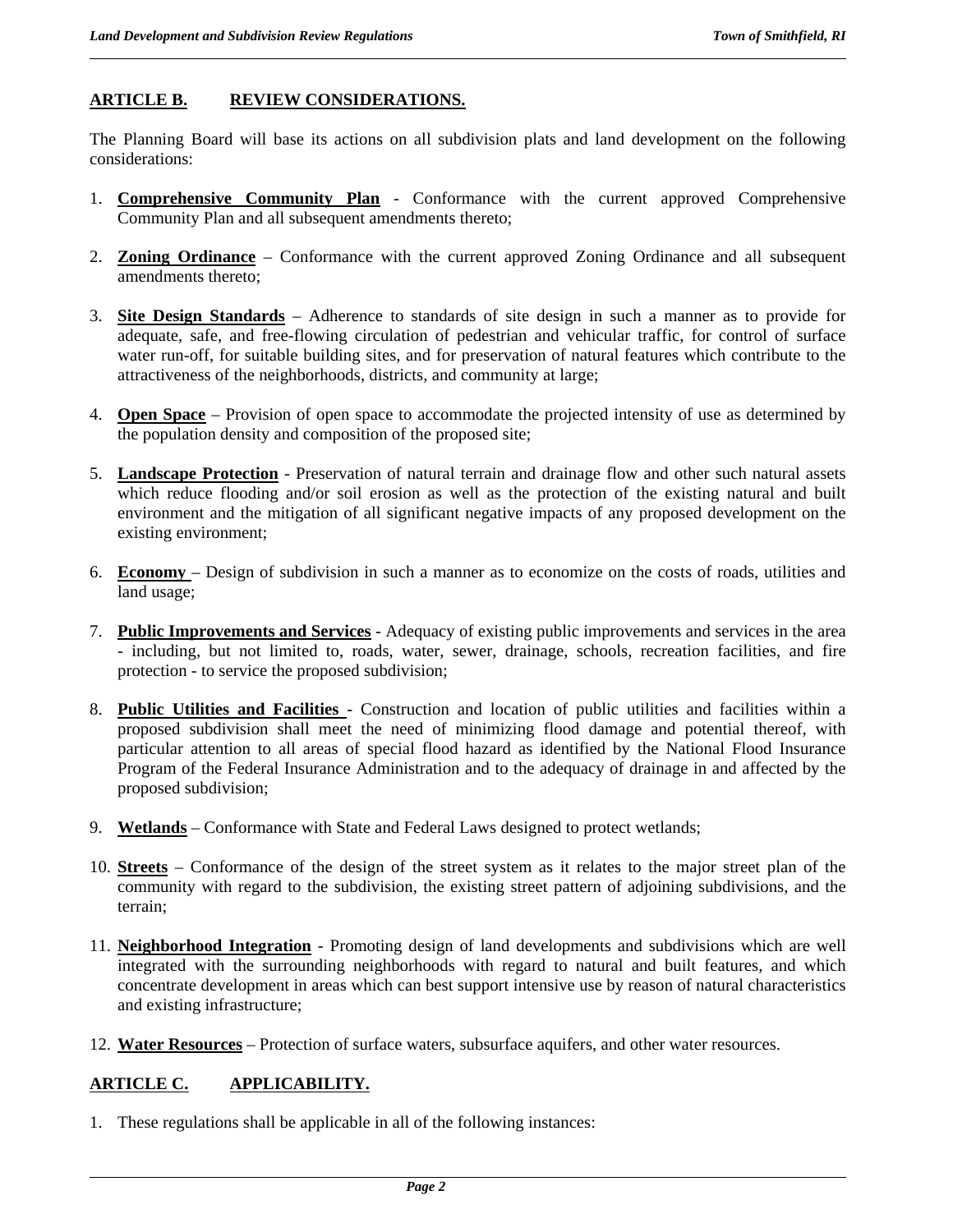- a. In all cases of Subdivision of Land, all provisions of sections 45-23-25 through 45-23-74 of the General Laws of Rhode Island (1956 as amended) shall apply. "Subdivision" is defined as the division or re-division, of a lot, tract or parcel of land into two or more lots, tracts, or parcels. Any adjustment to existing lot lines of a recorded lot by any means shall be considered a subdivision. All re-subdivision activity shall be considered a subdivision. The division of property for purposes of financing constitutes a subdivision.
- b. In all cases of re-subdivision of land, all provisions of sections 45-23-25 through 45-23-74 of the General Laws of Rhode Island (1956 as amended) shall apply. "Re-Subdivision is defined as any change of an approved or recorded subdivision plat or in a lot recorded in the municipal land evidence records, or that affects the lot lines of any areas reserved for public use, or that affects any map or plan legally recorded prior to the adoption of the local land development and subdivision regulations. For the purposes of these Regulations, any such action shall constitute a subdivision.
- c. In all cases of land development projects, as provided for in section 45-24-47 of the Zoning Enabling Act of 1991, to the degree If 1991, to the degree permitted by the Smithfield Zoning Ordinance.
- d. In all cases of land development projects, as provided for in Section 45-24-49 of the Zoning Enabling Act of 1991, to the degree permitted by the Smithfield Zoning Ordinance.

#### **2. Plats Required.**

- a. All activity defined as "Subdivision" shall require a new plat, drawn to the specifications of these Regulations, and shall be reviewed and approved by the Planning Board.
- b. Prior to recording a plat, the approved plat shall be submitted for signature and recording as specified in these Regulations.

#### **ARTICLE D. DEFINITION OF TERMS.**

- 1. **Abutter.** One whose property abuts, that is, adjoins at a border, boundary, or point with no intervening land.
- 2. **Administrative Officer**. The administration and enforcement of these Regulations shall be under the direction of the Administrative Officer. The Officer shall be responsible for the coordination of local boards and commissions, municipal staff, and state agencies as well as the enforcement efforts of the Zoning Enforcement Officer, the Building Official, the Planning Department staff, the Town Engineer, the Department of Public Works, and any other local officials responsible for the enforcement of discrete elements of these Regulations. The Administrative Officer shall be designated by the Planning Board in accordance with the provisions of Section IX, Article A of these Regulations and by statute may be a member of, or the Chair, of the Planning Board, or an appointed official of the Town pursuant to Section 45-23-55 of the General Laws of Rhode Island (1956 as amended).
- 3. **Administrative Subdivision**. Re-subdivision of existing lots which yields no additional lots for development, and involves no creation or extension of streets. Such re-subdivision shall only involve divisions, mergers, mergers and division, or adjustments of boundaries of existing lots.
- 4. **Applicant**. An owner or authorized agent of the owner submitting an Application for a development proposal to the Town.
- 5. **Application**. The complete form or forms and all accompanying plans, documents, and fees required of an applicant by an approving authority, for development review or approval purposes.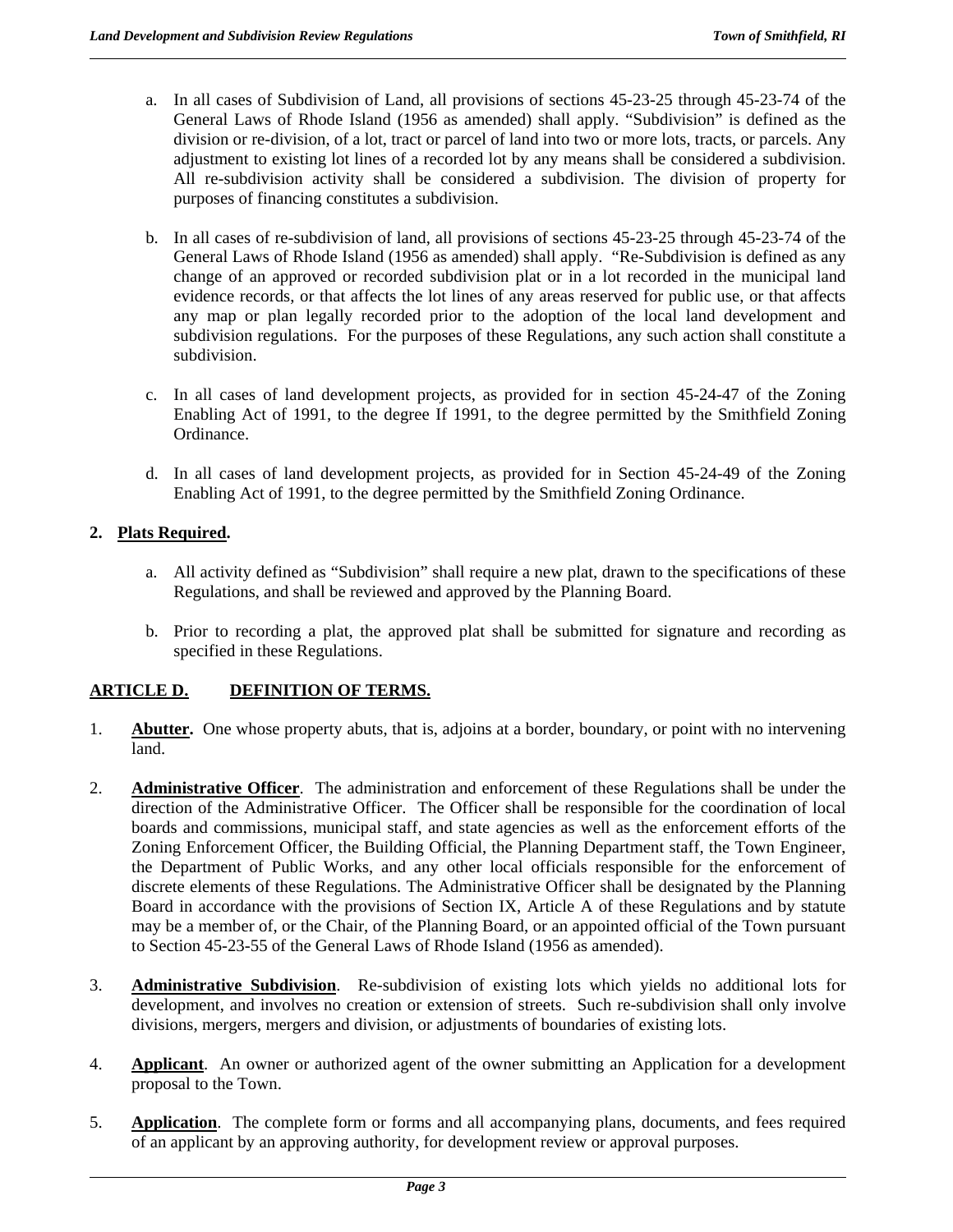- 6. **Aggrieved Party**. An aggrieved party, for purposes of these Regulations, shall be:
	- a. Any person or persons or entity or entities who can demonstrate that their property will be injured by a decision of any Officer or agency responsible for administering the Land Development and Subdivision Regulations of the of the Town of Smithfield; or
	- b. Anyone requiring notice pursuant to these Regulations.
- 7. **Agricultural Land**. Land suitable for agriculture by reason of suitability of soil or other natural characteristics or past use for agricultural purposes. Agricultural land includes that defined as prime farm land or additional farm land of statewide importance for Rhode Island by the Natural Resources Conservation Service (formerly Soil Conservation Service) of the United States Department of Agriculture.
- 8. **Aquifer**. A body of rock or soil that contains sufficient saturated, permeable material to conduct groundwater and to yield economically significant quantities of groundwater to wells and springs.
- 9. **Aquifer. Confined**. An aquifer bound above and below by beds of material distinctly less permeable than the aquifer itself.
- 10. **Aquifer**. Unconfined. An aquifer possessing a water table.
- 11. **Arterial Street/Highway**. See "Street Classification Arterial".
- 12. **As-Built Drawings.** Drawings specifying the dimensions, location, and specifications of all roadways, utilities, services, curb cuts, telephone poles, guys, structures and facilities as they have been constructed and any deviation from the final approved plans. As-Built drawings shall be superimposed on a reproducible copy (i.e. mylar or paper sepia) of the final approved plan.
- 13. **Board of Appeal.** The Smithfield Zoning Board of Review.
- 14. **Bond**. *See "Improvement Guarantee".*
- 15. **Buffer**. Land which is maintained, in either a natural or landscaped state, and is used to screen and/or mitigate the impacts of development on surrounding areas, properties, or rights-of-way.
- 16. **Buildable Lot**. A lot where construction for the use(s) permitted on the site under the Smithfield Zoning Ordinance is considered practicable by the Planning Board, considering the physical constraints to development of the site as well as the requirements of the pertinent state and local regulations.
- 17. **Certification of Completeness.** A notice issued by the Administrative Officer informing an Applicant that the application is complete and meets the requirements of the municipality's regulations and that the Applicant may proceed with the approval process.
- 18. **Comprehensive Plan**. The Comprehensive Plan adopted by the Town and approved pursuant to Chapter 22.2 -"Rhode Island Comprehensive Planning and Land Use Regulation Act" of the General Laws of the State of Rhode Island (1956 as amended) and to which any zoning, subdivision and/or land use regulation adopted pursuant to said Chapter shall be in compliance.
- 19. **Concept Plan**. A drawing with accompanying information showing the basic elements of a proposed land development plan or subdivision as used for pre-application meetings and early discussions, and classification of the Project within the approval process.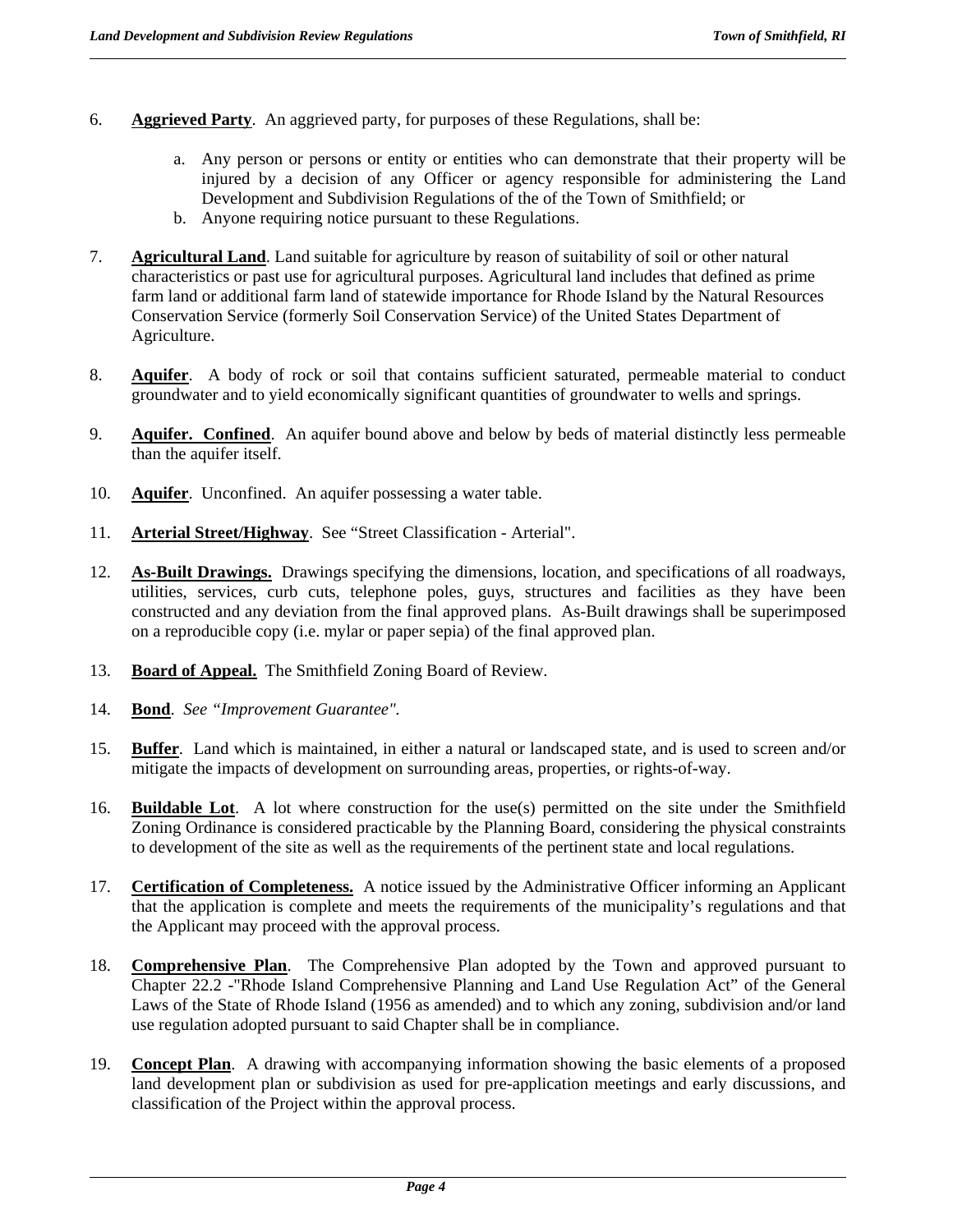- 20. **Conservation Development**. A type of land development project which utilizes prescribed site planning techniques to conserve open land, protect site features and provide flexibility in the siting of structures, services and infrastructure. See Section X.
- 21. **Consistency with the Comprehensive Plan**. A requirement of all local land use regulations which means that all such regulations and subsequent actions shall be in accordance with the public policies arrived at through detailed study and analysis and adopted by the municipality as the Comprehensive Community Plan as specified in Section 45-22.2-3 of the General Laws of Rhode Island (1956 as amended).
- 22. **Conventional Subdivision.** A residential subdivision in which all land being subdivided is dedicated to either development lots or street right of way, with no common open space. Not a Conservation Development.
- 23. **Conventional Yield Plan.** A plan of a conventional subdivision or land development project (as opposed to a Conservation Development) that depicts the maximum number of single family building lots or dwelling units that could reasonably be built on a parcel of land under current zoning, taking into account physical constraints to development, such as wetlands, or other land unsuitable for development.
- 24. **Cul-de-sac**. See *"Street Cul-de-Sac"*.
- 25. **Dead-end Street**. A street that is open only at one end; it mayor may not have a turn-around at the other end (see also "Street - Cul-de-Sac").
- 26. **Dedication. Fee-In-Lieu-Of**. Payments of cash which are authorized in the local regulations when requirements for mandatory dedication of land are not met because of physical conditions of the site or other reasons. The conditions under which such payments will be allowed and all formulas for calculating the amount shall be specified in advance in the local regulations. See Section 45-23-47 of the General Laws of Rhode Island (1956 as amended).
- 27. **Depth. Lot.** See "Lot Depth".
- 28. **Design Flood.** The magnitude of flood used for design and operation of flood control structures or other protective measures. It shall be used to denote the magnitude of flood used in floodplain regulations.
- 29. **Developer**. The owner or owners, group of individuals, builder, real estate agent, or subdivider having a financial interest in the development, sale, or lease of a Subdivision or Land Development Project, in whole or in part.
- 30. **Development**. The construction, reconstruction, conversion, structural alteration, relocation, or enlargement of any structure; any mining, excavation, landfill, or land alteration or land disturbance; any change in use, or alteration or extension of the use, of land.
- 31. **Development Regulation**. Zoning, subdivision, land development plan, development plan review, historic district, official map, flood plain regulation, soil erosion control or any other governmental regulation of the use and development of land.
- 32. **Discharge. Stream.** Rate of flow of a stream as expressed as volume per unit of time.
- 33. **Discharge Area. Groundwater**. An area in which subsurface water is released to the land surface.
- 34. **Division of Land**. A subdivision.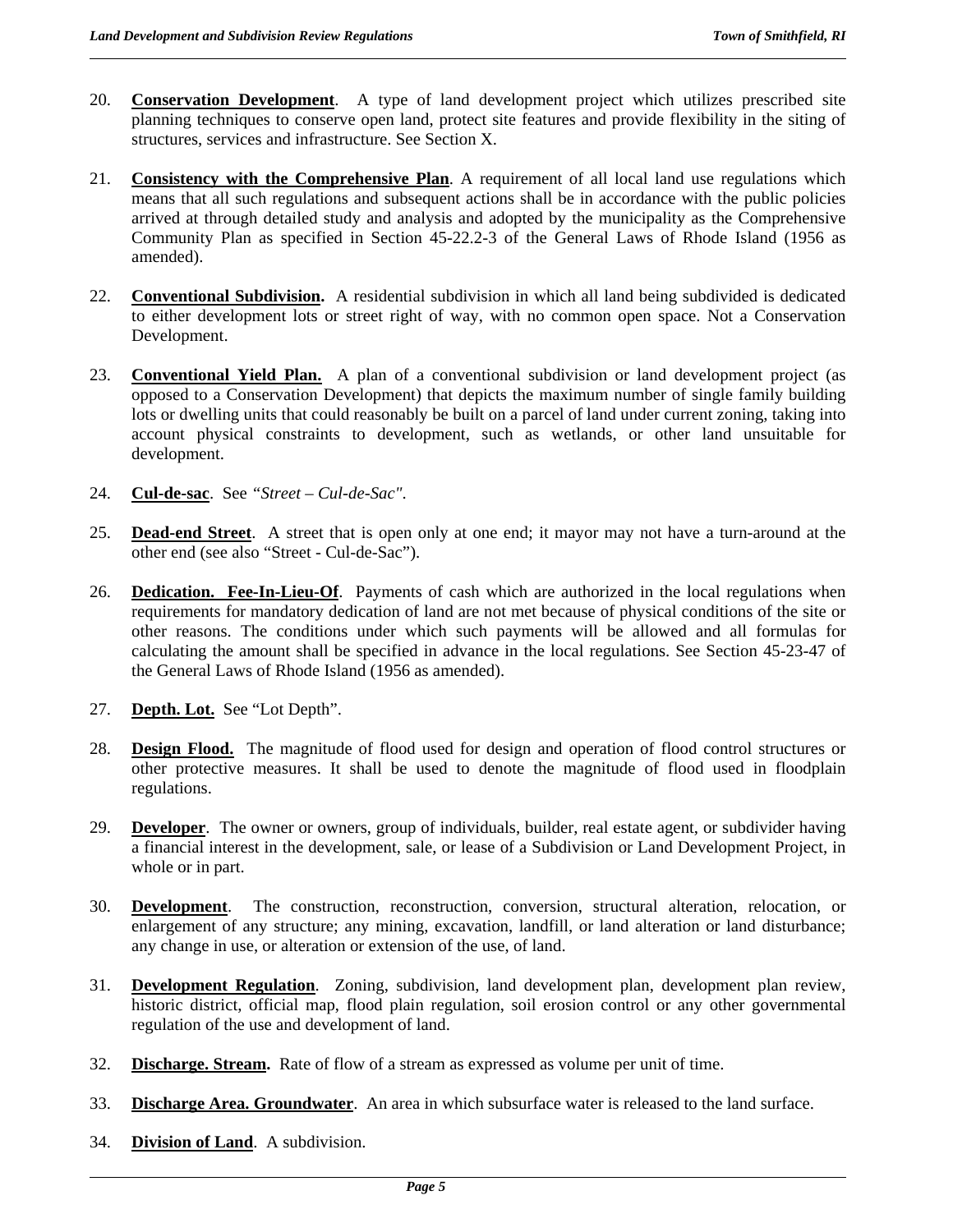- 35. **Drainage System**. The surface and subsurface system for the removal of water from the land, including both the natural elements of streams, marshes, swales, and ponds, whether of an intermittent or continuous nature, and the human-made elements which include drains, culverts, grading, ditches, channels, retention facilities, the storm sewer system, or other appropriate means. These techniques may include runoff controls to minimize erosion and sedimentation during and after construction or development, the means for preserving surface and groundwaters, and the prevention and/or alleviation of flooding.
- 36. **Easement**. A grant for an indefinite time period of the right or use of land for a specific purpose or purposes.
- 37. **Environmental Constraints**. Natural features, resources, or land characteristics that are sensitive to change and may require conservation measures or the application of special development techniques to prevent degradation of the site, or may require limited development, or in certain instances, may preclude development. See also "Physical Constraints to Development".
- 38. **Final Plan**. The final stage of land development and subdivision review. See Section 45-23-43 of the General Laws of Rhode Island (1956 as amended).
- 39. **Final Plat**. The final drawing(s) of all or a portion of a subdivision to be recorded after approval by the Planning Board and any accompanying material as described in the Town's regulations and/or required by the Planning Board.
- 40. **Flood.** A temporary rise in the level of water which results in the inundation of areas not ordinarily covered by water.
- 41. **Flood Plain**. The low lands adjoining the channel of a river, stream, or water-course, lake, or other body of standing water, which have been or may be inundated by flood water. The channel of a stream or watercourse is part of the flood plain.
- 42. **Flood Frequency**. A statistical expression pertaining to the average time periods of a flood equaling or exceeding a given magnitude. For example, a 100-Year Flood has a magnitude expected to be equaled or exceeded on the average of once every one hundred years; such a flood has a one percent (1 %) chance of being equaled or exceeded in any given year. Often used interchangeably with "recurrence interval".
- 43. **Floodproofing**. A combination of structural changes and adjustments to new or existing structures and facilities, their contents, and/or sites for the purpose of reducing or eliminating flood damages by protecting against structural failure, keeping water out, or reducing the effect of water entry.
- 44. **Floodway**. The channel of a watercourse and those portions of the adjoining flood plain required to provide for the passage of the selected flood (normally the 100-Year Flood) with an insignificant increase in the flood levels above that of natural conditions. As used in the National Flood Insurance Program, floodways must be large enough to pass the 100-Year Flood without causing an increase in elevation of more than a specified amount (one foot [1'] in most areas).
- 45. **Floor Area. Gross**. See R.I. State Building Code.
- 46. **Fresh Water Wetlands**. Land areas which include one or more of the following physical features: marshes, swamps, bogs, ponds, rivers, river and stream flood plains and banks, areas subject to flooding or storm flowage, emergent and submergent plant communities in any body of fresh water, including rivers and streams and that area of land within 50' (fifty feet) of the edge of any bog, marsh, swamp, or pond, or as otherwise defined by the Rhode Island Department of Environmental Management.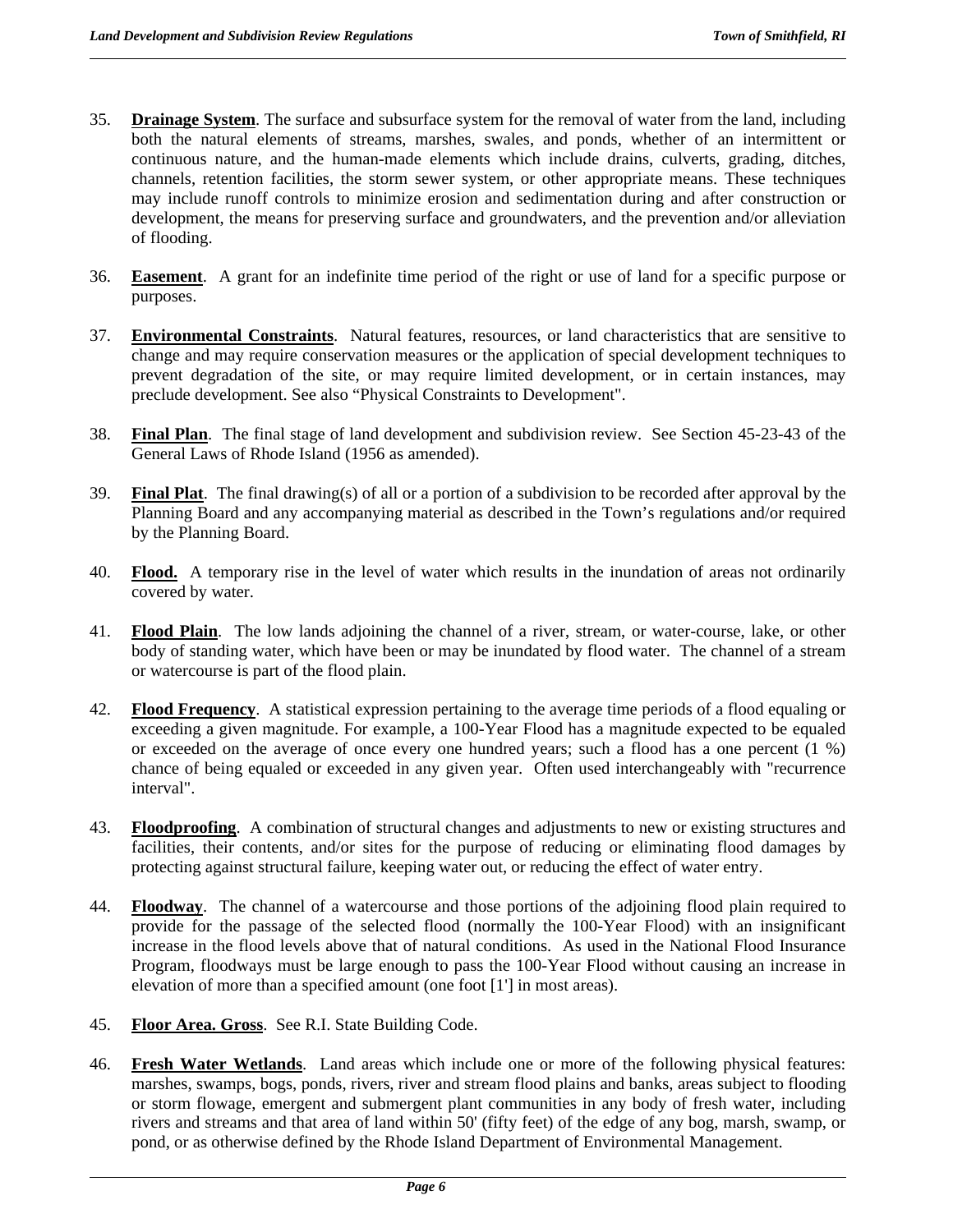47. **Front Lot Line**. *See "Lot Line"*.

- 48. **Front Yard**. *See "Yard, Front"*.
- 49. **Frontage**. *See "Lot Frontage"*.
- 50. **Governing Body**. The Town Council of the Town of Smithfield who has the power to adopt ordinances, accept public dedications, release public improvement guarantees, and collect fees.
- 51. **Hydrologic Cycle**. The cycle of the movement of water from the atmosphere by precipitation to the earth and its return to the atmosphere by interception or evaporation.
- 52. **Hydrology**. The properties of water, including circulation or distribution, on or below the ground.
- 53. **Improvement**. Any natural or built item which becomes part of, is placed upon, or is affixed to, real estate.
- 54. **Improvement Guarantee**. A security instrument accepted by a municipality to ensure that all improvements, facilities, or work required by the land development and subdivision regulations, or required by the municipality as a condition of approval, will be completed in compliance with the approved plans and specifications of a development. See Section 45-23-46 of the General Laws of Rhode Island (1956 as amended).
- 55. **Land Development Project**. A Project in which one or more lots, tracts, or parcels of land are to be developed or redeveloped as a coordinated site for a structures, including, but not limited to, planned development*,* and/or conservation development for residential, commercial, institutional, recreational, open space, and/or mixed uses as may be provided for in the Smithfield Zoning Ordinance.
- 56. **Land Development and Subdivision Review Regulations.** Regulations adopted by the Planning Board governing and controlling land development and subdivision projects within the Town of Smithfield pursuant to Section 45-23-51 of the General Laws of Rhode Island (1056 as amended).
- 57. **Landscaped Area.** Land fully developed and maintained to present a pleasant appearance and to stabilize the soil using primarily vegetation and natural features of the site, although these may also be supplemented by paving.
- 58. **Local Regulations.** The land development and subdivision review regulations adopted under the provisions pf "The Land Development and Subdivision Review Enabling Act of 1992". For purposes of clarification, throughout these Regulations, where reference is made to local regulations, it shall be understood as the land development and subdivision review regulations and all related ordinances and rules properly adopted pursuant to the State Act.
- 59. **Lot.** Either:

- a. The basic development unit for determination of lot area, depth, and other dimensional regulations; or
- b. A parcel of land whose boundaries have been established by some legal instrument such as a recorded map and which is recognized as a separate legal entitle for purposes of transfer of title; or
- c. A portion of land into which a lot, tract, or parcel of land is Subdivided or Redivided.
- 60. **Lot. Corner**. A lot at the junction of and fronting on two (2) or more intersecting streets.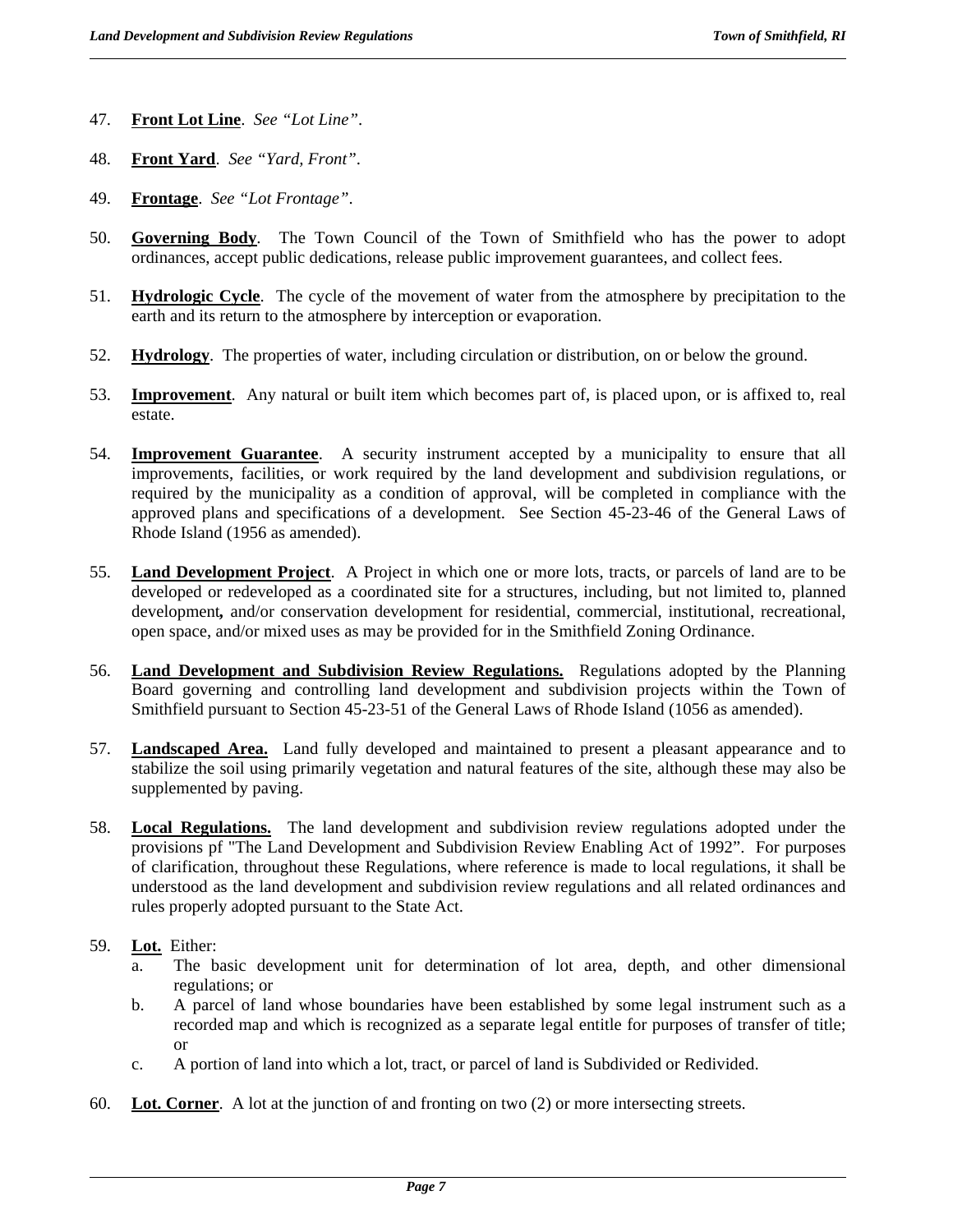- 61. **Lot. Through**. A lot having frontage on two (2) or more parallel or approximately parallel streets or which fronts upon two (2) streets which do not intersect at the boundaries of the lot.
- 62. **Lot Area**. The total area within the boundaries of a lot, excluding any street acres or square feet.
- 63. **Lot Depth**. The distance measured from the front line to the rear lot line. For lots where the front and rear lot lines are not parallel, the lot depth is an average of the depth.
- 64. **Lot Frontage**. That portion of a lot abutting a street. A zoning ordinance shall specify how noncontiguous frontage will be considered with regard to minimum frontage requirements.
- 65. **Lot Line**. A line of record, bounding a lot, which divides one lot from another lot or: any other public or private space and shall include:
	- a. **Front:** the Separating a lot from a street right-of-way. A zoning ordinance shall specify the method to be used to determine the front lot line on lots fronting on more than one street, for example, corner and through lots;
	- b. **Rear:** the lot line opposite and most distant from the front lot line, or in the case of triangular or otherwise irregularly shaped lots, an assumed line at least ten feet (10') in length entirely within the lot, parallel to and at a maximum distance from the front lot line; and
	- c. **Side**: any lot line other than a front or rear lot line. On a corner lot, a side lot line, depending on requirements of the local zoning.
- 66. **Lot Line. Front**. See "*Lot Line*".
- 67. **Lot Line. Rear.** See "*Lot Line*".
- 68. **Lot Line. Side.** See "*Lot Line*".
- 69. **Lot Width.** The horizontal distance between the side lines of a lot measured at right angles to its depth along a straight line parallel to the front lot line at the minimum front setback line.
- 70. **Maintenance Guarantee.** Any security instrument which may be required and accepted by a municipality to ensure that necessary improvements will function as required for a specific period of time. See also "Improvement Guarantee".
- 71. **Major Land Development Plan.** Any land development plan not classified as a Minor Land Development Plan.
- 72. **Major Subdivision.** Any subdivision not classified as either an Administrative Subdivision or a Minor Subdivision
- 73. **Master Plan**. An overall plan for a proposed Project site outlining general, rather than detailed, development intentions. It describes the basic parameters of a major development proposal, rather than giving full engineering details. Said plan is required in Major Land Development or major subdivision review. See Section 45-23-40 of the General Laws of Rhode Island (1956 as amended).
- 74. **Minor Land Development Plan**. A development plan for a residential Project as defined in local regulations, provided that such development does not require waivers or modifications as specified in this act. All nonresidential land development projects shall be considered as Major Land Development plans.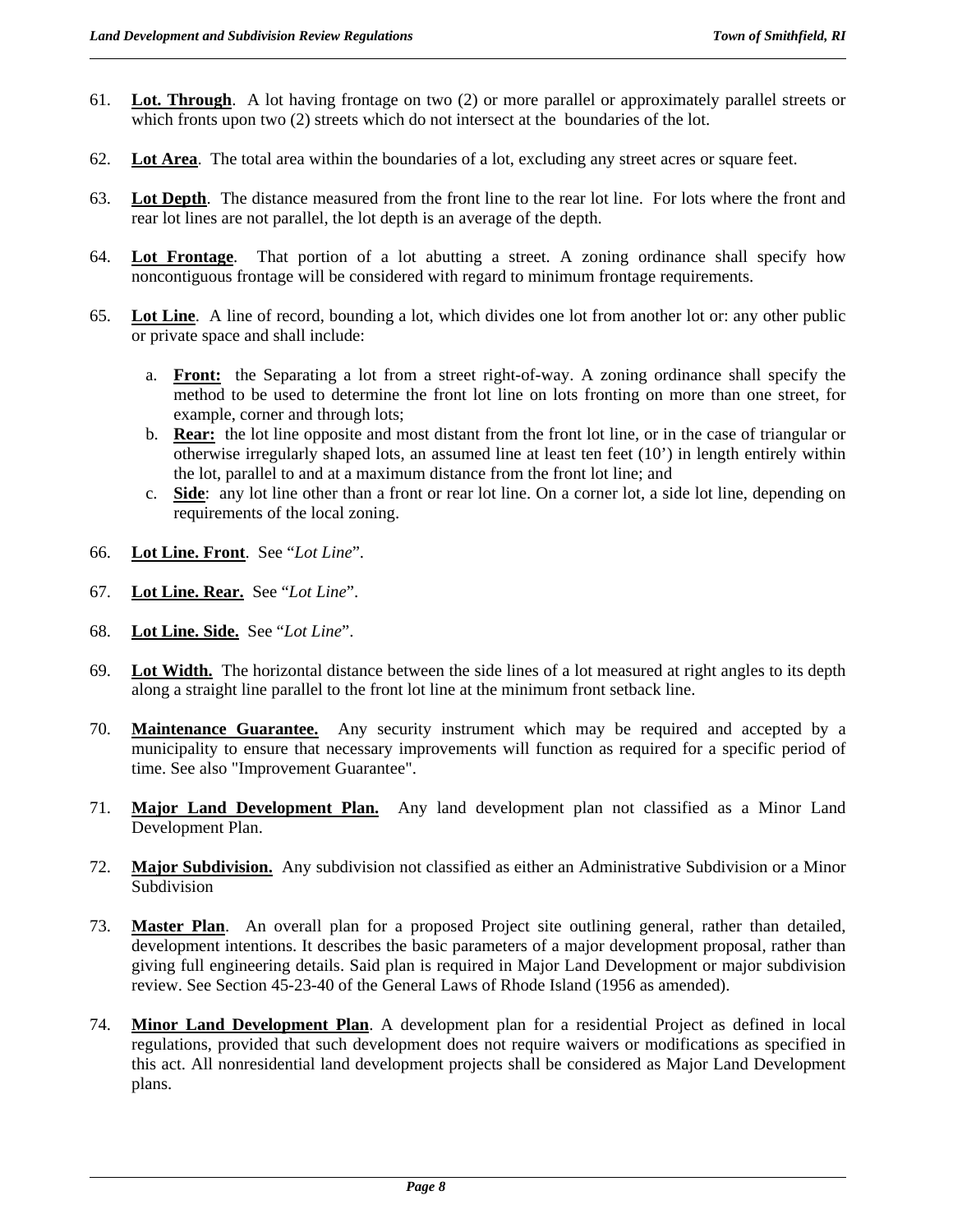- 75. **Minor Subdivision**. A plan for a residential subdivision of land consisting of five (5) or fewer units or lots, provided that such subdivision does not require waivers or modifications as specified in this act. All nonresidential subdivisions shall be considered as major subdivision.
- 76. **Modification of Requirements**. See Section 45-23-62 of the General Laws of Rhode Island (1956 as amended).
- 77. **Municipal Engineer**. The Town Engineer of the Town of Smithfield or such other person designated by the Smithfield Town Council to perform the functions of the Municipal Engineer.
- 78. **Nutrient Loading**. The quantity of nitrogen and phosphorous that will be added to ground and/or surface water from proposed and/or potential developments.
- 79. **Nutrient Loading Determination**. A study conducted to determine existing nutrient levels and increases due to future development and compare them to future critical eutrophic levels.
- 80. **Outlot**. Land reserved to connect isolated parcels to the street system. Outlots shall have sufficient frontage on an existing street to permit the extension of new streets into the isolated parcel.
- 81. **Parcel.** A lot, or contiguous group of lots in single ownership or under single control, and usually a unit for purposes of development. Also referred to as a tract.
- 82. **Parking Area or Lot**. All that portion of a development that is used by vehicles, the total area used for vehicular access, circulation, parking, loading and unloading.
- 83. **Permitting authority**. The local agency of government specifically empowered by state enabling law and local ordinance to hear and decide on specific matters pertaining to local land use.
- 84. **Phased Development**. Development, usually for large-scale Projects, where construction of public or private improvements proceeds by Section(s) subsequent to approval of a Master Plan for the entire site. See Section 45-23-48 of the General Laws of Rhode Island (1956 as amended).
- 85. **Physical Constraints to Development**. Characteristics of a site or area, either natural or man-made, which present significant difficulties to construction of the uses permitted on that site, or would require extraordinary construction methods. See also "Environmental Constraints".
- 86. **Planned Development**. A "land, development project", as defined herein, and developed according to plan as a single entity and containing one or more structures and/or uses with appurtenant common areas.
- 87. **Planning Board**. The Planning Board of the Town of Smithfield.
- 88. **Plat.** A drawing or drawings of a land development or subdivision plan showing the location, boundaries and lot lines of individual properties, as well as other necessary information as specified in the local regulations.
- 89. **Plat. Final**. See *"Final Plat"*.

- 90. **Plat. Preliminary**. See "*Preliminary Plan*".
- 91. **Platting Board of Review**. See "*Subdivision Board of Review*".
- 92. **Pre-Application Conference**. An initial meeting between developers and municipal representatives which affords developers the opportunity to present their proposals informally and to receive comments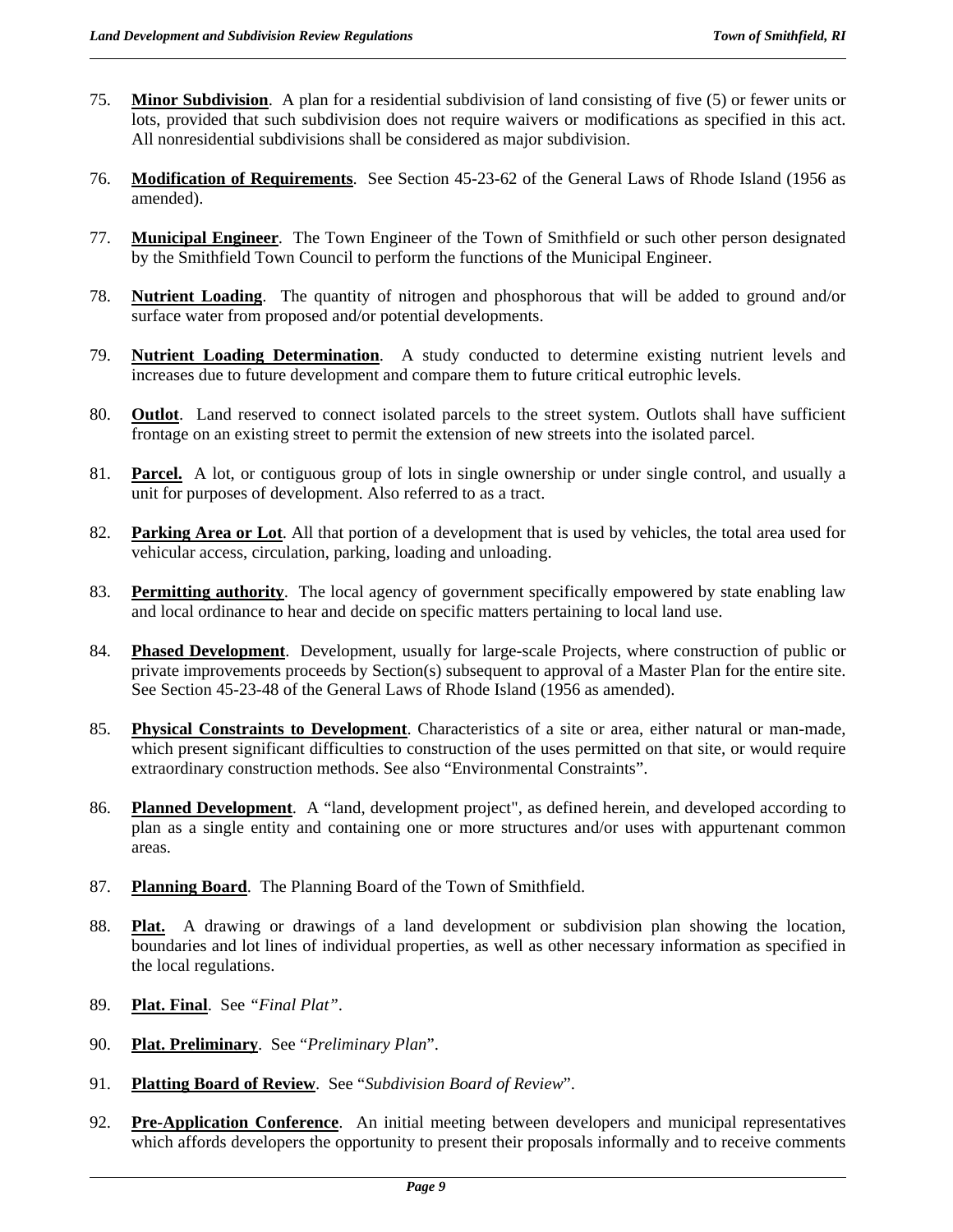and directions from the municipal officials and others. See Section 45-23-35 of the General Laws of Rhode Island (1956 as amended).

- 93. **Preliminary Plan**. The required stage of land development and subdivision review which shall require detailed engineered drawings and all required state and federal permits. See Section 45-23-41 of the General Laws of Rhode Island (1956 as amended).
- 94. **Preliminary Plat**. See "*Preliminary Plan*".
- 95. **Property**. Physical evidence of possession which for the purposes of these Regulations includes the land; building(s); all improvements and structures thereon; all easements, rights, and appurtenances belonging thereto; and, all articles of personal property intended for use in connection therewith.
- 96. **Public Improvement**. Any street or other roadway, sidewalk, pedestrian way, tree, lawn, off-street parking area, drainage feature, or other facility for which the local government or other governmental entity either is presently responsible, or will ultimately assume the responsibility for maintenance and operation upon municipal acceptance.
- 97. **Public Informational Meeting**. A meeting of the Planning Board or Governing Body preceded by a notice, open to the public, and at which the public shall be heard.
- 98. **Rear Lot Line**. See "*Lot Line*".
- 99. **Rear Yard**. See "*Yard, Rear*".
- 100. **Recharge Area**. An area in which water is absorbed and added to the groundwater reservoir.
- 101. **Re-Subdivsion**. Any change of an approved or recorded subdivision plat or in a lot recorded in the municipal land evidence records, or that affects the lot lines of any areas reserved for public use, or that affects any map or plan legally recorded prior to the adoption of the loca1 land development; and subdivision regulations. For the purposes of these Regulations, any such action shall constitute a subdivision.
- 102. **Runoff**. That portion of precipitation that flows off the land without filtering into the soil.
- 103. **Runoff. Stormwater**. Water that results from precipitation which is not absorbed by the soil or plant material.
- 104. **Sedimentation**. The depositing of earth or soil that has been transported from its site of origin by water, ice, wind, gravity, or other natural means as a product of erosion.
- 105. **Sediment Load**. The quantity of solid material that is transported by a natural agent, such as a stream, and expressed as a dry weight passing a given point in a given period of time.
- 106. **Sediment Transport**. The movement of sediment by natural agents such as runoff or surface water courses.
- 107. **Setback**. See "*Setback Line*".

- 108. **Setback Line or Lines**. A line or lines parallel to a lot line at the minimum distance of the required setback for the zoning district in which the lot is located that establishes the area within which the principal structure must be erected or placed.
- 109. **Setback Line. Structure**. See "*Setback Line*".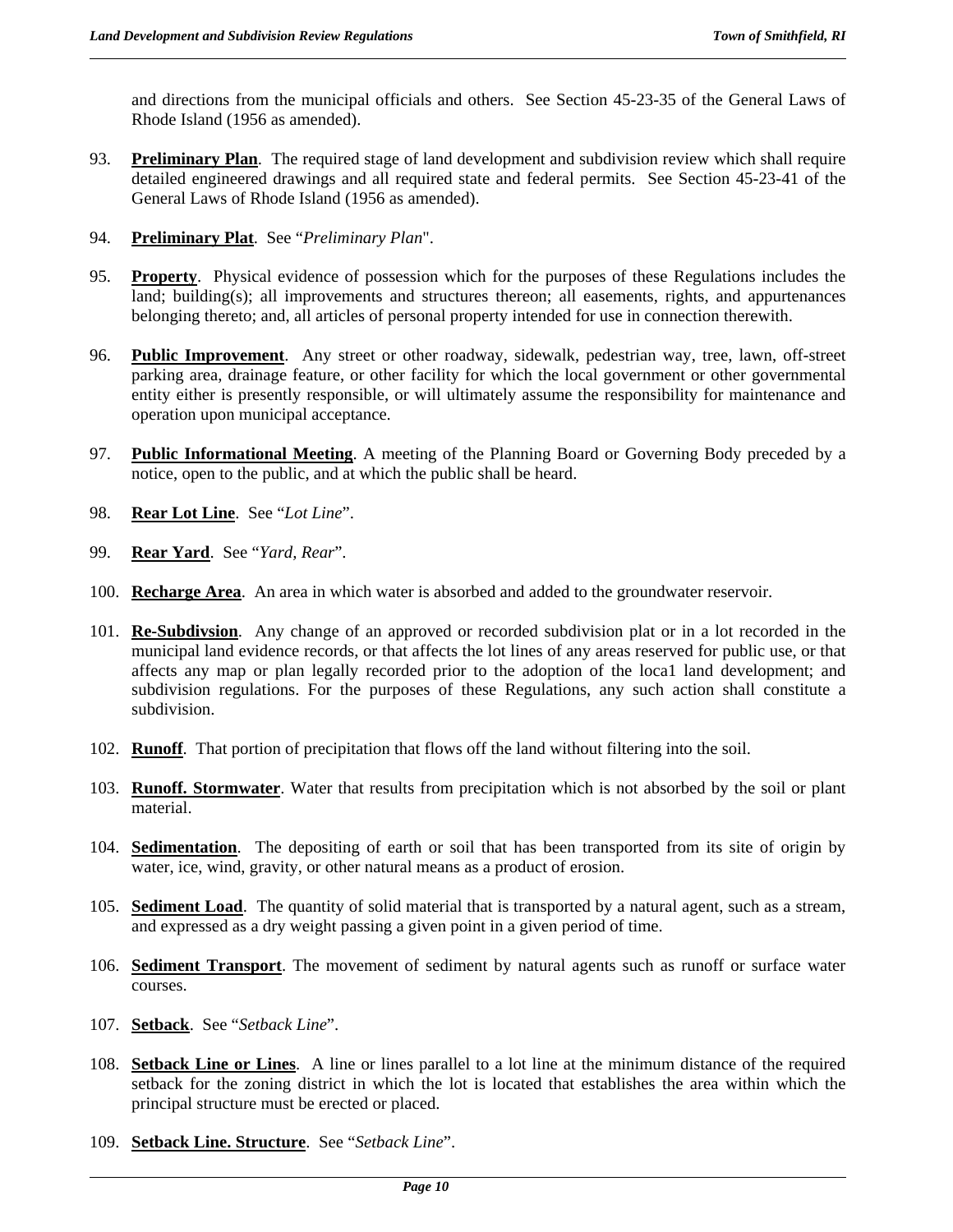110. **Side Lot Line**. See "*Lot Line*".

- 111. **Side Yard**. See "*Yard, Side*".
- 112. **Smithfield Zoning Board of Review**. See "*Zoning Board of Review* ".
- 113. **Soil Erosion**. The detachment and movement of soil or rock fragments, or by the wearing away of the land surface by water, wind, ice, and/or gravity.
- 114. **Soil Erosion and Sediment Control Plan**. A plan that indicates necessary land use treatment measures, including a schedule for installation and future maintenance, which will effectively minimize or eliminate soil erosion and sedimentation, which has been approved by the sediment and soil erosion committee.
- 115. **Specimen Vegetation**. Rhode Island Natural Heritage Program plant species listed as either state endangered, state threatened, state interest species of concern, or state extirpated; plant species providing habitat for animal species listed by the Heritage program in the above mentioned categories; species such as American Holly (Ilex opalca) and Rhododendron (Rhododendron maximum) which are at the limits of their natural range; any species such as American Elm (Ulmus americana) and American Chestnut (Castanea dentate) whose population has been drastically reduced by disease, insects or habitat destruction.
- 116. **Storm Water Detention**. A provision for storage of storm water runoff and the controlled release of such runoff during and after a flood or storm.
- 117. **Storm Water Retention**. A provision for storage of storm water runoff.
- 118. **Storm Water Runoff**. See "*Runoff, Stormwater*".
- 119. **Street.** A public or private thoroughfare used, or intended to be used, for passage or travel by motor vehicles. Streets are further classified by the functions they perform. See also "Street Classification ".
- 120. **Street/Highway, Arterial.** See "*Street Classification -Arterial*".
- 121. **Street. Access to**. An adequate and permanent way of entering a lot. All lots of record shall have access to a public street for all vehicles normally associated with the uses permitted for that lot.
- 122. **Street. Alley**. A public or private thoroughfare primarily designed to serve as secondary access to the side or rear of those properties whose principal frontage is on some other street.
- 123. **Street. Cul-de-Sac**. A local street with only one outlet and having an appropriate vehicular turnaround, either temporary or permanent, at the closed end.
- 124. **Street, Limited Access Highway**. A freeway or expressway providing for through traffic. Owners or occupants of abutting property on lands and other persons have no legal right to access, except at such points and in such manner as may be determined by the public authority having jurisdiction over the highway.
- 125. **Street**. **Private**. A thoroughfare established as a separate tract for the benefit of multiple, adjacent properties and meeting specific, municipal improvement standards. This definition shall not apply to driveways.
- 126. **Street. Public**. All public property reserved or dedicated for street traffic.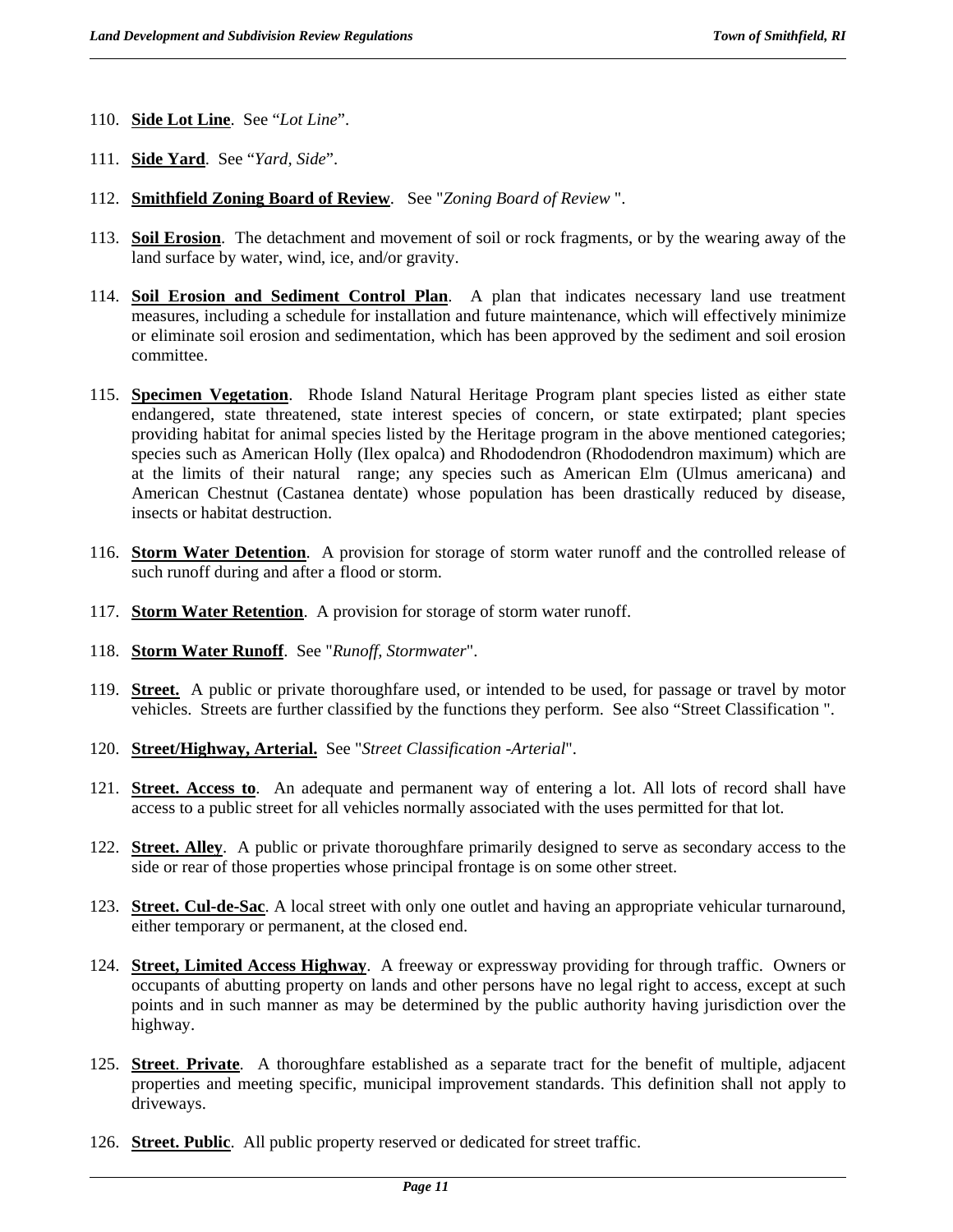- 127. **Street. Rights-of-Way**. The area from lot line to lot line including pavement, grass and sidewalk areas.
- 128. **Street. Stub.** A portion of a street reserved to provide access to future development, which may provide for utility connections.
- 129. **Street Classification.** A method of roadway organization which identifies a street hierarchy according to function within a road system, that is, types of vehicles served and anticipated volumes, for the purposes of promoting safety, efficient land use and the design character of neighborhoods and districts. Local classifications shall use the following as major categories:
	- a. **Arterial**. A major street that serves as an avenue for the circulation of traffic into, out of, or around the municipality and carries high volumes of traffic.
	- b. **Collector**. A street whose principal function is to carry traffic between local streets and arterial streets but that may also provide direct access to abutting properties.
	- c. **Local**. Streets whose primary function is to provide access to abutting properties.
- 130. **Structure**. Anything constructed or erected, whether requiring location on the ground or attachment having a location on the ground. Among other things, structures shall include buildings, walls, fences, poster panels, satellite receiving dishes, and solar panels, but shall not include a trailer, mobile home, or any other like product.
- 131. **Structure Setback Line**. See "*Setback Line*".
- 132. **Subdivider**. Any person who (1) having an interest in land, causes it, directly or indirectly, to be divided into a subdivision or who (2) directly or indirectly sells, leases, or develops, or offers to sell, lease, or develop, or advertises to sell, lease, or develop, any interest, lot, parcel, site, unit, or plat in a subdivision, or who (3) engages directly or through an agent in the business of selling, leasing, developing, or offering for sale, or development a subdivision or any interest, lot, parcel, site, unit, or plat in a subdivision.
- 133. **Subdivision**. The division or re-division, of a lot, tract or parcel of land into two or more lots, tracts, or parcels. Any adjustment to existing lot lines of a recorded lot by means shall be considered a subdivision. All re-subdivision activity shall be considered a subdivision. The division of property for purposes of financing constitutes a subdivision.
- 134. **Subdivision Board of Review**. See "*Board of Appeal*".
- 135. **Subdivision Regulations**. See "Land Development and Subdivision Review Regulations".
- 136. **Technical Review Committee**. A Committee appointed by the Planning Board for the purpose of reviewing, commenting, and making recommendations to the Planning Board with respect to approval of land development and subdivision applications.
- 137. **Temporary Improvement**. Improvements built and maintained by a developer during construction of a development Project and prior to release of the improvement guarantee but not intended to be permanent.
- 138. **Topography**. General term to include characteristics of the ground surface such as plains, hills, mountains, degree of relief, steepness of slope, and other physiographic features.
- 139. **Town**. The Town of Smithfield, Rhode Island.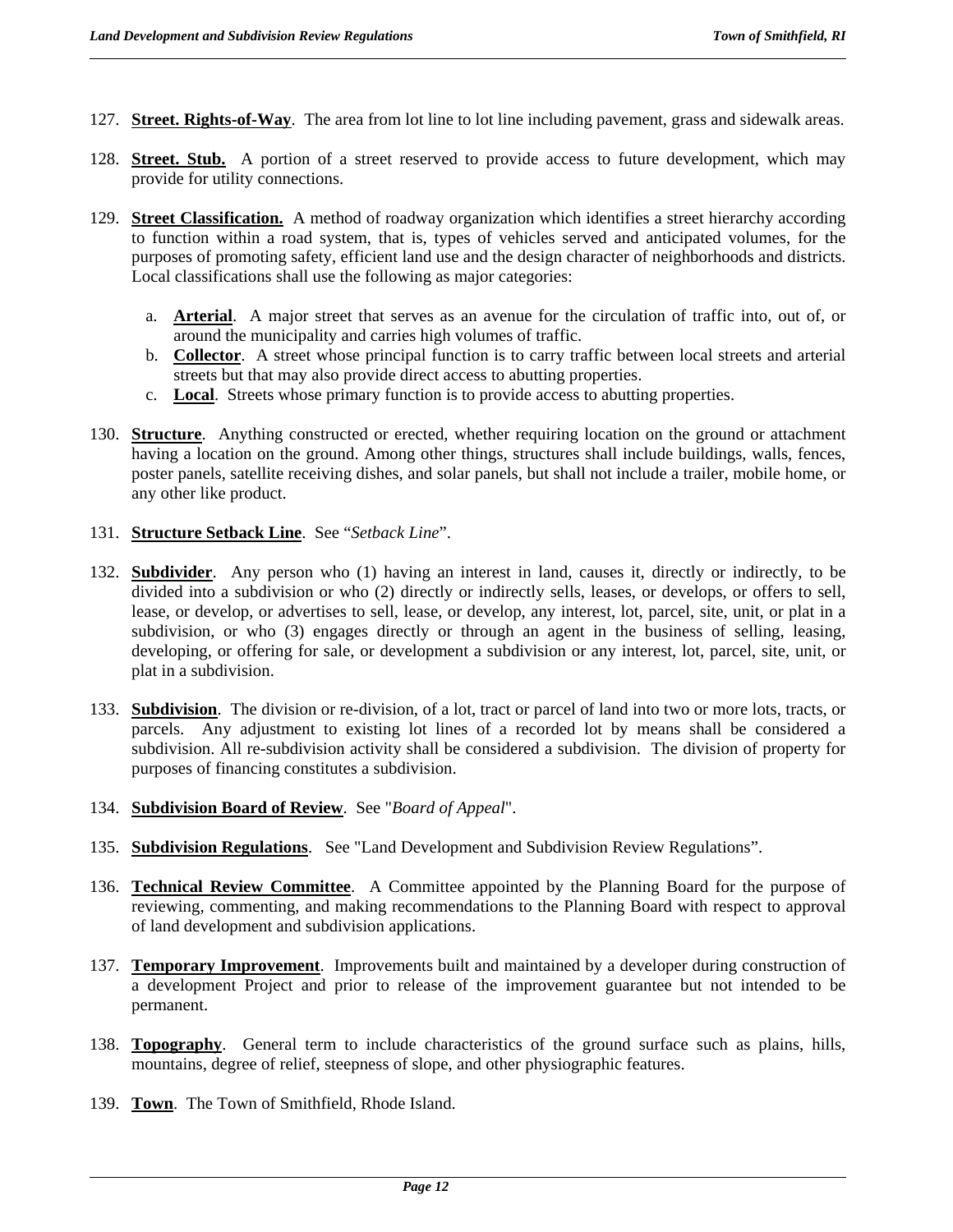- 140. **Town Council**. The Town Council of the Town of Smithfield, Rhode Island. Also referred to herein as the Council.
- 141. **Town Surveyor**. The Registered Land Surveyor of the Town of Smithfield or such other person designated by the Smithfield Town Council to perform the functions of Town Surveyor.
- 142. **Through Lot**. See "Lot, Through"
- 143. **Unit.** A part of the property intended for any type of independent use including one or more rooms or spaces located in one or more floors or parts of floors in a building.
- 144. **Vested Rights**. The right to initiate or continue the development of an approved Project for a specified period of time, under the regulations that were in effect at the time of approval, even if, after the approval, the regulations change prior to the completion of the Project.
- 145. **Viewshed**. The primary area which can be viewed from a defined observation point. To determine the extent of the viewshed, important vantage points and significant features should be identified. The area that can be seen from those points should be designated as the viewshed.
- 146. **Waiver of Requirements**. See Section 45-23-62 of the General Laws of the State of Rhode Island (1956 as amended).
- 147. **Watershed**. The area drained by or contributing water to a given stream, river, lake, or other body of water.
- 148. **Wetlands**. See "*Fresh Water Wetlands*".
- 149. **Width. Lot.** See "*Lot Width*".
- 150. **Yard.** A space on the same lot with a main building with said space being open, unoccupied, and unobstructed by buildings or structures from the ground to the sky, except as otherwise provided in the Smithfield Zoning Ordinance (1994, as amended).
- 151. **Yard. Front.** The area between the street line and a line parallel thereto drawn through the nearest point of a main structure, extending between side lot lines. Refer to the Smithfield Zoning Ordinance (1994, as amended) for illustrative purposes.
- 152. **Yard.** Rear. A yard extending across the full width of the lot line between the rearmost main building and the rear lot line, the depth of which shall be the least distance between the rear lot line and the rear of such main building, Refer to the Smithfield Zoning Ordinance (1994, as amended) for illustrative purposes.
- 153. **Yard. Side**. The area between the main building and the side lot line, extending from the front yard or front lot line where no front is required, to the rear yard. The width of the required side yard shall be measured horizontally from the nearest point of the side lot line toward the rest part of the main building. Refer to the Smithfield Zoning Ordinance (1994, as amended) for illustrative purposes.
- 154. **Zone of Contribution**. The surface area that provides recharge to a public well.
- 155. **Zoning Certificate**. A document signed by the Zoning Enforcement Officer, as required in the Zoning Ordinance, which acknowledges that a use, structure, building or lot either complies with or is legally nonconforming to the provisions of the Smithfield to the provisions of the Smithfield Zoning Ordinance or is an authorized variance or modification therefrom.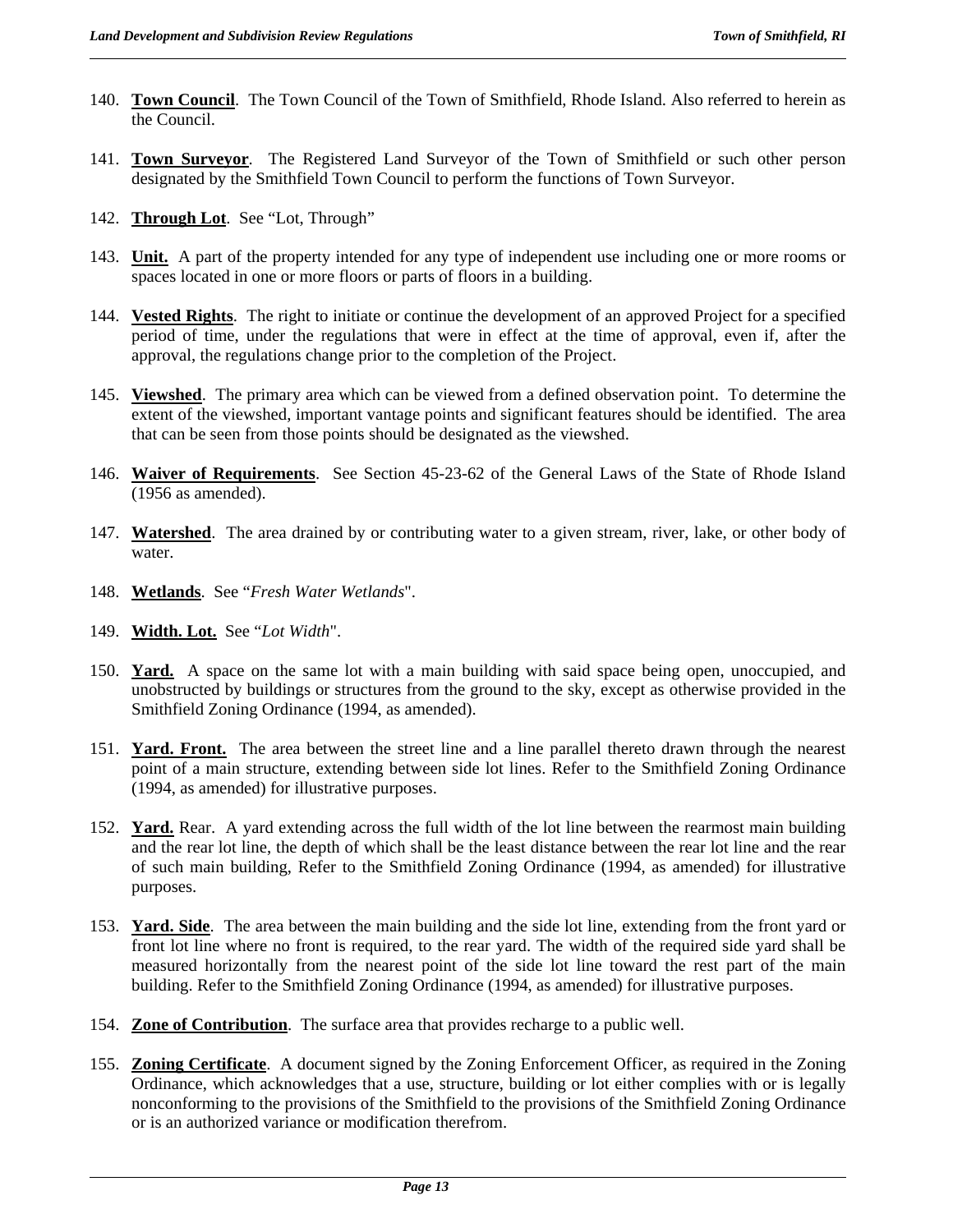- 156. **Zoning Board of Review.** The Zoning Board of the Town of Smithfield, Rhode Island. For purposes of these regulations, said Board of Review serves as the Board of Appeal. It is also known from time to time as the Platting Board of Appeal.
- 157. **Zoning Map.** The maps or maps which are a part of the Zoning Ordinance and which delineate the boundaries of all mapped zoning districts within the physical boundary of the Town of Smithfield.
- 158. **Zoning Ordinance.** An ordinance enacted by the legislative body of the city or town pursuant to this chapter and in the manner providing for the adoption of ordinances in the city or town's legislative or home rule charter, if any, which sets forth regulations and standards relating to the nature and extent of uses of land and structures, which is consistent with the comprehensive plan of the city or town as defined in chapter 22.2 of this title, which includes a zoning map, and which complies with the provisions of this chapter.
- 159. **Zoning Use Districts.** The basic unit in zoning, either mapped or unmapped, to which a uniform set of regulations applies, or a uniform set of regulations for a specified use. The districts include, but are not limited to: commercial, industrial, office, planned, and residential. Each district may include subdistricts.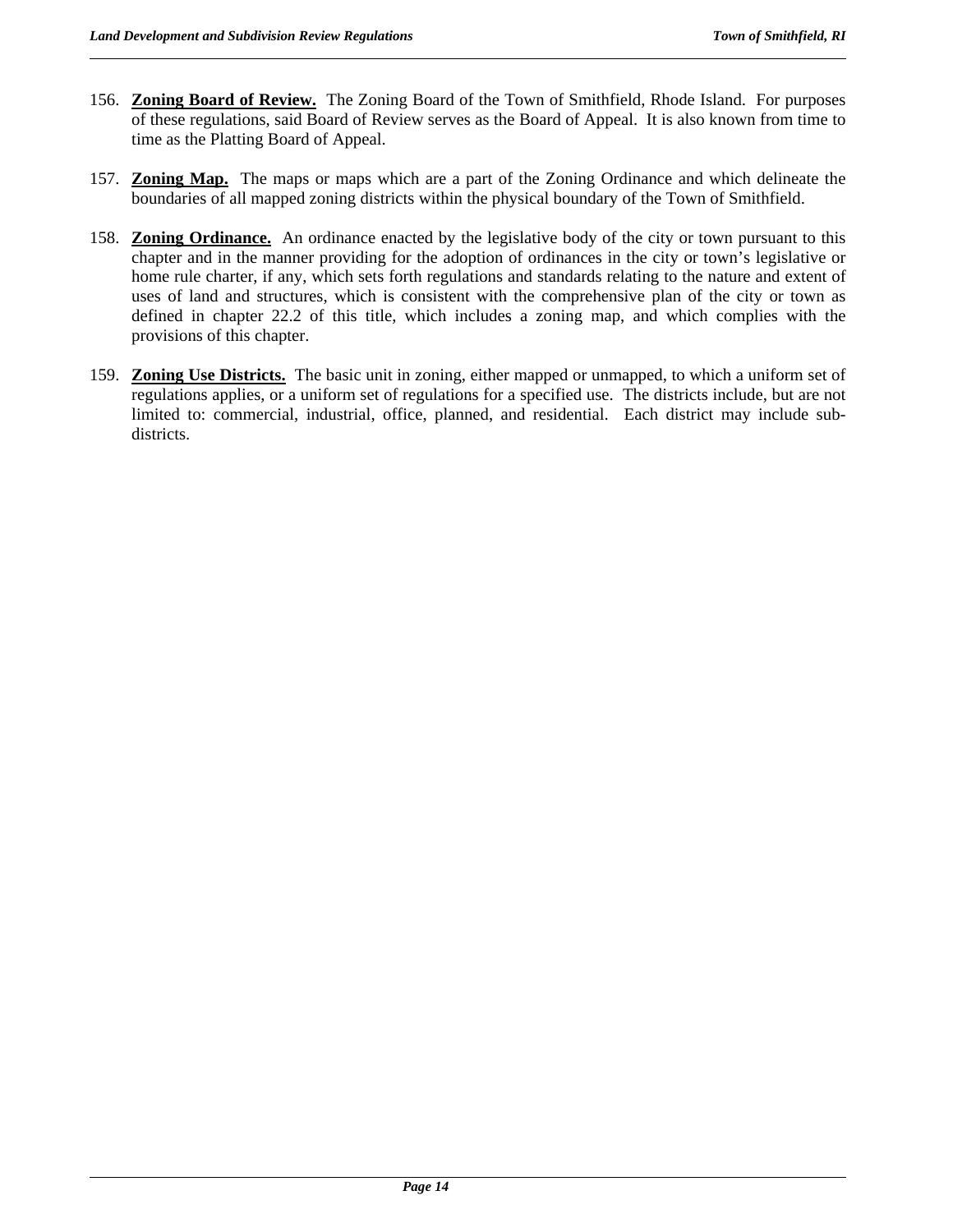#### **SECTION II.**

#### **GENERAL REQUIREMENTS.**

#### **ARTICLE A. SUBMISSION OF PLANS.**

Any developer of a Major Land Development Project or the Subdivision of Land in the Town of Smithfield is required to file with the Planning Board a MASTER PLAN, a PRELIMINARY PLAN, and a FINAL PLAN in addition to the necessary accompanying materials. Minor Land Development Projects and Subdivision of Land in the Town of Smithfield are required to file with the Town a PRELIMINARY PLAN and a FINAL PLAN in addition to the necessary accompanying materials.

#### **ARTICLE B. REQUIRED FINDINGS DURING REVIEW PROCESS.**

These regulations require that for all Administrative, Minor and Major Subdivisions and Development Applications address each of the general purposes stated in Section I, Article A of these Regulations and the Planning Board shall make positive findings on the following standard provisions, as part of the proposed project's record prior to approval:

- 1. The proposed development is consistent with the Smithfield Comprehensive Community Plan and/or has satisfactorily addressed the issues where there may be inconsistencies;
- 2. The proposed development is in compliance with the standards and provisions of the Smithfield Zoning Ordinance;
- 3. There will be no significant negative environmental impacts from the proposed development as shown on the final plan, with all required conditions for approval;
- 4. A subdivision, as proposed, will not result in the creation of individual lots with such physical constraints to development that building on those lots according to pertinent regulations and building standards would be impracticable. (See definition of "Buildable Lot"). Lots with such physical constraints to development may be created only if identified as permanent open space or permanently reserved for a public purpose on the approved, recorded plans;
- 5. All proposed land developments and all subdivision lots shall have adequate and permanent physical access to a public street. Lot frontage on a public street without physical access shall not be considered compliance with this requirement.
- 6. A subdivision, as proposed, shall provide for safe circulation of pedestrian and vehicular traffic, for adequate control of surface water run-off, for suitable building sites, and for preservation of natural, historical, or cultural features that contribute to the attractiveness of the community.
- 7. The design and location of streets, building lots, utilities, drainage improvements, and other improvements in a subdivision, as proposed, shall minimize flooding and soil erosion.

Except for administrative subdivisions, findings of fact must be supported by legally competent evidence on the record which discloses the nature and character of the observations upon which the fact finders acted. If a negative finding for any of these standards is made, the Planning Board shall have legally competent evidence on the record for denial of the project design.

#### **ARTICLE C. PHASING OF MAJOR LAND DEVELOPMENTS AND MAJOR SUBDIVISIONS**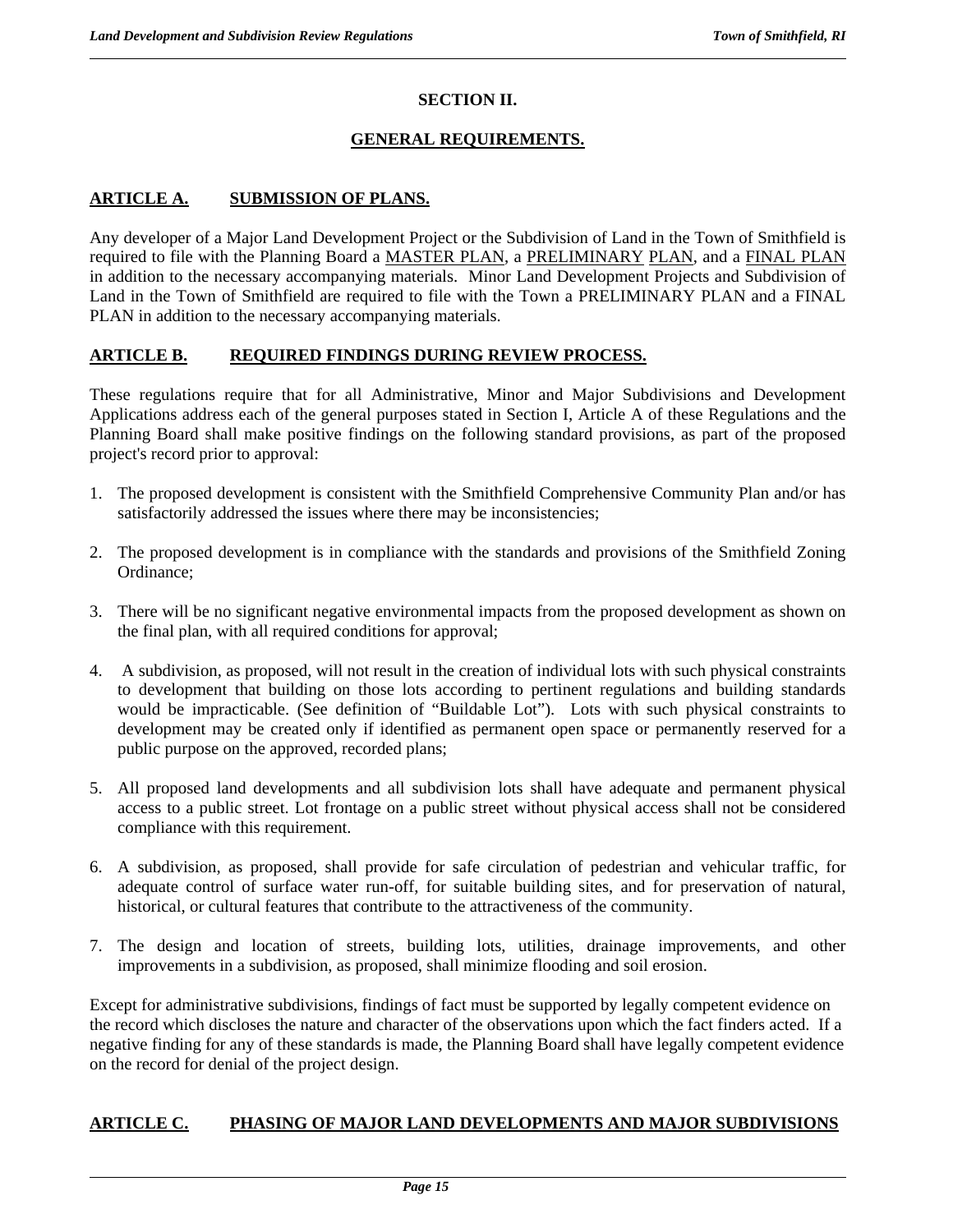#### 1. **Provision for Permitting of Phasing**.

When a Major Land Development or Major Subdivision is submitted for Master Plan Approval, the Planning Board shall review the adequacy of existing and projected future public improvements, services, and facilities which may be impacted by the proposed development in its entirety. If the Planning Board determines that such improvements, services, and facilities, including but not limited to water supply, water pressure, sewerage, streets and associated drainage facilities, schools, recreational facilities, and fire and police protection will not be adequate to serve the residents of the subdivision or development at the time of recording of the plat, the Planning Board shall have the authority to establish a rate of development of the entire subdivision by requiring it to be built in phases.

#### 2. **Notification Requirements**.

When an application is submitted for Master Plan Approval, the applicant shall notify each applicable municipal, state, or private agency as required by the Administrative Officer. Each agency so notified by the applicant by the Administrative Officer. Comments shall be received from each agency prior to the date of the informational meeting. If comments are not received by the Administrative Officer by that date, it shall be assumed that the agency does not wish to comment.

If the public informational meeting on the Master Plan and the Public Hearing on the Preliminary Plan are combined, all comments from reviewing agencies shall be received prior to the date of the Public Hearing.

#### 3. **Comments from Required Notified Agencies – Content and Format**.

Each department or agency to which such a request for comments is made shall deliver to the Administrative Officer a completed written form, and any supplemental material, which shall:

- a. Provide and estimate of the impact of the subdivision or land development project on the facilities and/or services provided by the department or agency;
- b. Describe whether existing facilities and/or services are adequate to serve the subdivision or land development project's residents;
- c. Identify whether plans for the necessary improvements to existing facilities and/or services are included in the Town's Capital Improvement Program or are otherwise planned; and,
- d. Estimate how long it would take to provide any necessary improvements to existing facilities and/or services.

All such written forms and supplementary materials shall be delivered to the Administrative Officer by the reviewing agency within the time limits prescribed herein.

#### 4. **Establishment of Rate of Development for Phasing by Planning Board**.

Based on the responses received from the various departments and agencies, the Planning Board shall establish at the time of Master Plan Approval, a rate of development of the entire subdivision or land development project that will permit residential construction only when improvements, services, and facilities will be adequate to serve the residents of the subdivision or development. As part of such a growth plan, the Planning Board may require that improvements be installed, or lots sold, in two (2) or more phases.

#### **5. Phasing Approval Sequence.**

If phasing is required, the Planning Board shall approve the entire Master Plan first. Thereafter, the applicant shall be required to (submit plans for Preliminary and/or Final Review and/or Approval indicating the development of the entire site in two (2) or more phases as required by the Planning Board.

In such review and approval, the Board may, in its discretion, impose the conditions relative to the following:

a. For determining the physical limits of phases,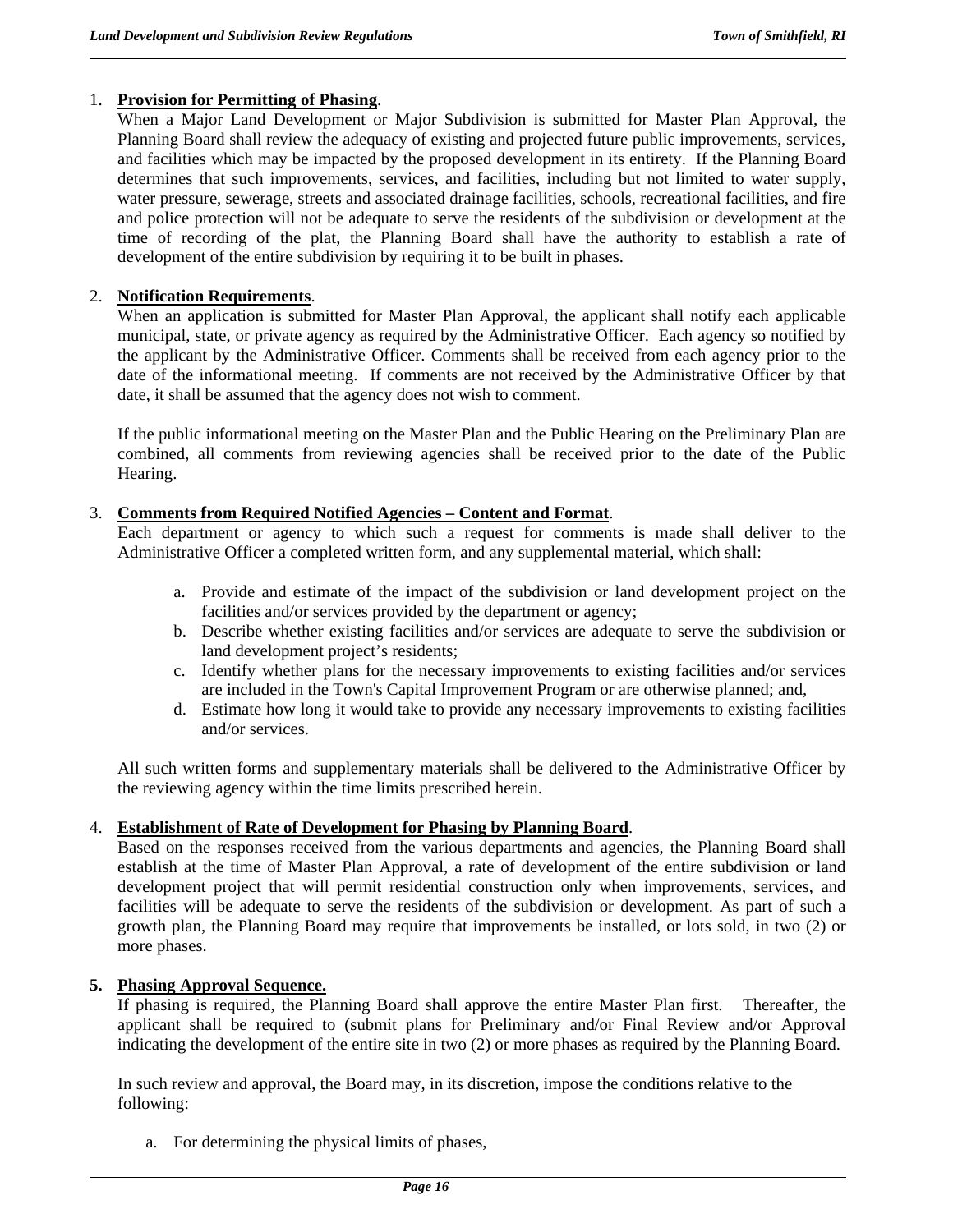- b. For allowing progression to additional phases,
- c. For allowing two (2) or more phases to proceed in review or construction simultaneously,
- d. For interim public improvements or construction conditions,
- e. For changes to Master or Preliminary Plans, and
- f. Other provisions as necessitated by special conditions.

#### **6. Master Plan Documents - Contents.**

The Master Plan documents may contain information on the physical limits of the phases, the schedule and sequence of public improvements installation, improvement guarantees, and the completion schedules for approvals and construction of the phases.

#### **7. Vesting – Phased Projects.**

The Master Plan shall remain vested as long as it can be proved, to the satisfaction of the Planning Board, that work is proceeding on either the approval stages or on the construction of the development as shown in the approved Master Plan documents. Vesting shall extend to all information shown on the approved Master Plan

#### **ARTICLE D. DEVELOPMENT IMPACT FEE/REQUIREMENTS FOR DEDICATION OF PUBLIC LAND**

#### **1. Development Impact Fee.**

Where a fee is required by the Permitting Authority, the amount of such fee shall be set in accordance with the Code of Ordinances of the Town of Smithfield. The amount of such fee shall be based upon the formula outlined in the Impact Fee Study Report. When Development Impact fee payments are made, they must be kept in a restricted account and shall only be spent for the intended purpose of providing open space, conservation, park and/or recreational facilities.

#### **2. Developer Required to Provide Land Dedication.**

In the event of a subdivision or land development project where the Planning Board requires an alternative means of satisfying the Development Impact Fee, the Fee shall be assessed in the following manner; dedication of land, performance of construction services, purchase of equipment, or any combination thereof. The total value of the Applicant's contribution shall not be less than the amount of a particular projected Fee involved. If the Application uses alternative means to satisfy a particular Fee, the alternative means cannot partially satisfy the projected Fee involved; the particular fee must be entirely determined by the Planning Board, upon recommendation by the Town Engineer. The Planning Board shall document the value of the Applicant's contribution. In an instance where the Planning Board considers and/or requires an alternative means of satisfying the Development Impact Fee, the Planning Board may require Town Council notification and/or review of these alternative means.

#### **3. Relationship to Comprehensive Plan**.

No dedication of land to the public or Development Impact Fee shall be required unless the need for such is documented in the adopted plans of the Town, i.e., the Smithfield Comprehensive Community Plan, the Smithfield Recreation, Conservation and Open Space Plan, or the Smithfield Capital Improvement Program (CIP).

The requirements of land for open space, conservation, park, and recreation facilities shall be based upon the policies and standards set forth in the above plans and Code of Ordinances of the Town of Smithfield, and shall reflect the character defined in the neighborhood or district in which the subdivision is located by the Comprehensive Community Plan. The nature of the land dedication must reflect the character of the land being subdivided and must be suitable for the intended use.

#### **ARTICLE E. ENVIRONMENTAL IMPACT STATEMENT**

#### **1. Authority to Require Environmental Impact Statement.**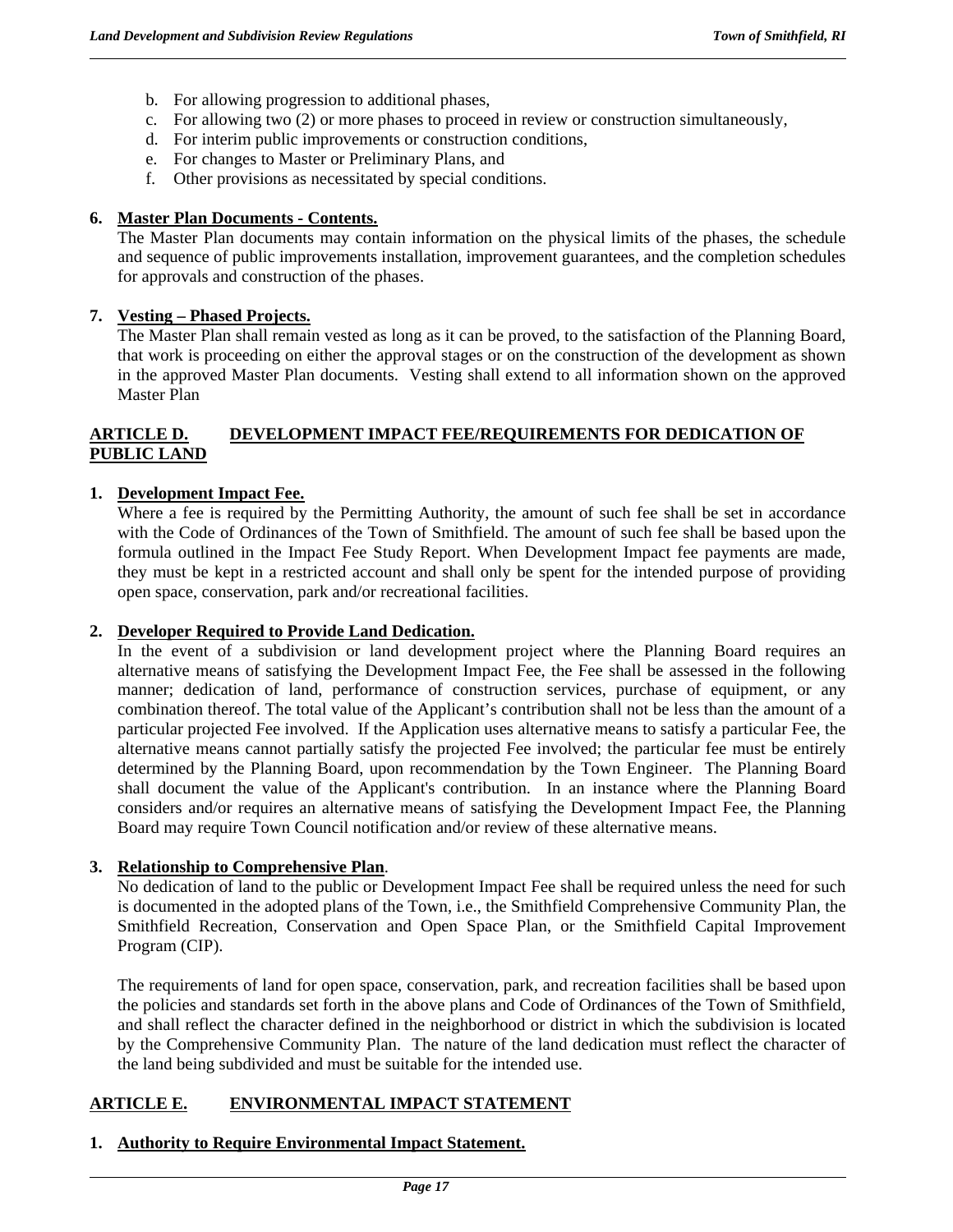The Planning Board shall have the authority to require the applicant to prepare an Environmental Impact Statement (EIS) to assess the potential short and long term affects of the proposed subdivision or land development project if the Planning Board finds that there is reasonable expectation that the proposed development will have a significant negative environmental impact on natural systems located on the property that is the subject of the application, or upon nearby properties or natural systems.

#### **2. "Findings of Fact" – Required to be Written.**

The Planning Board shall make "Findings of Fact" in writing and shall identify the environmental resources to be potentially threatened. The Board's findings shall be made a part of the record of the application.

#### 3. **Contents of Environmental Impact Statement**.

An EIS required under this Article shall include research and documentation describing and assessing short and long-term environmental impacts which may include, but not be limited to impacts upon the following:

- a. Freshwater Wetlands
- b. Noise and Air Quality
- c. Solid Waste Generation
- d. Historic/Archaeological Area
- e. Traffic
- f. Soils
- g. Wildlife
- h. Groundwater
- i. Vegetation
- j. Nutrient Levels

#### **4. Notification to Applicant.**

If an EIS is required, the Applicant shall be so informed at the Preliminary Stage meeting for a Minor Development, or the Conceptual Master Plan Stage for a Major Development and shall be advised at said meeting as to the specific information that the EIS must contain.

#### **5. Impacts on Development Plan Approvals.**

For any subdivision or land development project for which an EIS is required, the Board shall have the authority to impose conditions on approval that, based on the finding and analysis of the EIS, are reasonably necessary to minimize adverse impacts that the development may have on the natural or manmade environment.

#### **6. Referral for Review and Comment to Conservation Commission.**

All Environmental Impact Statements may be referred to the Smithfield Conservation Commission for its review and comment.

#### **7. Use of Project Review Fees Authorized**

If an EIS is required, the Planning Board may require an applicant to pay for the costs of the EIS by payment of Project Review Fees, as provided in Section IV, Article D.2.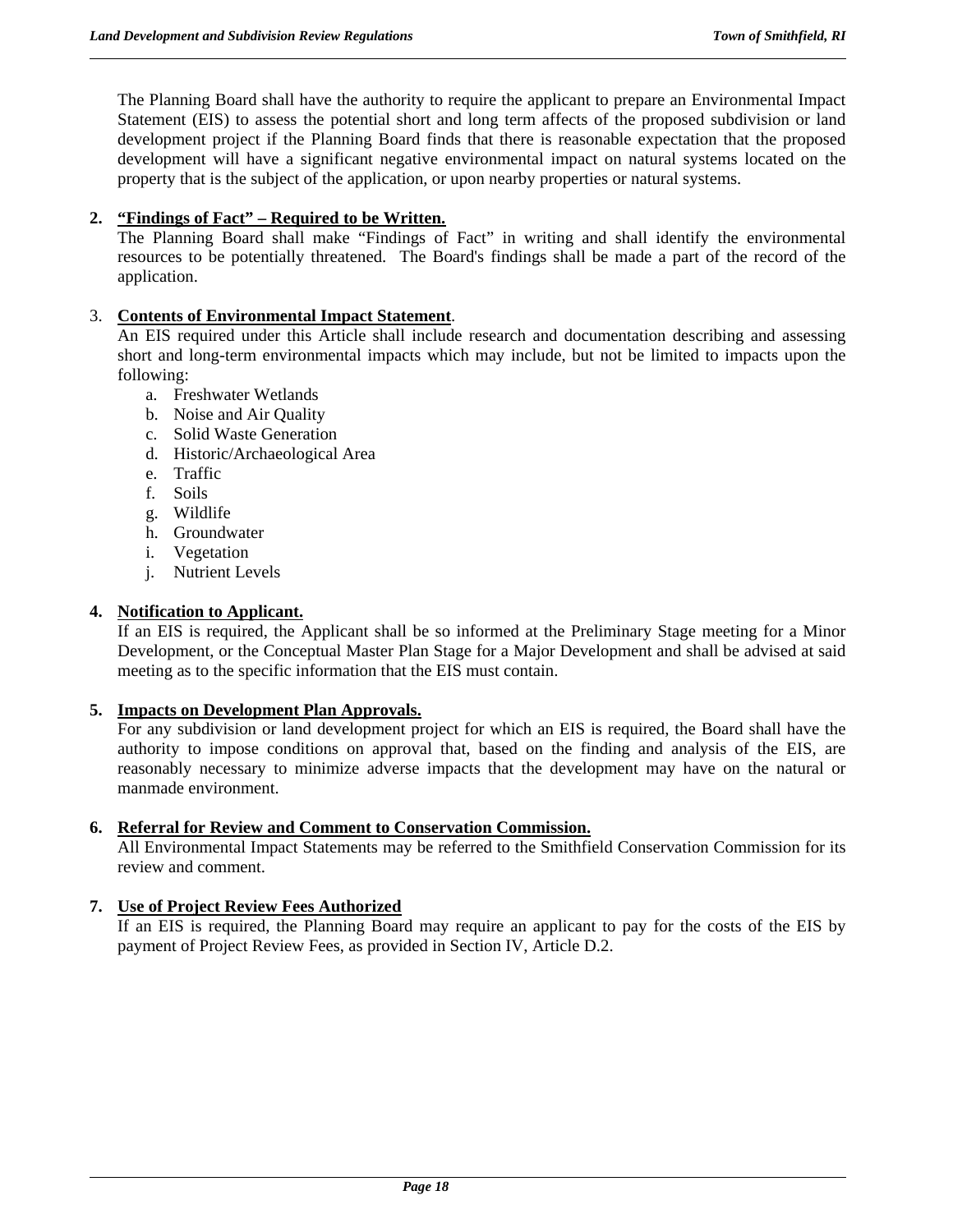#### **SECTION III.**

#### **PROCEDURE FOR SUBMISSION OF PLANS AND PLATS FOR LAND DEVELOPMENT PROJECTS AND SUBDVISIONS.**

All persons wishing to appear before the Planning Board concerning major or minor land development projects or the major, minor, or administrative subdivision of land in the Town of Smithfield must notify the Administrative Officer who will advise the, applicant of the scheduling requirements and required submission materials. All required submission materials shall be submitted to said Officer in accordance with the time schedules identified in this Section. Before an application will be scheduled for review by the Town, every application must contain the specific information, plans and other submission requirements as specified in the appropriate checklist in Section IV.

For any Planning Board agenda item regarding the development of property in the Town for which a time period for review is not specifically identified in these Regulations, the deadline for placement on the agenda shall be ten (10) working days prior to the meeting; the applicant shall notify the Administrative Officer of said request for placement who shall then inform the applicant whether or not any supporting materials shall be required for submission prior the meeting deadline.

#### **ARTICLE A. PRE-APPLICATION MEETINGS & INFORMAL CONCEPT REVIEW**

1. **Purpose.** In order to eliminate conflicts and misunderstandings during later stages of the subdivision design and to save time and expense on the part of the developer and the Town Officials, one or more Pre-application Meetings shall be required prior to the submission of the Master Plan for all Major Land Development or Subdivision Applications and for all conservation developments. Pre-application meetings may be held for administrative and minor applications, upon request of either the Town or the Applicant.

 Pre-application meetings shall allow the Applicant to meet with appropriate officials, Boards and/or commissions, planning staff, and, where appropriate, state agencies, for advice as to the required steps in the approvals process, the pertinent local plans, ordinances, regulations, rules and procedures and standards which may bear upon the proposed development Project. Pre-application meetings shall also be held to determine if a subdivision may be submitted for review and approval as a conventional subdivision, and to determine if the Planning Board will impose a Project Review Fee (see Section IV, Article D.2). Applicants seeking a pre-application meeting, or if requested by the Planning Board, shall submit the information and materials as provided in Checklist C – Checklist for Pre-Application Meetings, in Section IV.

- 2. **Scheduling.** Any person wishing to construct a Land Development Project or subdivide land in the Town of Smithfield shall first contact the Administrative Officer and schedule a Pre-application Conference with the Planning Board whenever appropriate. At this time, the Administrative Officer will advise the Applicant of the Subdivision Regulations, plan approval requirements, and the submission requirements.
- 3. **Informal Concept Review (Minor Land Development Projects/Subdivisions)**. Upon request of either the Planning Board or the applicant, an informal concept review meeting may be held. This procedure is restricted only to minor land development projects or subdivisions. Applicants seeking an informal concept review, or if requested by the Planning Board, shall submit the information and materials as provided in Checklist B– Checklist for Informal Concept Review, in Section IV. After the Planning Board has conducted the informal concept review, the Board shall provide the applicant with direction regarding the necessary steps required to submit a full application for further review and approval. The Administrative Officer shall have fifteen (15) days to certify that an informal concept review submission is complete or incomplete. Within forty-five (45) days after the submission has been certified as complete, the concept review meeting shall be held.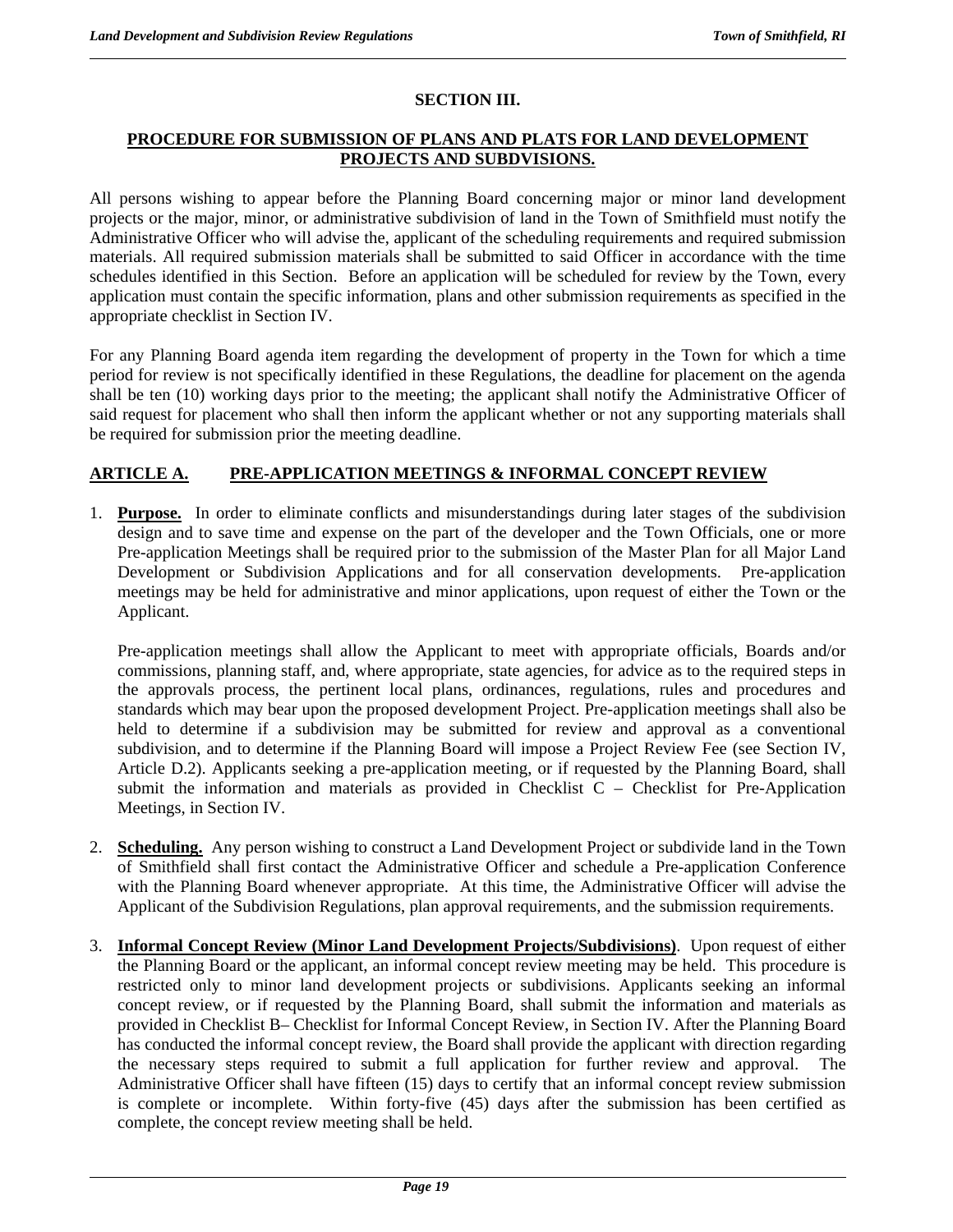- 4. Provided that at least one pre-application meeting has been held for major land development or subdivision application or sixty (60) days has elapsed from the filing of the pre-application submission and no pre-application meeting has been scheduled to occur within those sixty (60) days, nothing shall be deemed to preclude an applicant from thereafter filing and proceeding with an application for a land development or subdivision project in accordance with Section 45-23-36.
- 5. **Submission**. Persons seeking a Pre-application Meeting or an informal Concept Review and wishing to appear before the Planning Board concerning a subdivision or land development project in the Town of Smithfield must be placed on the Board's agenda ten (10) working days in advance of a scheduled meeting. Applicants shall submit materials in advance of the meeting(s) as requested by municipal officials.
- 6. **Determinations**. Pre-application Meetings shall aim to encourage information sharing and discussion of Project concepts among the participants. Pre-application discussions are intended for the guidance of the Applicant and shall not be considered approval of a Project or its elements.

#### **ARTICLE B. APPLICATION FOR DEVELOPMENT AND CERTIFICATION OF COMPLETENESS**

- 1. **Classification**. The Administrative Officer shall advise the Applicant as to which approvals are required and the appropriate Board for hearing an application for a land development or subdivision Project. The following types of applications, as defined in Section 45-23-32 of the Rhode Island General Laws may be filed:
	- a. Administrative Subdivision
	- b. Minor Subdivision or Minor Land Development Plan
	- c. Major Subdivision or Major Land Development Plan
- 2. **Certification of a Complete Application**. An application shall be complete for purposes of commencing the applicable time period for action when so certified by the Administrative Officer. In the event such certification of the application is not made within the time specified in this chapter for the type of plan, the application shall be deemed complete for purposes of commencing the review period unless the application lacks information required for such applications as specified in the local regulations and the Administrative Officer has notified the Applicant, in writing, of the deficiencies in the application. The running of the time period set forth in this section shall be deemed stopped upon the issuance of a Certificate of Incompleteness of the application by the Administrative Officer and shall recommence upon the resubmission of a corrected application by the applicant. However, in no event will the Administrative Officer be required to certify a corrected Minor Subdivision or Land Development Project submission as complete or incomplete less than fourteen (14) days after its resubmission, ten (10) days for Major Subdivisions and Land Development Projects.
- 3. **Modifications to Submissions**. Notwithstanding sub-sections (1) and (2) above, the Planning Board may subsequently require correction of any information found to be in error and submission of additional information specified in the regulations but not required by the Administrative Officer prior to certification, as is necessary to make an informed decision.
- 4. **Postponements During Review Process**. Where the review is postponed with the consent of the Applicant, pending further information or revision of information, the time period for review shall be stayed and shall resume when the Planning Board determines that the required application information is complete.

#### **ARTICLE C. ADMINISTRATIVE SUBDIVISION.**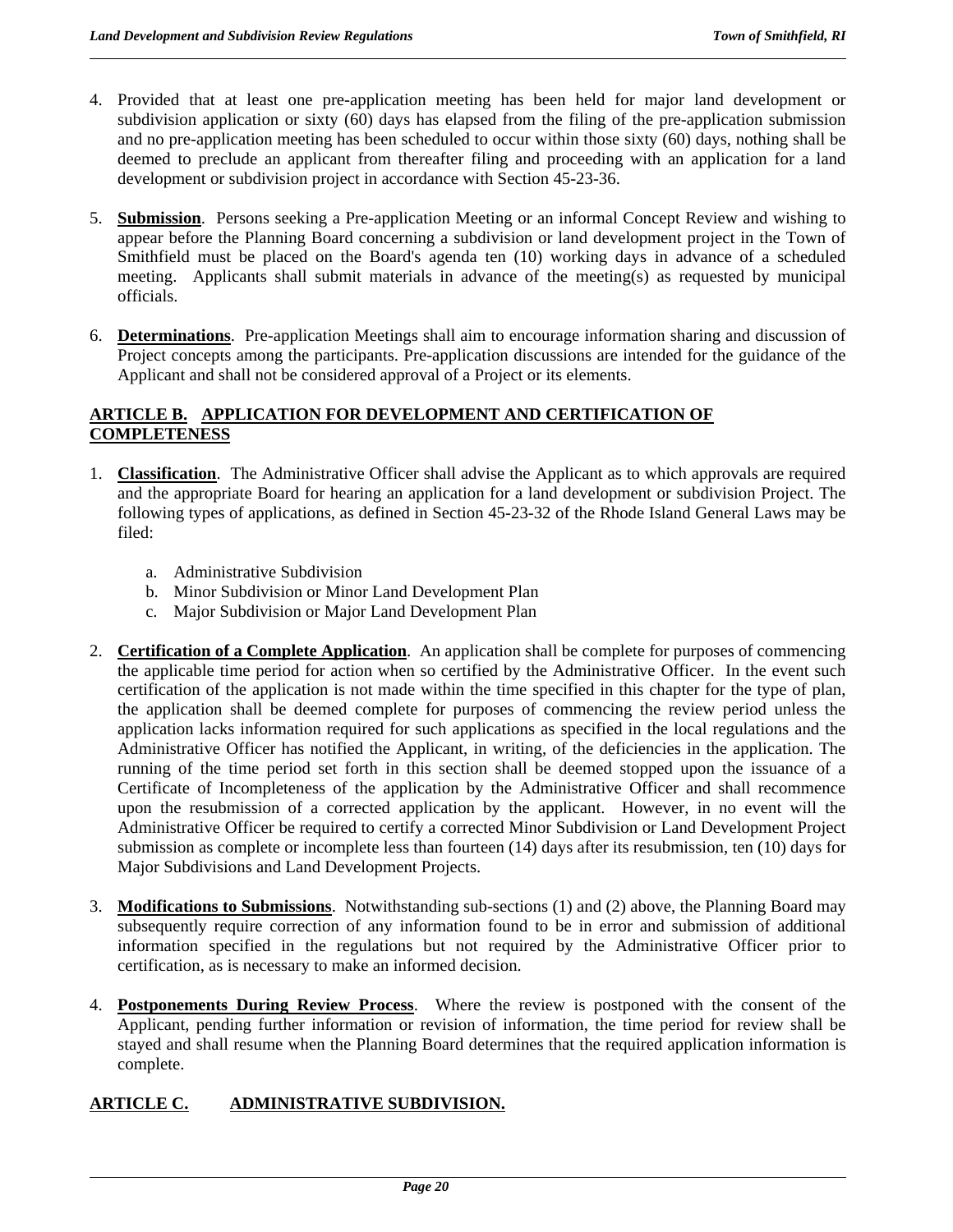- 1. **Submission**. Any Applicant requesting approval of a proposed Administrative Subdivision, as defined in this chapter, shall submit to the Administrative Officer the items required by Checklist A as provided in Section IV of these Regulations.
- 2. **Certification of Completeness**. The application shall be certified as complete or incomplete by the Administrative Officer within a fifteen (15) day period from the date of its submission according to the provisions of Section 45-23-36(B).

#### 3. **Review Process**:

- a. Within fifteen (15) days of Certification of Completeness, the Administrative Officer, or the Technical Review Committee, shall review the application and approve, deny or refer it to the Planning Board with recommendations. The Officer or Committee shall report its actions to the Planning Board at its next regular meeting, to be made part of the record.
- b. If no actions is taken by the Administrative Officer or the Technical Review Committee within the fifteen (15) days, the application shall be placed on the agenda of the next regular Planning Board meeting.
- 4. **Planning Board Review**. If referred to the Planning Board, the Board shall consider the application and the recommendations of the Administrative Officer and/or Technical Review Committee and shall either approve, approve with conditions, or deny within sixty-five (65) days of certification of Completeness. Failure of the Planning Board to act within the period prescribed shall constitute approval of the Administrative Subdivision plan and a certificate of the Administrative Officer as to the failure of the Planning Board or Committee to act within the required time and the resulting approval shall be issued on request of the Applicant.

#### 5. **Determinations**.

- a. **Denial.** Denial of an application by the Administrative Officer and/or the Technical Review Committee shall not be appealable and shall require the plan to be submitted as a Minor Subdivision Application.
- b. **Approval.** Approval of an Administrative Subdivision shall expire ninety (90) days from the date of approval unless within such period a plat in conformity with such approval is submitted for signature and recording as specified in Section 45-23-64.
- 6. **Review by Technical Review Committee**. The Technical Review Committee shall review all applications for pre-application meetings and informal concept review.

#### **ARTICLE D. MINOR LAND DEVELOPMENT AND MINOR SUBDIVISION REVIEWS.**

- 1. **Review Stages**. Minor plan review shall consist of at least two stages of review: 1) Preliminary*,*  including a site visit; and 2) Final, provided, that if a street creation or extension is involved, a Public Hearing is required. A Pre-Application Meeting pursuant to Article A of this Section may also be held at the request of either the applicant and/or the Town. An Informal Concept Review meeting may also be held if requested by the applicant or the Planning Board (see Section III, Article A.3). The Planning Board may combine the approval stages, providing requirements for all stages so combined have been met by the Applicant to the satisfaction of the planning officials.
- 2. **Submission Requirements**. Any Applicant requesting Preliminary approval of a proposed minor subdivision or Minor Land Development, as defined in these Regulations shall submit to the Administrative Officer the items required by Checklist F in Section IV of these Regulations.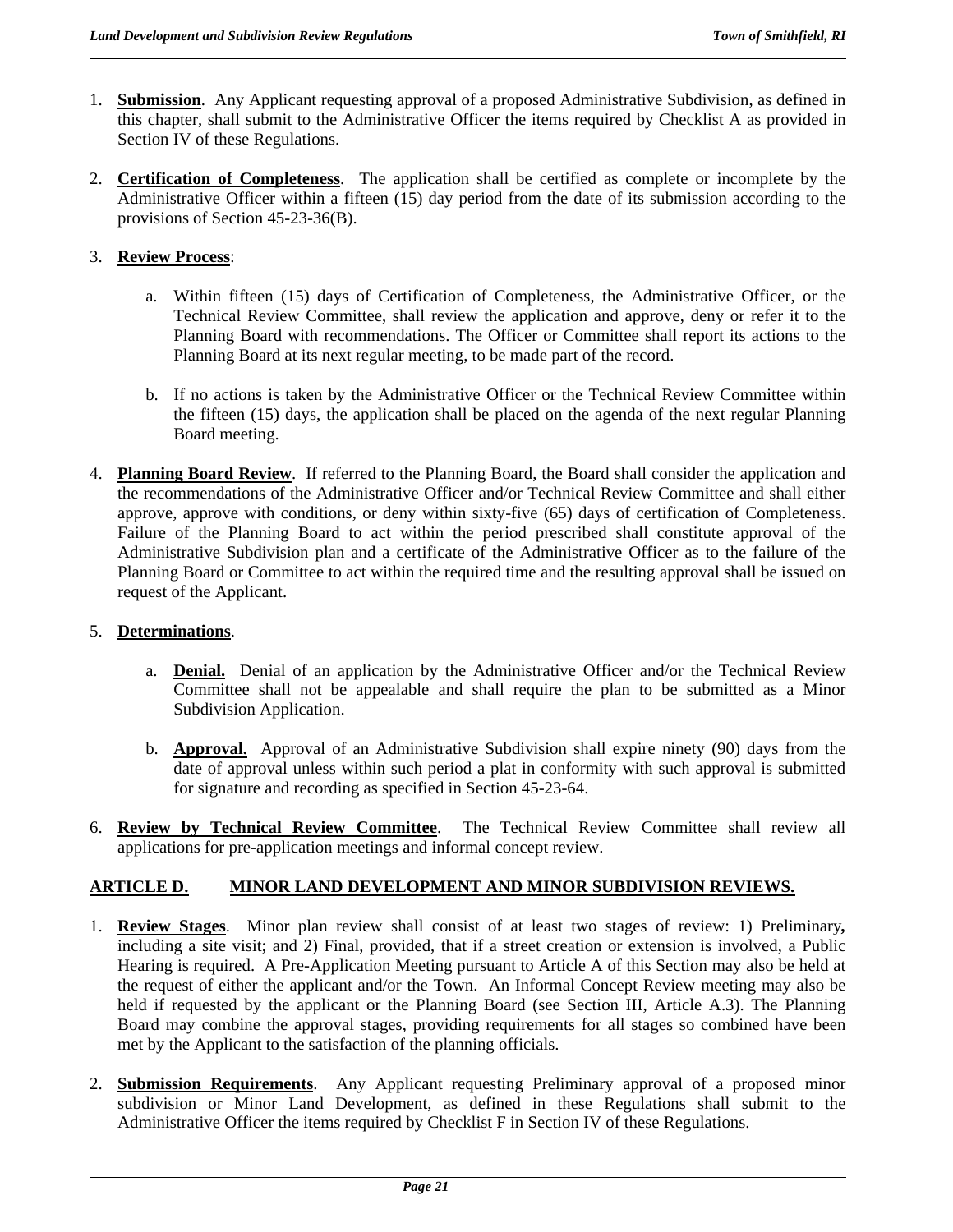- 3. **Certification**. The application shall be certified complete or incomplete by the Administrative Officer within fifteen (15) days, if no street creation or extension is required, according to the provisions of Article B of this Section. An application involving street creation or extension shall be certified complete or incomplete by the Administrative Officer within twenty-five (25) days, according to the provisions of Article B of this Section. However, in no event will the administrative officer be required to certify a corrected submission as complete or incomplete less than fourteen (14) days after its resubmission.
- 4. **Site Visit**. After preparing the Existing Resources and Site Analysis Map, and before the preliminary plan is approved, the Planning Board shall schedule a site visit to the property. In order to facilitate the inspection of the site, the Planning Board may require field location of all proposed roads, improvements and site features consistent with the level of information required at this stage of review. The Existing Resources and Site Analysis Map shall be distributed at the site visit to those Town officials in attendance, if it has not been distributed earlier. It is strongly encouraged that the site visit be attended by members of the Planning Board, Town officials, the applicant and/or the applicant's representatives. Owners of property within the notice area specified in Section III, Article H.2 shall also be notified by the applicant and invited to attend. The site visit shall be considered a public meeting and shall be conducted in accordance with the Town's normal procedures for compliance with the State Open Meetings Law. Members of the public shall be permitted to attend the site visit.

Lack of a quorum of the Planning Board in attendance at this visit shall not constitute a failure on the part of the applicant to satisfy the requirements of a site visit. In the event that the Planning Board does not schedule a site visit, or that a scheduled site visit is not conducted within the prescribed time period through no fault of the applicant, the applicant shall not be found to be deficient in the application process, and shall be allowed to proceed with the application.

The purpose of the visit is to familiarize local officials with the property's existing conditions and special features, to identify potential site design issues, and to provide an informal opportunity to discuss site design concepts, including the general layout of designed open space lands, buildings and street alignments. Comments made by Town officials or their staff and consultants shall be interpreted as being only suggestive. It shall be understood by all parties that no formal recommendation can be offered, and no official decisions can be made at the site visit. Minutes of the site visit shall be kept in accordance with Title 42, Chapter 46 of the RI General Laws entitled Open Meetings.

- 5. **Technical Review Committee**. The Technical Review Committee shall review the application and shall comment and make recommendations to the Planning Board. The application shall be referred to the Planning Board as a whole if there is no review by the Technical Review Committee. When reviewed by a Technical Review Committee:
	- a. If the land development or subdivision plan is approved by a majority of the Committee members, the application shall be forwarded to the Planning Board with a recommendation for Preliminary Plan approval without further review.
	- b. If the plan is not approved by a majority vote of the Committee members, the Minor Land Development and subdivision application shall be referred to the Planning Board.
- 6. **Re-Assignment to Major Review.** The Planning Board may re-assign a proposed minor Project to major review only when the Planning Board is unable to make the positive findings required in Section II, Article B of these Regulations.

#### 7.**Decision**.

a. **No Street Construction or Creation Involved**. If no street creation or extension is required, the Planning Board shall approve, deny, or approve with conditions, the Preliminary Plan within sixty-five (65) days of Certification of Completeness, or within such further time as is agreed to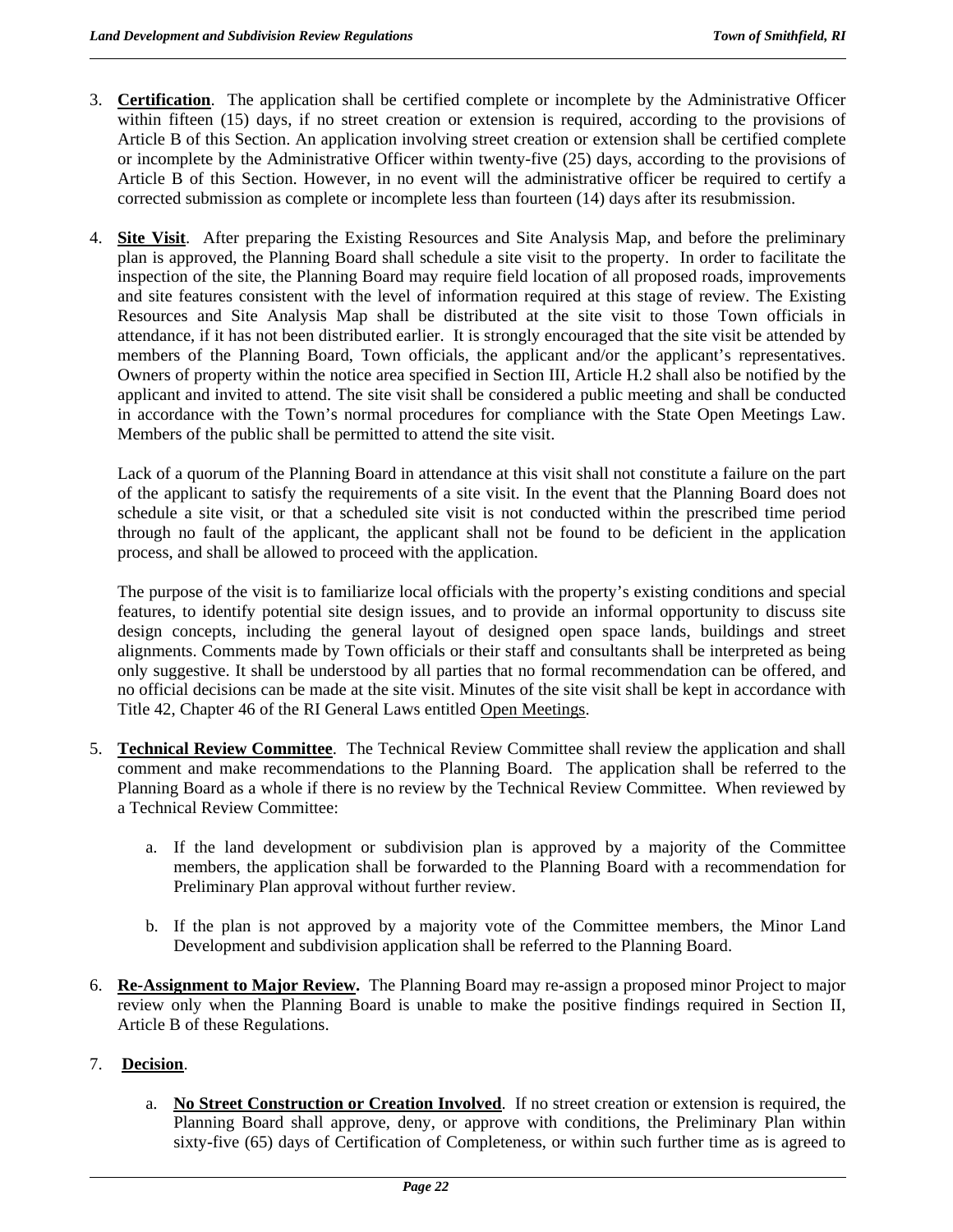by the Applicant and the Board, according to the requirements of Sections 45-23-60 and 45-23-63 of the General Laws of the State of Rhode Island (1956 as amended).

- b. **Street Construction or Creation Involved**. If a street extension or creation is required, the Planning Board shall hold a Public Hearing prior to approval according to the requirements in Section 45-23-42 of the General Laws of the State of Rhode Island (1956 as amended) and Article H of this Section and shall approve, deny, or approve with conditions, the Preliminary Plan within ninety-five (95) days of Certification of Completeness, or within such further time as is agreed to by the Applicant and the Board, according to the requirements of Sections 45-23-60 and 45-23-63 of the General Laws of the State of Rhode Island (1956 as amended).
- 8. **Failure to Act**. Failure of the Planning Board to act within the period prescribed shall constitute approval of the Preliminary Plan and a certificate of the Administrative Officer as to the failure of the Planning Board to act within the required time and the resulting approval shall be issued on request of the Applicant.
- 9. **Final Plan**. The Planning Board may delegate Final Plan review and approval to either the Administrative Officer or the Technical Review Committee. The Officer or Committee shall report its actions to the Planning Board at its next regular meeting, to be made part of the record.
- 10. **Expiration of Approval "Vesting"**. Approval of a Minor Land Development or subdivision shall expire ninety (90) days from the date of approval unless within such period a plat or plan, in conformity with such approval, and as defined in this act, is submitted for signature and recording as specified in Section 45-23-64. Validity may be extended for a longer period, for cause shown, if requested by the Applicant in writing, and approved by the Planning Board.

#### **ARTICLE E. MAJOR LAND DEVELOPMENT AND MAJOR SUBDIVISION REVIEW STAGES**

- 1. Major plan review required of all applications for land development and subdivision approval subject to this chapter, unless classified as an Administrative Subdivision or as a Minor Land Development or a minor subdivision.
- 2. Major Plan review shall consist of four stages of review: (1) Pre-Application Meeting(s); (2) Master Plan, including a site visit; (3) Preliminary Plan; and (4) Final Plan. Also required is a public informational meeting and a Public Hearing.
- 3. The Planning Board may vote to combine review stages and to modify and/or waive requirements as specified in Section 45-23-62. Review .stages may be combined only after the Planning Board determines that all necessary requirements of all stages being combined have been met by the Applicant.

#### **ARTICLE F. MAJOR LAND DEVELOPMENT AND MAJOR SUBDIVISION MASTER PLAN**

#### 1. **Submission Requirements**:

- a. The Applicant shall first submit to the Administrative Officer the items required by these Regulations for Master Plans as provided by Checklist D or G for Conventional Developments in Section IV.
- b. The purpose of the Master Plan Stage of Review is to provide the Applicant with the opportunity to present an overall plan for a proposed project site outlining general rather than detailed, development intentions. The Master Plan describes the basic parameters of a major development proposal, rather than giving full engineering details.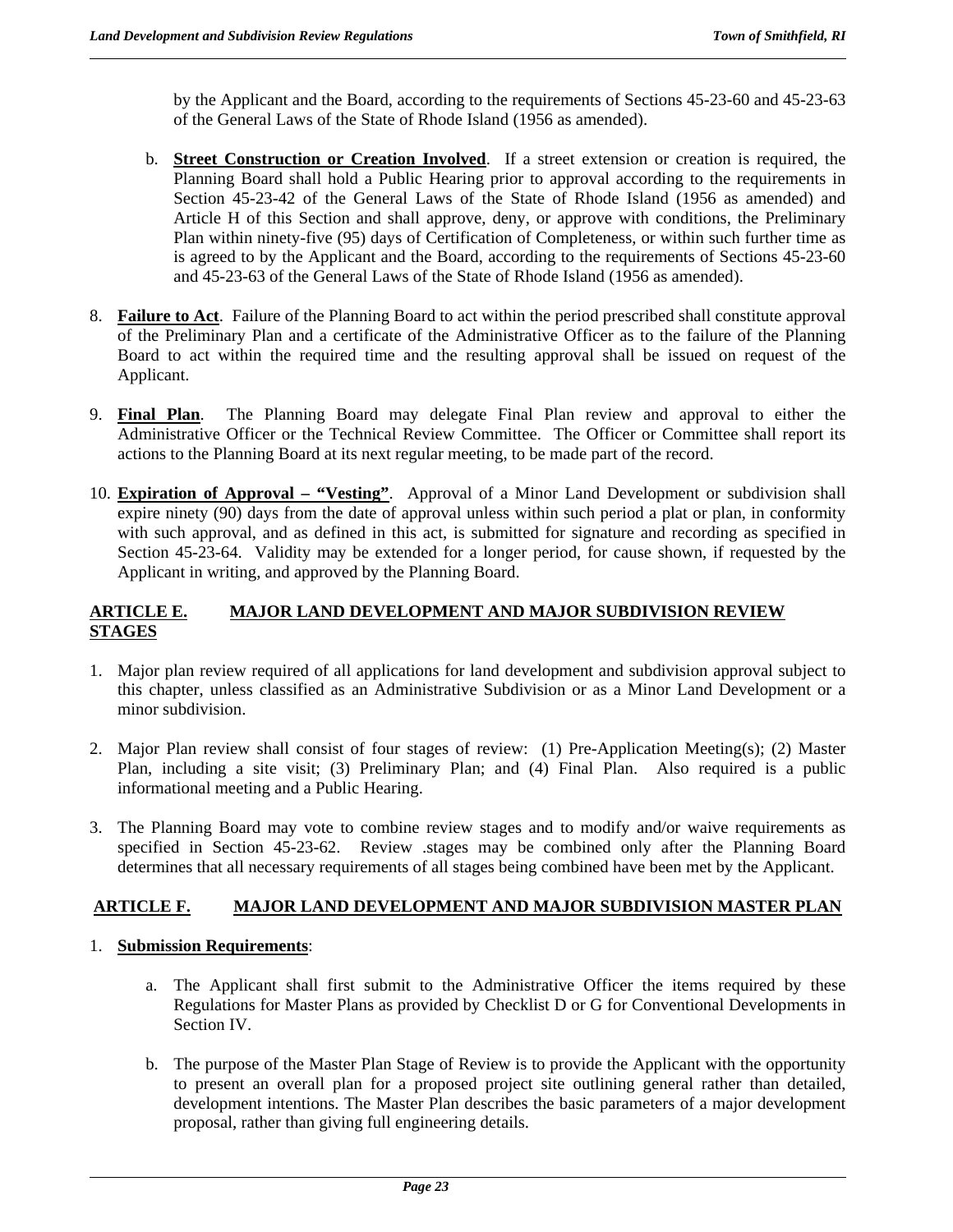- c. Initial comments shall be solicited from the following agencies, and as provided in Checklist D or G for Conventional Developments:
	- 1) Local Government Departments and Agencies including, but not limited to, the Planning Department, the Department of Public Works, the Fire and Police Departments, the Conservation Commission, Recreation Department, and appropriate sewer and water authorities;
	- 2) Adjacent Communities;
	- 3) Stage Agencies, as appropriate, including the Departments of Environmental Management and Transportation; and
	- 4) Federal Agencies, as appropriate.

The Administrative Officer shall coordinate review and comments by local officials, adjacent communities, and state and federal agencies.

- 2. **Site Visit.** A site visit, as described in Section III, Article D.4, shall be held prior to a decision being made by the Planning Board on the Master Plan application.
- 3*.* **Certification**. The application shall be certified complete or incomplete by the Administrative Officer in writing within twenty-five (25) days, according to the provisions of Article B of this Section and Section 45-23-36(B) of the General Laws of Rhode Island (1956 as amended). The running of the time period set forth herein will be deemed stopped upon the issuance of a certificate of incompleteness of the application by the administrative officer and will recommence upon the resubmission of a corrected application by the applicant. However, in no event will the administrative officer be required to certify a corrected submission as complete or incomplete less than ten (10) days after its resubmission.
- 4. **Technical Review Committee**. The Technical Review Committee shall review the application and make recommendations to the Planning Board.
- 5. **Informational Meeting**. A public informational meeting shall be held prior to the Planning Board decision on the Master Plan, unless the Master Plan and Preliminary Plan approvals are being combined, in which case the public informational meeting shall be optional, based upon Planning Board determination.
- *6***. Public Notice Requirements Informational Meeting**. Public notice for the informational meeting is required and shall be given at least seven (7) days prior to the date of the meeting in a newspaper of general circulation within the municipality. Postcard notice shall be mailed to the Applicant and to all property owners within the notice area as also required for a Public Hearing and identified in Section III, Article H-2 of these Regulations.
- *7*. **Informational Meeting Presentation**. At the public informational meeting the Applicant shall present the proposed development Project. The Planning Board shall allow oral and written comments from the general public. All public comments shall be made part of the public record of the Project application.
- 8. **Decision**. The Planning Board shall, within ninety (90) days of Certification of Completeness, or within such further time as may be consented to by the Applicant, approve of the Master Plan as submitted, approve with changes and/or conditions, or deny the application, according to the requirements of Sections 45-23-60 and 45-23-63 of the General Laws of Rhode Island (1956 as amended).
- 9. **Failure to Act**. Failure of the Planning Board to act within period prescribed shall constitute approval of the Master Plan and a certificate of the Administrative Officer as to the failure of the Planning Board to act within the required time and the resulting approval shall be issued on request of the Applicant.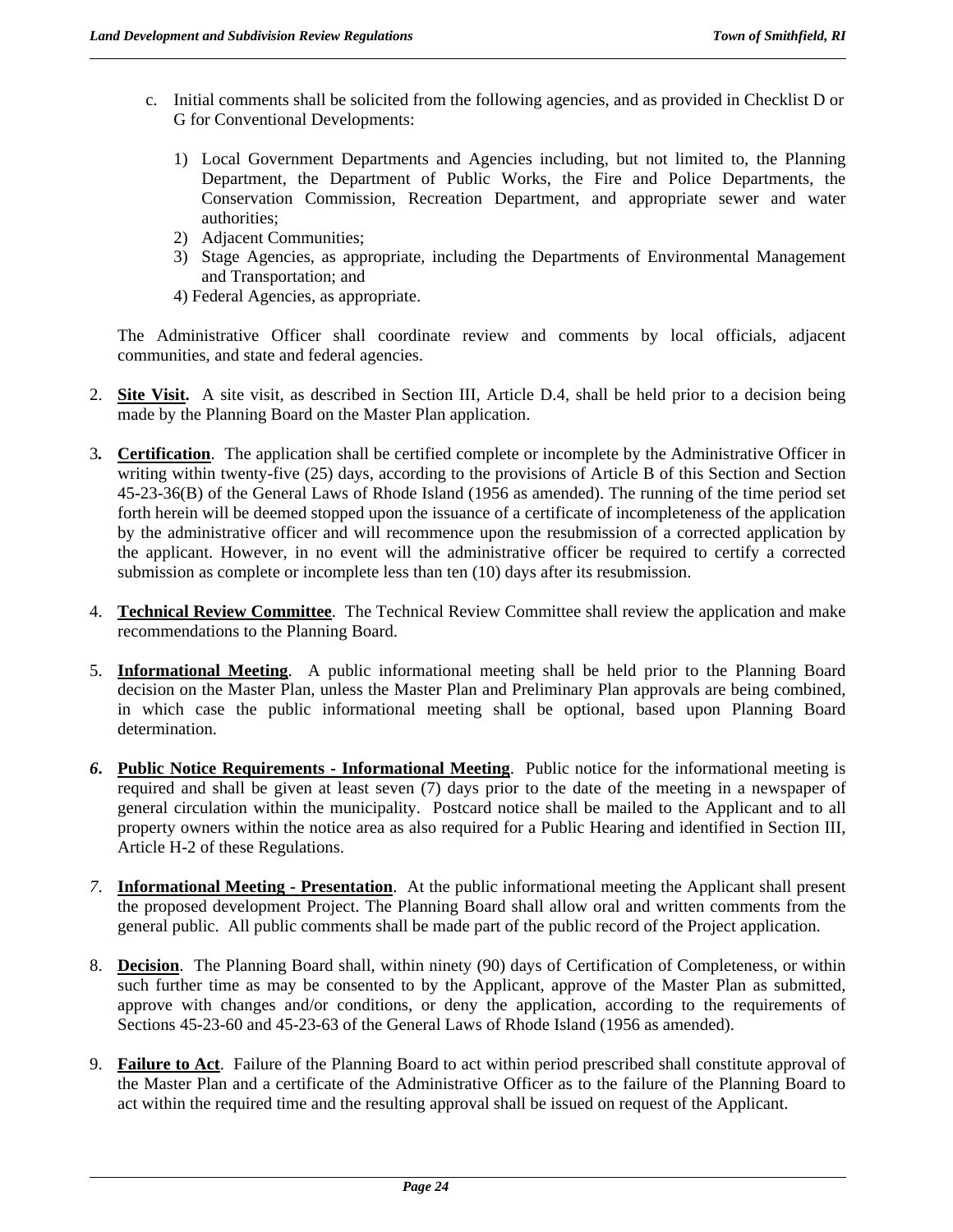10. **Expiration of Approval – "Vesting".** The approved Master Plan shall be vested rights for a period of two (2) years, with the right to extend for two (2), one-year extensions upon written request by the applicant, who must appear before the Planning Board for the annual review. Thereafter, vesting may be extended for a longer period, for good cause shown, if requested by the applicant in writing, and approved by the Planning Board. Master Plan vesting shall include any applicable provisions of the Zoning Ordinance that were in place at the time of approval, conceptual layout and all conditions shown on the approved Master Plan and drawings and supporting materials.

The initial 4 year vesting for the approved Master Plan shall constitute the vested rights for the development as required in Section 45-24-44 of the General Laws of Rhode Island (1956 as amended). Developments which have been approved for phasing shall be vested in accordance with the provisions of Section II, Article C-7 of these Regulations.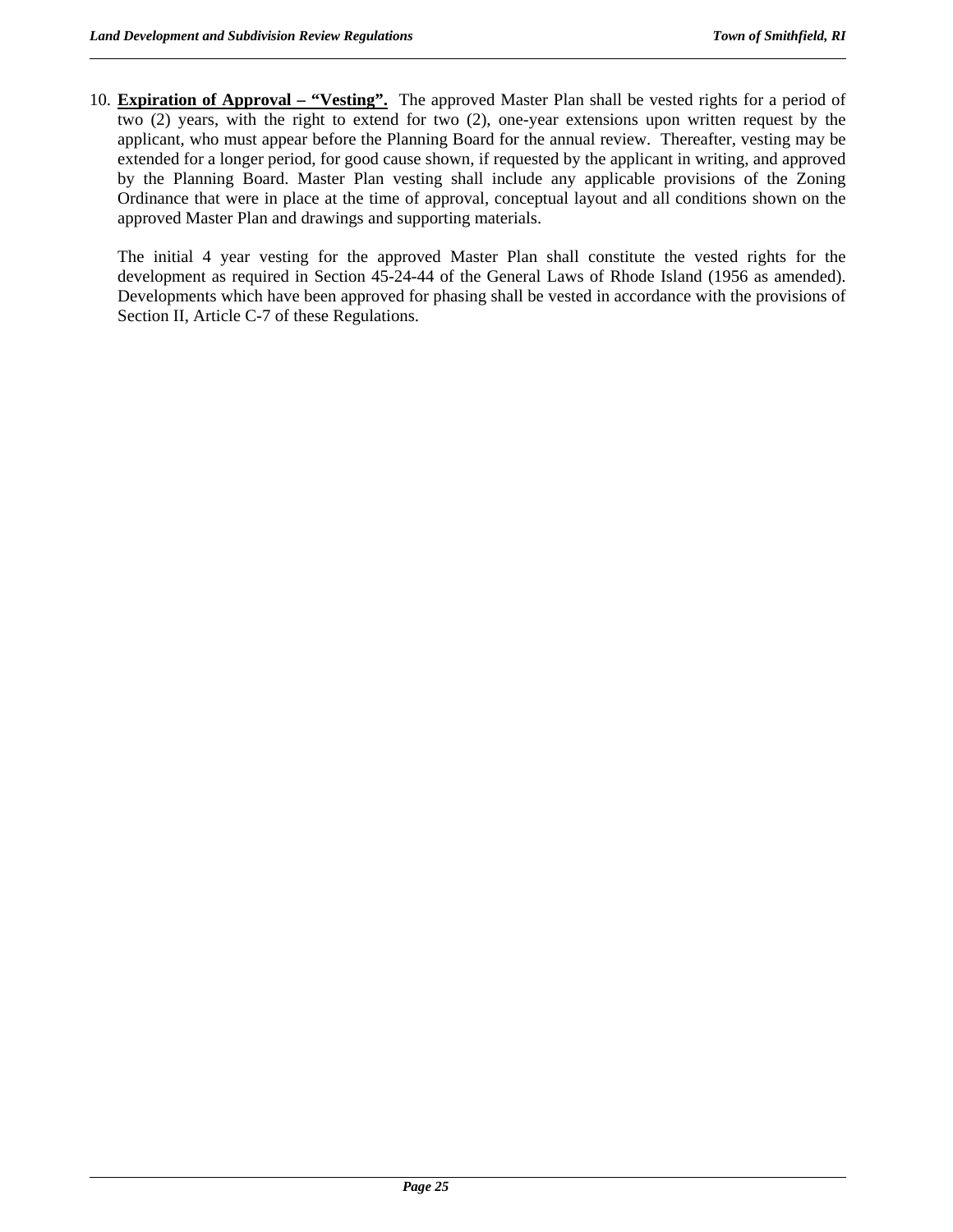#### **ARTICLE G. MAJOR LAND DEVELOPMENT AND MAJOR SUBDIVISION PRELIMINARY PLAN**

#### 1. **Submission Requirements**.

- a. The Applicant shall first submit to the Administrative Officer the items required by these Regulations for Preliminary Plans as provided by Checklist E or H for Conventional Developments in Section IV, Article A of these Regulations.
- b. Requirements for the Preliminary Plan and supporting materials for this phase of the review are provided in Checklist E of Section IV. They include, but are not limited to: engineering plans depicting the existing site conditions, engineering plans depicting the proposed development Project, a perimeter survey, all applicable permits required by state or federal agencies prior to commencement of construction, including permits related to freshwater wetlands, floodplains, preliminary suitability for individual septic disposal systems, public water systems, and connections to state roads.
- c. Final written comments and/or approvals of the Department of Public Works, the Municipal Engineer, the Town Solicitor, other local government departments, commissions, or authorities as appropriate.
- d. Prior to approval of the Preliminary Plan, copies of all legal documents describing the property, proposed easements and rights-of-way.
- 2. **Certification**. The application shall be certified as complete or incomplete by the Administrative Officer within twenty five (25) days, according to the provisions of Article B of this Section and Section 45-23-36(B) of the General Laws of Rhode Island (1956 as amended.) The running of the time period set forth herein will be deemed stopped upon the issuance of a certificate of incompleteness of the application by the administrative officer and will recommence upon the resubmission of a corrected application by the applicant. However, in no event will the administrative officer be required to certify a corrected submission as complete or incomplete less than ten (10) days after its resubmission.
- 3. **Technical Review Committee**. The Technical Review Committee shall review the application and shall comment and make recommendations to the Planning Board within the time limits for the Planning Board action.
- 4. **Public Hearing**. Prior to Planning Board decision on the Preliminary Plan, a Public Hearing, which adheres to the requirements for notice described in Article H of this Section and Section 45-23-42 of the General Laws of Rhode Island (1956 as amended), must be held.
- 5. **Public Improvement Guarantees**. Proposed arrangements for completion of the required public improvements, including construction schedule and/or financial guarantees shall be reviewed and approved by the Planning Board at Preliminary Plan approval.
- 6. **Decision**. A complete application for a major subdivision or development plan shall be approved, approved with conditions or denied in accordance with the requirements of Sections 45-23-60 and 45-23- 63 within nintey (90) days of the date when it is certified complete, or within such further time as may be consented to by the developer.
- 7. **Failure to Act**. Failure of the Planning Board to act within the period prescribed shall constitute approval of the Preliminary Plan and a certificate of the Administrative Officer as to the failure of the Planning Board to act within the required time and the resulting approval shall be issued on request of the Applicant.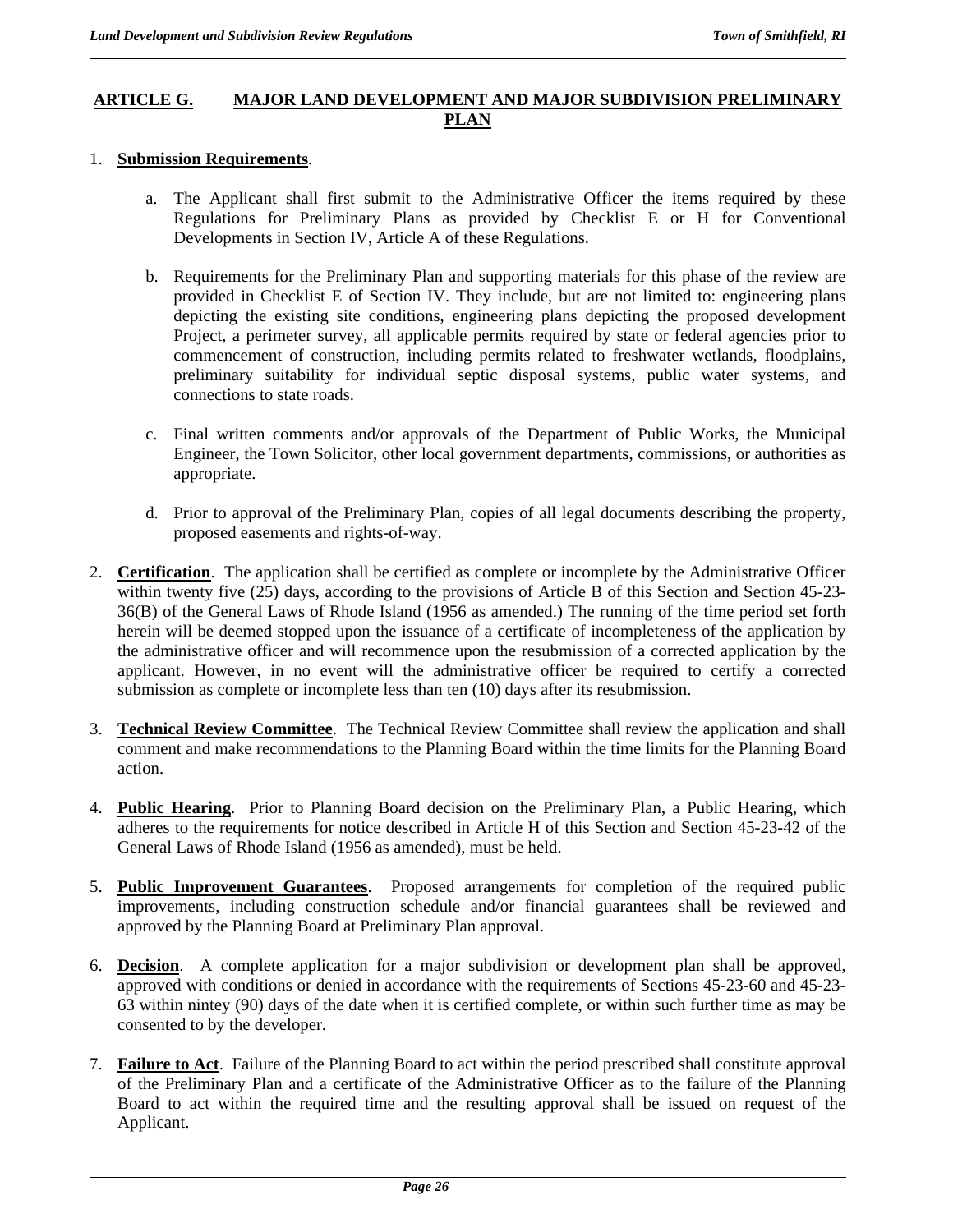8. **Expiration of Approval – "Vesting"**. The approved Preliminary Plan shall be vested for a period of two (2) years with the right to extend for two (2), one-year extensions upon written request by the applicant, who must appear before the planning board for each annual review and provide proof of valid state or federal permits as applicable. Thereafter, vesting may be extended for a longer period, for good cause shown, if requested, in writing by the applicant, and approved by the planning board. The vesting for the preliminary plan approval includes all general and specific conditions shown on the approved preliminary plan drawings and supporting material.

#### **ARTICLE H. LAND DEVELOPMENT PROJECTS AND SUBDIVISIONS PUBLIC HEARING AND NOTICE REQUIREMENTS**

A Public Hearing shall be required for a Major Land Development Project or a Major Subdivision or where a street extension or creation requires a Public Hearing for a Minor Land Development Project or Minor Subdivision.

#### 1. **Notice Requirements**.

- a. **Newspaper Advertisements**. Public notice of the hearing shall be given at least fourteen (14) days prior to the date of the hearing in a newspaper of general circulation in the Town. Newspaper ads shall be printed in the legal section of the classifieds or the display section of the newspaper using a type size at least as large as the normal type size used by the newspaper in its news articles and shall contain the information as specified below.
- b. **Written Notice.** Written notice shall also be sent to the applicant and to each owner of property within the Notice Area identified in this Article. Said notice shall be mailed by certified mail, return receipt requested, not less than ten (10) days prior to the date of the Hearing.
- c. **Content of Notice.** All mail and newspaper notices required by this Article shall specify the following information:
	- 1) Date, Time, and Place of Public Hearing.
	- 2) Assessor's Lots and Lot Number(s) of the Subject Property(ies).
	- 3) Street Address(es)of the Subject Property(ties), or if no address is available, the name of the street(s) on which or near which the subject property is located and the distance and direction from the nearest existing street intersection in tenths (0.10) of a mile.
	- 4) Identification, for Interested Parties, as to where and when a copy of the plans of the proposed development may be examined.
	- 5) Inclusion of a statement that the proposed development that the proposed may be revised by the Planning Board as a result of further study or because of the view expressed at the Public Hearing.

#### 2. **Notice Area**.

- a. **Property Owners**. All property owners within 200' (two hundred feet) of the perimeter of the subject parcel shall receive notice. The applicant is responsible for submitting the correct names and addresses of all property owners required to be notified, and shall at a minimum, be as accurate as the most current names and addresses listed by the Smithfield Tax Assessor's Office.
- b. **Watersheds**. Additional notice within watersheds shall also be sent as required in Section 45-23- 53(B) and (C) of the General Laws of Rhode Island (1956 as amended).
- c. **Adjacent Municipalities**. Notice of the Public Hearing shall be sent by the Administrative Officer to the Administrative Officer of an adjacent municipality, or (2) the development site extends into the adjacent municipality, or (3) there is a potential for significant negative impact on the adjacent municipality.
- 3. **Notice Cost**. The cost of such notice shall be borne by the Applicant.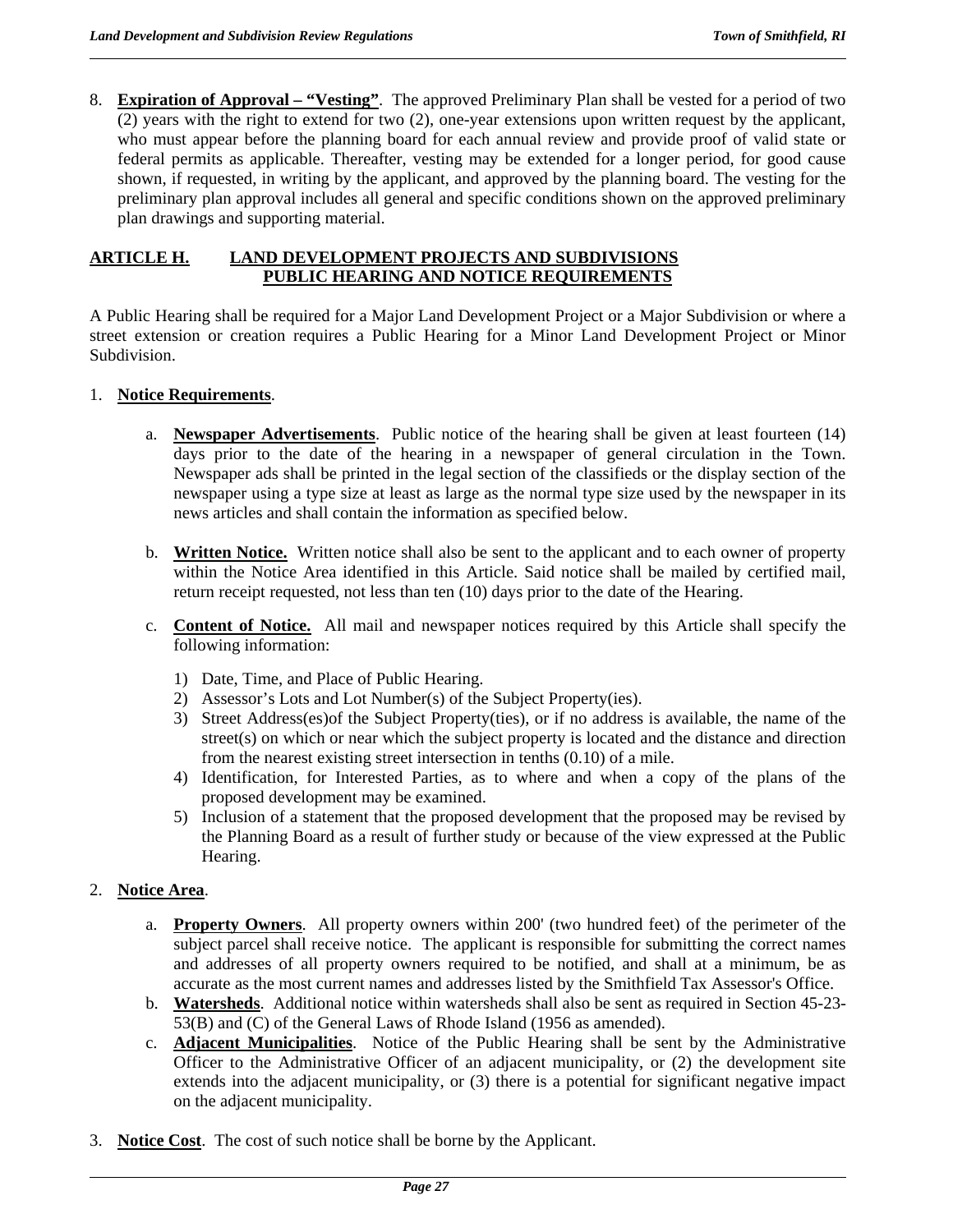#### **ARTICLE I. MAJOR/MINOR LAND DEVELOPMENT PROJECTS ANDMAJOR/MINOR SUBDIVISIONS**

#### **FINAL PLAN**

#### 1. **Submission Requirements**:

- a. The applicant shall submit to the Administrative Officer the items required for the Final Plan (see Checklist I, Section IV, Article A of these Regulations), as well as all material required by the Planning Board when the application was given preliminary approval.
- b. Written Description of arrangements for completion of the required public improvements, including construction schedule and/or financial guarantees.
- c. Written Certification by the Smithfield Tax Collector that all property taxes are current.
- d. For phased Projects, the Final Plan for phases following the first phase, shall be accompanied by copies of as-built drawings not previously submitted of all existing public improvements for prior phases.
- 2. **Certification**. The application for Final Plan approval shall be certified complete or incomplete by the Administrative Officer in writing within twenty five (25) days, according to the provisions of Article B of this Section and Section 45-23-36(b) of the General Laws of Rhode Island (1956 as amended). This time period may be extended to forty-five (45) days by written notice from the administrative officer to the applicant where the final plans contain changes to or elements not included in the preliminary plan approval.
- 3. **Referral to the Planning Board**. If the Administrative Officer determines that an application for final approval does not meet the requirements set by local regulations or by the Planning Board at Preliminary approval, the Administrative Officer shall refer the Final Plans to the Planning Board for review. The Planning Board shall, within forty-five (45) days after the Certification of Completeness, or within such further time as may be consented to by the Applicant, approve or deny the Final Plan as submitted.
- 4. **Failure to Act**. Failure of the Planning Board to act within the period prescribed shall constitute approval of the Final Plan and a certificate of the Administrative Officer as to the failure of the Planning Board to act within the required time and the resulting approval shall be issued on request of the Applicant.
- 5. **Recording**. The final approval of a major subdivision or land development Project shall expire one year from the date of approval unless, within that period, the plat or plan shall have been submitted for signature and recording as specified in Section 45-23-64 of the General Laws of the State of Rhode Island (1956 as amended). The Planning Board may, for good cause shown, extend the period for recording for an additional period.
- 6. **Acceptance of Public Improvements**. Signature and recording as specified in Section 45-23-64 of the General Laws of the State of Rhode Island (1956 as amended) shall constitute the acceptance by the Town of any street or other public or other land intended for dedication. Final Plan approval shall not impose any duty upon the Town to maintain or improve those dedicated areas until the Smithfield Town Council accepts the completed public improvements as constructed in compliance with the Final Plans.
- 7. **Validity of Recorded Plans**. The approved Final Plan, once recorded, shall remain valid as the approved plan for the site unless and until an amendment to the plan is approved under the procedure set forth in Section 45-23-65 of the General Laws of Rhode Island (1956 as amended), or a new plan is approved by the Planning Board.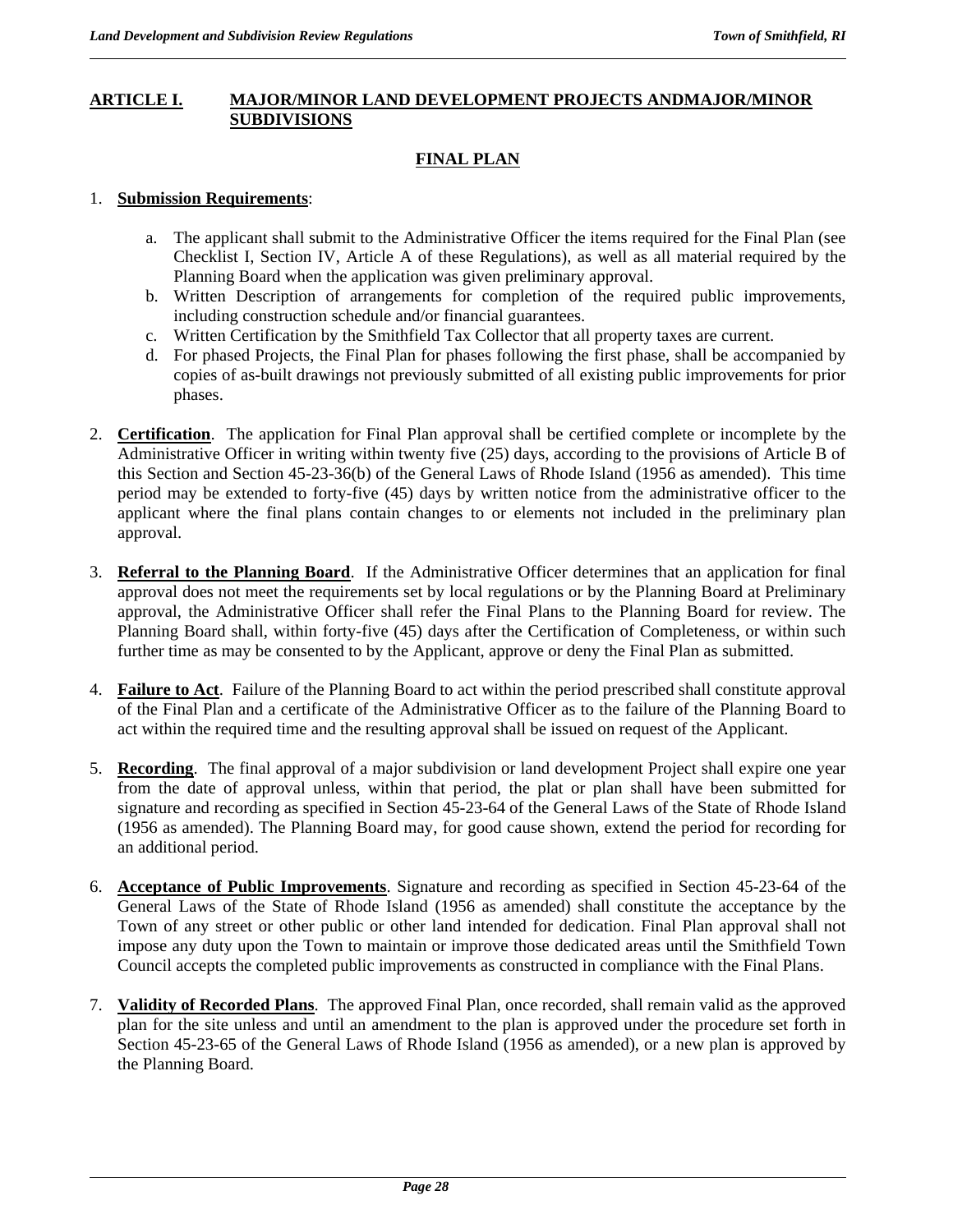## **ARTICLE J. PRECEDENCE OF APPROVALS BETWEEN THE PLANNING BOARD AND OTHER LOCAL PERMITTING AUTHORITIES**

## 1. **Zoning Board**.

- a. Where an applicant requires both a variance from the Zoning Board and Planning Board approval, the applicant shall first obtain an advisory recommendation from the Planning Board as well as conditional Planning Board approval for the first approval stage for the proposed project, which may be simultaneous, then obtain conditional Zoning Board relief, then return to the Planning Board for subsequent required approval(s).
- b. Where an applicant requires both a special use permit under the Zoning Ordinance and Planning Board approval, the applicant shall first obtain an advisory recommendation from the Planning Board as well as conditional Planning Board approval for the first approval stage for the proposed project, which may be simultaneous, then obtain a conditional special use permit from the Zoning Board, and then return to the Planning Board for subsequent required approval(s).

## 2. **Town Council**.

a. Where an applicant requires both Planning Board approval and Town Council approval for a Zoning Ordinance or Zoning Map change, the applicant shall first obtain an advisory recommendation on the zoning change from the Planning Board as well as conditional Planning Board approval for the first approval stage for the proposed project, which may be simultaneous, then obtain a conditional zoning change from the Town Council, and then return to the Planning Board for subsequent required approval(s).

# **ARTICLE K. RECORDING OF PLATS AND PLANS**

#### 1. **Signing of Approved Plats and Plans for Recording**.

All approved final plans and plats for land development and subdivision projects shall be signed and dated by the appropriate Planning Board or Town Official as an indication of final approval. Plats and plans for major land developments and major subdivisions, and for minor land developments and minor subdivisions, shall be signed and dated by the Planning Board Chairperson. Plats and plans for Administrative Subdivisions shall be signed by the Administrative Officer or his/her designee.

No plans or plats shall be signed until the following has occurred:

- a. the Administrative Officer has certified in writing that all of the required improvements have made, or
- b. the Finance Director has certified in writing that the acceptable improvement guarantees have been received in accordance with the provisions hereof.

## 2. **Recording**.

a. **Certification by Administrative Officer**. Upon signature, all plans and plats shall be submitted to the Administrative Officer prior to recording and filing in the Land Evidence Records of the Town. The material to be recorded for all plans and plats shall include all pertinent plans with notes thereon concerning all aspects of the approved project design, the al conditions placed on the development by the municipality, permits and agreements with state and federal reviewing agencies, and other information as required by the Planning Board. No plans, plats, or supporting materials shall be recorded until the Administrative Officer has certified, in writing, that all required fees have been paid.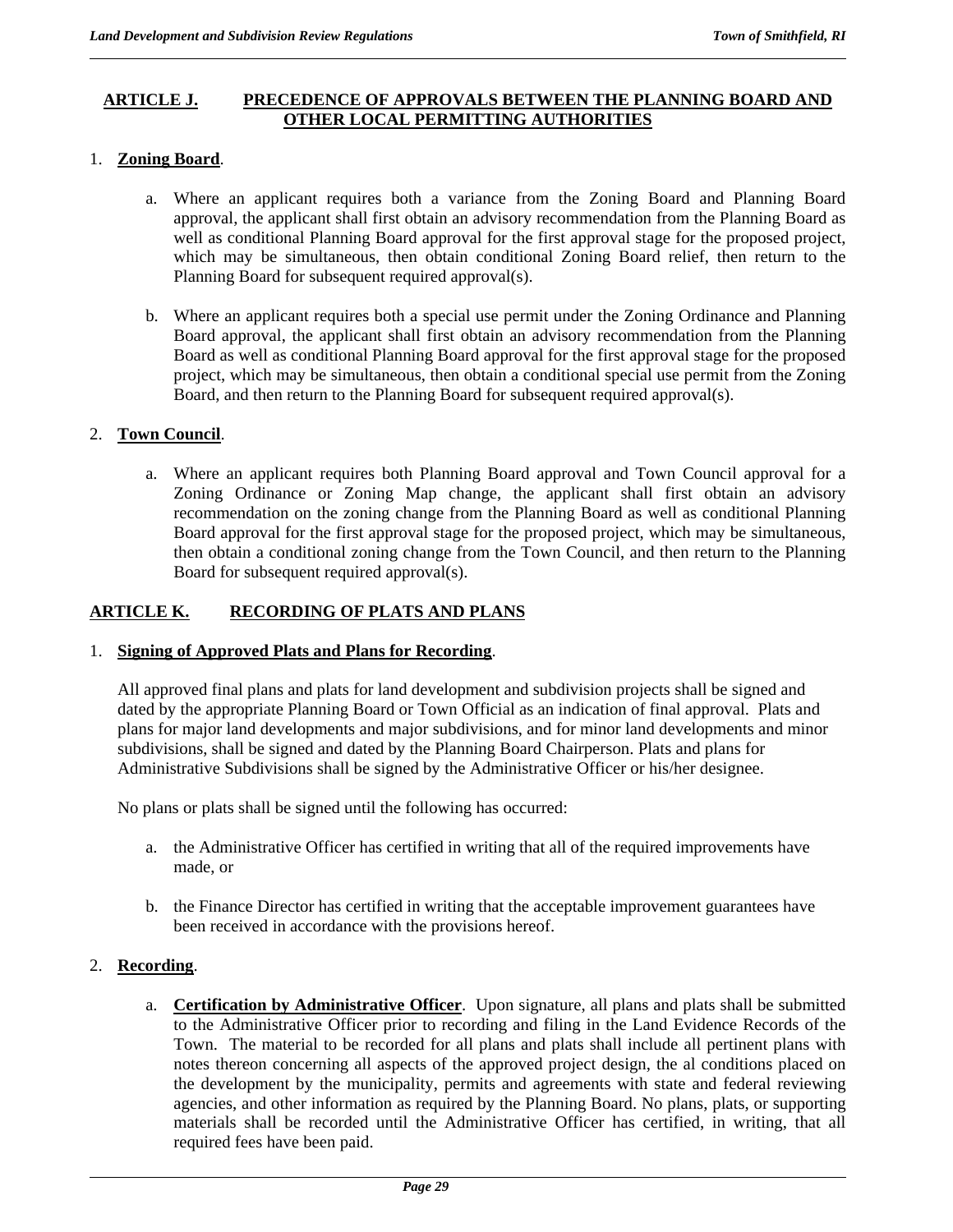- b. **Additional Permanent Record**. Other parts of the applications record for subdivisions and land development projects, including all meeting records, approved master plan and preliminary plans, site analyses, impact analyses, all legal agreements, records of the public hearing, and the entire final approval set of drawings shall be kept permanently by the Town departments responsible for implementation and enforcement. One (1) copy shall be kept on file by the Planning Department.
- c. **Permanent Construction Drawings**. Construction drawings need not be recorded. A complete set of blue line or photocopy set of construction drawings, however, including street plans and profiles, cross-sections, grading plans, and any other construction plans, details and specifications required as a condition of approval shall be filed with the Administrative Officer prior to the recording of the development. One (1) copy of all construction drawings shall be kept by the Department of Public Works.
- d. **Notification to E-911**. The Administrative Officer shall notify the statewide "911" emergency authority and the local police and fire authorities servicing the new development with the information required by each of the authorities.

# **ARTICLE L. CHANGES TO RECORDED PLATS AND PLANS**.

## 1. **General**.

For all changes to the approved plans of land development projects or subdivisions subject to these Regulations, an amendment of the final development plans is required prior to the issuance of any building permits upon the subject property. Any changes approved to the final plan shall be recorded as amendments to the to the final plan in accordance with the procedure established for recording of plats in Article K of this section.

## 2. **Minor Changes**.

Minor changes to a land development or subdivision plan may be approved administratively by the Administrative Officer. Such changes may be authorized without additional pubic hearings, at the discretion of the Administrative Officer without review and approval by the Planning Board and without a Public Hearing thereon. All such changes shall be made part of the permanent record of the project application. This provision shall not prohibit the Administrative Officer from requesting a recommendation from either the Technical Review Committee or the Planning Board. Denial of the proposed change(s) by the Administrative Officer shall be referred to the Planning Board for review as a major change according to the procedure identified below. Upon written authorization of the approval of a minor change by the Administrative Officer, the Building Official may issue a building permit for any proposed construction upon the subject property.

For the purpose of these Regulations, the term "Minor Changes" shall mean any chance which, in the opinion of the Administrative Officer, is consistent with the intent of the original approval. Such minor changes shall include, but are not necessarily limited to the following:

- a. **Amendments to utility plans** which are acceptable to the Town Manager or to the appropriate utility company;
- b. **Lot line revisions** which can be reviewed and approved as an administrative subdivision according to the provisions hereof;
- c. **Amendments to grading plans or drainage** plans which are acceptable to the Municipal Engineer and Director of Public Works and which do not require approval of any state or federal reviewing authorities;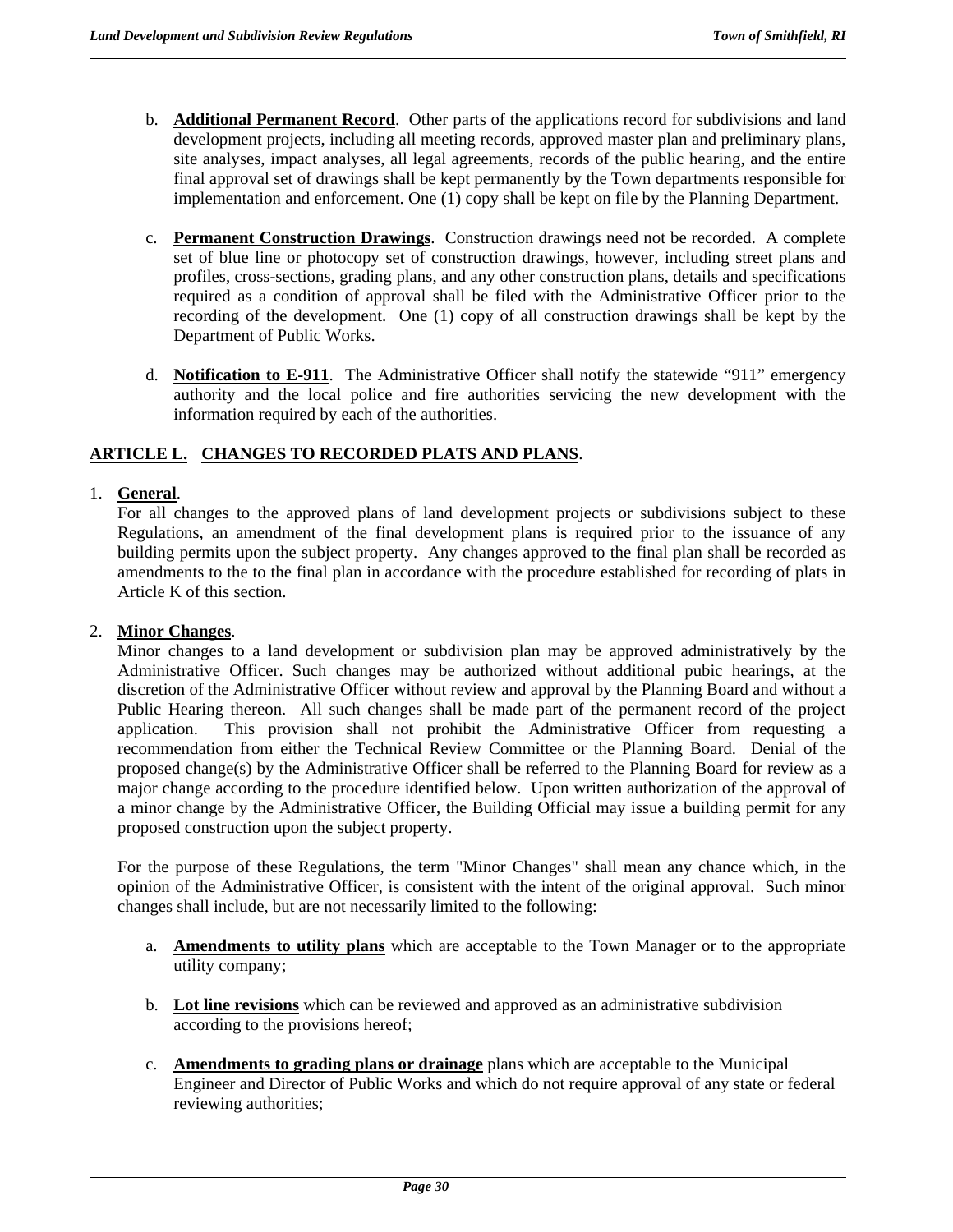- d. **Amendments to construction plans** which are required because of unforeseen physical conditions on the parcel being subdivided;
- e. **Modifications to any construction plans for off-site improvements** which are acceptable to the Municipal Engineer and Director of Public Works;
- f. **Minor Modifications which are required by the outside permitting agencies,** such as the Department of Environmental Management, the Coast Resources Management Council, and the Department of Transportation.

## 3. **Major Changes**.

Major changes to land development or subdivision plan may be approved only by the Planning Board. The procedure for approval of any such major change shall follow the same Review and Public Hearing Process required for approval of preliminary approval to a major land development and major subdivision as provided herein.

For the purpose of these Regulations, the term "Major Changes" shall mean changes which in the opinion of the Administrative Officer, are contrary to the intent of the original approval. Such major changes shall include, but are not necessarily limited to the following:

- a. **Additional Lot Creation**. Changes which would have the effect of creating additional lots or dwelling units for development;
- b. **Contrary to Zoning Ordinance**. Changes which would be contrary to any applicable provision of the Zoning Ordinance or which require a variance or special use permit from the Zoning Board of Review; or,
- c. **Negative Impacts in Project Vicinity**. Changes which may have negative impacts on abutting property or property in the vicinity of the proposed subdivision or land development project.

## 4. **Rescission Procedure**.

The Planning Board, only upon application by all landowners of the plat to be affected, may determine that the application for plat rescission is not consistent with the Comprehensive Community Plan and is not in compliance with the standards and provisions of the Zoning Ordinance and/or Land Development and Subdivision Review Regulations and shall hold a Public Hearing, which adheres to the requirements for notice described in Section 45-23-42 of the Rhode Island General Laws (1956, as amended). The Planning Board shall approve, approve with conditions of modifications, or deny the application for rescission of the plat according to the requirements of Section 45-23-63 of the Rhode Island General Laws (1956, as amended). If it is necessary to abandon any street covered under Chapter 6 of Title 24 of the Rhode Island General Laws (1956, as amended), the Planning Board shall submit to the Town Council the documents necessary for the abandonment process. Once the required process for rescission or for rescission and abandonment has been completed, the revised plat shall be signed and recorded as specified in Section 45-23-64.

## **ARTICLE M. REINSTATEMENT OF APPLICATION.**

- a. When an applicant has exceeded a deadline established by these Regulations for submission of material for a subdivision or land development, thereby rendering a previously granted approval invalid, the application may be reinstated by the Planning Board under the following conditions:
	- 1) The subdivision or land development project is consistent with the Comprehensive Community Plan;
	- 2) The Land Development and Subdivision Review Regulations are substantially the same as they were at the time of original approval;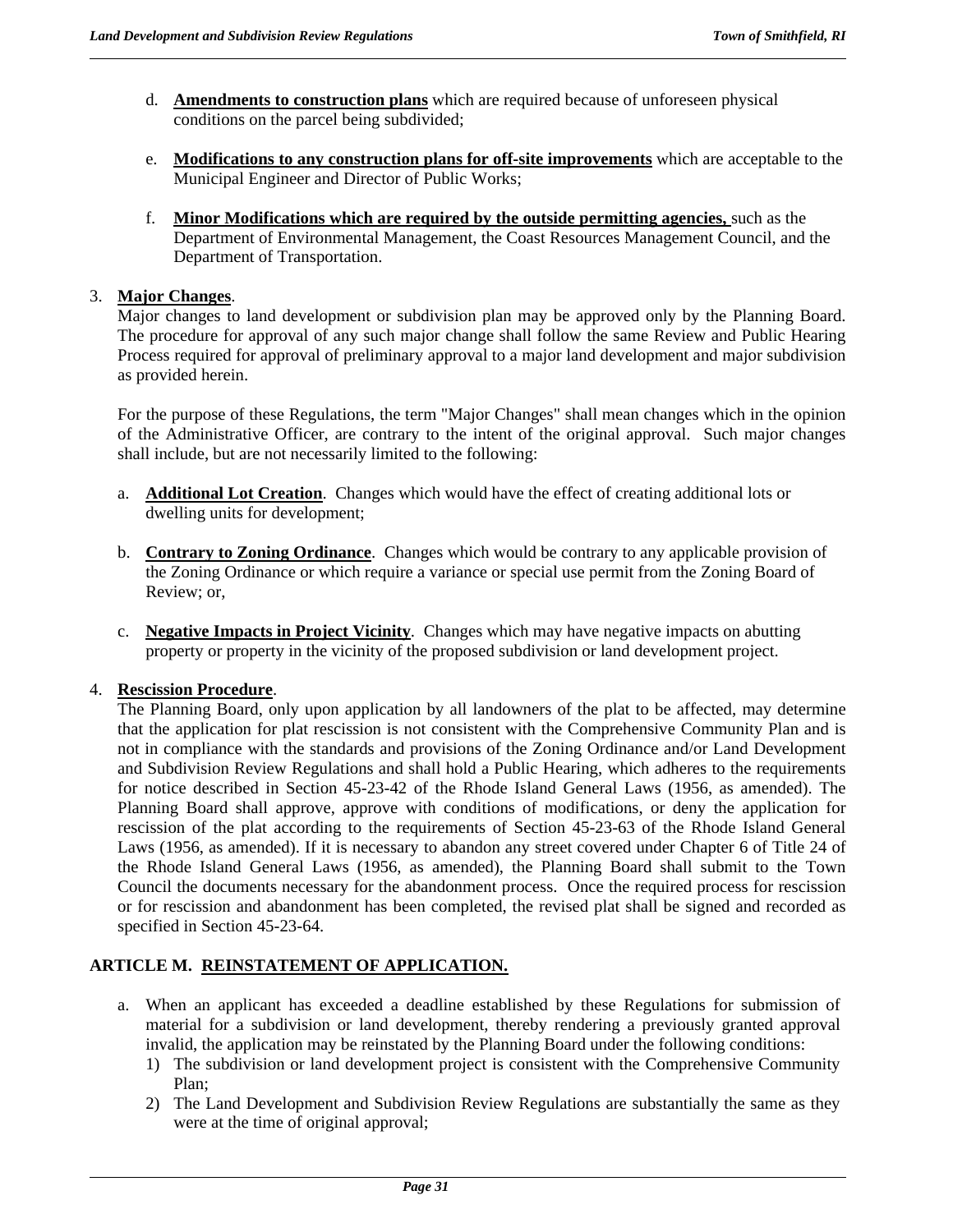- 3) The zoning of the development parcel is substantially the same as it was at the time of origina1 approval.
- 4) Physical conditions on the development parcel are substantially the same as they were at the time of original approval.
- b. Application for reinstatement of a previously approved development shall be made to the Planning Board in writing by the developer. The Planning Board, in approving or denying the request for an extension, shall make findings of fact which shall be made part of the record.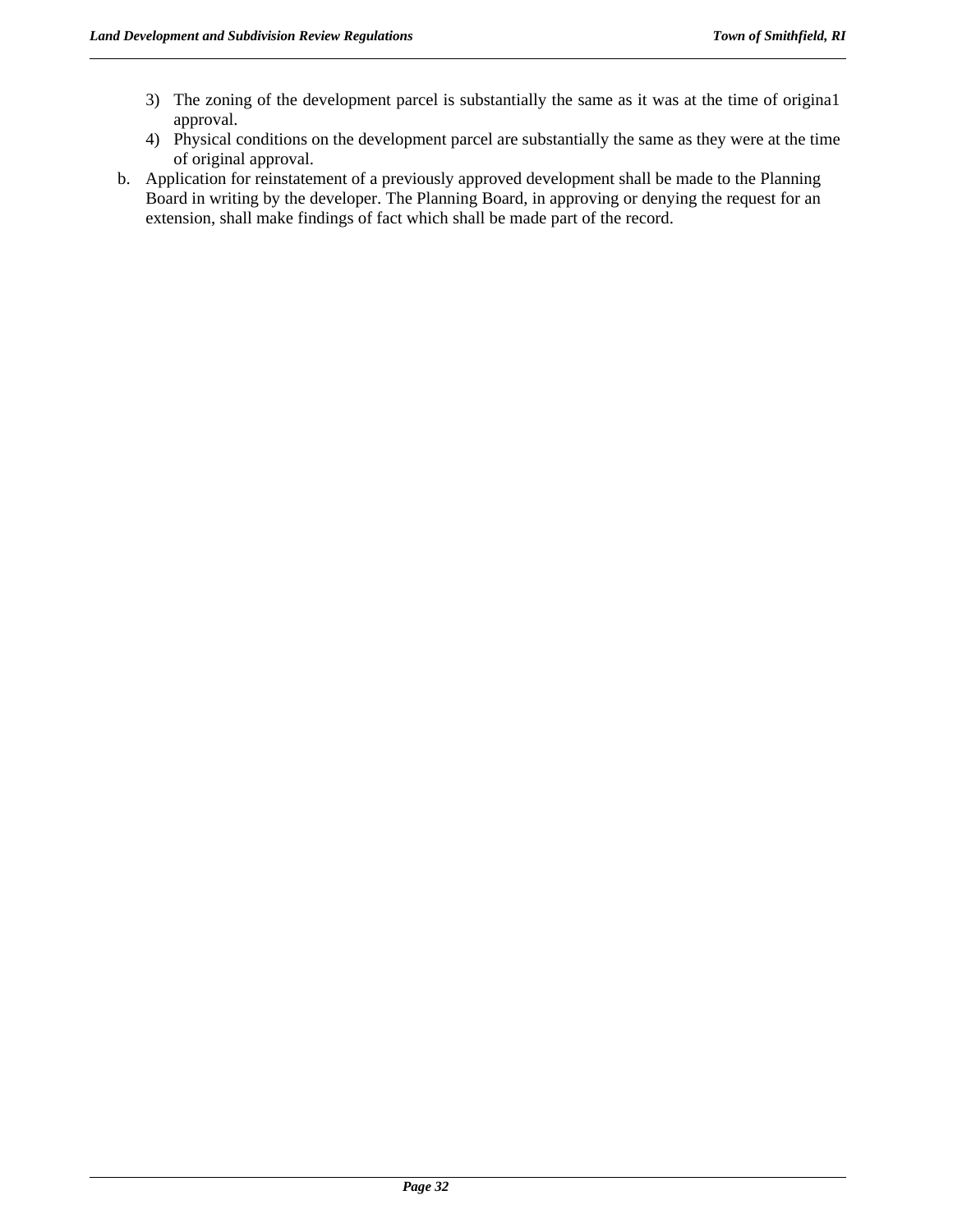# **SECTION IV.**

## **INFORMATION REQUIRED FOR SUBMISSION**

## **ARTICLE A - CHECKLISTS**

The information listed in the checklists attached hereto and made a part of these Regulations, shall be submitted by the applicant to the Administrative Officer as required for review by the Town for approval of a subdivision or land development project, as further provided in Section III.

Checklist A – Checklist for Administrative Subdivisions

Checklist B – Checklist for Informal Concept Review – Minor Subdivision/Land Development Projects

Checklist C - Checklist for Pre-Application Meetings - Major Subdivision/Land Development Projects

Checklist D - Master Plan Checklist for Major Subdivision/Land Development Projects

Checklist E - Preliminary Plan Checklist for Major Subdivision/Land Development Projects

Checklist F - Preliminary Plan Checklist for Conventional Minor Subdivision/Land Development Projects

Checklist G – Master Plan Checklist for Conventional Major Subdivision/Land Development Projects

Checklist H – Preliminary Plan Checklist for Conventional Major Subdivision/Land Development Projects

Checklist I - Final Plan Checklist for Major & Minor Subdivisions/Major Land Development Projects

## **ARTICLE B. PRECONSTRUCTION CONFERENCE, CONSTRUCTION AND INSPECTIONS OF IMPROVEMENTS.**

## 1. **Construction Plans.**

 Two (2) complete sets of all Construction Plans, Cross- Sections, or other Working Drawings of Required Improvements to the Land shall be submitted to the Municipal Engineer prior to any construction start.

## 2. **Pre-Construction Conference and Notification**.

 No construction of the required improvements to the land shall commence until the developer or his/her duly authorized representative and the contractor and his/her on- site project manager have attended a pre-construction conference with the Administrative Officer, Municipal Engineer, and the Director of Public Works. At this time, the Municipal Engineer and Director of Public Works will inform the contractor of all town construction requirements and will explain the method of obtaining approval for each item of work before the next item of work may begin. At the pre-construction conference, the developer shall submit the estimated Inspection Fees to the Municipal Engineer for transmittal to the Planning Board pursuant to the amount identified by the Planning Board in the project's final approvals.

# 3. **Construction Inspection Notifications**.

After the completion of the Pre-Construction Conference, no phase or step in the construction of required improvements to the land shall commence until the Municipal Engineer, or authorized representative, has been notified in writing at least three (3) working days prior thereto.

## 4. **Inspection of Improvements**.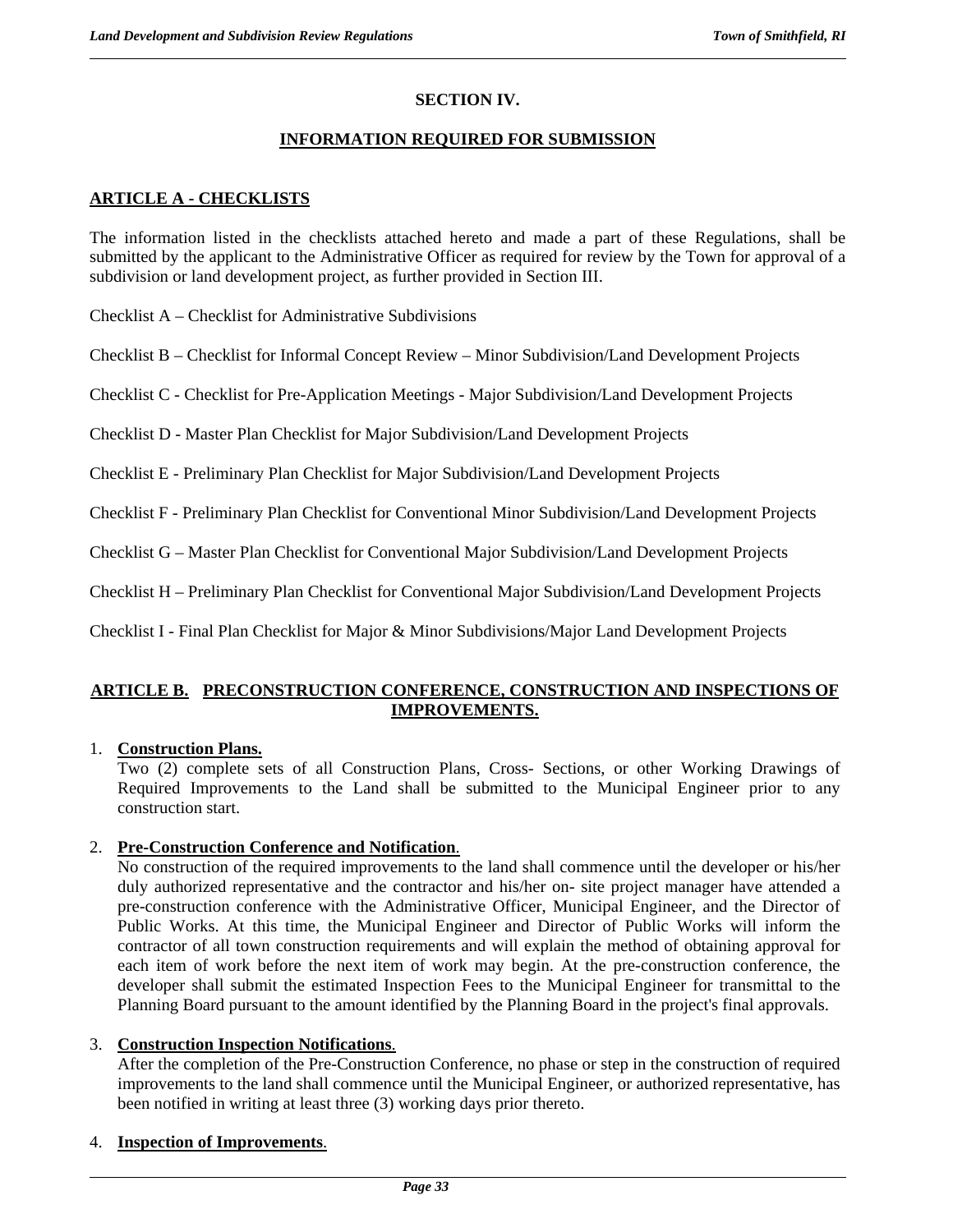- a. **Request for Inspection. Prior Written Approval required**. Each phase or step if the construction of required improvements to the land shall be inspected and approved in writing, on the job, by the Municipal Engineer, or authorized representative. No further phase or step shall commence until such inspection and approval has been completed.
- b. **Inspection Report** -For the purpose of implementing Article G-3a 9f this Section, the Municipal Engineer shall complete the approved Inspection' Report and Checklist. Upon completion of all required improvements, the Municipal Engineer shall furnish the original copy of said report, copies of all relevant field notes, and checklist to the Administrative Officer for transmittal to the Planning Board, one (1) copy to the Director of Public Works, one (1) copy for the developer, and retain one (1) copy for the Town Engineer's Office records. It will be the developer's responsibility to request and receive copies of the foregoing cited inspections.
- c. **Inspection Delays** -The Municipal Engineer, or authorized representative, upon proper notifications of commencement of a phase or stage of construction shall not impede such construction unreasonably by delaying inspection and approval without just cause.

# 5. **As-Built Drawings.**

Upon completion of construction and installation of all required improvements to the land, the developer shall furnish As-Built Drawings of such improvements to the Administrative Officer as required by Section IV, Article F. Each sheet of each set of said drawings shall be stamped and signed (original signature) by the developer's Professional Engineer and Professional Land Surveyor. No development project requiring the installation of any improvement(s) or the construction of any roadway shall be approved for recording if the accurate As-Built Drawings have not been properly submitted and approved in writing by the Municipal Engineer.

# **ARTICLE C. RECORDING STAGE.**

- 1. **Submission Requirements**. The following materials are required to be submitted to the Administrative Officer (or as otherwise noted) for Planning Board examination relative to completeness prior to the placement of the Approval Stamp on I Subdivision/Land Development Project Plans and Profiles and subsequent recording of the same plus all pertinent documents. The prints will be signed for recording in accordance with Section III, Article K. of these Regulations.
	- a. **Approved Plan** Blue or Black Line Prints of the Approved Subdivision/Land Development Project Plan(s) on a maximum size paper measuring 21 "x 26" (twenty-one inches by twenty-six inches) and drawn to a Scale of 1"=40' (one inch equals forty feet). Said Plan(s) shall be identical in design to the Plan(s) as approved by the Planning Board subsequent to the Public Hearing and Final Approval. *Note: An original stamp and signature of the Professional Engineer and/or Registered Land Surveyor must be placed on each and every page of the Subdivision Plan.*

1 (one) Print on Mylar 7 (seven) Prints on Heavy Paper

b. **Approved Profile Plan** - Blue or Black Line Prints of the Approved Subdivision/Land Development Project Profile Plan(s) on a maximum size paper measuring 21" x 26" (twenty-one inches by twentysix inches) and drawn to a Scale as follows:

*Horizontal Scale:*   $1" = 40'$  (one inch equals forty feet)

*Vertical Scale:* 

1" = 4' (one inch equals four feet) with Cross-Sections every 100' (one hundred feet) Said Profile Plan(s) shall be identical in design to the Profile Plan(s) as approved by the Planning Board subsequent to the Public Hearing and Final Approval.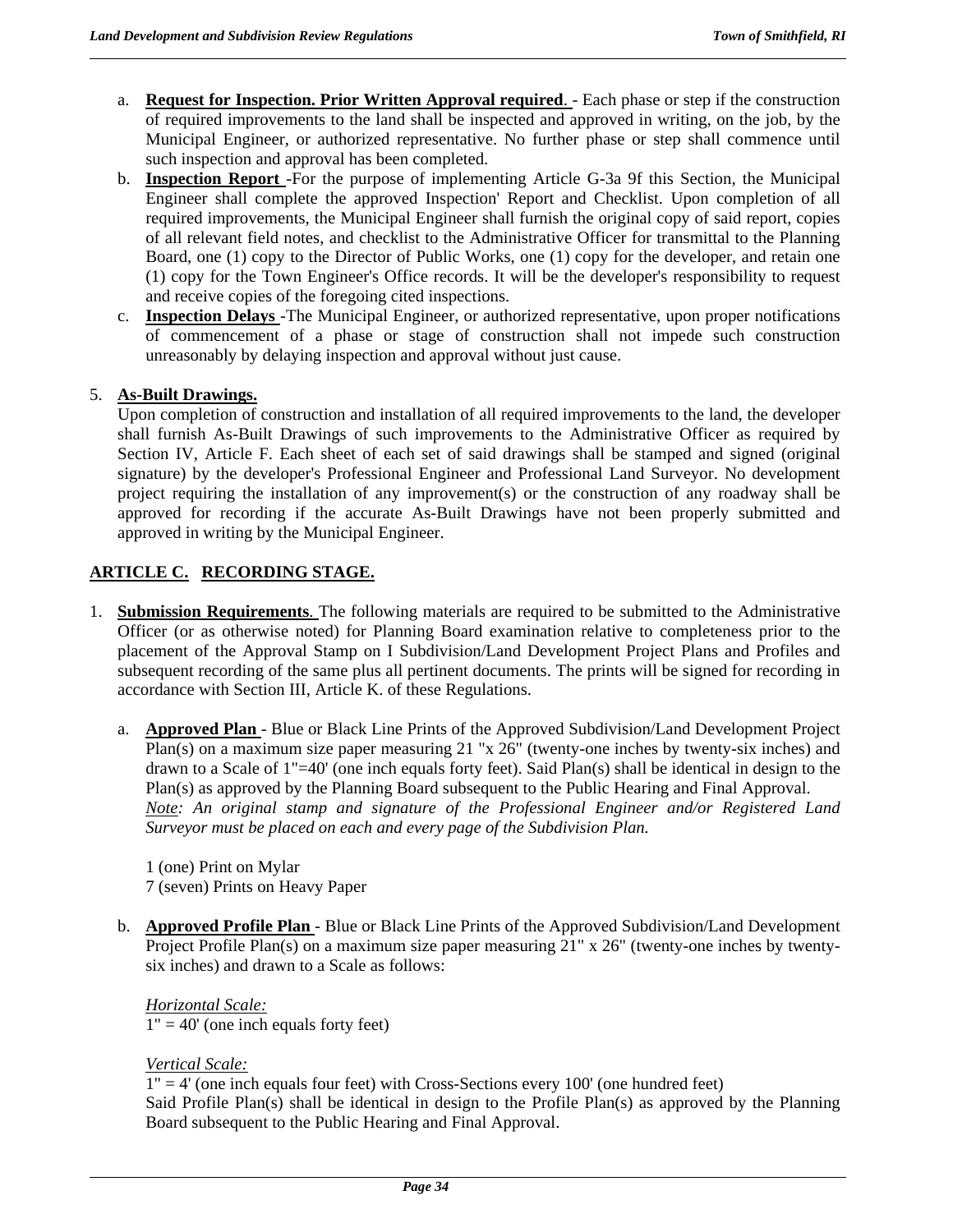# 1 (one) Print on Mylar

7 (seven) Prints on Heavy Paper

*Note: An original stamp and signature of the Professional Engineer and/or Registered Land Surveyor must be placed on each and every page of the Subdivision/Land Development Project Plan Profile.* 

One (1) *Original* Document plus One (1) *Copy* of each of the following items, as applicable, shall be submitted at the time of recording in addition to the previously cited items in this Article.

Please Note: Said Original Documents will be the Actual Documents to be recorded with the Plan(s) and Profile(s) and as such shall be in the exact format required for recording and contain all original signatures.

- c. **Streets -Quit-Claim Deed** -for each street/rights-of-way within the Subdivision.
- d. **Easements** -Statement and Conditions of each Easement.
- e. **Protective Covenants** -Statement of all Protective Covenants and Plat Restrictions.
- f. **Dedicated Land –Quit Claim Deed** -for each piece of property to be deeded to the Town of Smithfield or other governmental unit, organization, or the like.

One (1) Original Document plus One (1) *Copy* of each of the following items, as applicable, shall be submitted at the rim; of recording in additional to the previously cited items in this Article. All originals must have original signatures.

- g. **Tax Collector's Certificate** -Certifying that all taxes due on the land have been paid IN FULL for a period of five (5) years prior to the Recording of the Subdivision Plat and there are no outstanding Municipal Liens on the Property.
- h. **As-Built Plans of all Improvements** -Submission of an Original and Ten (10) Copies of the As-Built Drawings to the Administrative Officer. These copies shall be forwarded by the Administrative Officer to the following: Two (2) Copies of same to the appropriate Sewer District; Two (2) Copies of same to the appropriate Water District; Two (2) Copies of same to the Smithfield Fire Department; One (1) Copy of same to the Public Works Director; One (1) Copy of same to the Municipal Engineer; and One (1) Copy of same to the Town Surveyor. Once certification is received from the appropriate authorities, the applicant shall submit four (4) copies of approved as-built plans to the Administrative Officer; copies shall include two (2) paper sepias and two (2) black line mylar sepias for recording. Said plans shall be drawn on the same size sheet and to a Scale identical to that required for Recording purposes as specified elsewhere in this Article.

The Developer's Professional Engineer's and Professional Land Surveyor's original stamps and signatures as well as the date shall be on each page of all plans and shall certify that the drawings represent the exact location of all improvements as constructed in the Subdivision/Land Development Project and that all improvements have been constructed in conformance with the Final Plan approved by the Planning Board. Said As-Built Plans shall at a minimum meet the following requirements:

- 1) Show all curbs. radius, curb cuts, driveways, and islands.
- 2) Show limits of pavement.

- 3) Locate all catch basins, storm pipes, rim elevations, inverts, headwalls, fared end Sections, and pipe sizes entering and leaving structures.
- 4) Locate detention basins (size, length, and width) invert of outlet and inlet structures and elevation on the top and bottom of the basin.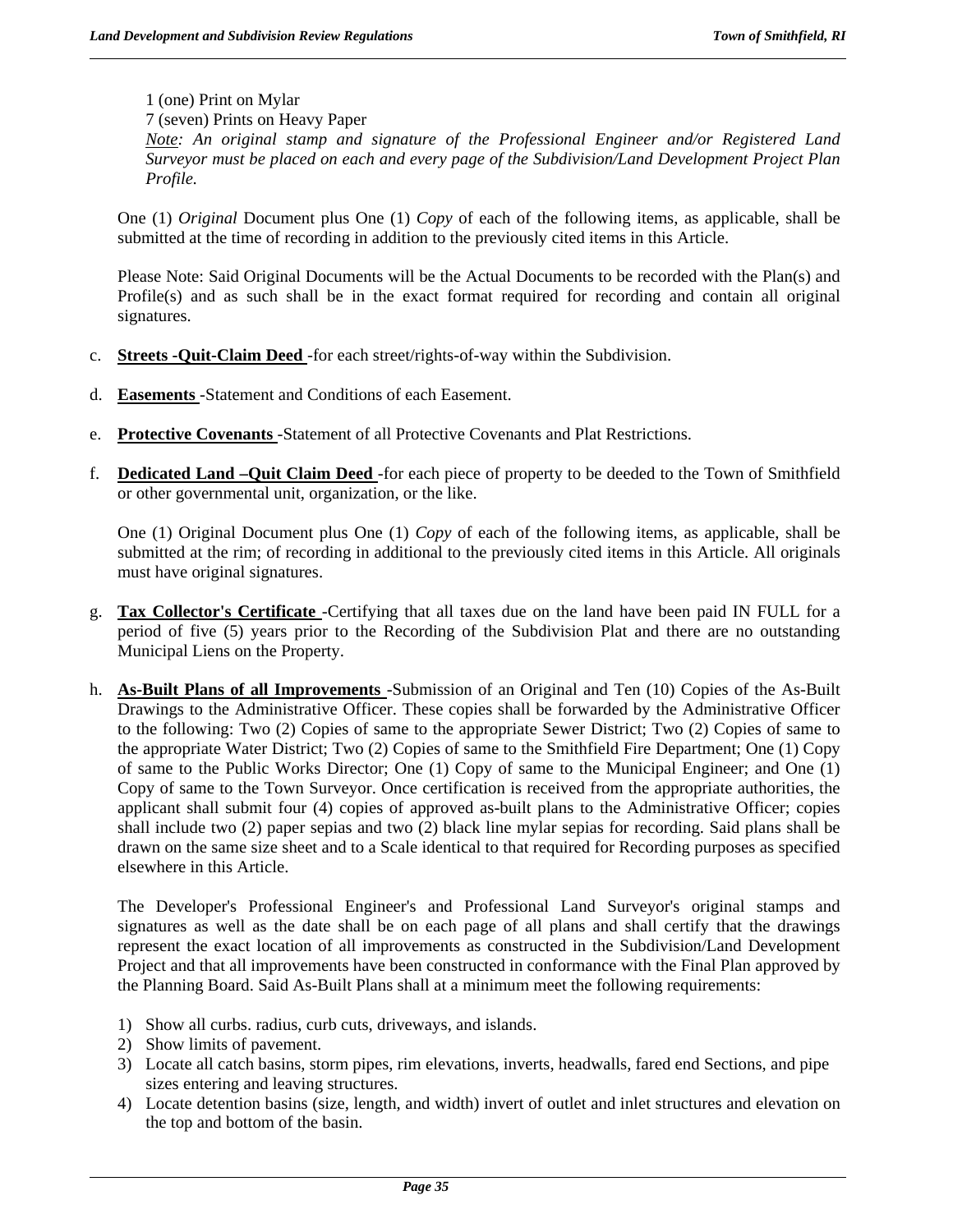- 5) Show all sanitary manholes, sanitary sewers, services, inverts, pipe sizes leaving and entering structures.
- 6) Locate all waterlines, gate boxes, curb stops, and services.
- 7) Locate all gas lines, valves, curb boxes, and services.
- 8) Show all ditches, swales, limits of excavation, and seeding.
- 9) Show all easements for utilities, temporary construction easements construction easements, or any other type of easements.
- 10) Show all roadway profile grades every 50' (fifty feet), with elevations at the center line and at the left and right gutter line.
- 11) Locate all walls including top and toe elevations.
- 12) Measure and station all roadways.
- 13) Show all underground telephone and electric.
- 14) Bounds shall be shown with ties.
- 15) All elevations shall be shown based on the mean sea level datum, National Geodetic Vertical Datum (NGVD, 1929).
- 16) All utility lines, manholes, catch basins and the like shall be dimensioned from the face of curb. All dimensions shall be from the face of curb and stationed from the center line.
- 17) If additional sketches are required, the sketches shall relate to the plan and will have a title block, north arrow, and be to scale.

#### i **Municipal Engineer's Certifications**.

- 1) Certification that the required As-Built Plans have been received and accepted as submitted.
- 2) Certification that the Final Inspection of all Improvements has been completed and that all Improvements, with the exception of the last coat of asphalt and any other extenuating conditions which may have been approved by the Planning Board, are Approved as Constructed.
- 3) Filing of Interim and Final Inspection Reports All Inspection Reports shall be submitted to the Administrative Officer and bear the Original Signature of the Municipal Engineer or Designate.

#### j. **Public Works Director Certifications**.

- 1) Certification that the required As-Built Drawings have been received for filing and that the same are accurate relative to that which has been inspected in the field and therefore the Subdivision/Land Development Project may be recommended for recording.
- 2) Certification that the Final Inspection of all Improvements with the exception of the final coat of asphalt has been completed and that all said Improvements are Approved as Constructed.
- 3) Certification shall also include a listing of all Improvements plus their Estimated Cost for utilization in calculating the required amount for the Maintenance Guarantee. This Estimate shall be based upon the coordinated efforts of the Public Works Director and Municipal Engineer.

#### k. **Town Surveyor Certification**.

1) Certification from the Smithfield Town Surveyor that the required number of As-Built Plans have been received and accepted as submitted.

#### 1. **Sewer District Certifications**.

1) Certification from the appropriate Sewer District that the required number of As-Built Plans have been received and accepted as submitted.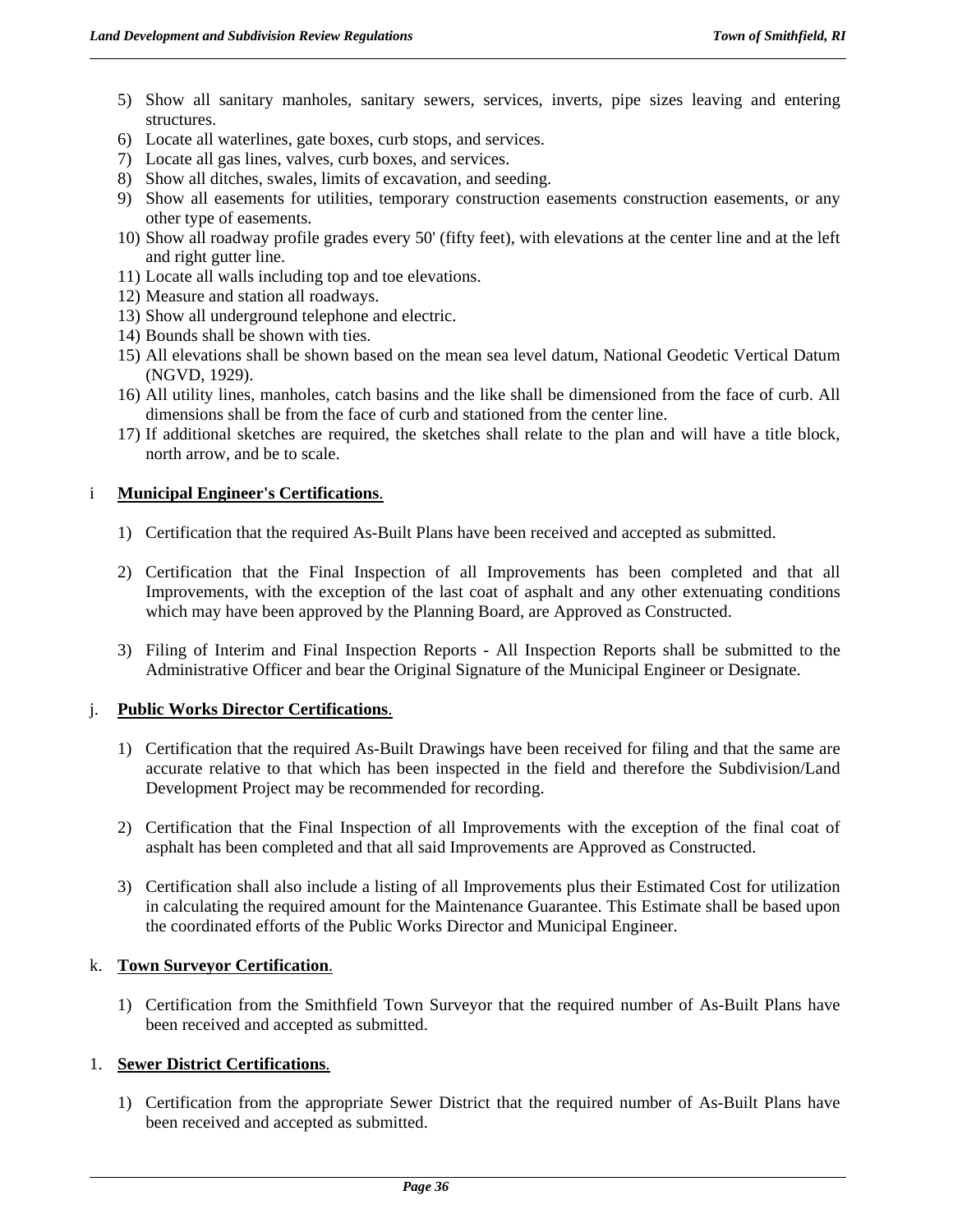2) Certification that the Final Inspection of all Improvements has been completed and that all Improvements are Approved as Constructed.

#### m. **Water Department Certifications**.

- 1) Certification from the appropriate Water District that the required number of As-Built Plans have been received and accepted as submitted.
- 2) Certification from the appropriate Water District that the Final Inspection of all Water Related Improvements has been completed and that all Improvements are Approved as Constructed.

## n. **Fire Department Certifications**.

1. Certification from the Smithfield Fire Department that the required number of As-Built Plans have been received and accepted as submitted.

## 2. **Fees and Costs**

- a. **Outstanding Fees and Costs** -Payment of any outstanding Fees and Costs resultant from the Public Hearing and/or Final Submission. Said Fees may include but are not limited to the following types of costs.
	- 1) Advertising and Mailing Costs.
	- 2) Inspection Fees.
	- 3) Project Review Fees.
- 3. **Fees Fees In-Lieu-Of Land Dedication**. Payment of Fees assessed In-Lieu-Of Land Dedication as required by Section II, Article D.

Note: Payment of this Fee shall be paid prior to the recording of the Plan.

- 4. **Maintenance Guarantee** -Submission of the required Maintenance Guarantee in the format approved by the Planning Board and in an amount sufficient to cover l 100% (one hundred percent) of the Cost of the Asphalt Final Finish and any other costs due to extenuating conditions plus 50 % (fifty percent) of the Total Cost of All Other Required Improvements. Said amount shall be determined by the Planning Board and based upon the recommendations of the Public Works Director and Municipal Engineer.
- 5. **Recording Fees** -Payment of Recording Fees of all documents to be recorded in the Town Clerk's Office. Said Fees shall be based upon Fees established by the State of Rhode .Island and the Smithfield Town Clerk's Office and currently in effect at the time of recording.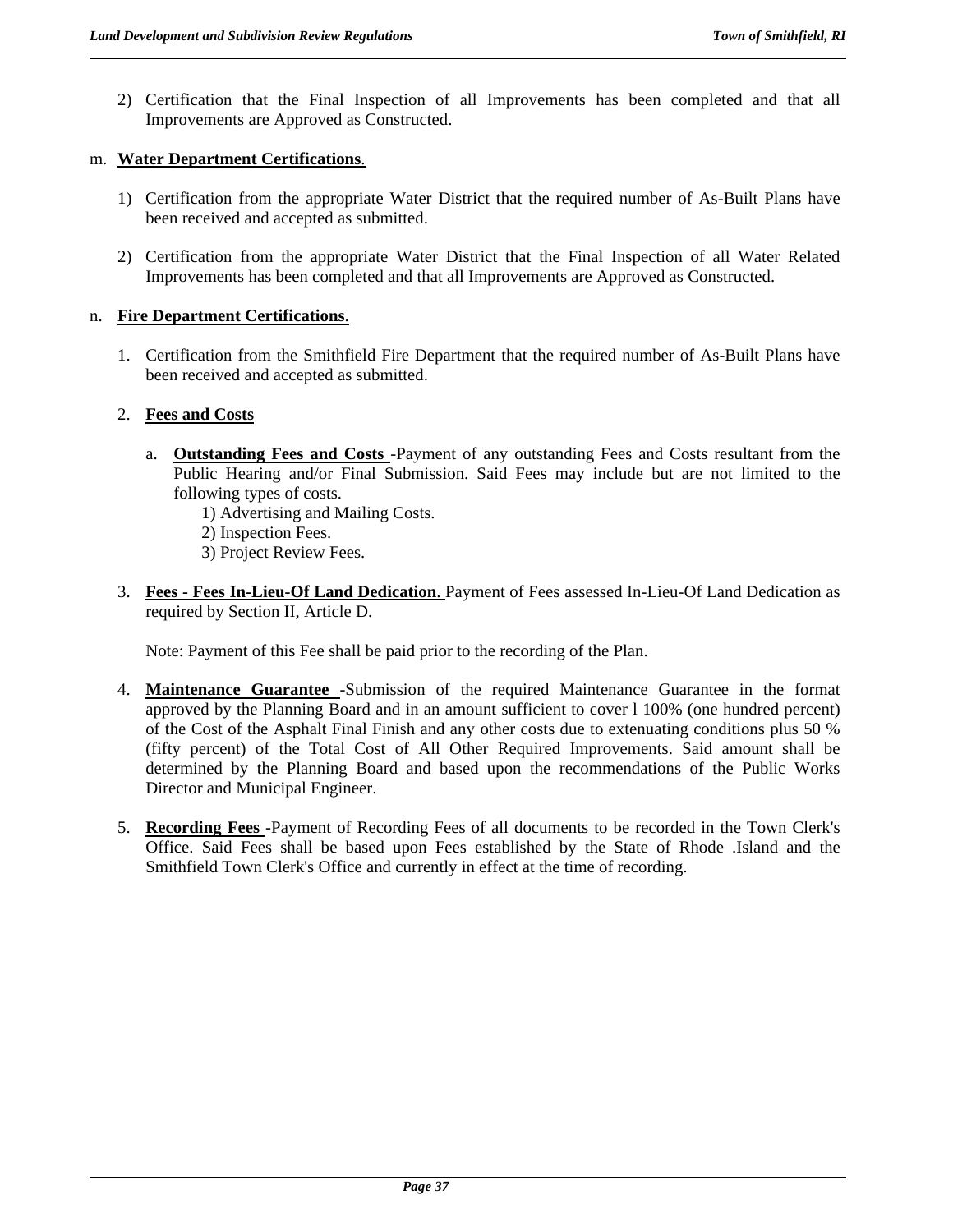# **ARTICLE D. FEE SCHEDULE AND MISCELLANEOUS COSTS**.

A fee schedule is hereby established, which are to be paid to the Town by the applicant at the time of submission of materials for review by the Town. The Planning Board may from time to time amend or otherwise alter such fee schedule by amendment to these Regulations. All fees and costs are to be paid in the Municipal Planner's Office unless otherwise notated below or directed by the Planning Board at a Planning Board meeting. Two types of fees are established: (1) administrative fees and (2) project review fees.

## **1. Administrative Fees.**

## **A. Administrative Subdivision.**

i. **Administrative Fee -\$100.00** (One Hundred Dollars). Said fee shall be paid at the time of submission of materials.

## **B. Pre-Application/Concept Plan Review.**

- i. Minor Land Development or Subdivision**: Administrative Fee \$400.00** (Four Hundred Dollars)
- ii. Major Land Development or Subdivision**: Administrative Fee \$500.00** (Five Hundred Dollars)

## **C. Master Plan Stage – Major Development Project**

- i. **Administrative Fee -\$500.00** (Five Hundred dollars). Payment due at time of submission of materials of proposed project for review. *Note: Should there be* a *period of greater than one* (1) *year between submissions of Master Plans, the Applicant will be required to pay the Review Fee again unless an extension is granted by the Planning Board due to extenuating circumstances.*
- ii. **Advertisement and Mailing Costs At Actual Cost**. Payment is required of preliminary actual Advertisement and Mailing Costs for hearing pursuant to Section III/Article F.

## **D. Preliminary Stage - Minor Development Project**.

i **Administrative Fee -No Street Construction or Extension -\$250.00** (Two Hundred and Fifty Dollars) **plus \$20.00 per unit**. Payment due at time of submission of materials of proposed project for review.

or

**Administrative Fee- Project involving Street Construction or Extension - \$350.00** (Three Hundred Fifty Dollars) **plus \$20.00 per unit**. Payment due at time of submission of materials of proposed project for review.

*Note: Should there be a period of greater than one* (1) *year between submissions of Preliminary Plans, the Applicant will be required to pay the Review Fee again unless an extension is granted by the Planning Board due to extenuating circumstances.* 

- ii. **Advertising and Mailing Costs –Actual Cost**. Payment is required of preliminary estimated Mailing and Advertising Costs for Public Hearing pursuant to Section III, Article H. Note: this fee is required only if a Public Hearing must be held for the given project.
- iii. **Project Review Fees** As provided in Section IV, Article D.2.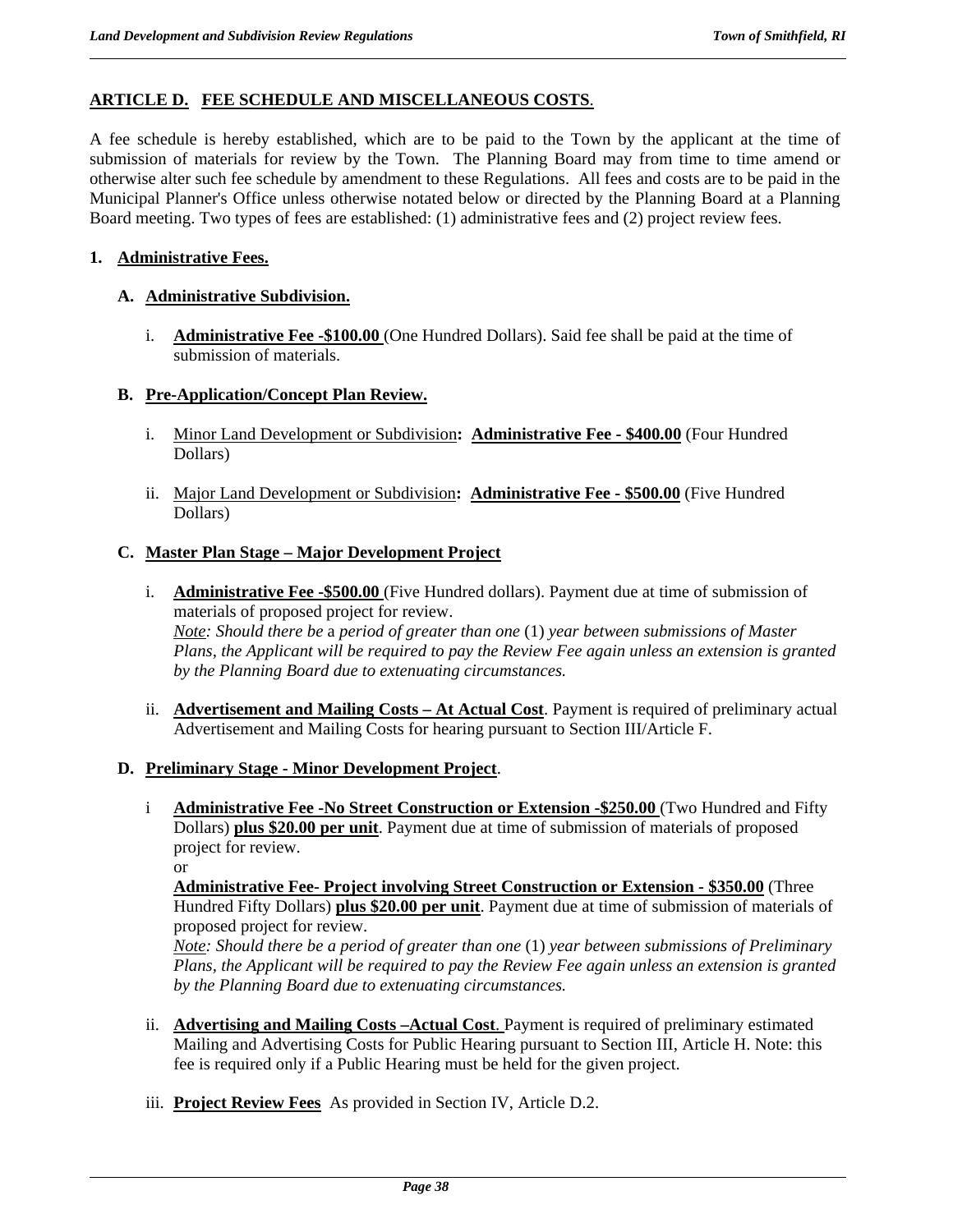# **E. Preliminary Stage – Major Development Project.**

- i. **Administrative Fee -\$500.00** (Five Hundred Dollars) **plus \$20.00 per unit** or fraction thereof. Payment due at time of submission of materials of proposed project for review. *Note: Should there be a period of greater than one* (1) *year between submissions of Preliminary Plans, the Applicant will be required to pay the Review Fee again unless an extension is granted by the Planning Board due to extenuating circumstances.*
- ii. **Advertising and Mailing Costs –Actual Cost**. Payment is required of preliminary estimated Mailing and Advertising Costs for Public Hearing pursuant to Section III, Article H.

## **F. Final Stage -Minor Development Project.**

- i. **Administrative Fee -No Street Construction or Extension -\$350.00** (Three Hundred Fifty Dollars). Payment due at time of submission of materials of proposed project for review. or
- ii. **Administrative Fee Project involving Street Construction or Extension \$400.00** (Four Hundred Dollars). Payment due at time of submission of materials of proposed project for review.

*Note: Should there be a period of greater than one* (1) *year between submissions of Final Plans the Applicant will be required to pay the Review Fee again unless an extension is granted by the Planning Board due to extenuating circumstances.* 

iii. **Advertising and Mailing Costs – Actual Costs**. Payment is required of actual Mailing and Advertising Costs for Public Hearing pursuant to Section III, Article H. *Note: This fee is required only if* a *Public) Hearing must be held at this stage for the given project.* 

## **G. Final Stage -Major Development Project.**

ii. **Administrative Fee -\$600.00** (Six Hundred Dollars) **plus \$20.00 per unit** or fraction thereof. Said fee shall be paid at the time of submission of materials for initial placement of the proposed subdivision for Final Stage Review.

*Note: Should there be a period of greater than one* (1) *year between submissions of Final Plans, the Applicant will be required to pay the Review Fee again unless an extension is granted by the Planning Board due to extenuating circumstances.* 

ii. **Advertising and Mailing Costs – Actual Costs**. Payment is required of actual Mailing and Advertising Costs for Public Hearing pursuant to Section III, Article H. *Note: This fee is required only if a Public Hearing must be held at this stage for the given project.* 

# **H. Pre-Construction Conference**.

i. Inspection Fee -Payment of an Inspection Fee as required in accordance with Section IV, Article D.3.

# **I. Recording Process**.

i. **Maintenance Guarantee** -Submission of Maintenance Guarantee as required in accordance with Section VI, Article B.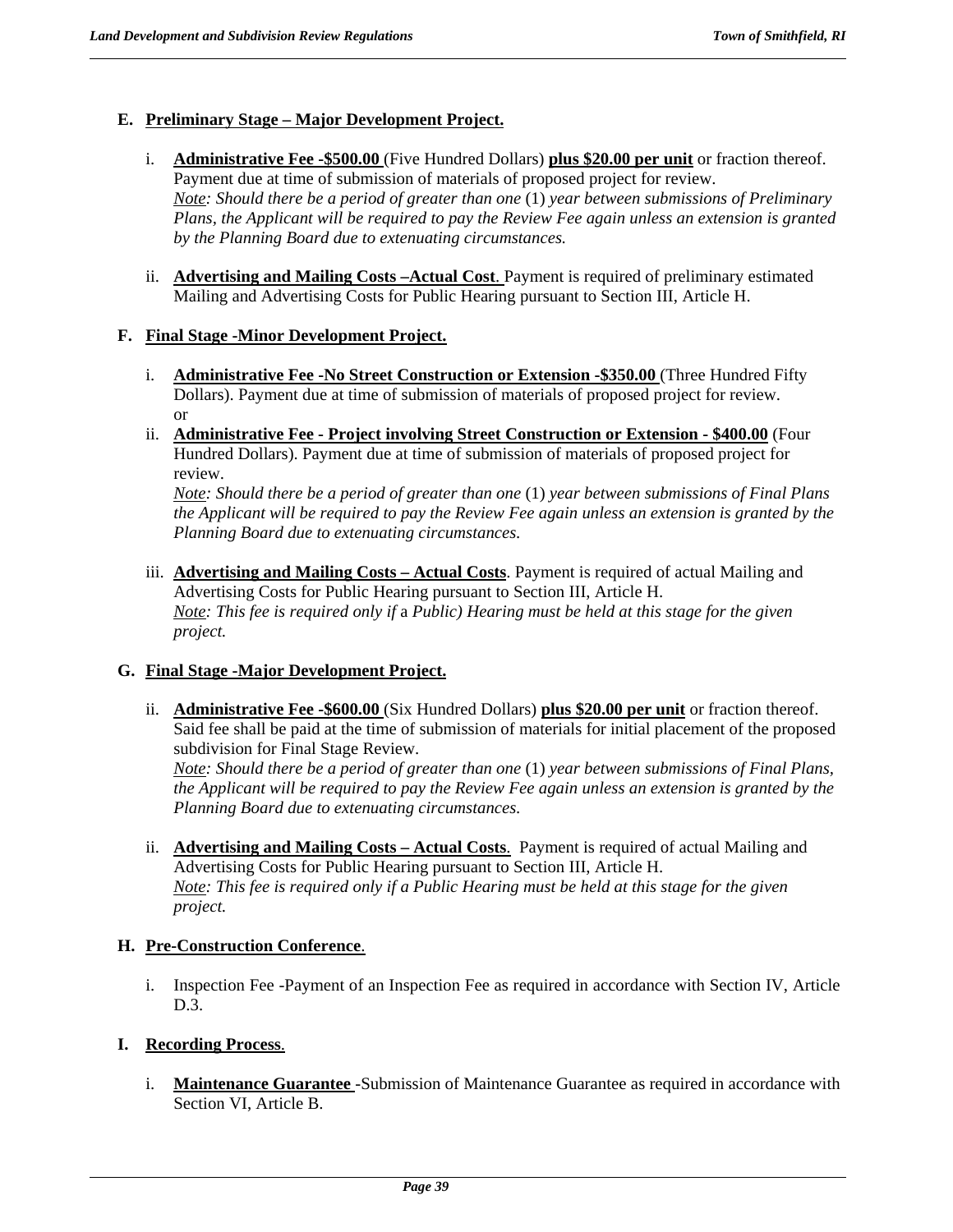- ii. **Recording Fees** -Payment of Recording Fees as required for all documents to be recorded in the Town Clerk's Office. Said Fees shall be based upon Fees established by the State of Rhode Island and the Town Clerk's Office and currently in effect at the time of recording. Said Fees shall be paid in the Town Clerk's Office and shall be due and payable at the time of recording.
- iii. **Fees In-Lieu-Of Land Dedication** -Payment is required of fees pursuant to Section II, Article D and Chapter 16, Article VI of the Codified Ordinances of the Town of Smithfield (1985 as amended).
- iv. **Outstanding Fees** -Payment of any fees which are remaining to be paid at the time of recording, such as, but not limited to, advertising costs, mailing costs, inspection fees, or project review fees.

# 2. **Project Review Fees**

Project Review Fees may be required by the Planning Board to be paid to the Town by an applicant as follows:

A. **Applicability.** In addition to an Administrative Fee, for all subdivisions and land development projects, including conservation developments, but specifically excluding those types of subdivisions specified in Section X.B.3, the Planning Board shall impose a Project Review Fee on those applications which require, in the judgment of the Planning Board, review by outside consultants due to the size, scale or complexity of a proposed project, the project's potential impacts, or because the Town lacks the necessary expertise to perform the review work related to the permit or approval. The determination if a Project Review Fee will be required may be made by the Planning Board at the pre-application stage of review, but no later than the Master Plan stage of review for major subdivisions and major land development projects; and prior to the preliminary stage of review for minor subdivisions and minor land development projects.

The fee shall ultimately equal the actual cost to the Town for such consultant. In hiring outside consultants, the Town may engage engineers, planners, lawyers, landscape architects, architects, or other appropriate professionals able to assist the Board and to ensure compliance with all relevant laws, ordinances, and regulations. Such assistance may include, but shall not be limited to, analyzing an application, design review of applications to determine consistency with the Comprehensive Plan; determining consistency with the purposes and design standards for conservation developments; assessing the economic, archaeological, traffic or environmental impact of a development proposal, review of unique site features including trees; or for monitoring a project or site for compliance with the Board's decisions or regulations. Project Review Fees are separate from, and in addition to, fees imposed by the Town for inspecting a project during construction or implementation as provided in Section IV, Article D.3.

- B. **Submittal**. Initial Project Review Fees shall be submitted at the time of the submittal of the Master Plan application (for major subdivisions or land development projects) and at the time of the submittal of the preliminary application (for minor subdivisions or land development projects). These fees shall be held in custody by the Finance Director (Escrow Account). Any application filed without this fee shall be deemed incomplete and no review work shall commence until the fee has been paid in full.
- C. **Schedule of Initial Project Review Fees**. The schedule of initial Project Review Fees is provided as follows:

\$500 for each lot or dwelling unit for the first five lots or dwelling units, (whichever is greater) including existing dwellings, if present; plus \$250 for each lot or dwelling unit thereafter.

This schedule supersedes all previous schedules as they may have appeared in the Subdivision and Land Development Regulations, and any checklists which may have been compiled from time to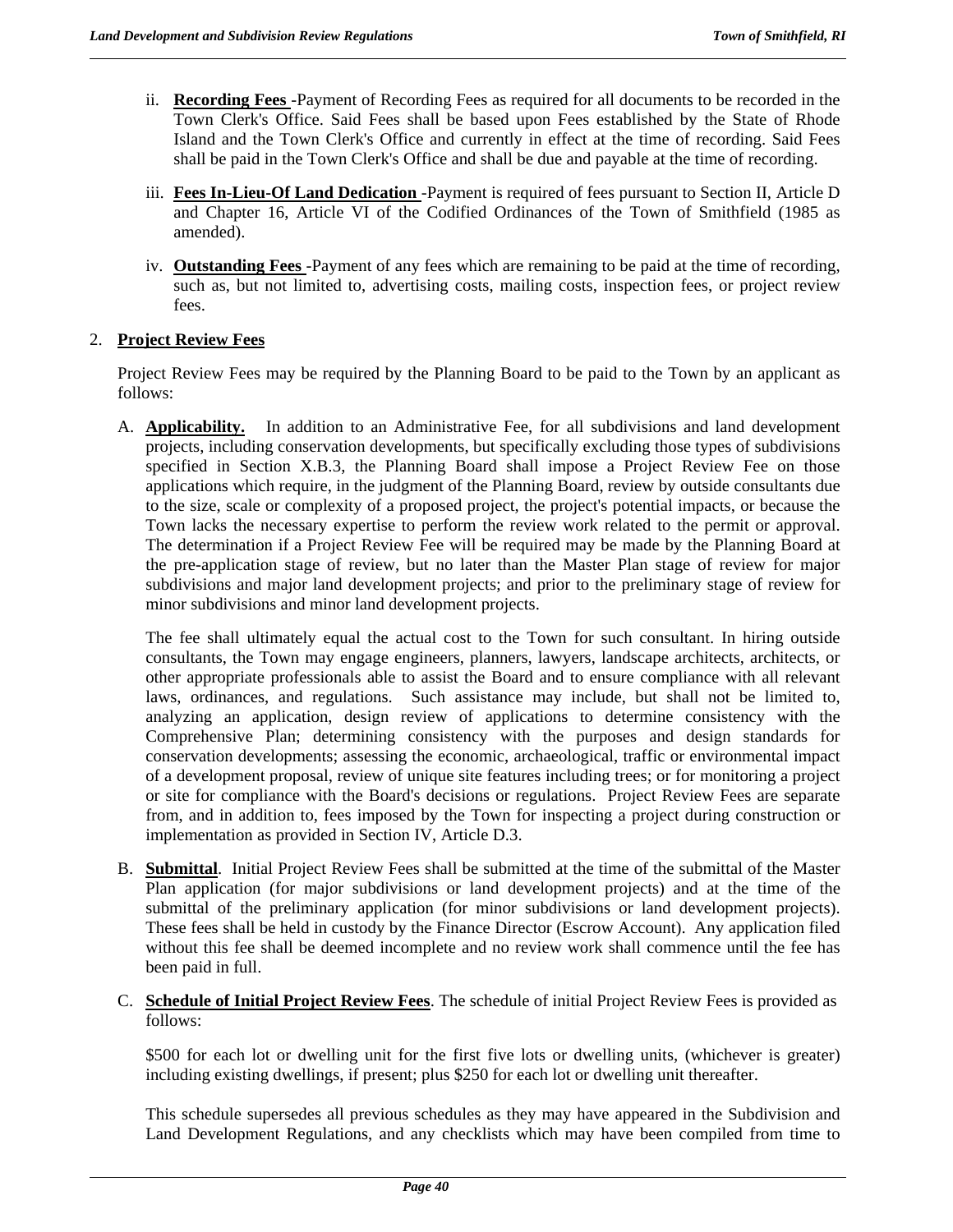time for the benefit of applicants. Where more than one type of application has been submitted for Planning Board action, only the largest of the applicable Initial Project Review Fees shall be collected to be held in the Escrow Account, and not the sum of those fees.

- D. **Replenishment**. When the balance in an applicant's Escrow Account falls below twenty-five percent (25%) of the initial Project Review Fee, as imposed above, the Planning Board may consider whether to require a supplemental Project Review Fee to cover the cost of the remaining project review.
- E. **Handling of Project Review Fees**. The Project Review Fee is to be held in an escrow account as established by the Finance Director. No interest shall accrue on any funds held in this escrow account.
	- i. Outside consultants retained by the Town to assist in the review of an application shall be paid from this account.
	- ii. Project Review Fees may be used by the Town for the purposes stated in subsection a. of this Article above at any time during the review process.
	- iii. Project Review Fees shall be turned over to the Finance Director by the Administrative Officer to be held in an Escrow Account.
	- iv. The Finance Director shall prepare a report for the Administrative Officer on activity in the Escrow Account upon request.
	- v. An accounting of an applicant's funds held in the Escrow Account may be requested by the applicant at any time. The Finance Director shall respond to the request in a timely fashion.
	- vi. An applicant may request the Administrative Officer to provide an estimate of bills pending from consultants for work completed, or in progress, but not yet invoiced.
	- vii. Excess fees in the Escrow Account shall be returned to the applicant or the applicant's successor in interest. For the purpose of this section, any person or entity claiming to be an applicant's successor in interest shall provide the Board with documentation establishing such succession in interest. Excess fees shall be returned at the conclusion of the review process which is defined as either:
		- (a) With the disapproval of a Subdivision or Land Development Plan; or,
		- (b) With the release of the performance bond or other financial guarantees at the end of construction of an approved Final Plan; or,
		- (c) With the final inspection after approval on all other types of applications under the Zoning Ordinance or Subdivision and Land Development Regulations.

# 3. **Inspection Fees**

Assessment of an Inspection Fee in the amount of 3% (three percent) of the Estimated Cost of all Improvements, with the exception of costs associated with the installation of water and sewer systems, as recommended by the Director of the Department of Public Works and Municipal Engineer and set by the Planning Board at the Preliminary Plan stage. Said fee shall be paid at the Pre-Construction Conference, prior to the commencement of site construction of any required improvements and prior to recording of the plan. Should the Applicant fail to submit payment within the required time frame and no time extension has been approved by the Board, a "Stop Work Order" may be imposed by the Town until such time as said Fees have been paid. An estimate of the total cost of construction and the last coat of asphalt shall be computed by the Municipal Engineer based on a good faith estimate and submitted to the Planning Board for consideration and levy.

 Subsequent to the completion of the improvements, Actual Inspection Fees shall be computed by the Municipal Engineer and based on the actual cost to the Town for all inspections of the subdivision/land development project. Should the actual inspection costs be less than the 3% fee collected, the developer shall be reimbursed the difference subsequent to final acceptance of the construction improvements. Should the actual inspection costs exceed the 3% fee collected, the developer shall be responsible for payment of the difference; the Subdivision shall not be recorded until all inspection fees have been paid in full.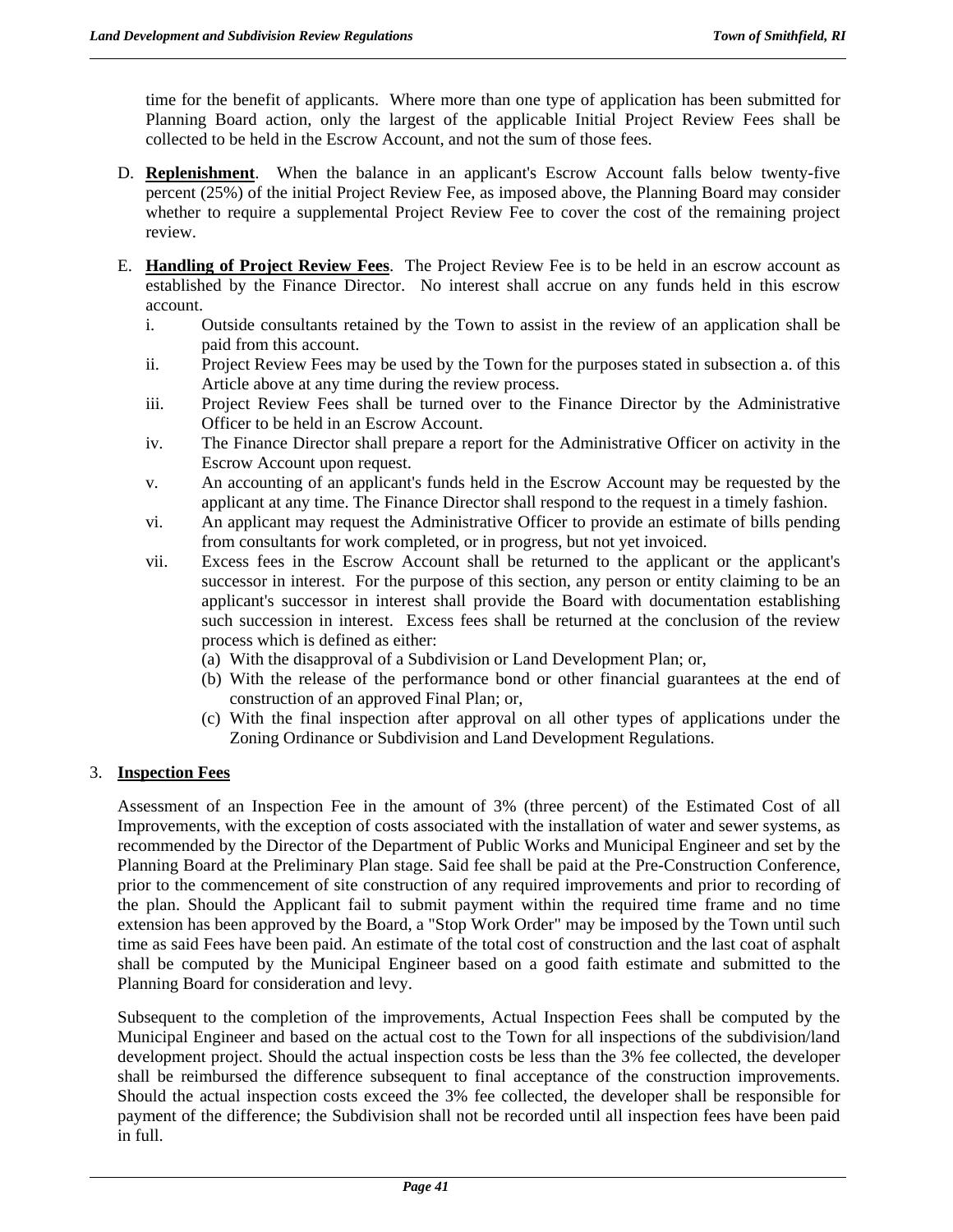# **SECTION V.**

## **DESIGN STANDARDS**

The Planning Board shall require Subdivisions/Land Development Projects to conform with the following design standards.

# **ARTICLE A. GENERAL.**

- 1. **Design** The design of all Subdivisions shall conform to and be in harmony with these Regulations as well as the Zoning Ordinance of the Town of Smithfield.
- 2. **Street Layout** The layout of streets shall be considered in relation to the existing street system and any official Highway Plan of the Town of Smithfield.
	- a. **Arrangement** -The arrangement of streets shall provide for the continuation or appropriate projection of existing principal streets into surrounding areas.
	- b. **Topography** Streets shall fit the topography where such is practicable.
	- c. **Functional Design** Care shall be exercised to insure that all streets in the development are functional, i.e., to provide service to lots or to enhance the internal traffic circulation system.
	- d. **Natural Drainage Pattern** The developer shall avoid the layout of streets in such a manner as to radically change the natural drainage patterns.
- 3. **Compatibility with Natural Landscape** The design of the development shall complement the site and be compatible with the natural surroundings.

## **ARTICLE B. EASEMENTS**

- 1. **Purpose** The Planning Board may require the provision of Easements for specific purposes, such as, the installation and maintenance of utilities and drainage facilities.
- 2. **Identification and Size** Easements shall be at least 20' (twenty feet) wide and labeled accordingly on all plans.

# **ARTICLE C. STREETS.**

- 1. **Street Extensions** Street Rights-Of-Way, both existing and proposed shall be continued with at least the same width throughout the development.
- 2. **Street Intersection Center Lines** shall coincide precisely with or be offset by at least 150' (one hundred fifty feet) on center lines.
- 3. **Street Center Lines** shall intersect at right angles as practicable; no intersection shall contain an angle of less than  $60^\circ$  (sixty degrees).
- 4. **Private Driveways** shall not be shown on a Plan. Said driveways, however, shall not be placed/constructed in such a way as to cause problems in traffic flow and safety.

## 5. **Street Widths**.

a. **Rights-or-Way Widths** shall not be less than 50' (fifty feet).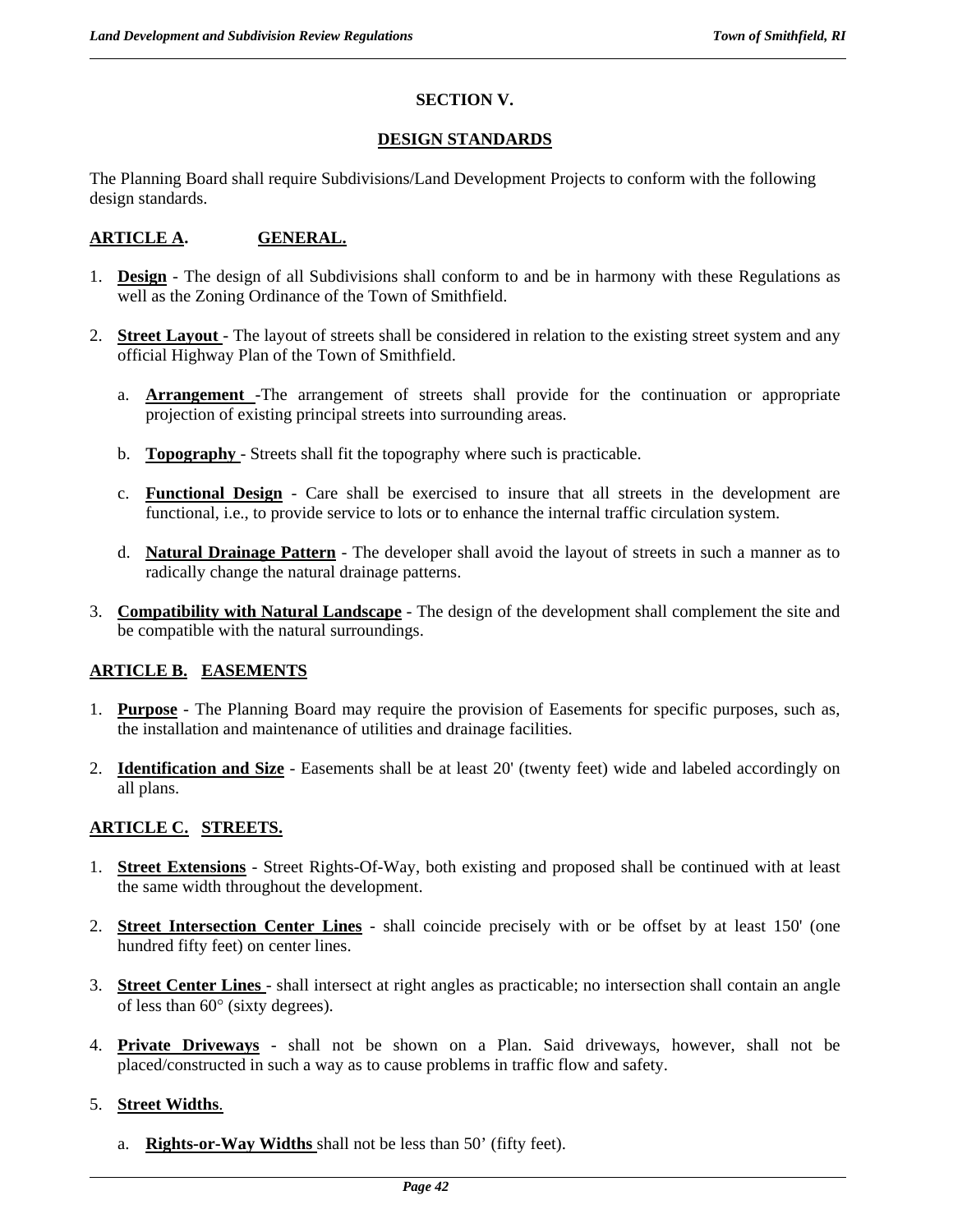- b. **Pavement Widths** shall not be less than 30 (thirty feet) in width measured between curbs and centered between property lines.
- c. **Industrial and Commercial Subdivisions** may be required to provide wider Street Pavement and Rights-of-Way Widths.
- 6. **Arterial Street Widths** -The Planning Board may require additional width for Arterial Streets subject to heavy traffic.

## 7. **Street Grades.**

- a. **Local Streets** -Street Grades shall not be less than 1.0% (one percent) or greater than 8% (eight percent) slope.
- b. **Collector and Arterial Streets** -Street Grades shall not be less than 1.0% (one percent) or greater than 5.0% (five percent) slope.
- c. **Cul-de-Sacs** -Street Grades within a Cul-de-Sac and for a distance of 30' (thirty feet) prior to it, shall not exceed 1.0% (one percent) slope.
- d. **Intersections Local or Collector Street with Arterial Street** –When a Local or Collector Street intersects with an Arterial Street, the maximum grade of the local or collector street shall not exceed 1.0% (one percent) slope for a distance of 30' (thirty feet) from the intersection of said Arterial Street.

## 8. **Dead-End Streets/Cul-de-Sac Streets.**

- a. **Permanent Dead-End Streets/Cul-de-Sac Streets -** Dead end streets shall serve no more than 25 lots or dwelling units. Streets serving more than 25 lots or dwelling units shall be provided with a secondary access, which may be an "emergency" access of a design and location approved by the Planning Board. The Board may also permit more than 25 lots or dwelling units to be located on a dead end street if, in the opinion of the Board, there is a likelihood of a future street connection to adjoining streets or properties that would provide secondary access. Said Streets shall have at their closed end a turn-around "cul-de-sac" as shown in Figure 1.
- b. **Temporary Cul-de-Sacs** -Where a Dead-End Street is to provide access to adjacent property, the Planning Board may require a provision for a temporary turn-around Cul-de-Sac until such time as the adjacent tract is developed and the street is extended provided that a timetable for said extension has been reviewed and approved by the Planning Board. Said temporary dead-end street shall be greater than 200' (two hundred feet) in length and not more than 500' (five hundred feet) in length and conform with the provisions of the foregoing item #8a. above. Such temporary turn-around, when required, shall be shown and labeled as a "Temporary Cul-de-Sac" on submitted plans and recorded Plan(s) and Plat(s).
- 6. **Reservation of Strips of Land** by Developer or any physical barrier controlling access to a street, shall not be permitted. This requirement shall not be subject to the provisions of Section II, Article D of these Regulations regarding Land Dedication.
- 7. **Center Lines on Horizontal Curves** -Where a deflection angle of 10<sup>°</sup> (ten degrees) or more occurs along the center line of a street, a Center Line Horizontal Curve having a radius of 175' (one hundred and seventy-five feet) or more shall be introduced.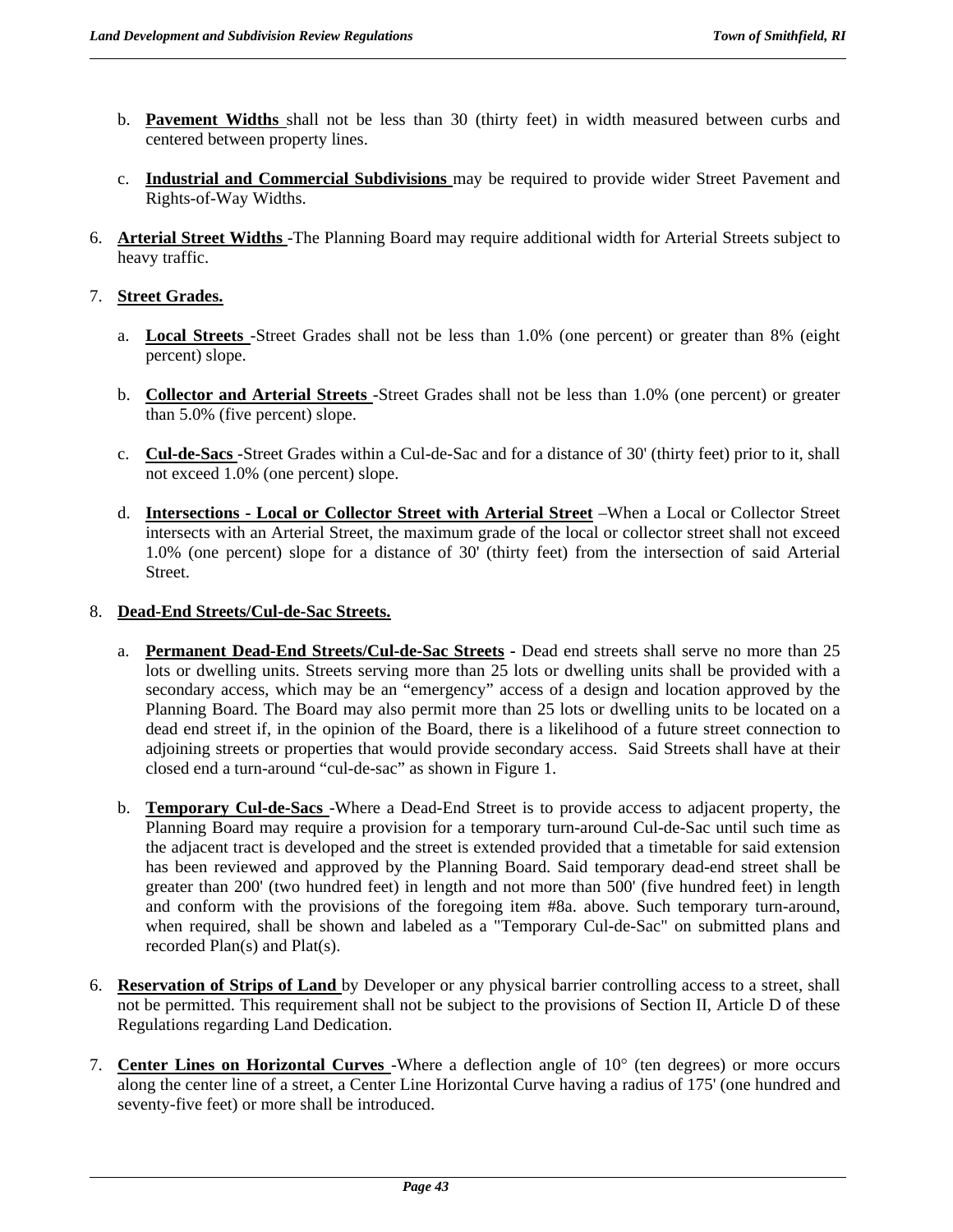- 8. **Intersecting Street Rights-of-Way Lines** shall be rounded by an arc having a radius of 15' (fifteen feet) or more.
- 9. **Retention Structures/Facilities** Where street grades require two feet (2') or more, cut or fill, Retaining Walls or other acceptable measures approve by the Planning Board may be required along abutting property lines. This requirement may also apply where property along an existing street is developed. Applicants shall provide detailed designs for each retaining wall required and provide the same on the Profile Plans submitted as part of the Development Review Process.
- 10. **Street Names** An Extension of an existing street shall have the same name as the existing street. If a proposed street extension or otherwise is interrupted by a channel, private property, limited access highway (interstate), etc., and eventual connection is not probable, the segments shall bear different names.

Names of other proposed streets which are not extensions of an existing street shall be substantially different from any existing street name in the Town of Smithfield. Proposed names shall be easy to pronounce and spelled with commonly accepted spellings. Names shall be pleasant sounding, appropriate, easy to read, and should add to pride of property ownership. Large developments are encouraged to incorporate street names using a single, significant category; small subdivisions should use the same category as the surrounding or adjacent area, which helps to establish locational identity.

The names of all proposed streets or street extensions shall be approved by the Fire Department. Names which will be deemed unacceptable include the following: numerical names (1st, 2nd, etc.); alphabetical letters (A, B, C, etc.); surnames of living persons (excluding the names of early settlers or distinguished r. persons, etc.); first names of persons; frivolous, complicated, or undesirable names; unconventional spellings; compound names. Thoroughfare designations (Street, Road, Drive, etc.) shall be assigned in accordance with the policy and procedure established by the Municipal Planner's Office for the usage of same.

- 11. **Frontage on Improved Streets** The area to be developed shall have frontage on an existing improved public or private street. If such an existing street has not been improved to the Standards and Specifications as required in these Regulations (Section VII), the Planning Board and/or the Municipal Engineer may require the developer to install certain improvements along that portion of the street abutting the property to be developed, where necessary, for drainage, safety, traffic, or other reasons deemed proper by the Planning Board. For the purpose of these Regulations, streets platted but not improved or accepted for dedication by the Town shall not be considered existing public streets. Where those streets are incorporated within the development, they shall be improved by the developer to meet the Planning Board's regulatory standards as stated herein.
- 12. **Installation of Protective Barriers** The Board may require the installation of protective barriers where deemed necessary. The design of same shall be detailed on the Subdivision/Land Development Profile(s) submitted as part of the Development Review Process.
- 13. **Restriction or Access** When a tract with a property depth of more than 350' (three hundred fifty feet) fronts on a major street, the Planning Board may require the residential lots adjoining the major street to be provided frontage on a secondary , or interior street.

## **ARTICLE D. BLOCKS.**

1. **Length** -In residential developments, blocks shall not be greater than 1,000' (one thousand feet) in length. Commercial and Industrial Subdivisions shall have block lengths not greater than 2,000' (two thousand feet).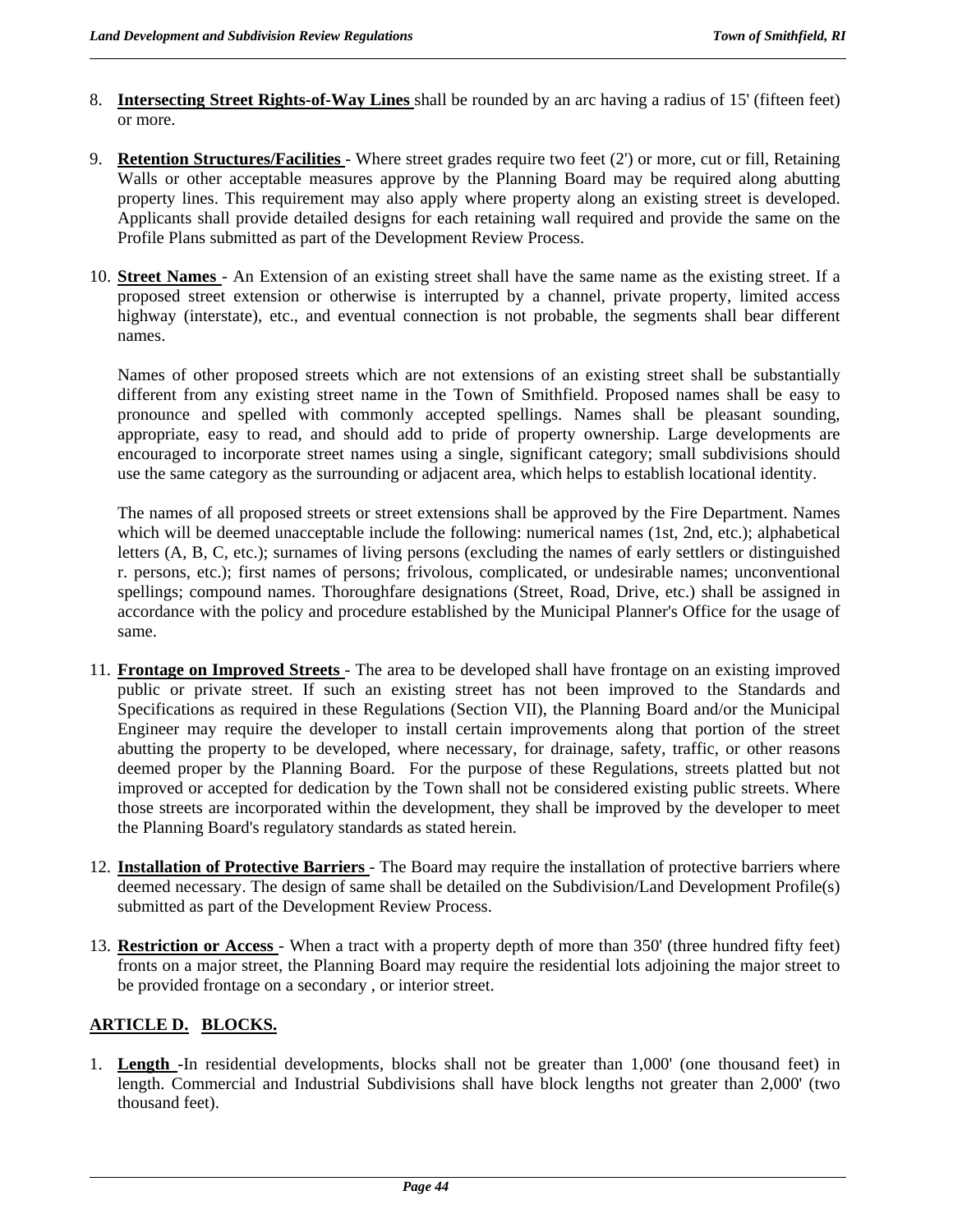- 2. **Pedestrian Rights-of-Way Blocks greater than 800'** -Blocks which exceed 800' (eight hundred feet) in length shall be provided with a Pedestrian Right-of-Way located at the mid-point of the block.
	- a. **Size, Location, and Construction** -Pedestrian Rights-of-Way shall measure 15' (fifteen feet) in width and placed at a 90 angle {right angle) to the Street Rights-of-Way Line, whenever possible. They shall be graded and paved and the abutting area graded and landscaped in accordance with Section VII, Article D. of these Regulations.
	- b. **Ownership** -Pedestrian Rights-of-Way shall be conveyed to the Town of Smithfield.
- 3. **Miscellaneous Pedestrian Rights-of-Way** The Planning Board shall have the authority to require Pedestrian Rights-of -Way, conforming or not conforming; with the street system*.* These Pedestrian rights-of-way shall be constructed also as a non-motorized bicycle rights-of-way. They shall be graded and paved and the abutting areas graded and landscaped by the developer in accordance with the Specifications in Section VII, Article D. of these Regulations. These miscellaneous pedestrian rights-ofway shall also be 15' (fifteen feet) in width and deeded to the Town of Smithfield.
- 4. **Blocks in Group Housing, Commercial, or Industrial Developments** shall be designed to allow traffic to move with ease and to provide inherent safety to pedestrians and inhabitants.

# **ARTICLE E**. **LOTS.**

- 1. **Frontage** -All lots shall front on existing or proposed public or private streets.
- 2. **Yard Grade** -The Yard Grade to the Street Rights-of-Way shall not exceed a 4:1 slope or a Retaining Wall shall be required to be provided by the developer.
- 3. "**Through" Lots** Lots shall not extend through a block to another existing or proposed residential street except corner lots.
- 4. **Lot Boundaries** shall have no interior angles greater than 200<sup>o</sup> (two hundred degrees), except on those sides bordering a street. Multiple angles or curves incorporated to circumvent this requirement shall not be allowed.
- 5. **Side Lot Lines** -All side lot lines shall be as near right angles (90° Ang1e) to street rights-of-way lines as practicable or radial in arrangement when the rights-of-way is a curve.

# **ARTICLE F. ENVIRONMENTAL STUDIES and ANALYSES**.

## 1. **Soil Erosion and Sediment Control Plan**.

Any proposed development which will disturb the land as stipulated in Chapter 16, Article IV, "Soil Erosion and Sediment Control", of the Smithfield Codified Ordinances (1985 as amended) will be required to submit Soil Erosion and Sediment Control Plans to the Planning Board as part of the Development Review Process. In addition to the submission of said Plan(s) to the Board, the developer must follow all the procedures of Chapter 16, Article IV, as well as present said Plans and obtain the required approvals from all other appropriate Town offices and agencies in accordance with said document.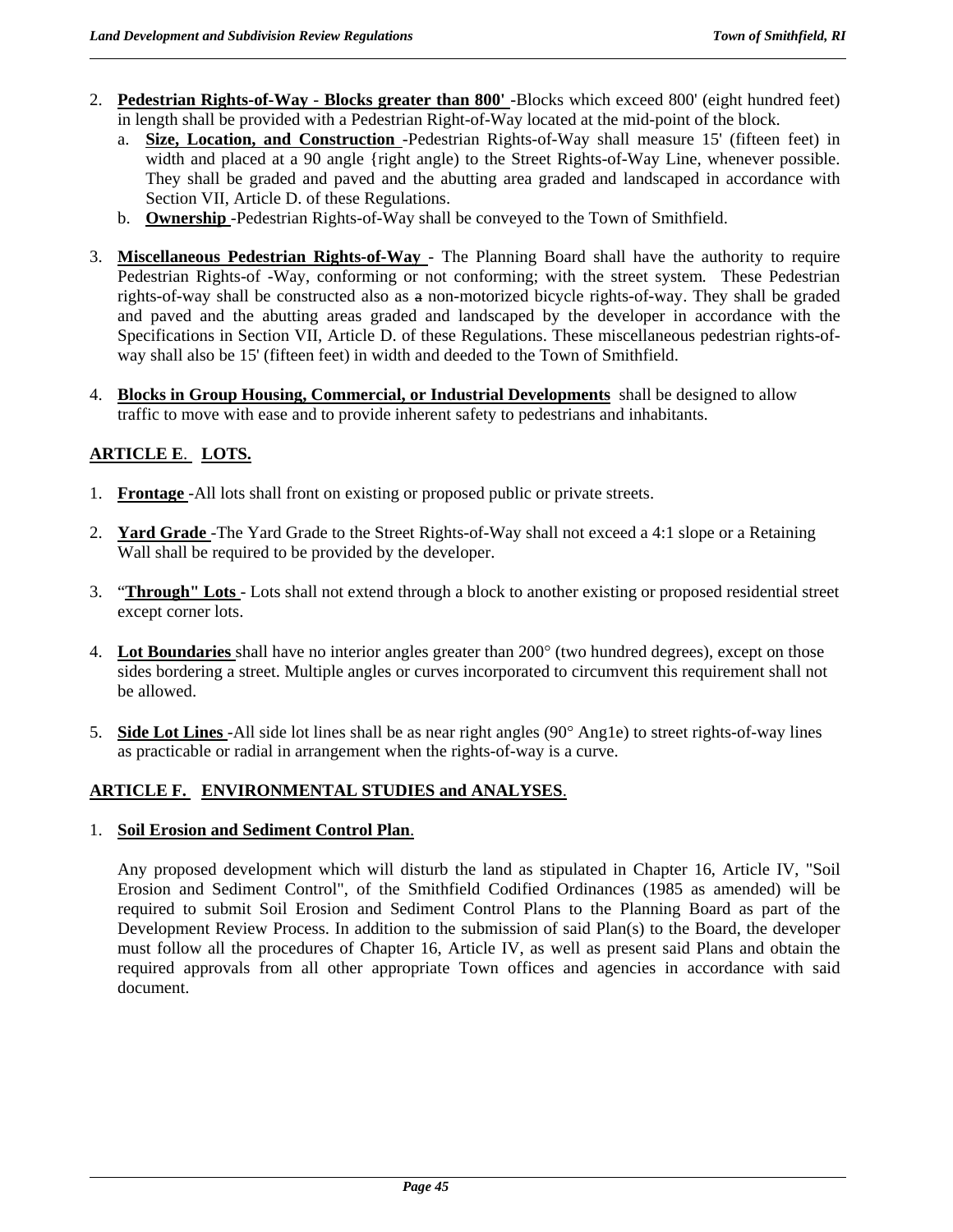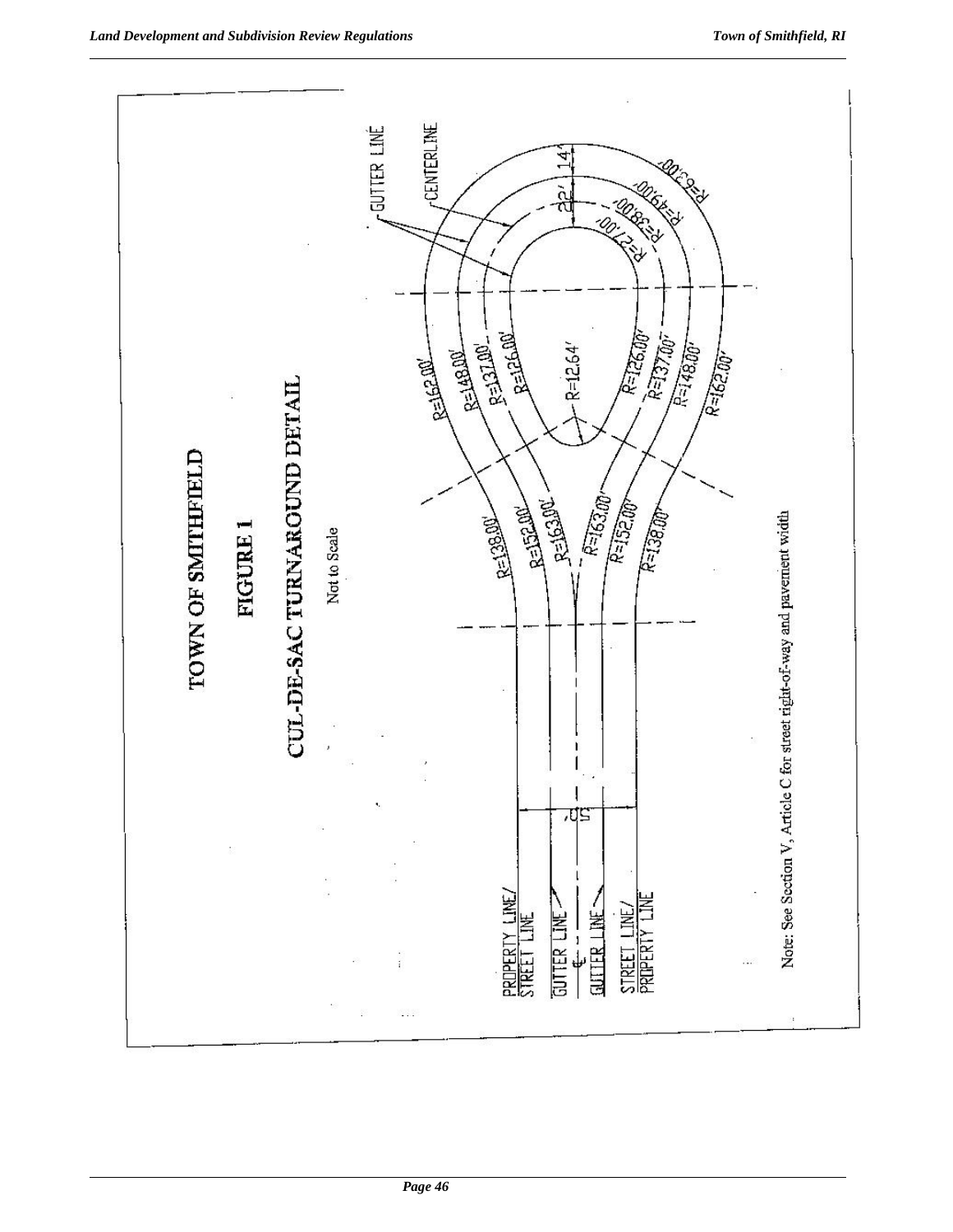# **SECTION VI.**

## **IMPROVEMENTS TO THE LAND**

## **ARTICLE A. REQUIRED IMPROVEMENTS**.

Developers shall, at their own expense, construct Improvements to the Land in accordance with the Specifications of these Regulations or otherwise designated Town Officials. Required Improvements are as follows:

- 1. **Street Rights-of-Way.** Street Rights-of -Way shall be cleared and grubbed for their entire width in accordance with the Specifications in Section VII, Article B. of these Regulations.
- 2. **Streets**. Streets shall be graded, graveled, and paved in accordance with the Specifications in Section VII, Article B and the Typical Section.
- 3. **Street Signs**. Street signs, including but not limited to, street name signs, stop signs, and the like, shall be installed immediately after grading and preparation of sub-base. Street signs shall be of the size, type, location, and number specified by the Planning Board and based upon the recommendations of the Director of Public Works.
- 4. **Curbs**. Curbs shall be installed in conformance with the Specifications in Section VII, Article C and the Typical Section in these Regulations.
- 5. **Sidewalks**. Sidewalks may be req1fued if the Planning Board feels a safety hazard may exist ; between vehicular and pedestrian traffic and, if so required, shall be installed in accordance with the Specifications in Section VII, Article D and the Typical Section in these Regulations.
- 6. **Surface and Subsurface Storm Drainage**. Stormwater management within a proposed development shall be designed to minimize the volume and rate of runoff and to encourage infiltration into the ground. Wherever possible, grass swales and sheet flow of stormwater over unpaved areas shall be employed instead of curbs and gutters and closed or piped drainage systems. Where practical, in lieu of a single large detention or retention area, a series of smaller basins shall be employed. Drainage systems may be located within designated open space areas with the permission of the Planning Commission. Drainage detention or retention basins shall be suitably landscaped and integrated into the overall site design as provided in Section X, Articles L&M.
	- a. **Connections** –Where determined to be necessary by the Planning Board, structures and facilities shall be installed and connected to the public storm sewer-system, catch basins, watercourses, or dry wells.
	- b. **Storm Water Runoff Criteria** -Storm Water (Runoff Calculations shall be Certified by a Professional Engineer and submitted with the Preliminary Plan. All Storm Water Collection Systems shall be designed using the formulations as specified in Technical Release 55 (TR55) as published by the United States Department of Agriculture, Soil Conservation Services (USDA/SCS).
		- 1) **Peak Flow** -Storm Sewers should carry the peak flow of a 25- Year 24-Hour Storm with Type III Distribution. Portions of peak flows from larger storms can be allowed to flow down the road and shall be caught in catch basins at all low points. No flooding of buildings or washing out of areas due to overland flow shall occur.
		- 2) **Road Culverts for Subdivision Roads** should have the capacity to handle the peak flow" from a 25-year storm without flooding the road or causing upstream buildings to be flooded, All detention basins shall be designed for 25 or 100 years storms as determined by the Planning Board.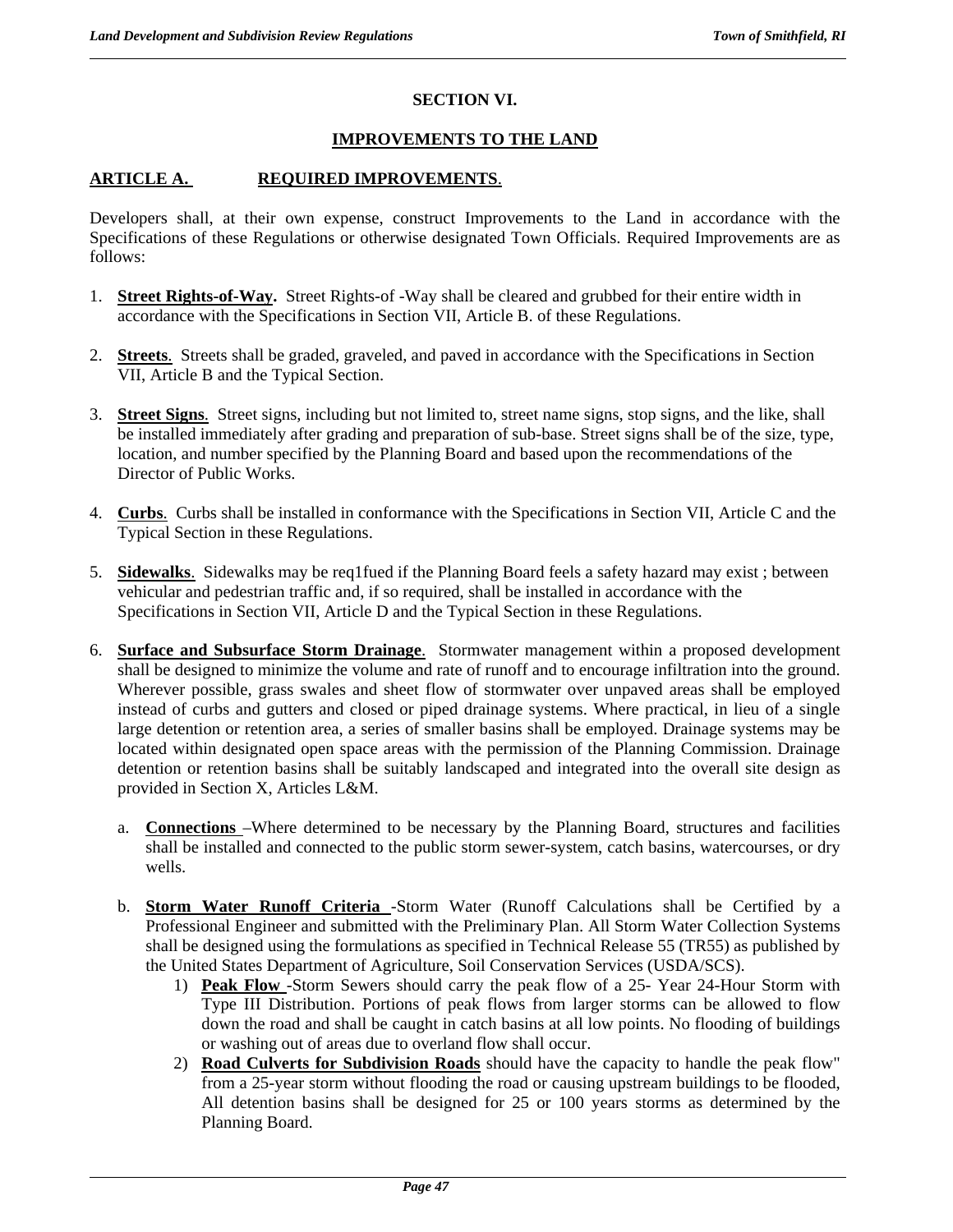- 3) **Road Culverts for State Highways and Major Town Roads** (that is, "through streets" and heavily traveled Town roads) should handle the peak flow from a 100-year storm without flooding the road or causing flooding of upstream buildings.
- c. **Conduit Design Criteria** The capacity of conduits shall be calculated by the following formulas:

 $Q = (A)(V)$ 

| wherein: | $Q =$ cubic feet per second Discharge               |
|----------|-----------------------------------------------------|
|          | $A = cross-sectional area of water, in square feet$ |
|          | $V = Velocity$ , in feet per second                 |

Velocity of Flow shall be determined by the Manning Formula as follows:  $V = (1.486/n) \times R^{2/3} \times S^{1/2}$ 

wherein:  $n = Factor for Conduit Roughness$ "n" Values  $n = 0.013$  Reinforced Concrete Pipe {up to 18")  $n = 0.012$  Reinforced Concrete Pipe (18" or larger) n = 0.035 Stone Rip-Rap Channels  $n = 0.030$  Grass Channels n = other Other Conduits, as cited by the State factor DOT values  $R = Hyd$ raulic Radius, in feet Cross Section Area (wetted perimeter, in feet)  $S =$  Slope of Pipe, in feet/feet -except where the system will be surcharged when the outfall is expected to be submerged with design storm flow. "S" (design gradient) in this case shall be the hydraulic gradient of the pipe crown and the free water surface. For open conduits, "S" shall be the hydraulic gradient of the

Calculations shall include provisions for entrance and exit losses of head in all conduits. Velocities in storm culverts shall not exceed 10 (ten) feet/second.

d. **Cross Culverts for Storm Water Pipes** shall not be less than 15" (fifteen inches) in diameter. Those pipes serving only as conduits from a single catch basin to a main conduit shall not be less that 12" (twelve inches) in diameter.

water.

- e. **Grass Cover Open Channels** shall not exceed 2.5' (two and one-half feet) per second flow velocity at design storm.
- f. **Riprap Open Channels** shall not exceed 8' (eight feet) per second flow velocity at design storm.
- g. **Underground Storm Water Conduit** shall be of Reinforced Concrete Pipe, minimum Class III, Poly Vinyl Chloride Pipe (of acceptable strength and rating as approved by the Municipal Engineer) or other equal piping.
- h. **High Water Table Conditions** -Where a subsurface drainage system is used to reduce a high water table condition, the Planning Board may allow the above formula to be altered to accommodate the same.
- 7. **Permanent Soil Erosion and Sediment Control Structures**. Permanent Soil Erosion and Sediment Control Structures shall not be built upon lots that will not have other real property built upon them unless deemed required by the Planning Board due to the particular, unique conditions of the property.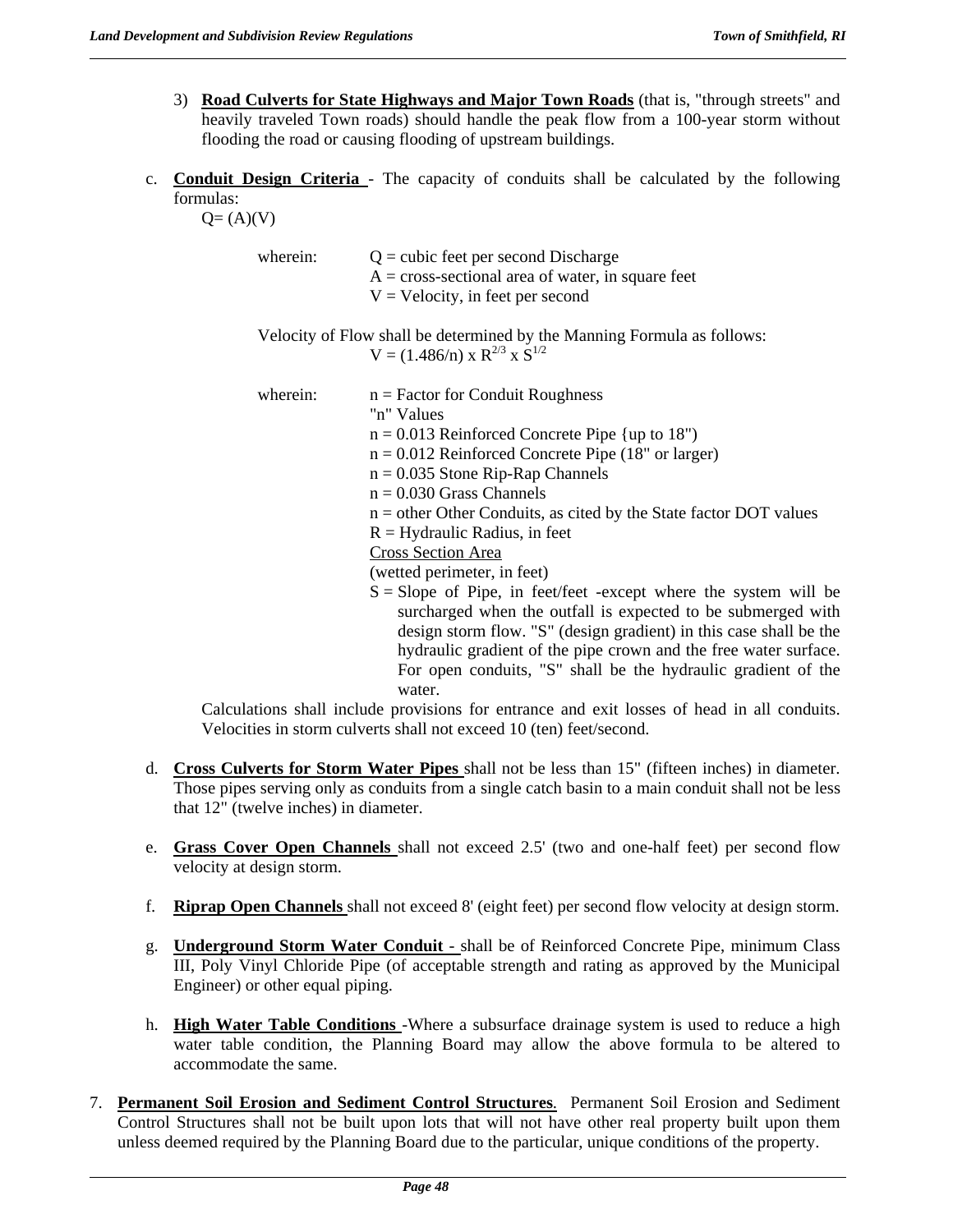- 8. **Water Mains**. If the development is within 2,500' (twenty-five hundred feet) of the perimeter of a public water system, the development must be connected to said system unless denied connection by the appropriate water district. All service piping shall be installed in accordance with the regulations of the appropriate water district.
- 9. **Sanitary Sewers**. Sanitary Sewer Lines shall be installed and paid for by the developer of proposed subdivisions/land development projects who are within the dimensional limits from an existing sewer system as identified in Section 18 of the Codified Ordinances of the Town of Smithfield.
	- a. **Installation** -Sanitary Sewer Lines shall be installed by the developer in accordance with the directions and specifications of the appropriate sewer district and its engineers. The appropriate sewer district's inspectors shall conduct interim inspections of the sewer line installation.
	- b. **Capping** -Sanitary .sewers shall be installed in accordance with the appropriate sewer district's Master Sewer Plan. Sewer pipes shall be capped or plugged at the ends pending later connection to the mains.
	- c. **Laterals and Fittings** -The developer shall furnish and install the proper fittings in sewer lines and shall include branch connections to the lot lines of each lot (laterals) to prevent the necessity of excavating within the street rights-of-way at a later date.
	- d. **Sewer District Approval** -The Planning/Board shall not grant Preliminary Plan Approval to any development project where sanitary sewers are required unless and until Written Certification is received from the appropriate sewer district stating that the sewer lines meet the district's plans, regulations, and specifications.
	- e. **Installation Cost Estimate** -The appropriate sewer district shall submit to the Planning Board a cost estimate for the installation of the required sanitary sewer lines to be used for the purposes of Section VI, Article B of these Regulations.
	- f*.* **Installation Prior to Recording of Plan** -Sanitary sewers shall be installed and completed prior to the recording of any Plan for Subdivision or Land Development Project.
		- 1) **Inspection** -On-site inspections of sanitary sewers shall be scheduled and arranged between the developer and the appropriate sewer district in accordance with Section VII, Article A-3 of these Regulations.
		- 2) **Certification of Installation** -The appropriate sewer district shall submit to the Planning Board written certification that sanitary sewers have been installed in accordance with the district's plans and specifications prior to the recording of any plan.
		- 3) **As-Built Plans** -The developer shall submit two (2) sets of "As-Built" Plans to the appropriate sewer district prior to the recording of any plan.
	- g. **Qversized Improvements** The developer may invoke the provision of Section VI, Article A-13, "Oversized Improvements", if in the opinion of the Planning Board or the appropriate sewer district that such improvements are needed to serve areas outside the development.
- 10. **Permanent Monuments**. Permanent Monuments shall be placed at all corners in the exterior boundary of the development where acceptable permanent monuments are not already m place and at the nearest lot corner to all street line points of curvature and tangency. All corner perimeter monuments shall indicate the elevation of that specific elevation. Said elevation shall be based upon USGS Sea Level Data Permanent monuments shall be installed and consist of the type and materials as specified in Section VII, Article G of these Regulations. The placement of all permanent monuments must be certified by the Town Surveyor.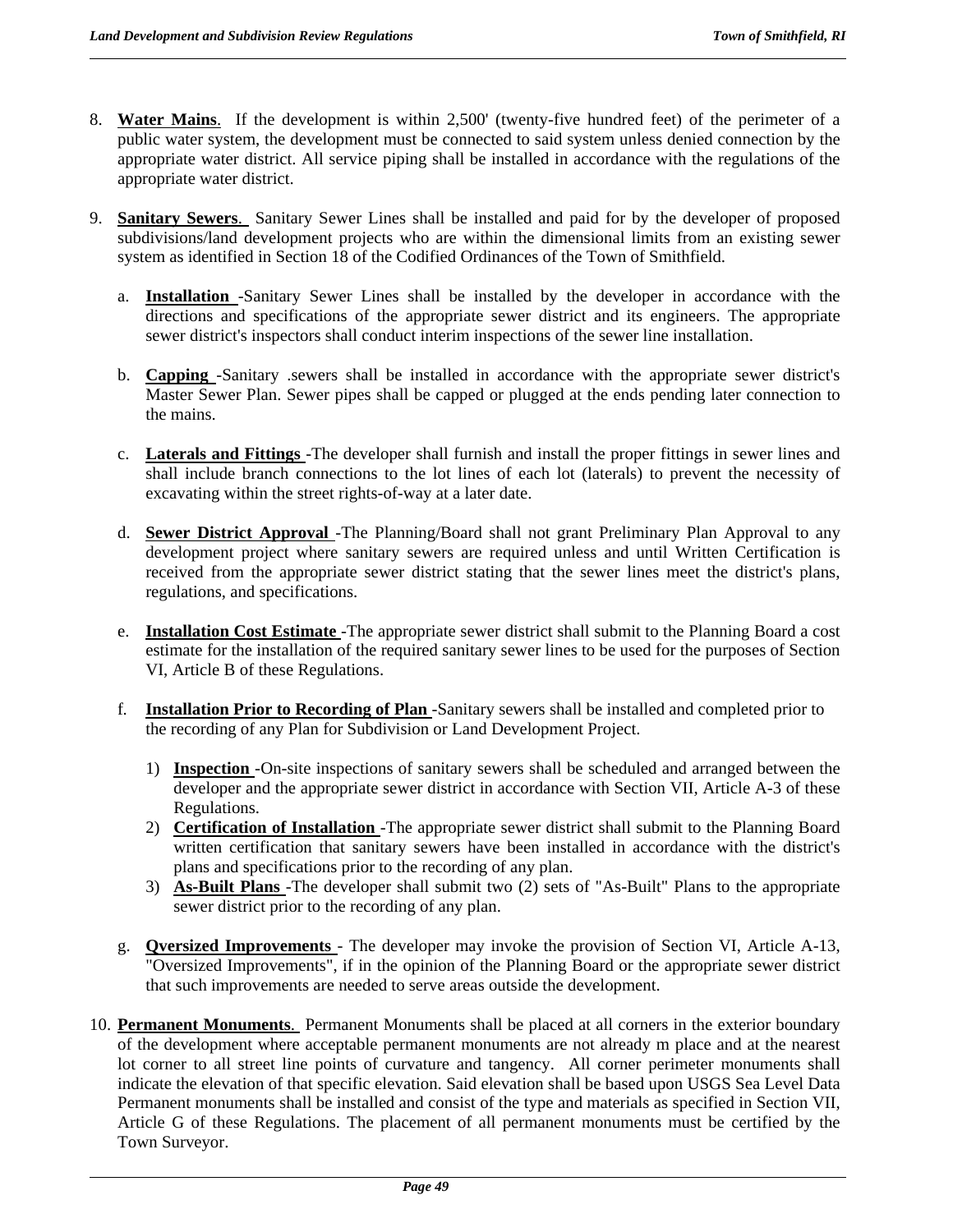- 11. **Street Trees**. Where natural growth is insufficient, the Planning Board shall require the developer to plant trees appropriate to the terrain, soil, and climatic conditions encountered in the development. Said tree types shall be specified in quantity and type by the Smithfield Conservation Commission. All trees located at least 5' (five feet) outside the street rights-of-way shall be preserved wherever possible.
- 12. **Screening**. Where a proposed residential development abuts an existing or proposed commercial or industrial area, a dense evergreen buffer of at least 10' (ten feet) in depth, or other tree type and/or depth as required by the Planning Board, shall be planted along the common boundary between the residential development and such commercial or industrial development.
- 13. **Oversized Improvements**. The developer may negotiate with the Town Council for reimbursement of additional expenses incurred in the construction and installation of oversized improvements which are required by the Planning Board, Director of Public Works, Municipal Engineer, Water District(s), and/or Sewer District(s).
- 14. **Underground Utilities** All electric, telephone, and cable services shall be installed underground in conformity with rules and regulations in effect with the respective utility companies.

In all new developments where utilities are being installed underground, provision shall be made for street lighting connections. Lighting plans shall be reviewed by the appropriate utility and the Planning Board.

# **ARTICLE B. GUARANTEES OF PERFORMANCE**

#### 1. **Definition and Purpose**.

- a. An "Improvement Guarantee" is a security instrument accepted by the Town to ensure that all improvements, facilities, or work required by these Regulations or as a condition of approval of a subdivision plan by the Planning Board will be completed in compliance with the approved plans and specifications.
- b. Improvement guarantees shall be provided to ensure the proper installation and maintenance of required street, utility and other physical improvements and maintenance of required street, utility and other physical improvements and to ensure compliance with other nonstructural conditions of final plat approval (if any). The nature and duration of the guarantee shall be structured to achieve this goal without adding unnecessary costs to the subdivider.

## **2. General Procedures.**

- a. Before final plan approval of any land development or subdivision plan, the developer must secure the agreement of the Planning Board to approve agreements for the completion of all required improvements. Such agreements may take the form of (1) completion of actual construction of all improvements; (2) improvement guarantees, or (3) a combination thereof.
- b. At the preliminary plan review stage, the developer shall submit either of the following: (1) a letter to the Planning Board indicating his/her intent to complete the required improvements prior to the recording of the final plan; or (2) a letter requesting that security sufficient to cover the cost of required improvements be established by the Board.
	- 1) If improvements are to be constructed without a financial guarantee, all work shall be completed prior to final approval. Inspections shall be made by the Municipal Engineer and Public Works Department at all required stages of construction as specified herein. Upon completion of all required improvements, the Administrative Officer shall certify in writing of such completion and a copy of shall be provided to the developer upon request. The final plat shall be signed by the appropriate Planning Board or Town official and the plat shall be recorded at which time the lots within the development may be transferred or sold.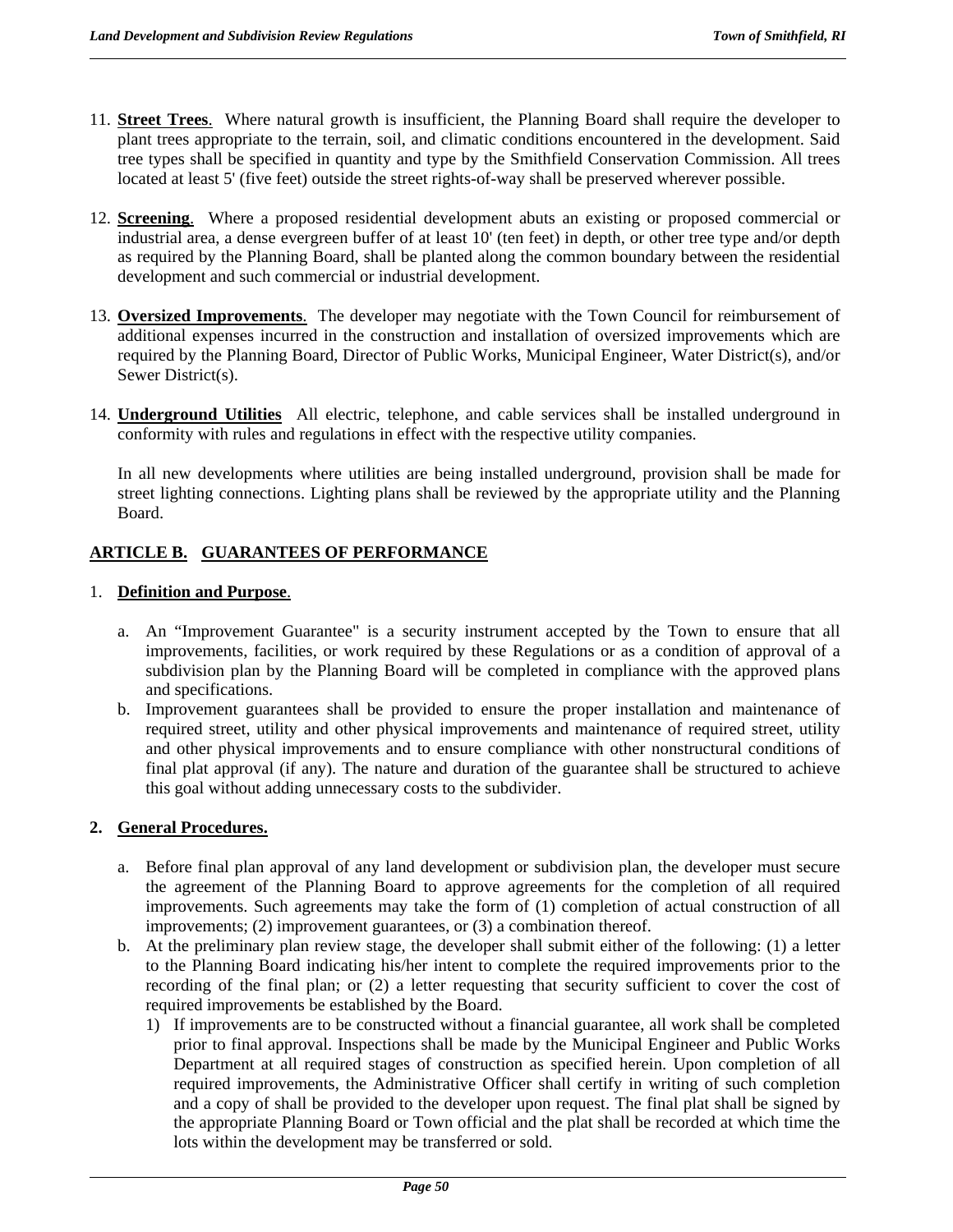2) If improvements are to be guaranteed, the provisions of Paragraph 3 of this Section shall apply.

## 3. **Procedures for Financial Guarantees**.

# a. **Amount**.

- 1) Improvement guarantees shall be in an amount and with all necessary conditions to secure for the Town the actual construction and complete installation of all of the required improvements, and the satisfactory completion of all conditions of final approval within the time periods required for completion provided herein.
- 2) The amount shall be based upon actual cost estimates which would be required for the Town to complete all improvements required as a condition of final approval. These estimates shall be prepared by the applicant for review by the Municipal Engineer and the Administrative Officer. The Municipal Engineer and Administrative Officer may revise the estimates as necessary and prepare a recommendation for the Planning Board.
- 3) The Planning Board shall review the improvement guarantee recommendation of the Municipal Engineer's and Administrative Officer and set the final improvement guarantee amount.
- 4) The Planning Board may set the guarantee in a reasonable amount in excess of the estimated costs in order to anticipate for increases in economic or construction conditions. However, the amount of such increase shall not exceed 120% (one hundred and twenty percent) of the estimated costs of improvements as recommended by the Municipal Engineer and Administrative Officer.
- 5) At the expiration of the guarantee period, if all required improvements are not complete, the Planning Board shall review the status of improvements and may implement one of the following actions:
	- a) require the developer to extend the duration of the entire improvement guarantee;
	- b) reduce the amount of the improvement guarantee to cover the estimated costs of remaining Improvements; or
	- c) authorize the Administrative Officer to take the steps necessary to ensure completion of the remaining work by using improvement guarantee funds.
- 6) If at any time during the guarantee period the procedures, implementation measures, methods, materials, and/or schedules of construction are determined by the Planning Board not to be in compliance with the approved plans, the Board may, after proper notification to the applicant, authorize the use of improvement guarantee funds to insure proper compliance.

## b. **Form and Amount of Guarantee.**

The developer shall submit to the Planning Board an Improvement Guarantee in the form required by the Planning Board and based upon the recommendation of the Finance Director. Said Guarantee shall be payable to the Town of Smithfield.

# c. **Conditions**.

- 1) **Establishment of Reliability** -The Finance Director shall establish the reliability of the person, persons, or company furnishing the required Improvement Guarantee to the developer.
- 2) **Binding Agreement**. Acceptance of the required Improvement Guarantee by the Planning Board, Certification by the Finance Director of the receipt d such guarantee(s), and the recording of such action in the minutes of the Planning Board Meeting shall constitute a binding agreement between the Principal, Surety, and the Town of Smithfield.

# d. **Duration and Release of Guarantee**.

- 1) **Term of Duration** of the required Improvement Guarantee shall begin with the date of acceptance of such instrument of guarantee by the Planning Board.
- 2) **Expiration** -The required Improvement Guarantee shall be conditioned on the faithful completion of construction and installation of required improvements to the land within a period of one (1) year. Said Guarantee shall have a minimum expiration date of one (1) year after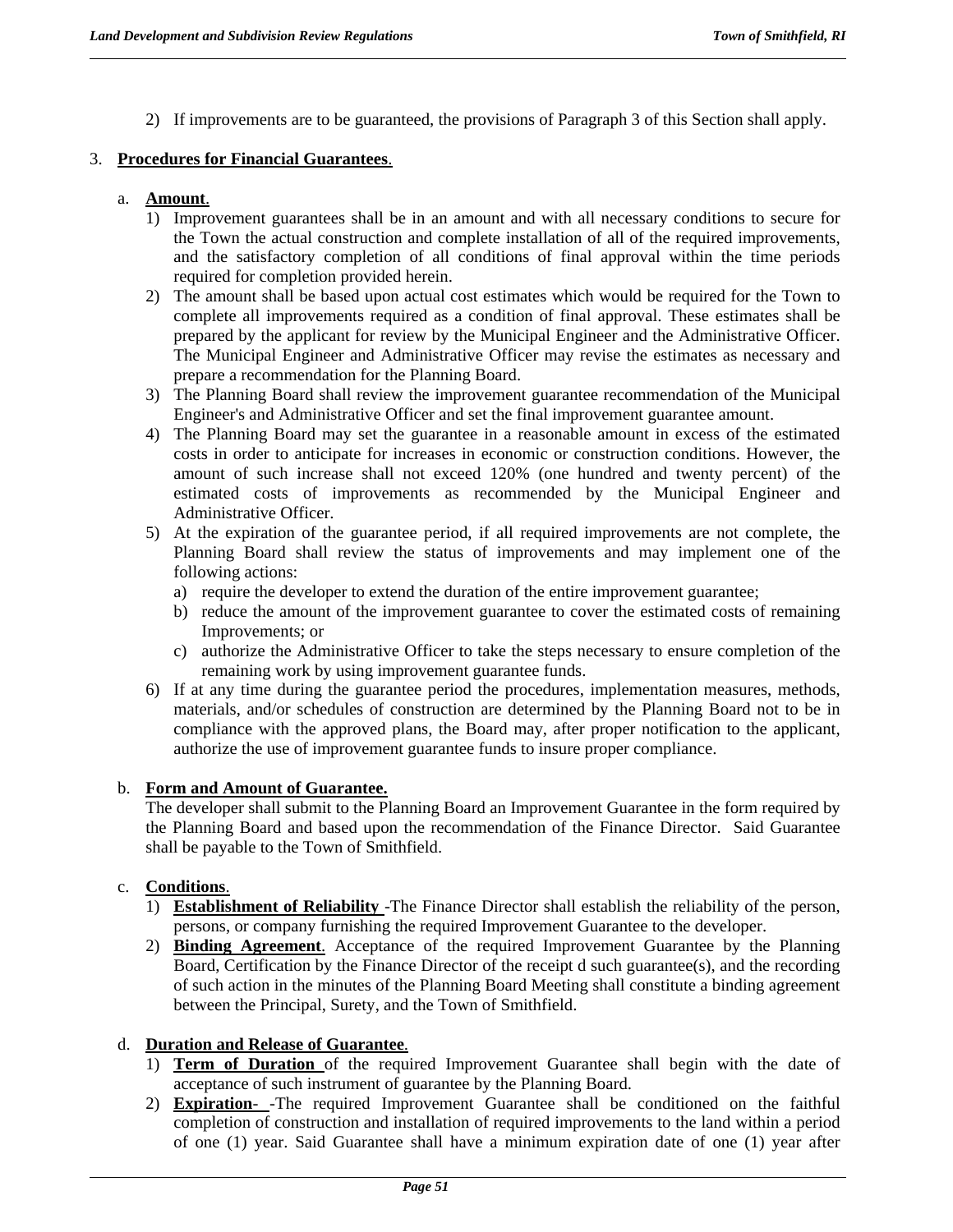completion of said improvements as certified by the Municipal Engineer in coordination with the Director of Public Works and shall contain the provision that same may be released to the developer only upon the due authorization of the Smithfield Planning Board.

- 3) **Release of Guarantee** -At the end of the one (1) year period, the developer may apply to the Planning Board at a regularly scheduled meeting for the release of the Improvement Guarantee. This application shall be accompanied by Certificates from the Director of Public Works, Municipal Engineer, and the Administrative Officer that all required improvements have been installed, constructed, and completed within the specified time limit and in accordance with the specifications contained in these regulations.
- 4) **Approval of Release** -Certificates for Release of the Improvement Guarantee shall be promptly executed by the Planning Board upon receipt of the prescribed Certificates of "Completion of Required Improvements" from the Director of Public Works, Municipal Engineer, and the Administrative Officer.
- 5) **Partial Releases** -Partial releases or reductions in the guarantee amount may also be authorized at any time prior to the expiration of final approval. A written request for release or reduction of any Improvement guarantees shall be made to the Planning Board, which shall act thereon upon receipt of a recommendation from the Municipal Engineer and Administrative Officer.
- e. **Extension of Time**. If due to circumstances beyond the control of the developer, the construction of required improvements to the land cannot be completed in the prescribed time, the Planning Board may grant a one (1) time extension for a period not to exceed 90 (ninety) days. During such time extension, the guarantees shall remain in full force.

# f. **Default**.

# 1) **Conditions of Default.**

The Town of Smithfield shall hold the developer and surety in default of guarantee should the developer:

- a) Fail to meet all specifications for construction of required improvements to the land.
- b) Fail to properly notify the Director of Public Works and the Municipal Engineer of the beginning and completion of all phases of construction of required improvements to the land.
- c) Fail to protect existing improvements and/or properly repair such improvements should damage occur during construction of the development.
- d) Fail to clean debris from the site and adjacent areas upon completion of construction within the development.
- e) Fail to complete required improvements to the land within the time prescribed in Section VI, Article B-3d of these Regulations.
- f) Fail to correct improvement deficiencies evident within one (1) year of the completion of said improvement.

Within the time periods of the Improvement Guarantee, the Planning Board shall make any and all tests and inspections necessary to determine if any conditions of default exist. The Board shall require the developer to pay an Inspection Fee in accordance with Section IV, Article D of these Regulations.

# 2) **Certification of Default.**

a) Should any of the conditions cited in Section VI, Article B-3f occur, the Municipal Engineer and agents retained by the Planning Board shall certify in writing to the Planning Board that the developer has not complied with the requirements of either Section VI or Section VII, or both, of these Regulations. The Municipal Engineer shall further certify the extent of noncompliance and the conditions thereof.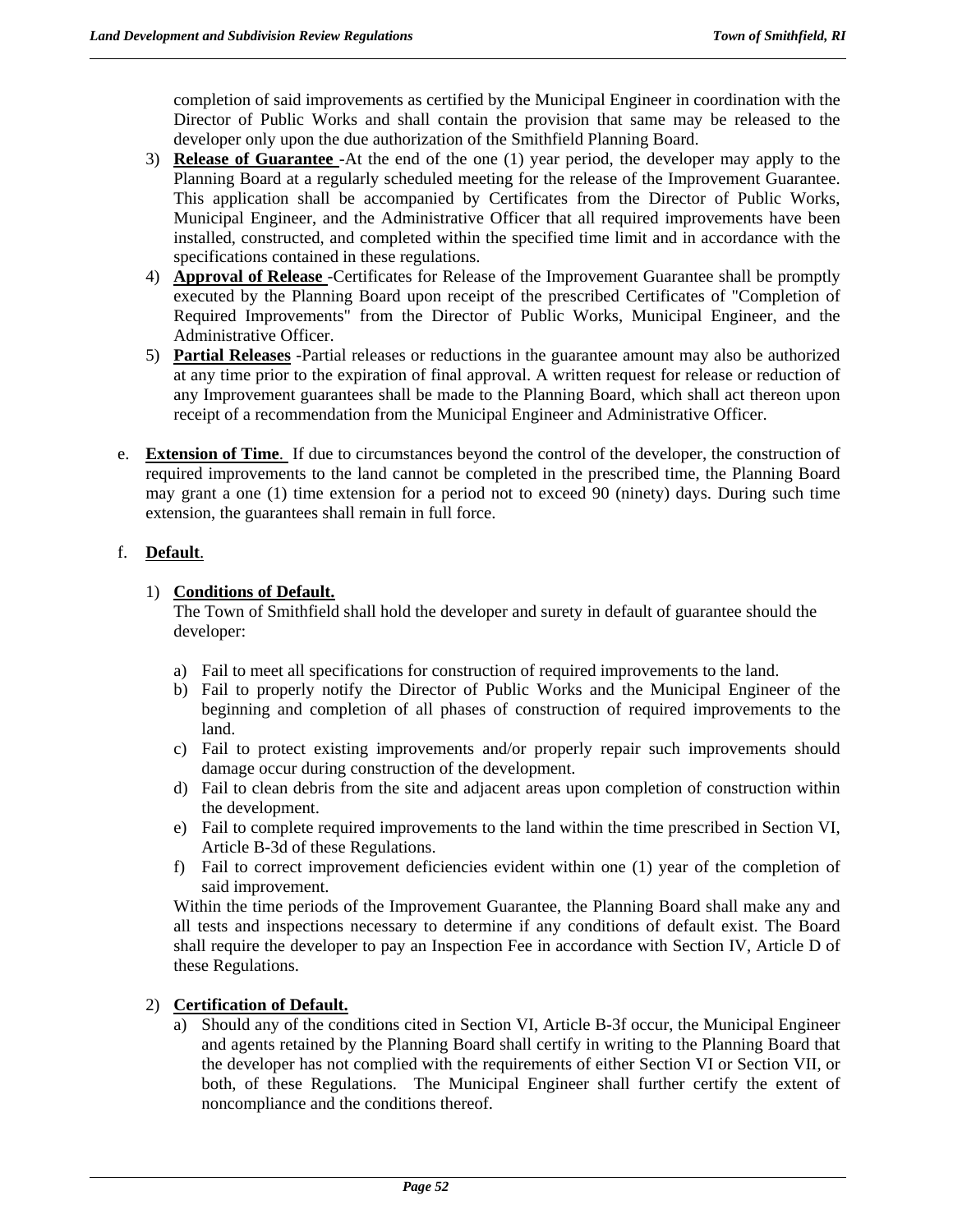3) **Execution of Guarantee** The Planning Board shall, under the provisions of Title 45, Chapter 23-46 11 of R.I.G.L. (1956 as amended), execute only that portion of the guarantee which shall be necessary to correct the deficiency for which the developer and surety are held in default.

# 4) **Payment of Surety**.

Upon notification to the surety by the Planning Board that the developer has been held in default of guarantee, the surety shall promptly pay to the Town of Smithfield that portion of the Guarantee which shall be necessary to correct the deficiency for which the developer and surety are held in default.

# g. **Phased Subdivisions**.

In the case of land development projects or subdivisions which are approved and constructed in phases, the Planning Board shall specify Improvement guarantees related to each particular phase. If any off-site improvements or other improvements or conditions which are not directly related to a particular phase are required as a condition of approval, the Board shall, in setting the guarantee amount for each phase, clearly specify when such guarantees are to be provided.

# h. **Maintenance Guarantees**.

- 1) The Planning Board shall request that a maintenance guarantee be provided by the applicant for all improvements which are being dedicated to the Town for public acceptance and maintenance. The amount of the maintenance guarantee shall be determined in accordance with §IV, Article C (q) herein. Surety bonding shall be renewed annually.
- 2) The initial period for such maintenance guarantee shall be one (1) year. At the end of the oneyear maintenance period, the Director of Public Works shall inspect all improvements subject to the guarantee and shall certify in writing to the Administrative Officer as to their condition. If found to be unacceptable, the Administrative Officer shall recommend an extension of the guarantee period to the Finance Director, and the original funds shall not be returned to the applicant unless public improvements are in good condition and have not been damaged due to the fault of the applicant.
- 3) In cases where the Planning Board finds there are extenuating circumstances, the initial maintenance period may be established for a period longer than one year. The reasons for establishing a longer maintenance period and the nature of the extenuating circumstances shall be made a part of the record.

## i. **Acceptance of Improvements**.

- 1) Upon completion of all required improvements, with the exception of the last coat of Asphalt, the developer shall convey all public improvements to the Town. Private facilities, such as private roads, open space and privately maintained drainage systems shall not be conveyed to the Town. The applicant shall first request the Department of Public Works to conduct a final inspection as provided herein. The Director of Public Works shall certify to the Administrative Officer in writing that all required improvements, with the exception of the last coat of Asphalt, have been satisfactorily completed.
- 2) The applicant shall request, in writing to the Administrative Officer that public improvements, streets, land, easements or other facilities be accepted by the Town. This request shall contain a description of all facilities to be accepted and shall be accompanied by an accurate description of all facilities to be accepted and shall be accompanied by an accurate description of all streets, easements, land or other facilities by metes and bounds and by reference to the final plat drawing(s) and by a warranty deed transferring ownership to the Town and describing any special conditions or other requirements.
- 3) Upon certification of completion of all required improvements, and upon receipt of all required information from the applicant, the Administrative Officer shall place the request for acceptance upon the next available agenda of the Planning Board. If all requirements of these Regulations have been met by the applicant, the Planning Board shall recommend acceptance by the Town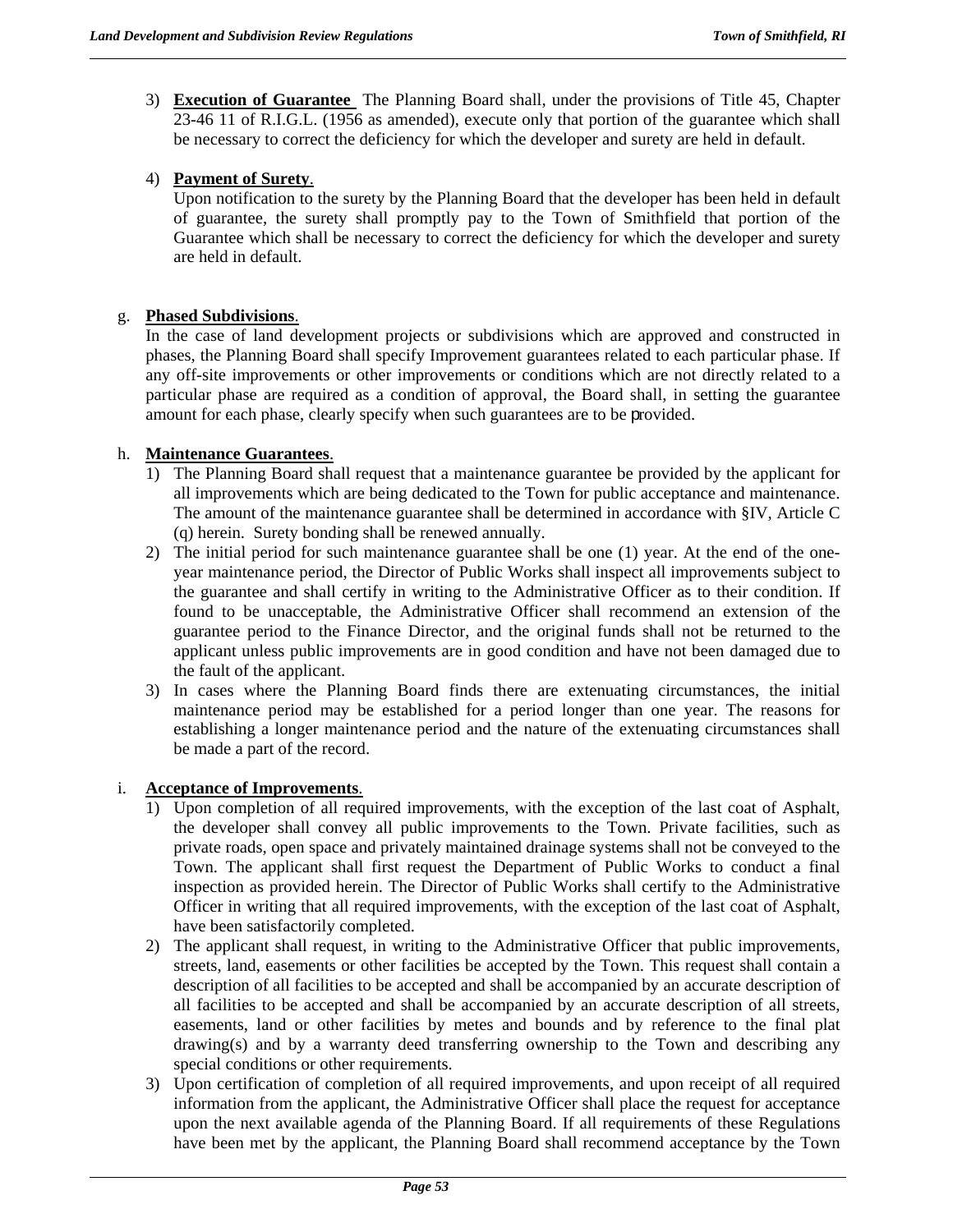Council of all such Improvements and shall transmit such recommendation to the Town Council in writing. In such recommendation for acceptance by the Town Council, the Planning Board shall also recommend an amount for a maintenance bond in accordance with these Regulations and shall recommend to the Town Council that no public improvements or facilities be accepted for ownership and maintenance until such maintenance bond has been submitted as required herein.

- 4) Upon their acceptance by the Town Council, and recording of the deeds with the Town Clerk's Office, all improvements shall be permanently owned and maintained by the Town as part of the municipal system and the developer shall no longer be responsible for their care, repair, or maintenance.
- 5) Signature and recording of the final plat in accordance with these Regulations shall constitute the acceptance by the Town of any street or other public improvement or other land intended for dedication. Final plan approval shall not impose any duty upon the Town to maintain or improve those dedicated areas until the Town Council accepts the completed public improvements as constructed in compliance with the final plans.

# **ARTICLE C WAIVERS AND MODIFICATIONS.**

## 1. **Waiver or Modification of Regulations**.

- a. The Planning Board shall have the authority to waive or modify one or more of the requirements for subdivision or land development approval contained in these Regulations if the Planning Board; finds that:
	- 1) The waiver or modification is reasonable and within the general purposes and intents of these Regulations; and
	- 2) Literal enforcement of the Regulation is impracticable and will exact undue hardship because of peculiar conditions pertaining to the land in question; or waiver or modification of the Regulation is in the best interest of good planning practice or design as evidenced by consistency with the Comprehensive Community Plan and the Zoning Ordinance; and
	- 3) The waiver does not reduce the standard below the requirements of the Smithfield Zoning Ordinance.

# **2. Decision on Waivers and Modifications.**

The Planning Board shall approve, approve with conditions, or deny a request for a waiver or modification by a decision in writing which shall contain findings of fact addressing the conditions contained in Article C-1 of this Section.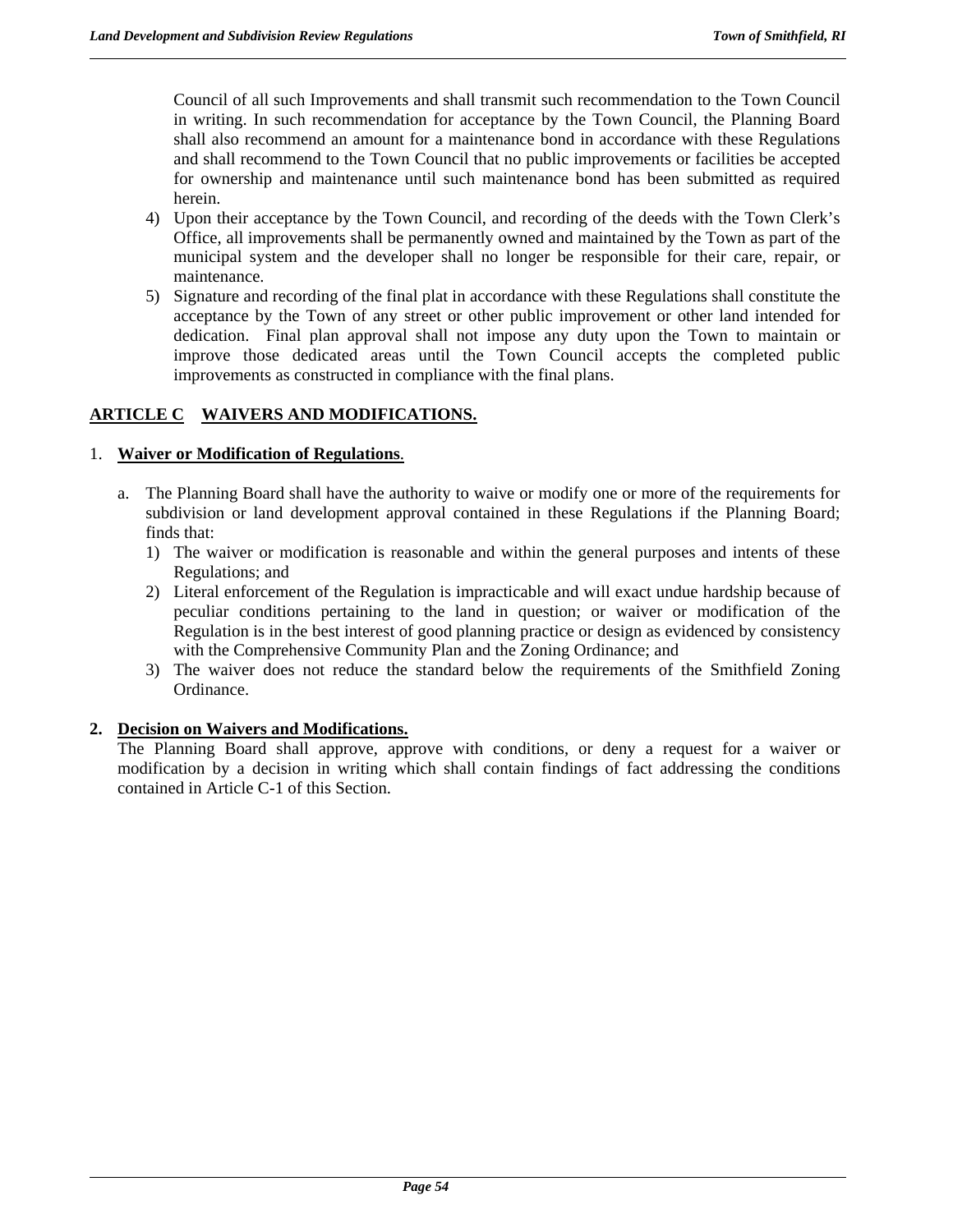# **SECTION VII.**

## **SPECIFICATIONS FOR CONSTRUCTION OF REQUIRED IMPROVEMENTS TO THE LAND**.

# **ARTICLE A. GENERAL.**

## **1. Construction Plans.**

Two (2) complete sets of all Construction Plans, Cross-Sections, or other Working Drawings of Required Improvements to the Land shall be submitted to the Municipal Engineer prior to any construction start. Unless otherwise provided herein all construction shall conform to both the Rhode Island "Standards and Specifications for Road and Bridge Construction", and "Rhode Island Department of Transportation Standard Details" except as to the methods of measurement and payment provided in those standards.

## **2. Material Preparation.**

All reinforced concrete pipes shall be cured for a minimum of seven (7) days prior to delivery to site.

## **3. Preconstruction Conference and Notification.**

No construction of the required improvements to the land shall commence until the developer and contractor have attended a Pre-Construction Conference with the Administrative Officer, Municipal Engineer, and the Director of Public Works. At this time, the Administrative Officer, Municipal Engineer, and Director of Public Works will inform the contractor of all town construction requirements and will explain the method of obtaining approval for each item of work before the next item of work may begin. At the Pre-Construction Conference, the developer shall submit the required Inspection Fees to the Municipal Engineer for transmittal to the Planning Board pursuant to Section IV, Article D. of these Regulations and in the amount identified by the Planning Board in the project's final approvals. After the completion of the Pre-Construction Conference, no phase or step in the construction of required improvements to the land shall commence until the Municipal Engineer, or authorized representative, has been notified in writing: at least three (3) working days prior thereto.

## 4. **Inspection of Improvements**.

- a. **Written Approval** -Each phase or step in the construction of required improvements to the land shall be inspected and approved in writing, on the job, by the Municipal Engineer, or authorized representative. No further phase or step shall commence until such inspection and approval has been completed.
- b. **Inspection Report** -For the purpose of implementing Article A-4a of this Section, the Municipal Engineer shall complete the approved Inspection Report and Checklist. Upon completion of all required improvements, the Municipal Engineer shall furnish the original copy of said report and checklist to the Planning Board, one (1) copy to the Director of Public Works, one (1) copy for the developer, and retain one (1) copy for the Municipal Engineer's Office records it will be the developer's responsibility to request and receive copies of the foregoing cited inspections.
- c. **Inspection Delays** -The Municipal Engineer, or authorized representative, upon proper notifications of commencement of a phase or stage of construction shall not impede such construction unreasonably by delaying inspection and approval without just cause.
- 5. **As-Built Drawings**. : Upon completion of construction and installation of all required improvements to the land, the developer shall furnish As-Built Drawings of such improvements to the Administrative Officer as required by Section N, Article F. Each sheet of each set of said drawings shall be stamped and signed (original signature) by the developer's Professional Engineer. No plat or plan requiring the installation of any improvement(s) or the construction of any roadway shall be approved for recording if the accurate As-Built Drawings have not been properly submitted and approved in writing by the Municipal Engineer.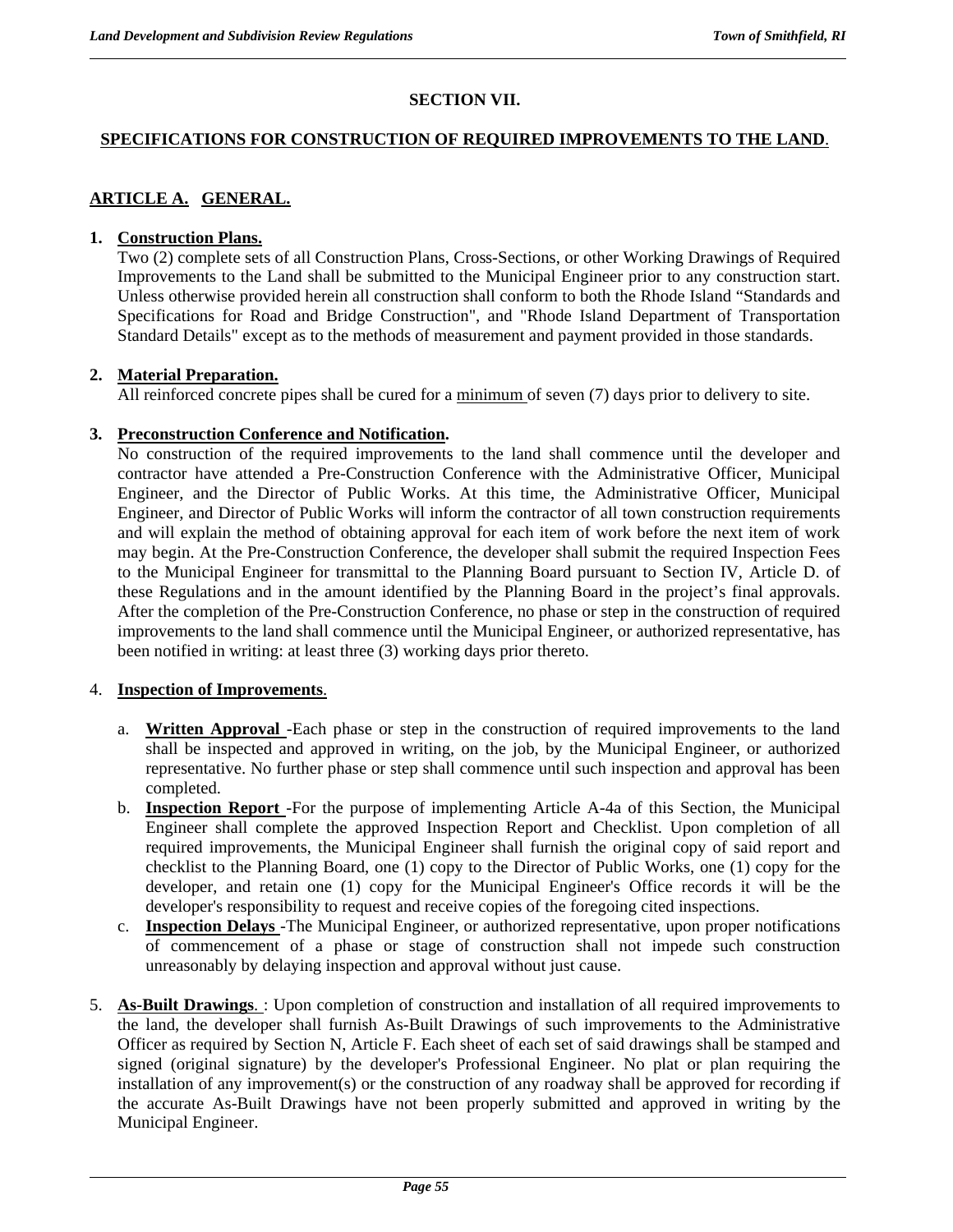## **6. Conflicting Specification**

Should any conflict arise between the construction specifications contained herein and the "Standard Specifications for Road and Bridge Construction", published by the State of Rhode Island, Department of Transportation, which is hereinafter cited, the construction specifications contained in these Regulations shall apply.

# **ARTICLE\_B. STREET CONSTRUCTION.**

## 1. **Dimensions**.

All streets constructed within a development shall conform to all applicable standards as cited in Section V, Article C of these Regulations.

## 2. **Clearing and Grubbing**.

The entire area of the rights-of-way shown on the approved Final Plan shall be cleared and grubbed. All root systems, trees, stumps, bushes, and other objectionable materials shall be removed and disposed of as indicated by the Municipal Engineer. Healthy trees within the rights-of-way width and outside the pavement width may be left standing, provided said trees are not more than 5' (five feet) from the rightof-way line, except where sidewalks are required.

## 3. **Earth Excavations**.

Earth excavations shall include, but not be limited to, the removal of clay, sand, gravel, loam, soft or disintegrated rock which can be removed without blasting; boulders of less than 1/2 cu. yd. (one-half cubic yard) in volume; and, other unacceptable materials within the limits of roadway, drainage, or other excavation.

This item of work shall also include backfilling of all stump holes and other surface irregularities with materials having good drainage characteristics.

All excavations shall be to a depth and width as shown on the approved Final Plans, Profiles, and Cross-Sections.

## 4. **Rock and Ledge Excavation**.

Rock and Ledge Excavation shall include removal and disposal of all boulders of 1/2 cu. yd. (one-half cubic yard) or more in volume and all hard ledge rock which can be removed only by drilling and splitting mechanically by hand or blasting

Such excavations shall be at least 12" (twelve inches) below sub-grades and, where applicable, ledge side slopes shall be (one foot) horizontal to 1' (one foot) vertical.

## 5. **Subsurface Water.**

Where ground water is encountered within 5' (five feet) of finished grade as determined by RI Department of Environmental Management, "Ground Water Procedures", during the wet season, adequate subsurface drainage shall be constructed to lower the ground water level to a depth of at least 5' (five feet) below finished grade.

## 6. **Description of Street Construction**.

a. General Street. shall be constructed so as to provide a minimum cross-section after compaction of 8" (eight inches) gravel borrow base course sub-base in fill and 10" (ten inches) gravel borrow base course in cuts with 2" (two inches) of crushed bank run gravel (meeting Town specifications) and hot-mix asphaltic and bituminous concrete materials conforming to R.I. Standard Specifications as follows:

One (1) - 2" (two inches) layer of modified bituminous binder course.

One (1) - 2" (two inches) layer of bituminous concrete surface course for roadways, Class I, Type I-I.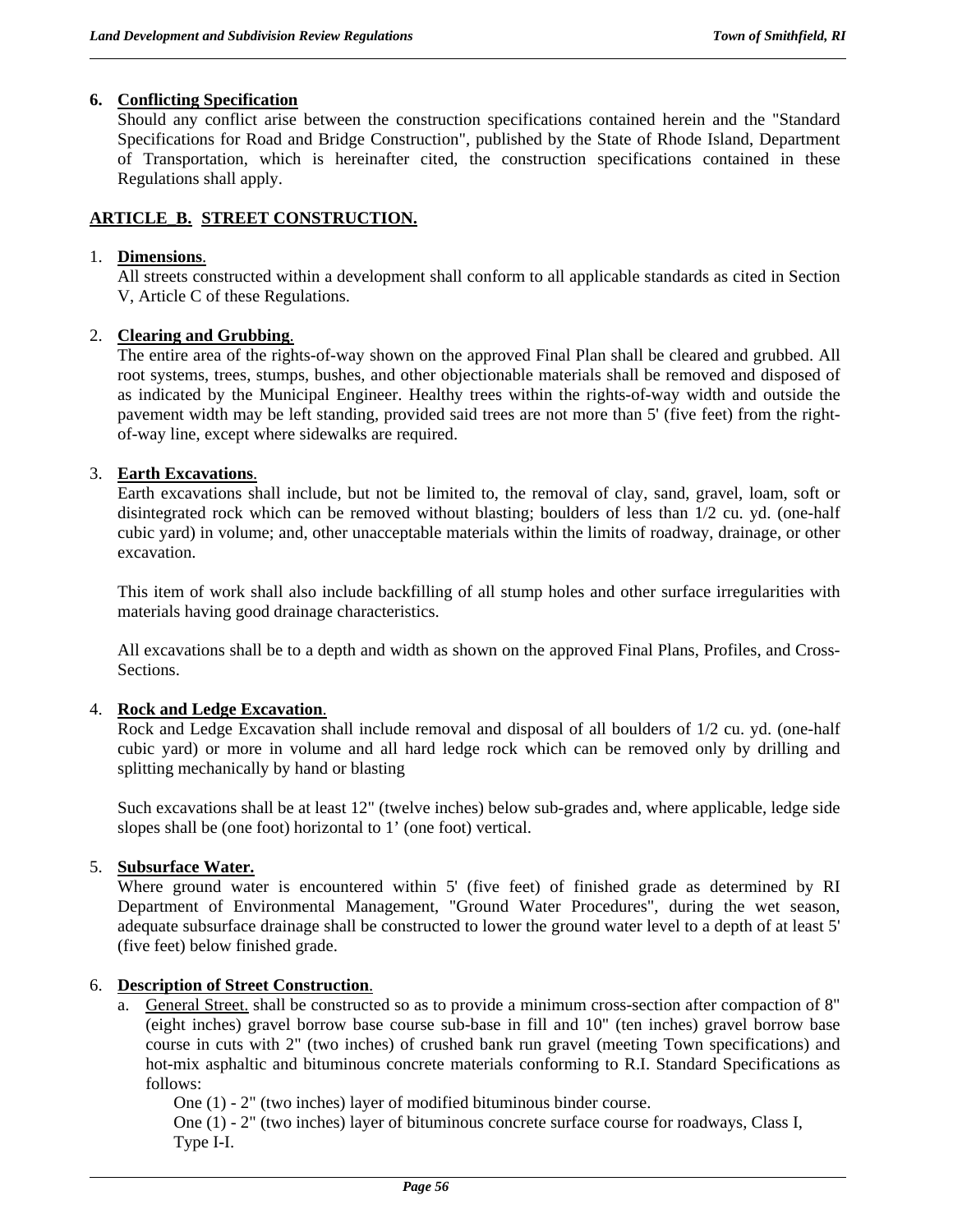# b. **Materials**.

- 1) Gravel borrow sub-base course shall conform to the R.I. Standard Specifications.
- 2) Modified Bituminous Concrete Binder and surface course shall conform to the R.I. Standard Specifications.

# c. **Construction Method.**

- 1). **Preparation of Sub-Base** The sub-base shall be thoroughly compacted to 95 % of maximum dry density as determined by ASTM (American Society of Testing and Materials) Method D1557 or AASHTO (American Association of State Highway and Transportation Officials) T-180, true to the lines, grades and cross-sections shown on the approved Final Plat and Plans and accepted drawings. The sub-base shall be approved by the Municipal Engineer or his representative and shall be free of soft or otherwise weak zones before any aggregate is spread.
- 2) **Curb and Gutter** The edge of the wearing surface shall be held to line and grade by the installation of curs and gutters prior to the installation of the gravel bottom base course.
- 3) **lnstallation**  Installation of gravel borrow base course, curbing, and bituminous wearing courses shall conform to the R.I. Standard Specifications, Revision of 1971 with latest revisions.
- 4) **Closing of Newly Constructed Street**  Upon completion of the placement and rolling of the surface course, the street(s) shall be closed to all traffic for a minimum duration of eight  $(8)$ hours. Traffic passing over newly constructed streets shall be limited to wheeled vehicles only and no tracked equipment shall be allowed to pass.
- 5) **Seasonal Limits** -No bituminous material shall be laid when the temperature of the air is 50 F. (Fahrenheit) and falling or during unfavorable weather conditions.

# **ARTICLE\_C. CURBS.**

# 1. **Installment and Specifications**.

Pre-Cast Concrete, Granite Curbs, or Bituminous Berm, as determined by the Planning Board, shall be installed at the edges of the street pavement area and shall conform to the "Standard Specifications for Road and Bridge Construction" published by the Rhode Island Department of Transportation (RIDOT) as well as ANSI standards for handicapped accessibility. At all street intersections, Curb Returns shall have a radius of at least 20' (twenty feet).

# **ARTICLE D. SIDEWALKS and PEDESTRIAN RIGHTS OF WAY.**

- 1. **Paved Sidewalks**. When paved sidewalks are to be constructed, they shall be installed in the area between the back of the curb line and the rights-of-way line. Such sidewalks shall consist of 6" (six inches) gravel borrow base course and a 4" (four inches) concrete wearing surface. Materials and methods of construction shall conform generally to the specifications in the foregoing Article B. of this Section.
- 2. **Unpaved Sidewalks.**

If no sidewalks are to be constructed, the area between the back of the curb line and the rights-of-way line shall be loamed to a depth of 6" (six inches) and seeded with a suitable grass seed as determined by the Municipal Engineer.

# 3. **Pedestrian Rights-of-Way**.

Pedestrian Rights-of-Way shall be paved a minimum of 6' (six feet) in width and shall consist of 6" (six inches) gravel borrow base course, one  $(1)$  1-1/2" (one and one-half inches) layer of binder, and one  $(1)$ 1-1/2" (one and one-half inches) layer of wearing surface. Materials and construction method shall conform generally to the specifications in the foregoing Article B of this Section.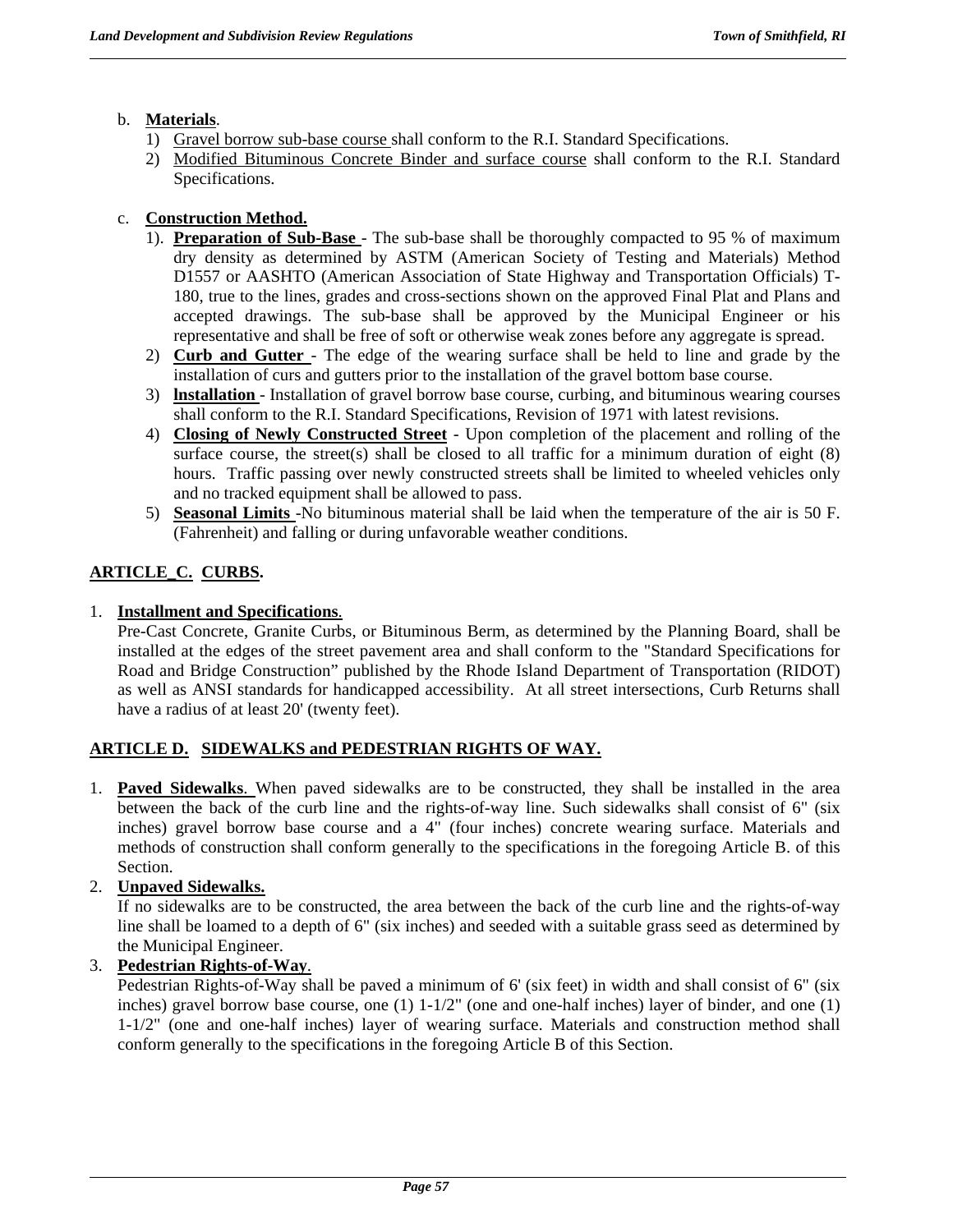# **ARTICLE E. SURFACE AND SUBSURFACE STORM DRAINAGE STRUCTURES AND FACILITIES**.

## 1. **Earthwork and Drainage.**

All necessary surface and subsurface drainage structures and facilities shall conform to the "Standard Specifications for Road and Bridge Construction", published by RIDOT, exclusive of any items therein covering methods of measurement, basis of payment.

## 2. **Manholes**.

Manholes shall be located on all storm sewer trunk lines as follows:

- a. At maximum distances of 300' (three hundred feet) for lines 30 (thirty inches) in diameter or less;
- b. At all angles in the sewer line;
- c. At street intersection and other points where catch basins, inlets, or laterals are to be connected;
- d. At points where pipe sizes change;
- e. At points where the grade of the sewer changes;
- f. All catch basins shall conform to the State Standard details.

## 3. **Minimum Cover**.

All subsurface drainage structures and facilities within street rights-of-way shall have a minimum of 3' (three feet) from finished grade. All such drainage structures and facilities shall be inspected and approved by both the Director of Public Works and the Municipal Engineer before covering.

## 4. **Settling of Backfill**

No pavement shall be placed over pipe installations within street rights-of-way until the backfill has been allowed to settle for a minimum of 30 (thirty) days, unless the Municipal Engineer determines a longer time is required.

# **ARTICLE F. INSTALLATION OF UTILITIES**.

## 1. **Location. Connection. and Backfilling.**

All utility lines and other subsurface facilities within street rights-of-way shall be installed between the curb lines of the street rights-of-way. The lot connections of said facilities shall extend to the property lines. The backfill shall be allowed to settle for a minimum of 30 (thirty) days prior to the preparation of the street sub- base, unless the Municipal Engineer determines a longer time is required.

## 2. **Water Mains**.

Installation of water mains shall be in conformance to the "American Water Works Association Standard Specifications for Residential Subdivisions", and such other specifications as may be required by the water district providing the service.

# **ARTICLE G. PERMANENT MONUMENT**

## 1. **Materials.**

Permanent monuments shall be stone and conform in size and Shape to the specifications in Article G-2 of this section.

## 2. **Dimensions.**

- a. **Size** -Monuments shall be 36" (thirty-six inches) in length and 6" (six inches) square.
- b. **Drill Hole** -A drill hole measuring ½" (one-half inch) in diameter and ¾" (three-quarters inch) deep shall be placed and centered on the top surface of the monument.
- c. **Location Elevation** shall be engraved in 1/4" (one-quarter inch) lettering on the top of the monument next to the drill hole. Said elevation shall be based I upon USGS Mean Sea Level Datum.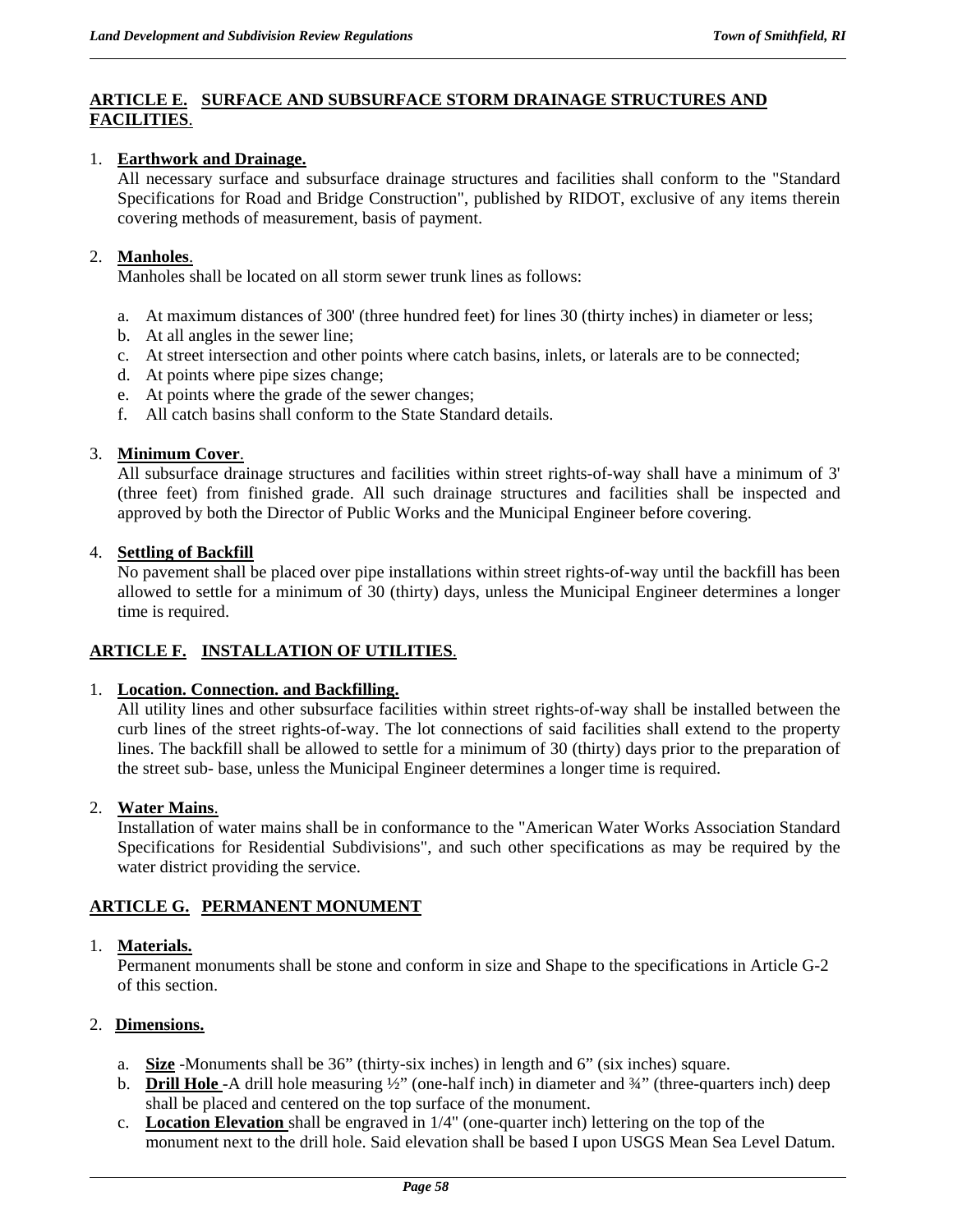# 3. **Setting Monuments**.

- a. All monuments shall be set flush with the finished grade anticipated subsequent to the completion of property landscaping by the property owner; that is, monuments set by the developer should be raised approximately 2" (two inches) above the development grade in anticipation of 2" (two inches) of landscaping loam.
- b. The setting of all monuments must be certified by the Town Surveyor. Said certification shall be provided in writing by the Town Surveyor prior to the release of any Improvement Guarantee held on the specific phase of a development. :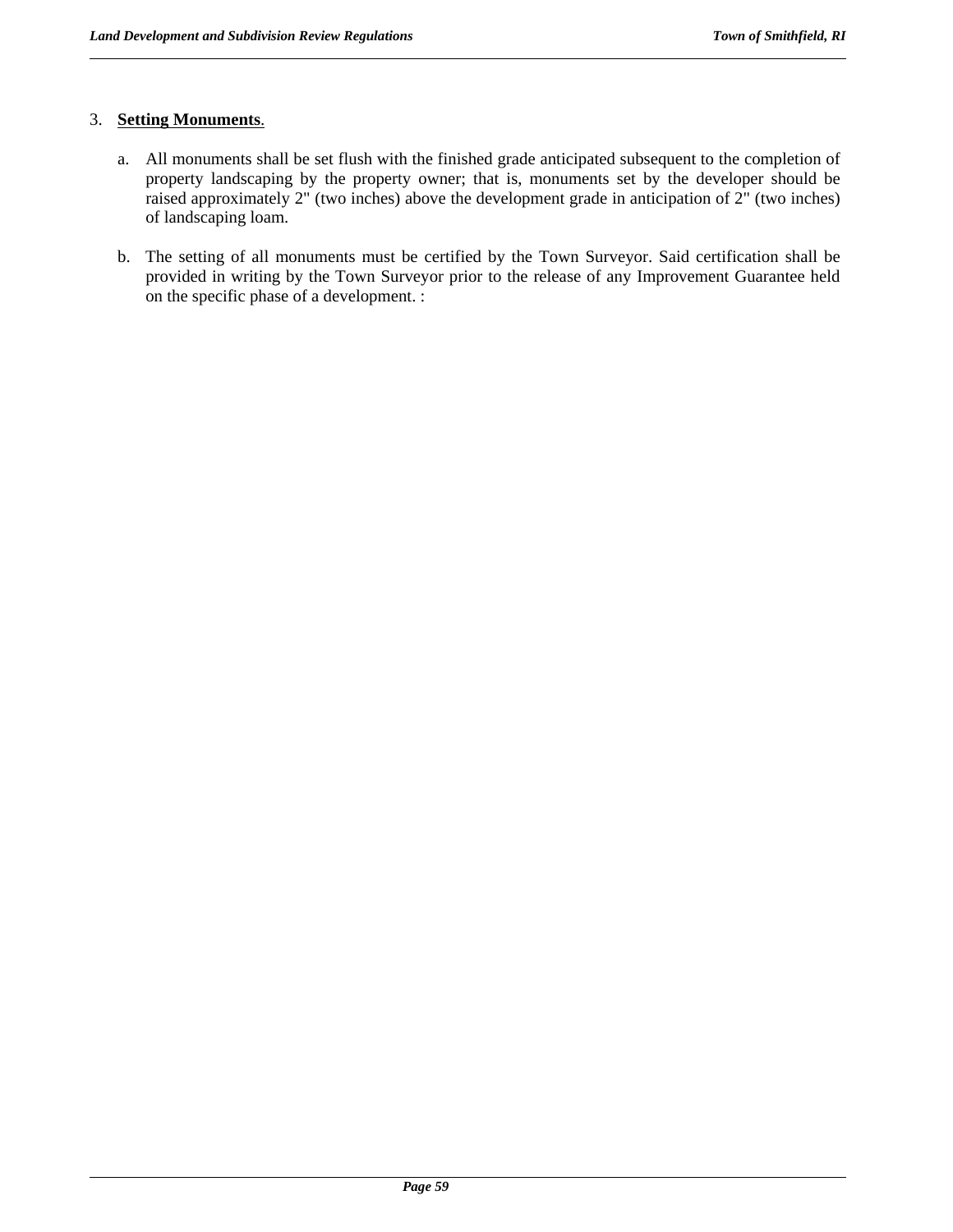# **SECTION VIII.**

## **BOARD OF APPEAL.**

# **ARTICLE A**. **APPOINTMENT**.

Pursuant to the Rhode Island Land Development and Subdivision Review Enabling Act of 1992, the Town Council has established the Zoning Board of Review to be the BOARD OF APPEAL to hear appeals of decisions of the Planning Board and Administrative Officer on matters of review and approval of land development and subdivision projects. Said Board of Appeal shall also be known from time to time as the PLATTING BOARD OF APPEAL.

## **ARTICLE B**. **POWERS of the BOARD of APPEAL**.

The Board of Appeal shall have the following powers:

1. To hear and decide appeals where it is alleged there is error in any order, requirement, decision, or determination made by the Planning Board or the Administrative Officer in the enforcement of the Land Development and Subdivision Review Regulations of the Town of Smithfield, hereinafter called the Regulations.

## **ARTICLE C. USE OF POWERS.**

In exercising the powers cited in Article B. above, the Board of Appeal may, in conformity with the provisions of the Regulations and in the proper exercise. of its discretion, reverse or affirm wholly or partly or may modify the decision appealed from and make such order, requirement, decision, or determination as ought to be made and that end shall have all the powers of the Planning Board or Administrative Officer from whom the appeal was taken.

## **ARTICLE D. PROCEDURE\_FOR APPEALS TO BOARD OF APPEAL.**

## 1. **Genera1**.

- a. Any party aggrieved by a decision of the Planning Board or the Administrative Officer shall have the right to appeal that decision to the Board of Appeal by the following procedure:
	- 1) The appeal must be taken within twenty (20) days of the day the decision is recorded and posted in the Town Clerk's Office.
	- 2) The appeal shall be in writing and shall state clearly and unambiguously the issue or decision that is being appealed, the reason for the appeal, and the relief sought.
	- 3) The appeal shall either be sent certified mail, with a return receipt requested, or shall be handdelivered, to the office of the Town Clerk.
	- 4) Upon receipt of an appeal, the Board of Appeal shall require the Planning Board or the Administrative Officer to transmit forthwith to the Board of Appeal all papers, documents and plans, or a certified copy thereof, constituting the record of the action that is being appealed.
	- 5) Appeals from a decision granting or denying approval of a final plan shall be limited to elements of the approval or disapproval not contained in the decision reached by the planning board at the preliminary stage, providing that a public hearing has been held on the plan pursuant to Section 45-23-42.
- b. An appeal shall stay all proceedings in furtherance of the action being appealed.

#### 2. **Public Hearing on Appeals to the Board of Appeal**.

a. The Board of Appeal shall conduct a Public Hearing on each appeal within forty-five (45) days of receipt of the Appeal by the Board.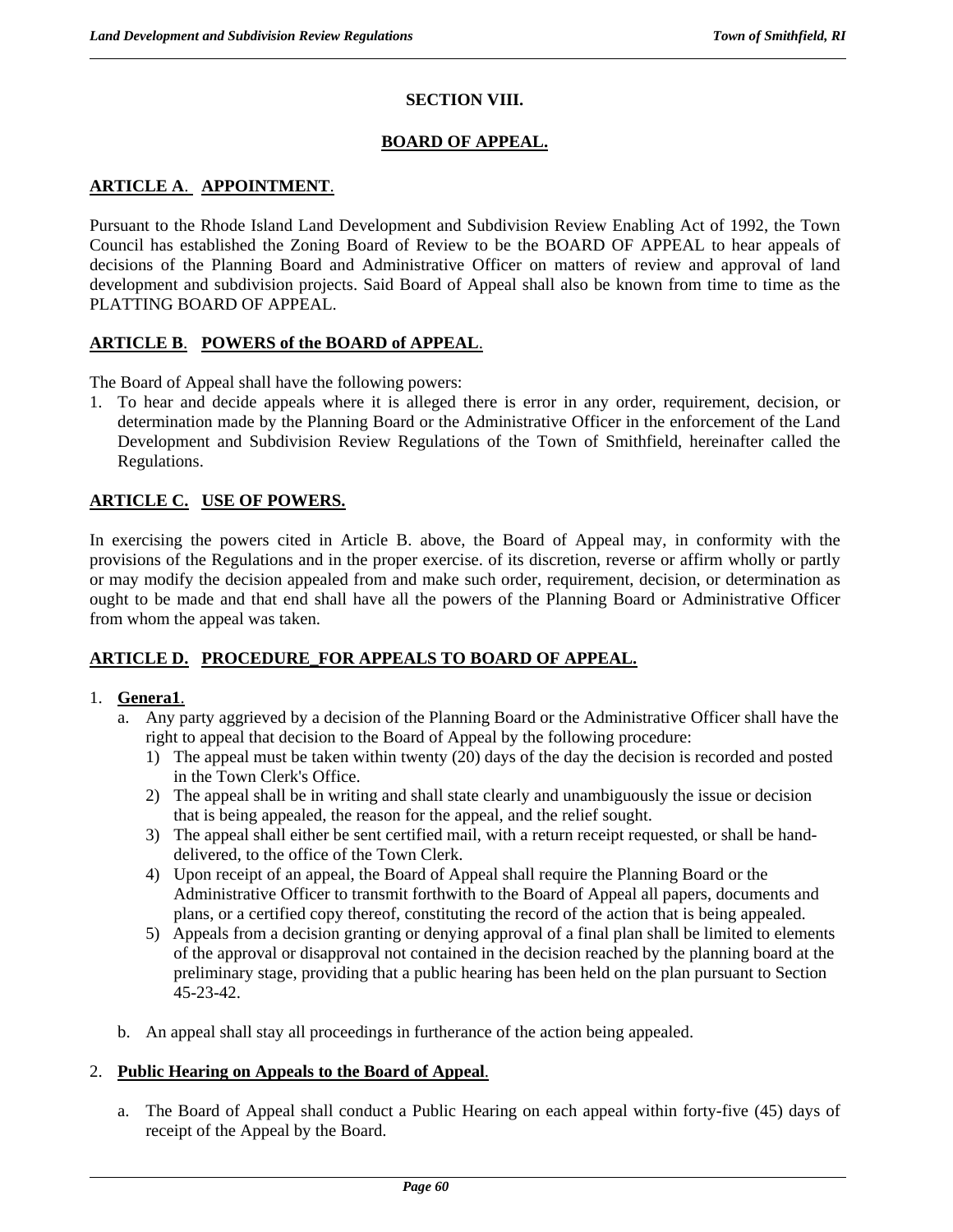- b. Notice of the Public Hearing shall be published in a newspaper of general circulation within the Town at least 14 (fourteen) days prior to the date of the Public Hearing. Notices shall be sent by certified mail, return receipt required, to the parties to the appeal and to each owner of property within two hundred (200) feet of the perimeter of the subject parcel. The party who filed the appeal shall bear the cost of advertising and notice.
- c. At the Hearing, any party may appear in person or may be represented by an agent or attorney.
- d. The Public Hearing shall be conducted at a meeting called and advertised especially for the purpose of the appeal. The Hearing shall be conducted separately from any Zoning Board of Review meeting, but it may be held the same date and at the same place as a meeting of the Zoning Board of Review. Separate minutes and records of votes as required by the Rhode Island General Laws 45-23- 70(D) shall be maintained by the Board of Appeal.
- e. The Board shall render a decision on the appeal in the following manner.
	- 1) The Board shall not substitute its own judgment for that of the Planning Board or Administrative Officer, but shall consider the issue upon the findings and record of the Planning Board or Administrative Officer. The Board shall not reverse a decision of the Planning Board or Administrative Officer except on a finding of prejudicial procedural error, clear error, or lack of support by the weight of the evidence in the record.
	- 2) The concurring votes of three (3) of the five (5) members of the Board sitting at the hearing shall be necessary to reverse any decision of the Planning Board or Administrative Officer.
	- 3) In the instance where the Board overturns a decision of the Planning Board or Administrative Officer, the proposed project application shall be remanded to the Planning Board or Administrative, at the stage of processing from which the appeal was taken, for further proceedings before the Planning Board or Administrative Officer and/or for final disposition, which shall be consistent with the Board's decision.
	- 4) The Board shall keep complete records of all proceedings including a record of all votes taken. All decisions shall be in writing and shall include reasons for the decision.

# **ARTICLE E. APPEALS TO SUPERIOR COURT**

- 1. **Appeals of Decisions of the Board of Appeal**.
	- a. **Aggrieved Parties**. An aggrieved party may appeal a decision of the Smithfield Board of Appeal to the Providence County Superior Court by filing a complaint setting forth the reasons of appeal within 20 (twenty) days after the decision ~s been recorded and posted in the Town Clerk's Office. When the complaint is filed by someone other than the original applicant or appellant, the original applicant or appellant and the members of the Planning Board shall be made parties to the proceedings.
	- b. **Filing by Town with Court**. Within 30 *(thirty)* days after being served with a copy of the complaint, the Board of Appeal shall file the original documents acted upon by it and constituting the record of the case appealed from, or certified copies thereof, together with such other facts as may be pertinent, with the Clerk of the Court.
	- c. **Stays of Proceeding** The appeal shall not stay proceedings upon the decision appealed from, but the Court may, in its discretion, grant a stay on appropriate terms and make such other appropriate orders as it deems necessary for an equitable disposition of the appeal.
	- d. **Court Review Process** The Court shall review the appeal pursuant to R.I. General Laws, Section 45-23-71.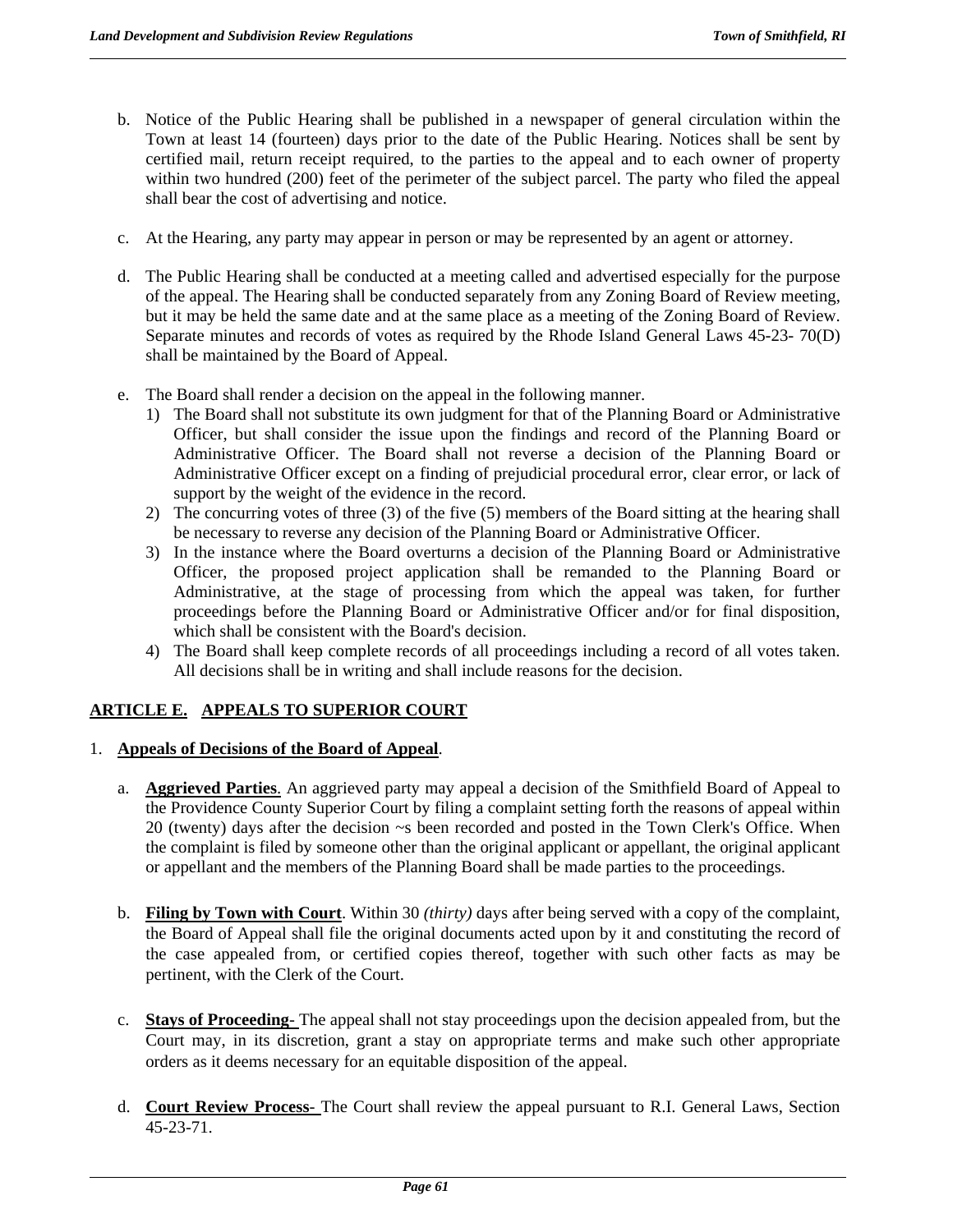## 2. **Appeals of Enactment or Amendment of Regulations**.

- a. **Appeal by Smithfield Residents or Landowners**. Any legal resident or landowner of Smithfield or any association of residents or landowners of Smithfield, may appeal an enactment or amendment of these Regulations by the Planning Board by filing a complaint in the Providence County Superior Court within 30 (thirty) days after such enactment or amendment has become effective.
- b. **Content of Complaint**. The complaint shall set forth with specificity the area or areas in which the enactment or amendment is not consistent with:
	- 1) Title 45, Chapter 22.2 of the Rhode Island General Laws, known as the "Comprehensive Planning and Land Use Regulation Act";
	- 2) Title 45, Chapter 24, Section 27 et. seq. of the Rhode Island General Laws, known as the "Zoning Enabling Act of 1991";
	- 3) The Smithfield Comprehensive Community Plan;
	- 4) The Smithfield Zoning Ordinance.
- c. **Stays of Enforcement**. The appeal shall not stay the enforcement of Regulations, as enacted or amended, but the Court may, in its discretion, grant a stay on appropriate terms, which include the filing of a bond, and make such other orders as it deems necessary for an equitable disposition of the appeal.
- d. **Court Review Process**. The Court shall review the appeal pursuant to Rhode Island General Laws Section 45-23-72.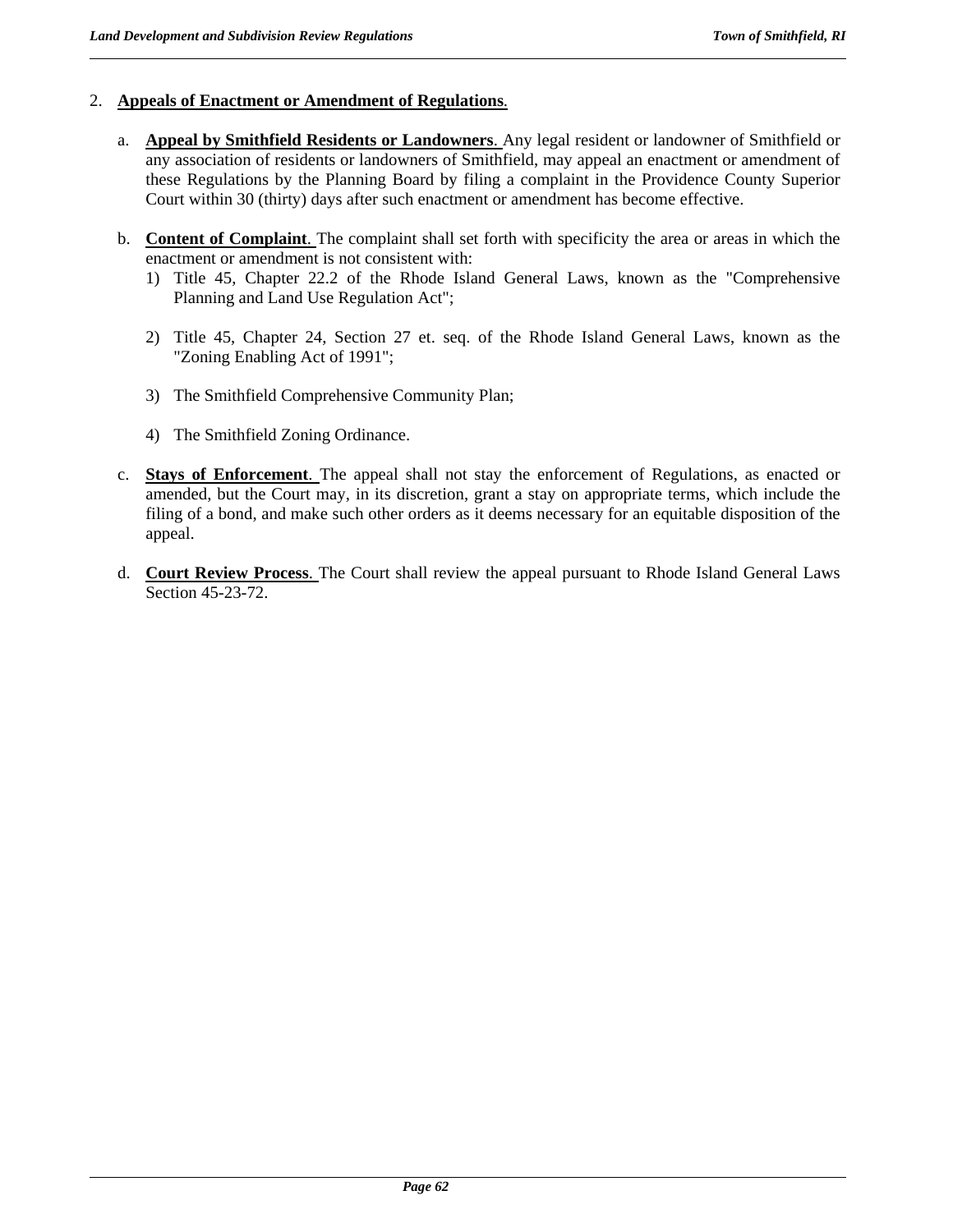# **SECTION IX.**

## **ADMINISTRATION AND ENFORCEMENT**

# **ARTICLE A. ADMINISTRATIVE OFFICER.**

*I* 

# 1. **Administration**.

Administration of these Regulations shall be under the direction of the Administrative Officer, who shall issue reports to the Planning Board. The Administrative Officer shall be designated by the Planning Board.

## 2. **Appointment**.

Appointment of the Administrative Officer shall be the responsibility of the Planning Board.

## 3. **Duties and Responsibilities**.

The duties and responsibilities of the Administrative Officer shall include, but shall not be limited to, the following responsibilities:

- a. Coordination of the review, approval, recording, and enforcement provisions of these Regulations;
- b. Coordination of the review and approval procedures for subdivisions and land development projects with adjacent municipalities as is necessary to be consistent with applicable federal, state, and local laws and as directed by the Planning Board.
- c. Enforcement of these Regulations -the Administrative Officer shall be responsible for coordinating the enforcement efforts of the zoning enforcement officer, the building official, planning department staff, the municipal engineer, the Department of Public Works, and other local officia1s responsible for the enforcement or implementation of discrete elements of these Regulations.
- d. Serve as the chair of the Technical Review Committee.

## 4. **Qualifications**.

The qualifications of the Administrative Officer shall be determined by the Planning Board and be based upon consideration of education, training, and/or experience in land use planning and site plan review.

# **ARTICLE B. TECHNICAL REVIEW COMMITTEE.**

## 1. **Establishment**.

The Planning Board shall establish a Technical Review Committee to implement the provisions in these Regulations pertaining to same. Said Committee shall have the following composition:

- a) Administrative Officer shall serve as the Chair.
- b) Municipal Planner
- c) Municipal Surveyor
- d) Building/Zoning Enforcement Official
- e) Director of Public Works
- f) Town Engineer
- g) Planning Board member
- h) Conservation Commission member

## 2. **Purpose**.

The purpose of this Committee shall be to conduct technical reviews of applications submitted pursuant to these Regulations and within its jurisdiction as established by same.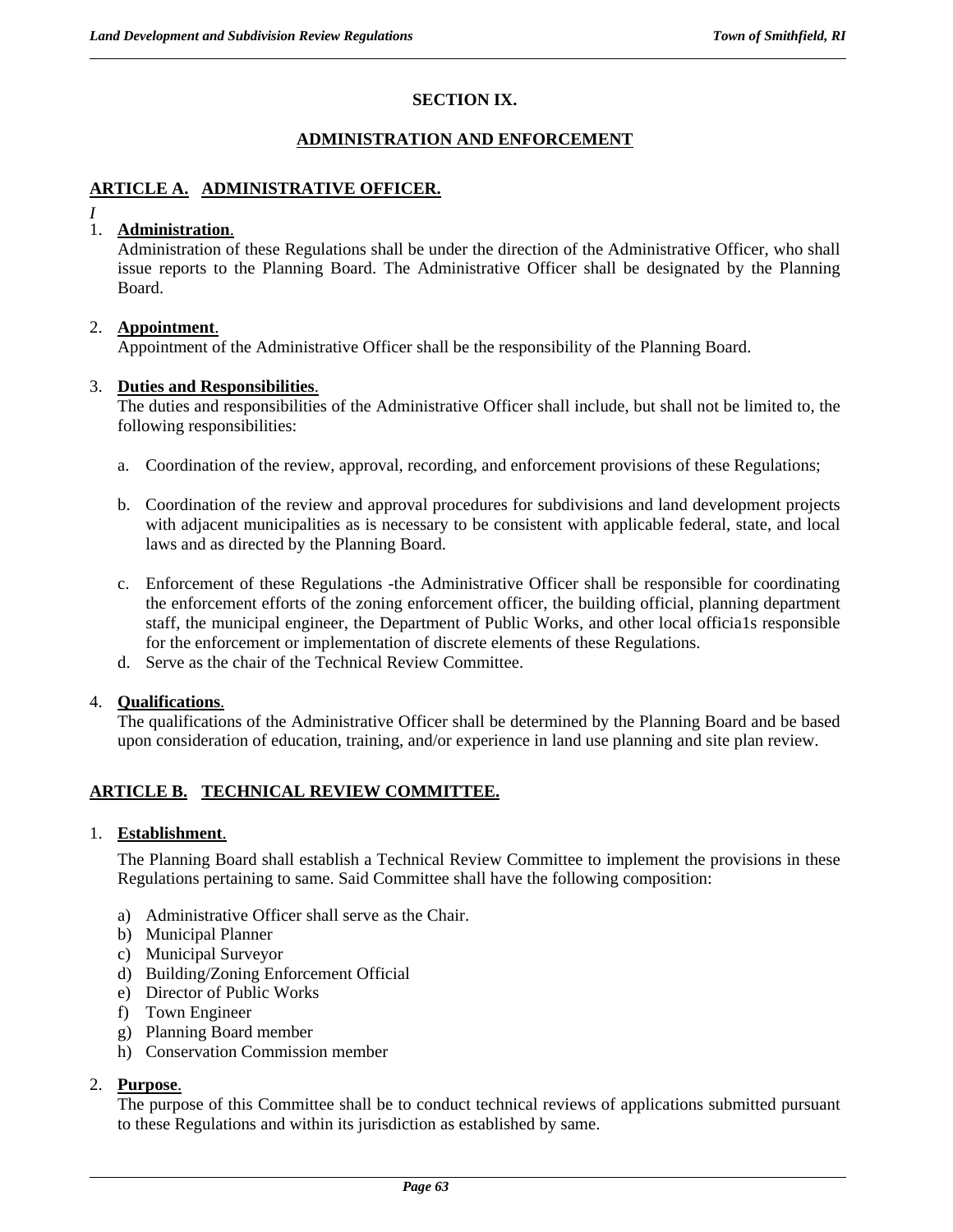3. **Responsibilities**. The Planning Board shall adopt written procedures establishing the Committee's responsibilities.

## 4. **Reports**.

Reports of the Technical Review Committee to the Planning Board shall be in writing and shall be kept as part of the permanent documentation on the development application. In no case shall the recommendations of the Technical Review Committee be binding on the Planning Board in its activities or decisions. All reports of the technical review committee shall be made available to the applicant prior to the meeting of the planning board meeting at which the reports are first considered.

# **ARTICLE C. ENFORCEMENT.**

# 1. **General**.

The Municipal Engineer shall enforce the provisions of the construction related provisions of these Regulations under the direction of the Administrative Officer and ensure compliance with the corresponding decisions of the Planning Board. The enforcement of all non-construction related provisions of these Regulations shall be performed by the Administrative Officer. :

## *2.* **Violations***.*

- a. Any person who fails or refuses to adhere to all of the terms and conditions of any subdivision of land or development plan that has been approved by the Planning Board or the Administrative Officer shall be in violation of these Regulations.
- b. Any owner, or agent of the owner, who transfers, sells, or negotiates to sell any land by reference. to or exhibition of, or by other use of, a plat of the subdivision before the plat has been approved by the Planning Board and, recorded in the Land Evidence Records shall be in violation of these Regulations.
- c. Any person who, having submitted an application for subdivision or development approval, begins construction of the subdivision or development, or constructs any structure or improvement on the parcel, without having first received approval from the Planning Board or the Administrative Officer, shall be in violation of these Regulations.

# 3. **Penalties for Violations**.

Any person adjudged in violation of these Regulations shall be liable for penalties not to exceed \$500.00 (five hundred dollars) per day, and each day of existence of a violation shall be deemed a separate offense. Any such fine shall inure to the Town of Smithfield.

# 4. **Stop Work Orders**.

Work initiated under a plan approved by the Planning Board may be halted by the Municipal Engineer or his authorized agent by written notification transmitted to the developer or owner for one or more of the following reasons:

- a. Failure to construct the required improvements in accordance with the specifications approved by the Planning Board as required by these Regulations;
- b. Violation of any of the provisions of these Land Development and Subdivision Review Regulations or any other applicable law, ordinance, rule or regulation related to the work or site of work; and
- c. The existence of any condition or the performance of any act creating a hazard or endangerment to human life or property, or contrary to the spirit or intent of these Regulations.

# 5. **Injunctive Relief**.

a. The Town of Smithfield shall have the authority to bring suit in the Providence County Superior Court to restrain the violation of, or compel compliance with, the provisions of these Regulations.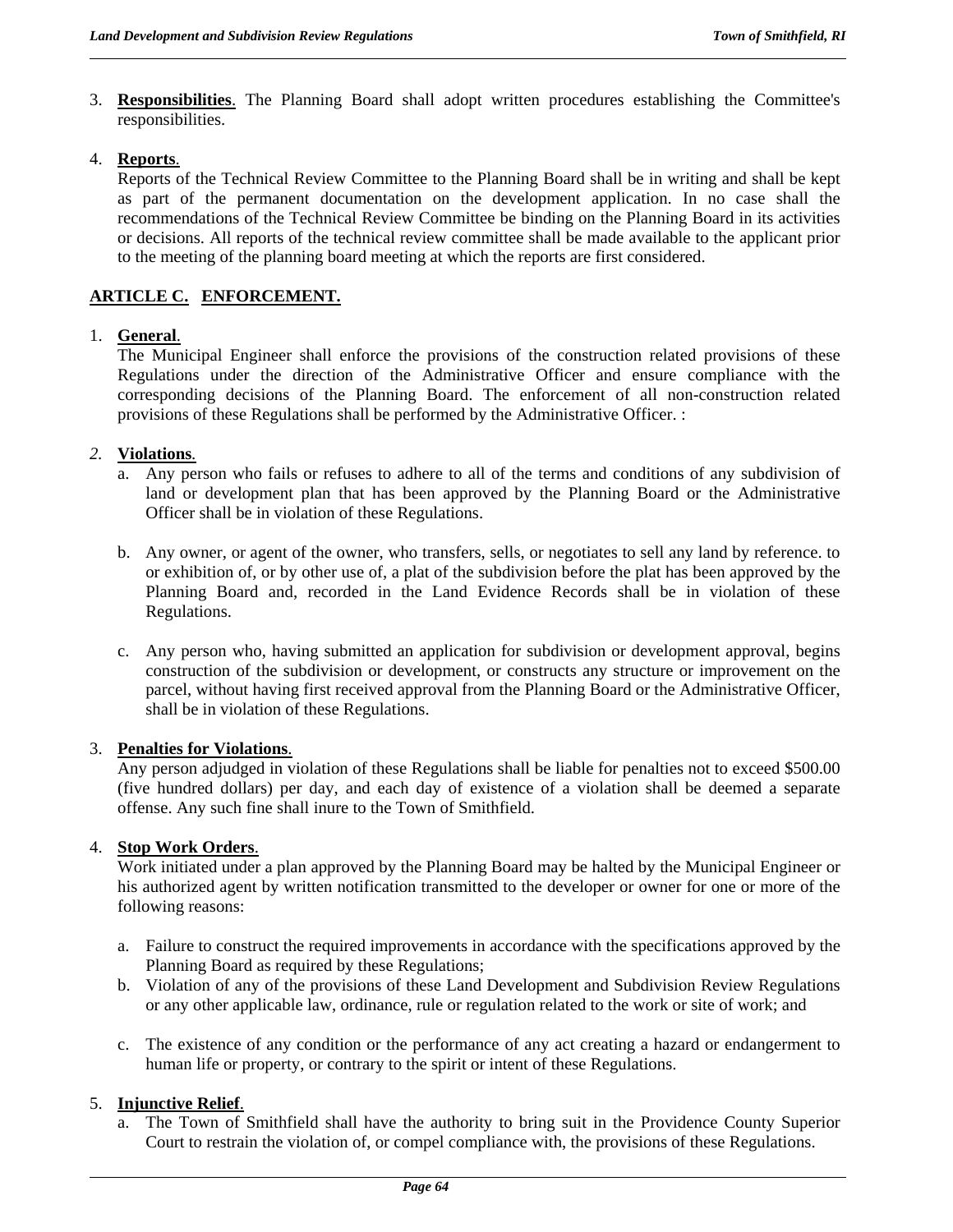b. An action for injunctive relief brought by the Town of Smithfield in the Superior Court may be consolidated with an action seeking penalties for violations of these Regulations.

### **ARTICLE D. MEETINGS, VOTES, DECISIONS, AND RECORDS.**

- 1. **Records**. All records of the Planning Board proceedings and decisions shall be written and kept permanently available for public review. Completed applications for proposed land development and subdivision projects under review by the Planning Board shall also be available for public review.
- 2. **Meeting Participation**. Participation in a Planning Board meeting or other proceedings by any party shall not be a cause for civil action or liability except for acts not in good faith, intentional misconduct, knowing violation of law, transactions where there is an improper personal benefit, or malicious, wanton, or willful misconduct.
- 3. **Written Comments**. All final written comments to the Planning Board from the Administrative Officer, municipa1 departments, the Technical Review Committee (if any) state and federal agencies, and local boards or commissions shall be part of the permanent record of the development application.
- 4. **Votes and Decisions**. All votes of the Planning Board shall be made part of the permanent record and shall show the members present and their votes. A decision by the Planning Board to approve any land development or subdivision application shall require a vote for approval by a majority of the current Planning Board membership.

All written decisions of the planning board shall be recorded in the land evidence records within twenty (20) days after the planning board vote. A copy of the recorded decision shall be mailed within one business day of recording, by any method that provides confirmation of receipt, to the applicant and to any objector who has filed a written request for notice with the administrative officer.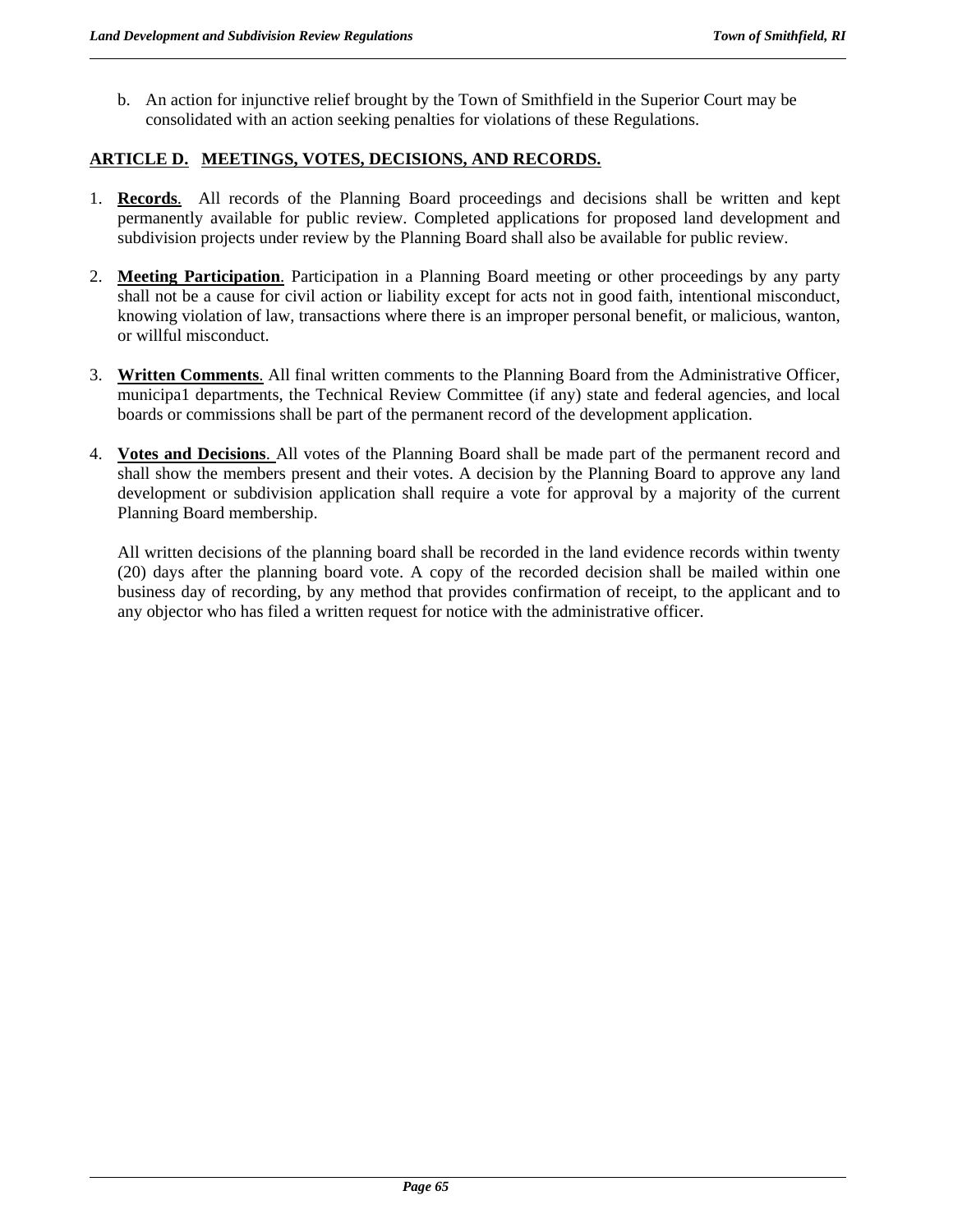## **SECTION X**

### **CONSERVATION DEVELOPMENT**

## **ARTICLE A. PURPOSE**

Pursuant to and consistent with Section 5.6 of the Zoning Ordinance, the purposes of this section, entitled Conservation Development, are:

- 1. To protect natural resources, including but not limited to those areas containing woodlands, unique vegetation, streams, floodplains, wetlands, aquifers to their recharge areas, agricultural lands, wellheads and vernal pools, by setting them aside from development;
- 2. To preserve cultural, historical and archaeological resources;
- 3. To protect recreational resources;
- 4. To provide greater design flexibility and efficiency in the siting of services and infrastructure, including wastewater disposal systems and wells, and to reduce length of roads, utility runs, and the amount of paving required for residential development;
- 5. To provide for a diversity of lot sizes, building densities, and housing choices to accommodate a variety of age and income groups, and residential preferences, so that the population diversity of the community may be maintained;
- 6. To implement adopted municipal policies to conserve a variety of irreplaceable and environmentally important resources as set forth in the Comprehensive Plan,
- 7. To provide reasonable incentives for the creation of a contiguous greenway system within the Town;
- 8. To implement adopted land use, transportation and community service policies, as set forth in the Comprehensive Plan,
- 9. To protect areas of the Town with productive agricultural soils to encourage continued or future agricultural use by conserving blocks of land large enough to allow for efficient farm operations;
- 10. To create neighborhoods with direct visual and/or physical access to open land, with amenities in the form of neighborhood open space, and with a strong neighborhood identity;
- 11. To provide for the maintenance of open land set aside for active or passive recreational use, stormwater drainage or conservation lands;
- 12. To conserve and create scenic views and preserve the rural character of the Town; and,
- 13. To provide a buffer between new development and existing streets, neighborhoods, active farmland and adjacent park or conservation land.

## **ARTICLE B. APPLICABILITY**

- 1. The Planning Board may require Conservation Developments only in the following zoning districts: Medium Density, Residential R-Med; Low Density, Residential R-80; and Residential Conservation R-200.
- 2. In accordance with the standards set forth in this Section X, the Planning Board shall require that all major subdivisions or land development projects be developed as a Conservation Development, whether a subdivision or not, except as provided in subsection X.B.4 of this Section, below.
- 3. Administrative subdivisions and minor subdivisions shall not be required to be developed as a Conservation Development. However, if the applicant of a minor subdivision requests to do a conservation development, they may do so with the approval of the Administrative Officer.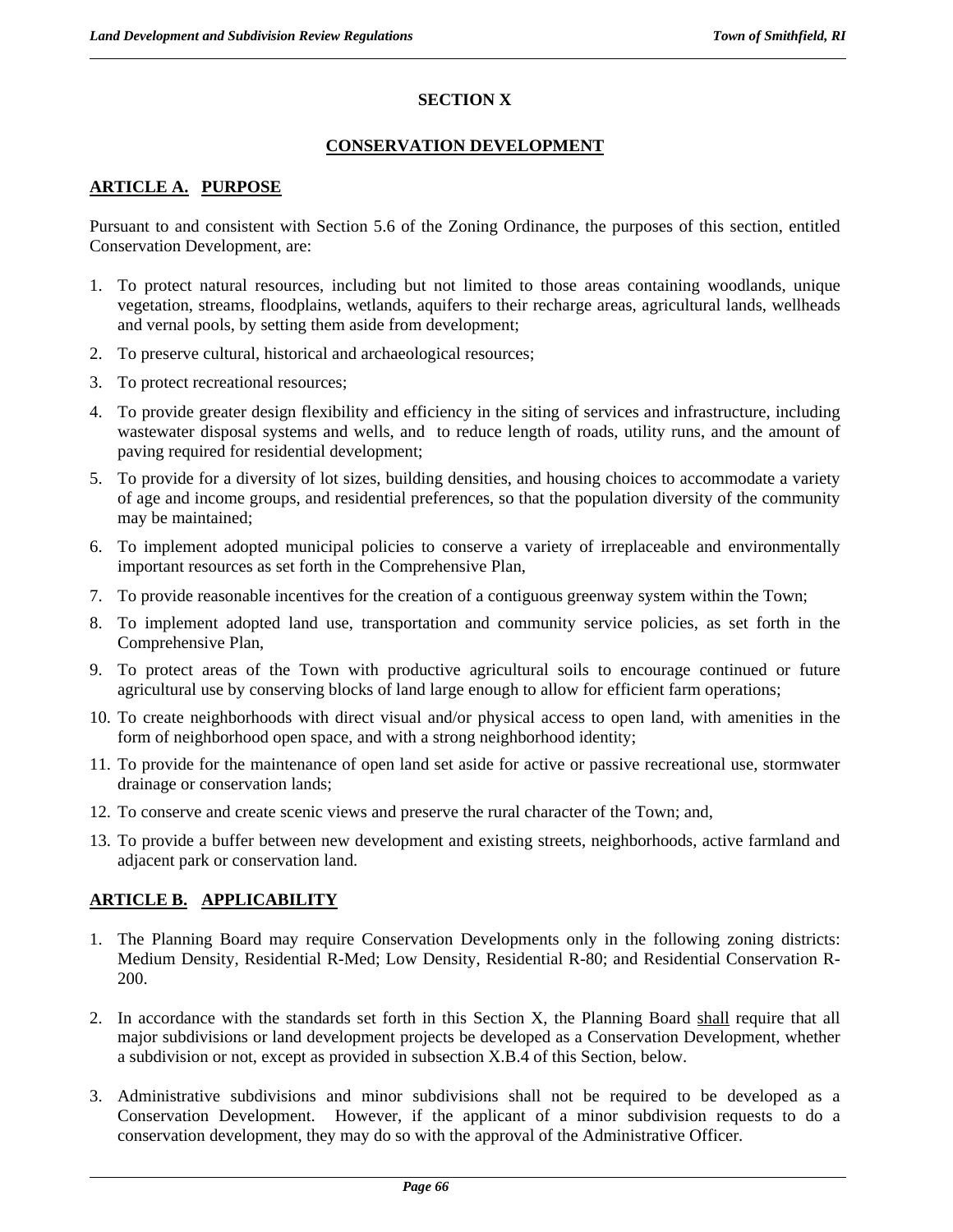- 4. If an applicant requests approval of a major conventional subdivision, the Planning Board shall first require the applicant to submit a plan(s) of a conservation development for the property proposed for development, following the requirements and procedures for conservation developments provided in this section. As a comparison, the applicant shall also submit plan(s) for the conventional subdivision requested. If the Board finds that the conventional subdivision meets the general purposes of these Regulations as set forth in Section I. Article A, and after consideration of the purposes of conservation developments set forth in Section X, Article A, herein, the Board may permit the application to be reviewed in a form other than conservation development. For major subdivisions or land development projects, the Board may make this determination at the pre-application meeting, but no later than the master plan stage of review.
- 5. All requests for development of a major conventional subdivision shall only be authorized by the Planning Board by the granting of a waiver, in accordance with the provisions of Section VI, Article C of these Regulations.

## **ARTICLE C. PROCEDURES**

Applications for Conservation Development approval shall be made in accordance with the procedures for approval of a major or minor subdivision or land development project based on the number of lots or dwellings in the development as provided in Section III of these Regulations.

#### **ARTICLE D. DESIGN PROCESS**

The design of a Conservation Development shall follow the design process specified in the following steps. As a guide in designing Conservation Developments, applicants are encouraged to review the provisions of the Rhode Island Conservation Development Manual, RIDEM, June, 2003, and any amendments thereto, in the preparation of plans. The maps illustrated in this manual will provide graphic examples of what is required of applicants. When the Master Plan is submitted for major land development projects or subdivisions, or preliminary plans for minor land development projects or subdivisions, applicants shall demonstrate to the Planning Board that this design process was considered in determining the layout of proposed streets, building locations, and open space. See the appropriate checklist for specific requirements.

### **Step 1 - Analyze the Site**

The first step is to inventory existing site features, taking care to identify sensitive and noteworthy natural, scenic and cultural resources on the site, and to determine the connection of these important features to each other and strategies for protection. For pre-application meetings, the applicant shall submit the information required by Pre-Application Checklist C. For master plan meetings, this information shall be submitted in the form of an Existing Resources and Site Analysis Map, as specified in Section X, Article Q.

#### **Step 2 - Evaluate Site Context**

The second step is to evaluate the site in its larger context of the neighborhood and Town by identifying physical (e.g., stream corridors, wetlands), transportation (e.g., street and bicycle networks), and cultural (e.g., open spaces, recreational opportunities) connections to surrounding land uses and activities. This information shall be submitted in the form of a Site Context Map, as specified in Section X, Article F.

#### **Step 3 - Designate Potential Conservation Areas**

The third step is to identify the areas on the site to be preserved on the site as open space. The open space shall at a minimum include portions of the site that are unsuitable for development and which constitute the most sensitive and noteworthy natural, cultural and recreational resources of the site. Where appropriate, areas that serve to extend neighborhood open space networks to/from surrounding property shall be identified. The designation of open space shall reflect consistency with the Smithfield Comprehensive Plan.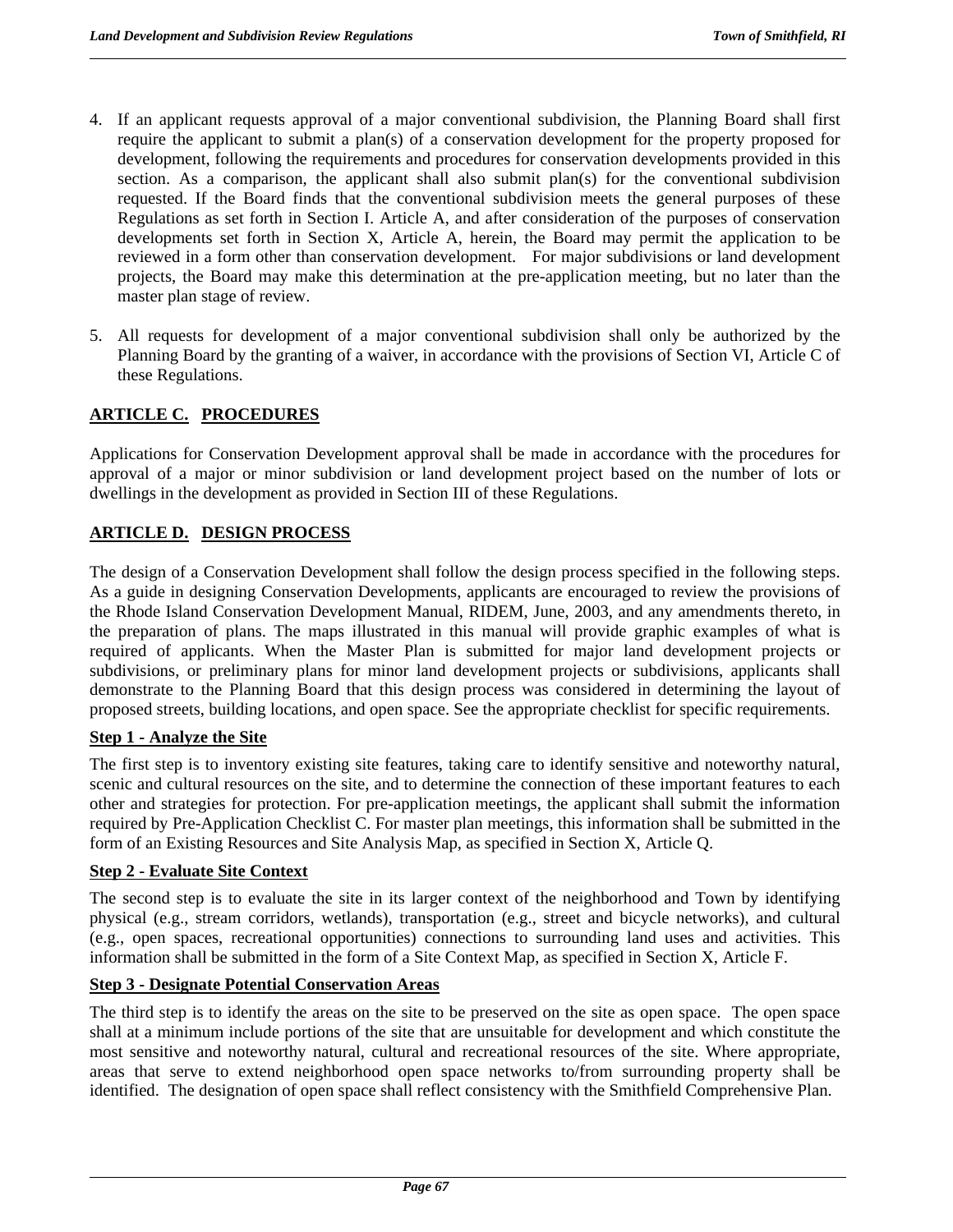### **Step 4 - Determine Maximum Number of Units**

At the master plan stage for major subdivisions and major land development projects, and at the preliminary stage for minor subdivisions and minor land development projects, the applicant and Planning Board shall agree upon an initial number of dwelling units that will be permitted in the conservation development or subdivision, using the Conventional Yield Plan approach as described in Section X, Article H. The number of units may be changed by the Planning Board during subsequent stages of review, as more information is provided, until the final Basic Maximum Number of Dwelling Units is determined.

#### **Step 5 - Locate Development Areas and Explore Conceptual Alternatives**

As part of the Pre-Application submission, the applicant shall show a minimum of two alternative proposed development layouts in the form of a Sketch Plan(s), or Sketch Plan Overlay Sheet(s), as described in Section X, Article E. These alternative plans shall be substantially different. The Planning Board shall review how each alternative impacts the viability of the development plan, versus the benefits to the Town of one or another approach. This sketch plan shall be further refined for re-submission and discussion between the Board and applicant during subsequent stages of review, as an overlay to the Existing Resources and Site Analysis Map (Section X, Article Q).

#### **Step 6 - Locate the House Sites**

The sixth step is to locate building sites, using the proposed open space as a base map as well as other relevant data on the Existing Resources and Site Analysis Map. The design shall take into account the potential negative impacts of residential development on nearby conservation areas as well as the potential positive benefits of such locations to provide attractive views and visual settings for residences, with emphasis on consistency with Smithfield's rural character.

## **Step 7 - Lay Out Streets, Trails and Other Infrastructure**

Upon designation of the building sites, a street plan shall be designed to provide vehicular access to each building, complying with the standards herein and bearing a logical relationship to topographic conditions. Detailed information regarding stormwater drainage, water supply and sewage disposal, trails, sidewalks and other infrastructure are also provided during this step.

#### **Step 8 – Design and Program Open Space**

Details regarding the use, design, ownership and management of proposed open spaces shall be developed during the review process. Starting with conceptual proposals at the early stages of review, the function of open space areas shall be developed and refined. Based on review by the Planning Board and other reviewers, these concepts shall be clarified during the review process to establish as clear an approach to the use and maintenance of open space as it does for development areas.

#### **Step 9 - Draw in the Lot Lines**

Upon completion of the preceding 8 steps, the next step is simply to draw in the lot lines to delineate the boundaries of individual residential lots (if applicable).

### **Step 10 - Establish Ownership and Management of Open Space and Other Community Elements**

At the time of preliminary review for major land development projects or major subdivisions, or at the time of final review for minor land development projects or minor subdivisions, a more detailed open space use and management plan as described in Section X, Article L.5 shall be submitted.

#### **ARTICLE E. SKETCH PLAN OVERLAY SHEET**

The design process described above shall be documented by the applicant and presented to the Planning Board. To expedite this process, a conceptual sketch plan(s) for development shall be presented as overlay sheets to be superimposed on top of more detailed site surveys and environmental data (at the same scale).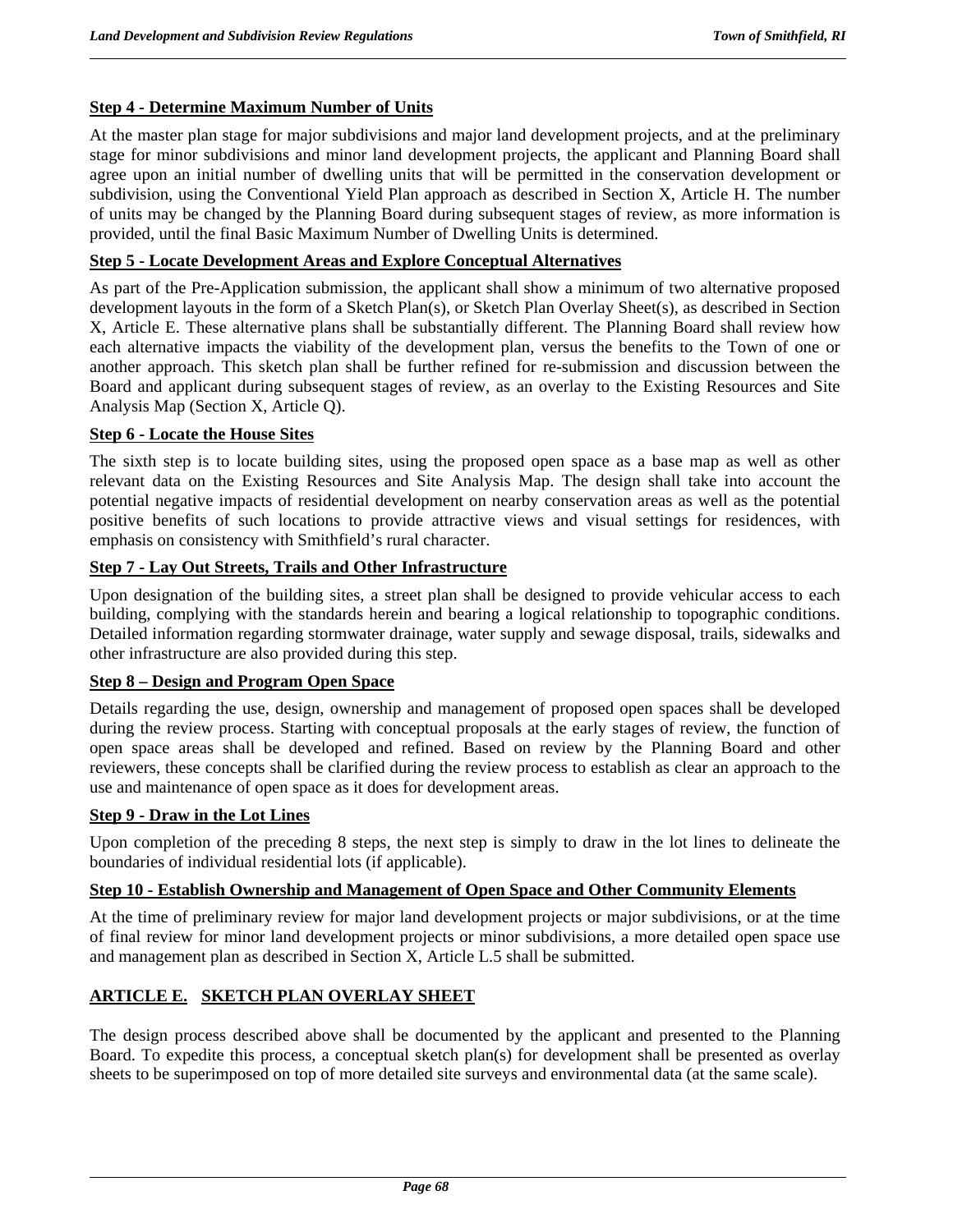At the pre-application stage of review, the initial sketch plan may be presented as an overlay to survey plans, topographic maps or aerial photographs of the parcel(s) proposed for development. As an alternative, a separate diagrammatic sketch plan(s) may be presented.

At the preliminary stage of review for minor land development projects and subdivisions, and at the master plan stage of review for major land development projects and subdivisions, the sketch plan of development shall be presented as an overlay to the Existing Resources and Site Analysis Map.

## **ARTICLE F. SITE CONTEXT MAP**

A map showing the location of the proposed development within its neighborhood context shall be submitted. The Site Context Map, which may be superimposed on an aerial photograph, shall be drawn to a scale of  $1" = 400'$  or as necessary to show the area within 1,000 feet of the subdivision parcel. It shall show the locations of all streets, existing lot lines, and zoning district boundaries. Existing developed areas, open spaces, conservation areas, parks, wetlands, rivers and streams, agricultural areas, Rhode Island Natural Heritage Areas, flood plains or flood hazard areas, aquifers, and significant public facilities shall be indicated on this Map. Topography at 10-foot contour intervals (from USGS maps) shall be shown.

A separate soils map of the surrounding area shall be prepared. If present, agricultural land as defined in Section I, Article D, and any very poorly drained soils shall also be shown on the Site Context Map.

## **ARTICLE G. LOT DIMENSIONAL REQUIREMENTS**

Applicants are encouraged to modify lot size, shape, and other dimensional characteristics within a Conservation Development. A Conservation Development may be developed with dwelling units on separate lots, a single lot, or a combination thereof. Where dwellings are proposed to be located on individual lots, the minimum dimensional regulations provided in Table 5.6-1 of the Zoning Ordinance shall be applicable to dwellings within a Conservation Development. Where dwellings are located on a single lot, the lot frontage and width, front yard depth, rear yard depth and side yard depth shall be as provided in Section 5.5 of the Zoning Ordinance.

## **ARTICLE H. BASIC MAXIMUM NUMBER OF DWELLING UNITS**

The Basic Maximum Number of dwelling units allowed on a parcel of land proposed for development as a Conservation Development is defined as the maximum number of single family detached dwellings that could reasonably be expected to be developed as a conventional subdivision upon that parcel under a Conventional Yield Plan as defined herein. The applicant shall have the burden of proof with regard to the reasonableness and feasibility of the design and of the engineering specifications for such Conventional Yield Plan; provided, however, that the Planning Board's determination of the Basic Maximum Number shall be conclusive.

Conventional Yield Plans shall be prepared as conceptual layout plans in accordance with the Pre-application Checklist (Checklist C). Conventional Yield Plans shall show proposed streets, lots, rights-of-way, land unsuitable for development and other pertinent features. The Conventional Yield Plan must be drawn to scale, and it must be a realistic layout reflecting a development pattern that could reasonably be expected to be implemented, taking into account the presence of land unsuitable for development (as defined in Section 6.8 of the Zoning Ordinance), existing easements or encumbrances and the suitability of soils for subsurface sewage disposal.

The Conventional Yield Plan shall also reflect the dimensional standards for uses being proposed, as contained in Table 1 - Dimensional Regulations in Section 5.4 of the Zoning Ordinance, or other applicable dimensional requirement of the Zoning Ordinance. The Conventional Yield Plan must identify how conventional lots or uses could be developed having the required area, frontage and other dimensional requirements of the Zoning Ordinance. Although lots shown in the Conventional Yield Plan may contain land unsuitable for development, this area shall be counted towards the minimum lot area only as provided in Section 6.8 of the Zoning Ordinance.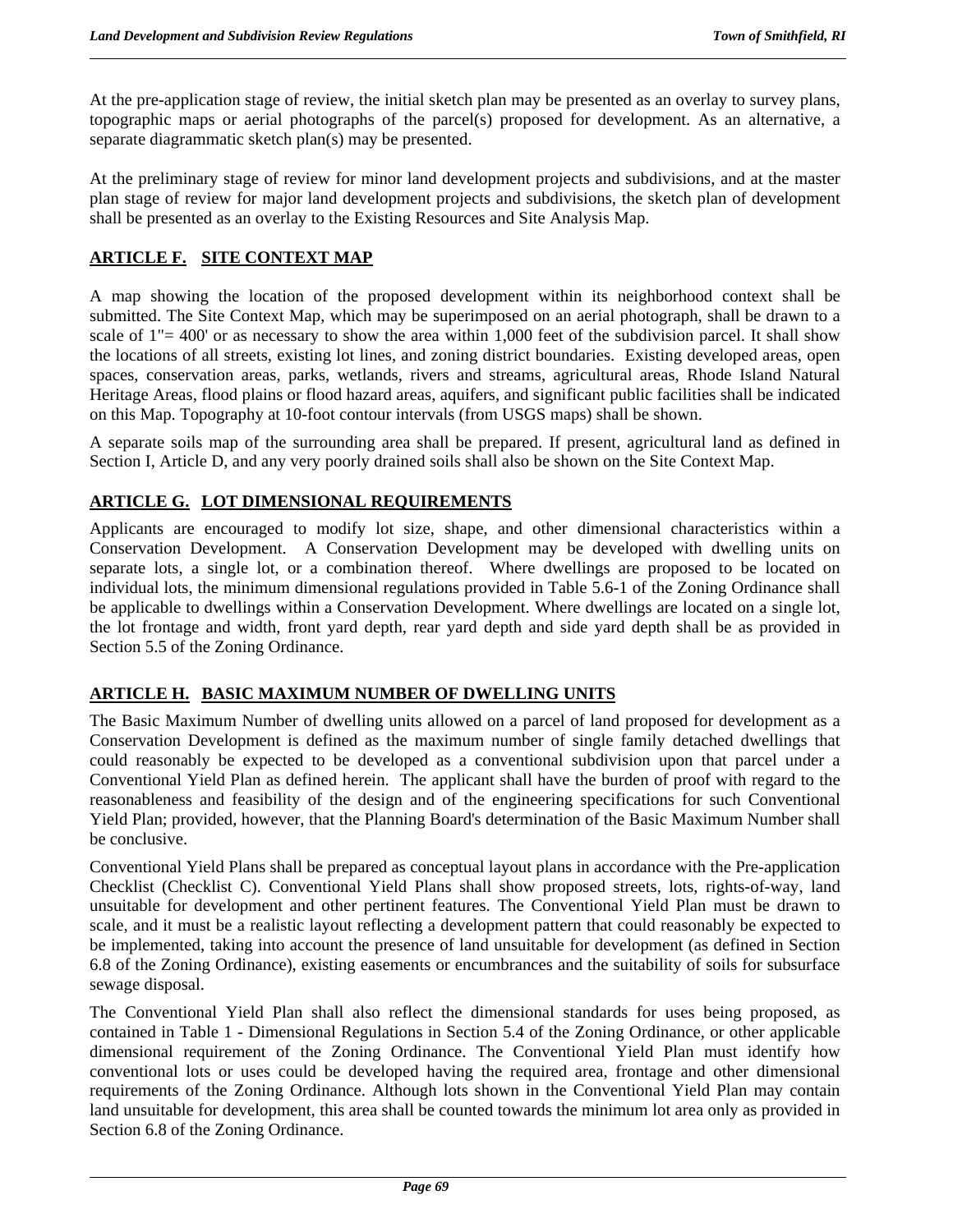On sites served by Individual Sewage Disposal Systems (ISDS), density shall be further determined by evaluating the number of dwellings or other uses that could be supported by ISDS on lots in a conventional subdivision. Lots or dwelling units shown on a Conventional Yield Plan shall not include dwellings proposed to be serviced by an ISDS that requires the granting of a variance by the RI Department of Environmental Management. The Planning Board shall determine the suitability of the parcel to be developed as a conventional subdivision, based on the soils information provided by the applicant, upon observations made during the site visit to the property, and/or upon other evidence available to the Board at any time during the development review process.

Upon completion of their review, the Planning Board shall determine the initial Basic Maximum Number of lots/dwelling units permitted in a development. This initial determination shall be made at the master plan stage of review for major subdivisions and major land development projects, and at the preliminary stage of review for minor subdivisions and minor land development projects. The applicant shall use this initial determination as the basis for submission of more detailed information during subsequent stages of review. Upon further investigation and upon receipt of more detailed soils and environmental information as may be provided in subsequent stages of review, the Planning Board may increase or reduce the number of lots/dwelling units contained in the initial Basic Maximum Number. For all developments, the final Basic Maximum Number shall be established by the Planning Board at the final stage of review.

In developments that require alterations to be made to freshwater wetlands, the Board may establish an initial Basic Maximum Number contingent upon confirmation by the RI Department of Environmental Management that such alterations are permitted under the provisions of the Freshwater Wetlands Act.

## **ARTICLE I. USES PERMITTED**

A Conservation Development may consist of any combination of uses as permitted in Section 5.6.3 of the Zoning Ordinance. The Planning Board may require the development plan to show the location of building footprints, and their relation to driveways and streets, and may approve, approve with modification, or deny such locations. For all 2, 3, or 4 unit dwellings, the applicant shall be required by the Planning Board to submit exterior building elevations and schematic architectural plans for its review and approval. The Board shall review these drawings for conformity with the design guidelines set forth herein and in the Comprehensive Plan. The Board may also permit specific written or graphic architectural standards or codes for building appearance to be submitted by the applicant for review and approval.

For the purposes of determining the Basic Maximum Number, a single-family dwelling shall be counted as one dwelling, a two-family dwelling shall be counted as two dwellings, a multifamily dwelling or a townhouse dwelling shall be counted as the total number of dwelling units contained in all such structures. Accessory family dwelling units shall not count as dwelling units in a conservation development.

Lots having reduced area or frontage shall not have frontage on a street other than on a street created by the Conservation Development; provided, however, that the Planning Board may waive this requirement where it is determined that such reduced lot(s) are consistent with existing development patterns in the neighborhood.

# **ARTICLE J. STORMWATER MANAGEMENT**

The stormwater management system for a Conservation Development shall conform to the Town's Subdivision and Land Development Regulations, with particular regard for the need to encourage infiltration and groundwater recharge as opposed to detention or retention basins. See Section VI, Article A.6.

The Planning Board may allow stormwater drainage facilities to count toward the minimum required open space area if it finds that the drainage areas are designed as a fully integrated part of an overall open space landscape plan which incorporates trails, active or passive parks, landscaped site features, streambelts or greenways, and are designed to facilitate infiltration and recharge of water, and that such facilities are not in conflict with the intent and purpose of a Conservation Development as stated in Section X, Article A, or with the general purposes of these Regulations.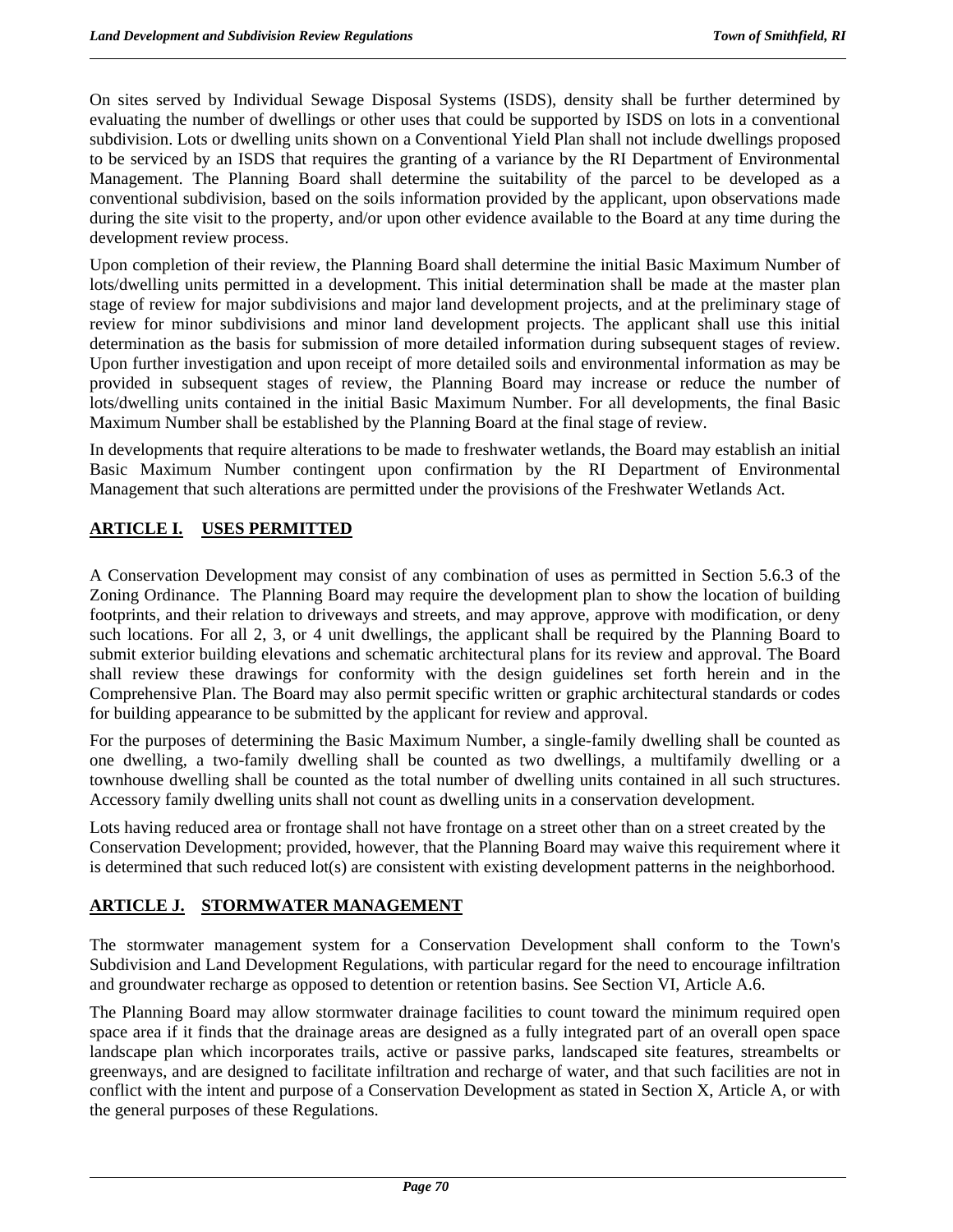Where stormwater drainage facilities are approved by the Board to be located within common open space areas, the Board shall require legal documents to be recorded along with the approved plat that clearly specify maintenance responsibilities. In addition, a maintenance plan for the facilities shall be prepared and approved by the Board as part of the open space use and management plan as provided in Section X, Article L.5 of these Regulations.

# **ARTICLE K. PARKING**

Each dwelling unit shall be served by off-street parking as provided in Article 7 of the Zoning Ordinance.

## **ARTICLE L. OPEN SPACE**

Every Conservation Development shall provide protected open space lot or lots in accordance with the standards set forth below, and in Section 5.6.6 of the Zoning Ordinance.

- 1. Open space provided by a Conservation Development for public or common use, shall either (1) be conveyed to the Town and accepted by the Town for park, open space, agricultural, or other permitted use or uses; or (2) be conveyed to a nonprofit organization, the principal purpose of which is the conservation of open space or resource protection; or (3) be conveyed to a corporation or trust owned or to be owned by the owners of lots or units within the Conservation Development or owners of shares within a cooperative development. If such a corporation or trust is used, ownership shall pass with conveyances of the lots or units; or (4) remain in private (non-common) ownership if the use is limited to agriculture, habitat or forestry, and, in accordance with the Comprehensive Plan and Zoning Ordinance, that private ownership is necessary for the preservation and management of the agriculture, habitat or forest resources. In such cases, the Planning Board, as part of its review of a conservation development, shall make positive findings as part of the record, setting forth the basis for such ownership.
- 2. The Planning Board may limit or restrict the amount of open space that may remain in private ownership where necessary to contribute to a connecting greenway system or to provide public access to open space, as provided in the Comprehensive Plan.
- 3. In any case where the land is not conveyed to the Town, a restriction, in perpetuity, enforceable by the Town and by any owner of property in the land development project in which the land is located shall be recorded providing that the land shall be kept in the authorized condition(s) and not be built upon or developed.
- 4. Buildings, structures, parking areas or other impervious improvements which are accessory to and subordinate to a permitted open space use, may be located on any open space lot provided that, in all cases, they occupy no more than five (5) percent of the total open space area of the Conservation Development.
- 5. All open space, regardless of whether it is conveyed to the Town, shall be protected against further development and unauthorized alteration in perpetuity by appropriate deed restrictions, and by the grant of a conservation or preservation restriction to the Town, pursuant to Title 34, Chapter 39 of the Rhode Island General Laws, as amended to at least one entity other than the Town, which entity shall be a nonprofit organization, the principal purpose of which is the conservation of open space or resource protection.
- 6. The perpetual maintenance of all open space shall be guaranteed by appropriate deed restrictions, and by the grant of a conservation or preservation restriction to the Town, pursuant to Title 34, Chapter 39 of the Rhode Island General Laws, as amended. The Planning Board or Administrative Officer shall approve the form and content of all deed restrictions at the time of final approval of the subdivision. Every deed restriction providing a maintenance guarantee shall contain the following provision: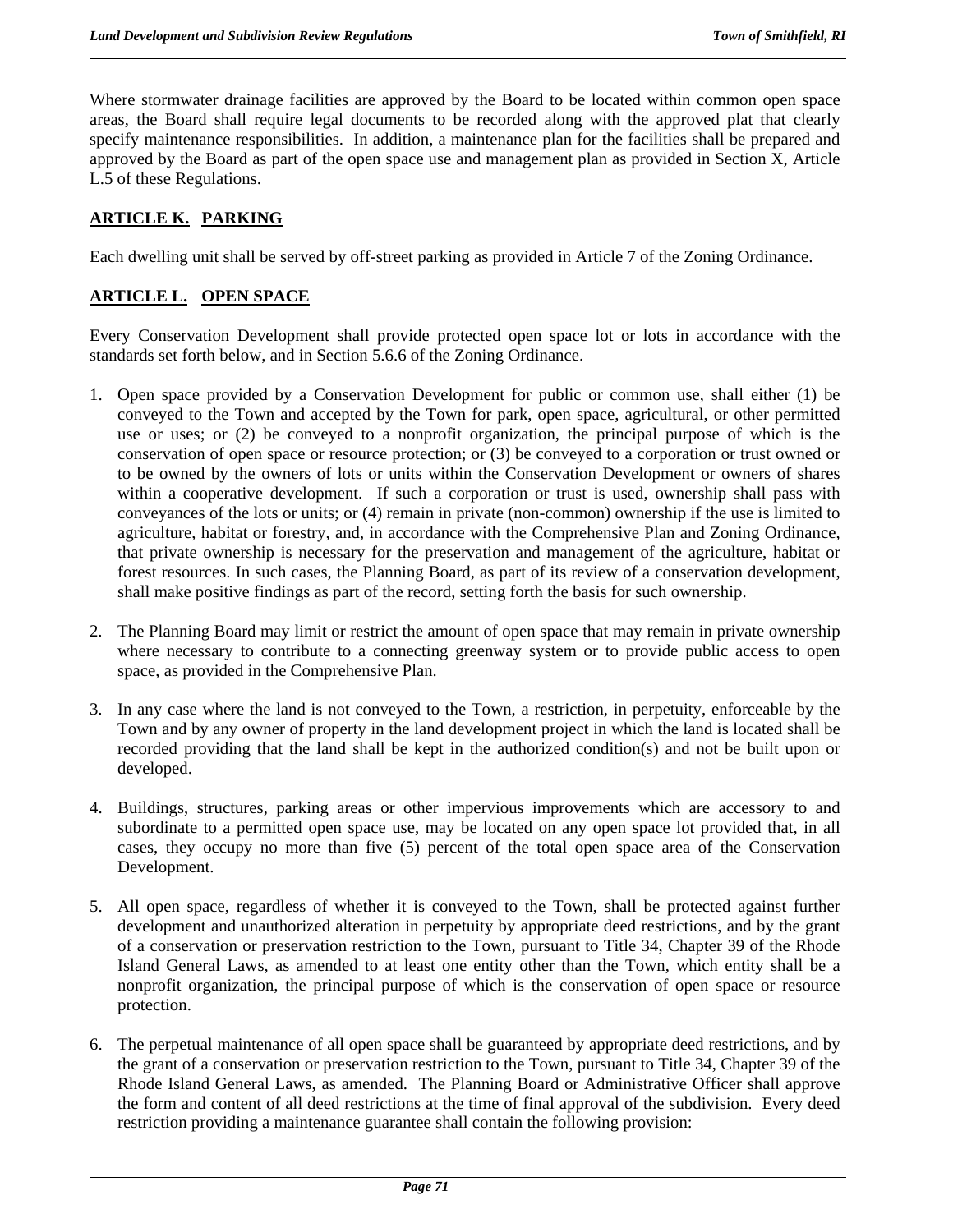"If the owners, or their successors or assigns fail to maintain the open space, the Town may perform any necessary maintenance and enforce the payment for such costs, including reasonable attorneys' fees, by an action at law or in equity against the owners or their successors or assigns."

7. The Planning Board shall specifically authorize plans for the use, ownership, management and maintenance of all open space areas within any Conservation Development. Areas proposed to fulfill the minimum open space requirement within a Conservation Development shall not be excavated or regraded, except as permitted by the Planning Board. Disturbance to the natural contours of the land shall be minimized to the greatest extent possible. Existing natural vegetation and any significant natural or man-made features shall be preserved except as permitted by the Planning Board to create or enhance areas of landscaping, parks, recreation, conservation, forestry or wildlife habitat. These disturbances shall be specifically shown on the open space use plan.

At the time of Master Plan review by the Planning Board for major subdivisions or land development projects, or preliminary review for minor subdivisions or land development projects, the applicant shall submit a separate open space use plan containing:

- 1. the general location and area of all proposed open space;
- 2. the general proposed use(s) of the open space;
- 3. existing topography and existing ground cover of open space areas;
- 4. the location and nature of any existing buildings, structures, stone walls or other unique natural and/or historic features;
- 5. areas of open space from which existing vegetation will be removed or altered and areas which are proposed to be disturbed or otherwise graded, excavated or altered from their existing natural state;
- 6. generalized proposals for the regrading, revegetating and/or landscaping of proposed disturbed areas;
- 7. the location and nature of any proposed buildings, structures, parking areas or roadways, impervious areas recreation areas and,
- 8. areas proposed to be left in their existing natural states without any disturbance.

 At the time of preliminary review by the Planning Board, a more detailed management plan that specifies the use of the open space shall be submitted for review and approval, which may be combined with any required grading plans, landscaping plans, soil erosion plans or drainage plans required for preliminary approval.

 The Planning Board shall require final construction plans to show proposed open space use(s) and alterations required as a condition of final approval.

9. Clearing and excavation of open space areas may be permitted only for the installation of stormwater retention or detention facilities, other drainage facilities, or for permitted utilities, park, open space, recreational, agricultural or forest management uses in accordance with a plan approved by the Planning Board.

In addition, no commercial earth removal, even if permitted by the Zoning Ordinance, in the zoning district in which the development is proposed, shall be permitted within any open space areas. In approving an open space use plan, the Board may permit grading that includes removal of earth materials. The Board shall, however, clearly indicate, as a condition of preliminary approval, the approximate quantities of material and the general areas from which earth removal is authorized, and shall only authorize the minimal amount of earth removal required to grade the land for the intended purpose.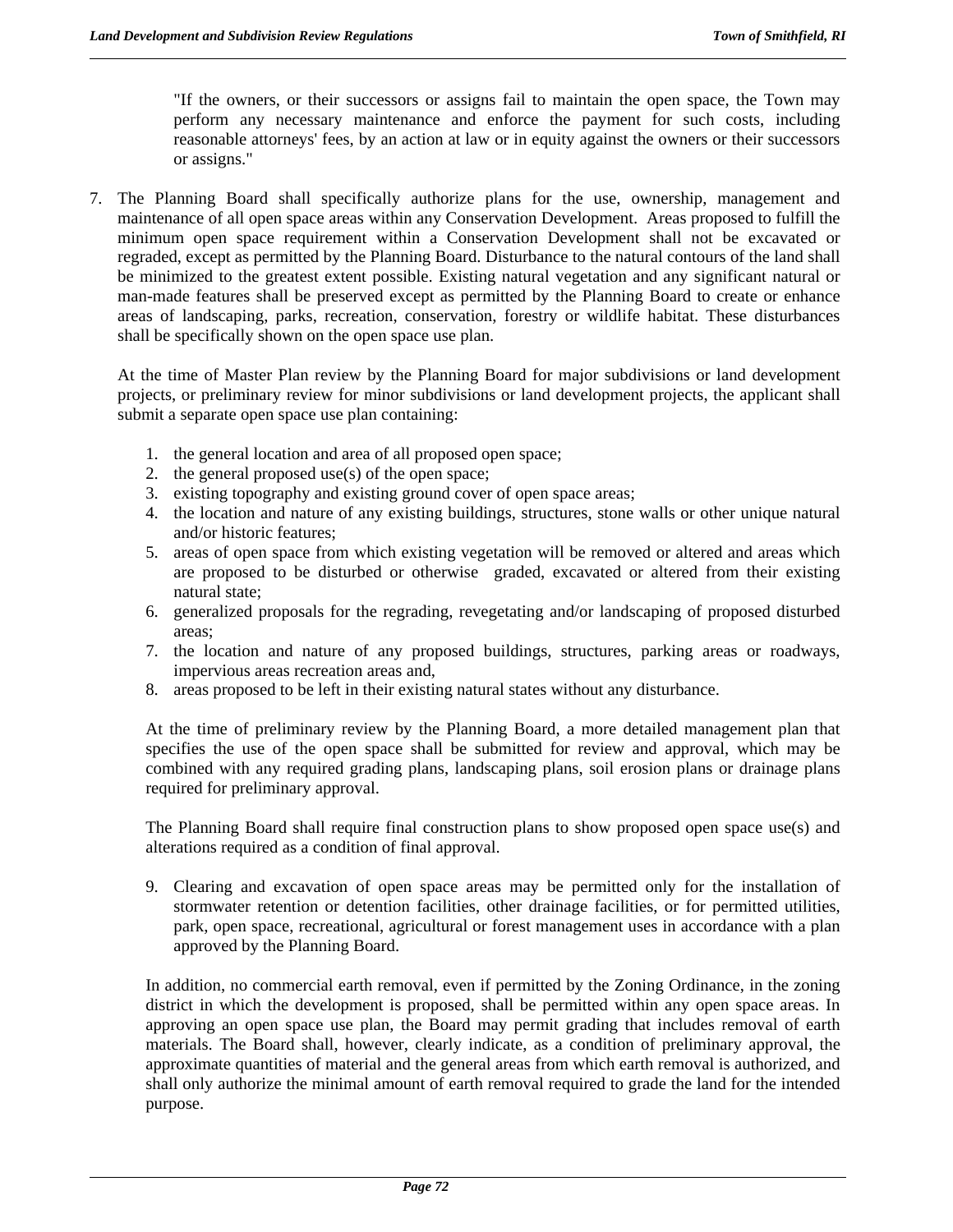## **ARTICLE M. OPEN SPACE DESIGN REVIEW STANDARDS**

- 1. **List of Resources to Be Conserved** The design of open space lands in any Conservation Development shall reflect the standards set forth in this Section X and, to the fullest extent possible, incorporate any of the resources listed below if they occur on the parcel (not listed in order of significance). The applicant should be consulting the natural, cultural and recreational resources as identified in the Comprehensive Plan.
	- a. Stream channels, floodplains, hydric soils, swales, springs, and other freshwater wetland areas, including adjacent buffer areas that may be required to ensure their protection;
	- b. Wellhead protection areas;
	- c. Special aquatic sites, vernal pools and significant natural areas of species listed as endangered, threatened, or of special concern, such as those listed in the Statewide Natural Heritage Inventory;
	- d. Moderate to steep slopes, particularly those adjoining watercourses and ponds, where disturbance and resulting soil erosion and sedimentation could be detrimental to water quality;
	- e. Healthy woodlands, particularly those performing important ecological functions such as soil stabilization and protection of streams, wetlands, and wildlife habitats;
	- f. Areas where precipitation is most likely to recharge local groundwater resources because of topographic and soil conditions affording high rates of infiltration and percolation;
	- g. Hedgerows, groups of trees, location and species of large individual trees of botanic significance, specimen vegetation and other vegetation features representing the site's rural past;
	- h. Active agricultural uses, pastures, croplands;
	- i. Prime farmland soils and farmland soils of statewide importance;
	- j. Historic structures and archaeological sites;
	- k. Visually prominent topographic features such as knolls, hilltops and ridges;
	- l. Geologic features such as eskers or kettle holes;
	- m. Scenic viewsheds as seen from public roads (particularly those with historic features);
	- n. Existing or potential trails connecting the parcel to other locations in the Town;
	- o. Any other natural, cultural or recreational resources determined by the Planning Board.
- 2. **Other Design Considerations** The configuration of proposed open space lands set aside for common use in a Conservation Development shall comply with the following standards:
	- a. They shall be free of all structures except historic buildings or structures, stone walls, and structures related to open space uses. The Planning Board may grant approval of structures and improvements required for storm drainage and privately owned and maintained water supply within the open space provided that such facilities would not be detrimental to the purpose for which the open space is proposed. Placement of individual sewage disposal systems (ISDS) within the open space shall be permitted only by the granting of a waiver by the Board, as provided in Section VI, Article C.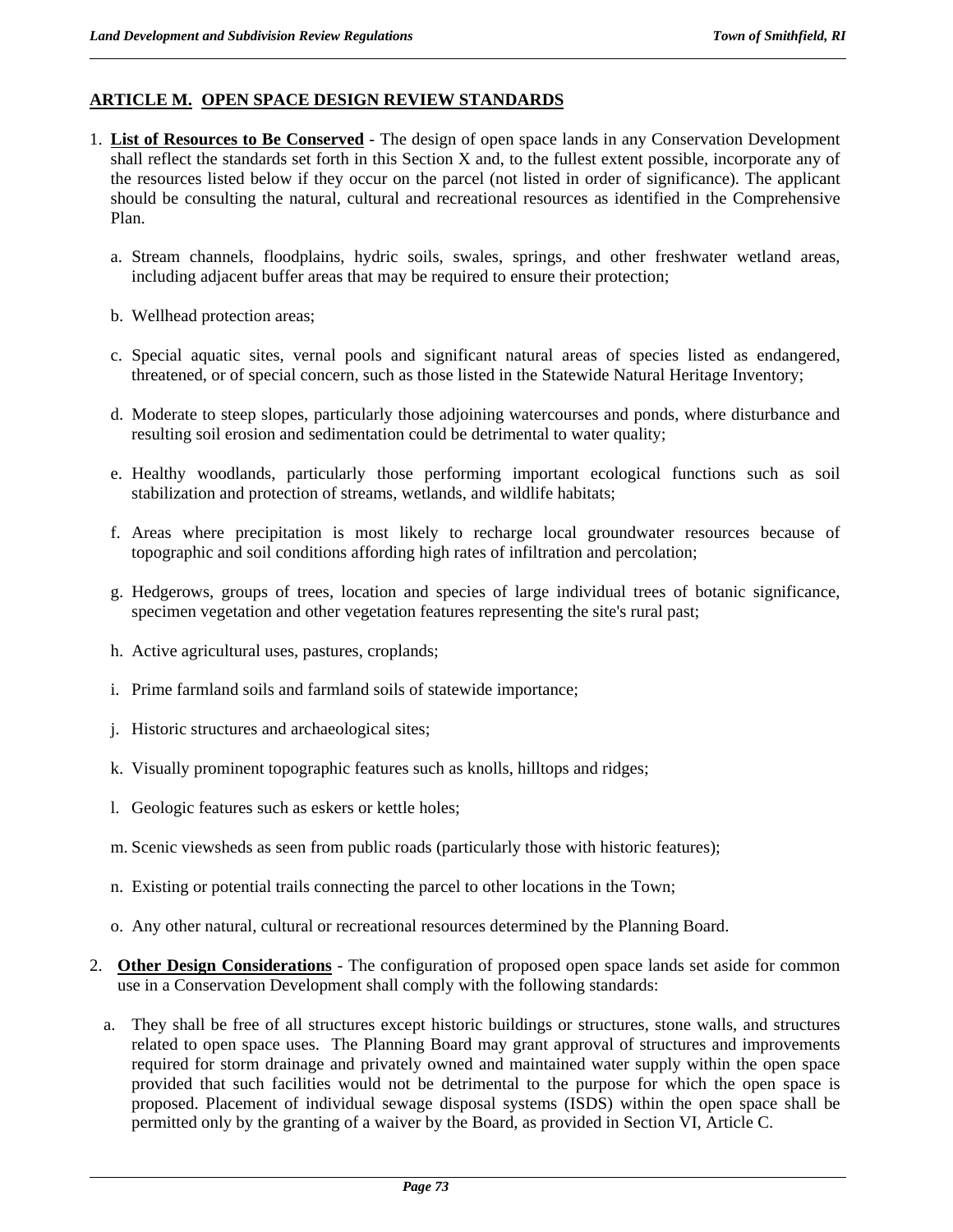- b. They shall be directly accessible to the largest practicable number of lots or dwellings within the development. Non-adjoining lots shall be provided with safe and convenient pedestrian access to open space land;
- c. They shall be suitable for active or passive recreational uses to the extent deemed necessary by the Planning Board, without interfering with adjacent dwelling units, parking, driveways, and roads;
- d. They shall be interconnected wherever possible to provide a continuous network of greenway lands within and adjoining the subdivision;
- e. They shall provide buffers to adjoining parks, preserves or other protected lands;
- f. They shall provide for pedestrian pathways for use by the residents of the development. Consideration shall be given to providing for public access on such trails if they are linked to other publicly accessible pathway systems within the Town or region. Provisions should be made for access to the open space lands, as required for land management and emergency purposes;
- g. Whenever possible, they shall be undivided by public or private streets, except where necessary for proper traffic circulation;
- h. They shall be suitably landscaped either by retaining existing natural cover and wooded areas and/or according to a landscaping plan to protect open space resources;
- i. They shall be consistent with the Comprehensive Community Plan.
- 3. **Uses Permitted Within Open Space Areas** The open space in a Conservation Development shall be devoted only to conservation purposes or for park, recreation and agricultural purposes as provided in Section 5.6.3 of the Zoning Ordinance.

## **ARTICLE N. BUFFER AREAS**

The Planning Board may require a vegetated buffer between new development and existing streets, neighborhoods, active farmland, adjacent park or conservation land, or other surrounding uses or areas in accordance with the following standards:

If property abutting the proposed Conservation Development contains developed residential building lots, or if there are existing residential structures within one hundred (100) feet of the perimeter of the Conservation Development, the following conditions shall apply:

- 1. Structures in the Conservation Development must be located to meet at least the minimum yard dimensions as provided in Article 5 of the Zoning Ordinance and,
- 2. A permanent buffer along the perimeter of the Conservation Development shall be established, providing for the preservation of existing trees or other vegetation or for the planting of new vegetation having adequate density, height and type of vegetation, in order to provide an all-season visual and audio screen between the Conservation Development and adjacent land uses. Structures and of-street parking and loading areas shall not be permitted in any buffer area.
- 3. This buffer may be provided in either of two alternative forms, to be determined by the Planning Board:
	- a) A separate open space lot or lots as provided in Section X, Article L above, entitled Open Space; or,
	- b) A permanent easement along the perimeter of the Conservation Development to be located along the rear or side property line of the proposed lot or lots that abut the perimeter of the Conservation Development. Said easement shall run in favor of the Town and shall be for open space or landscaping purposes only. Where such easements are located on privately owned lots, they shall not be counted toward the minimum required open space area.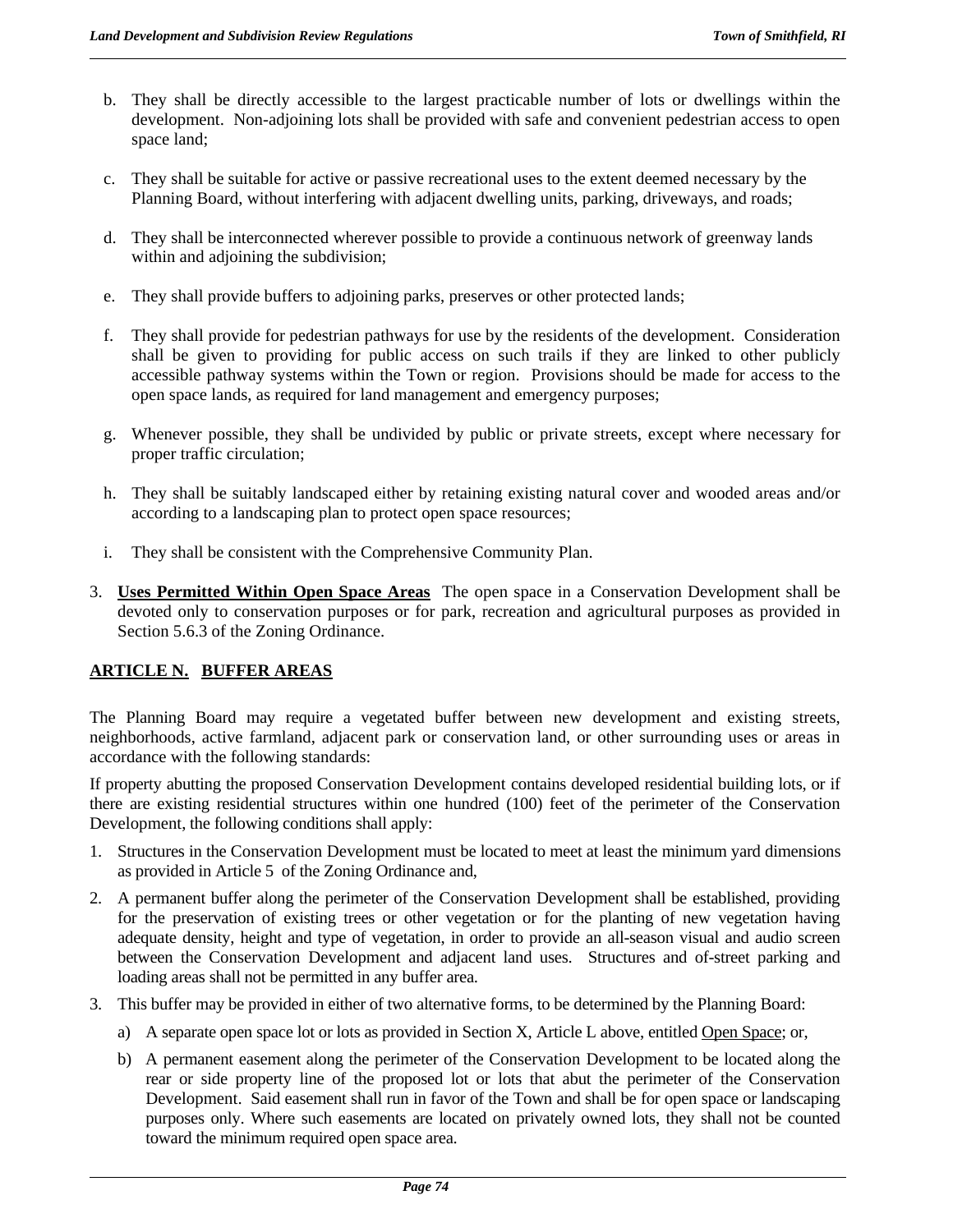- 4. The width of the required perimeter buffer shall be at least fifty (50) feet provided, however, that the Planning Board may reduce this width to a minimum of ten (10) feet. In making this determination, the Planning Board shall consider the following factors:
	- a) the nature of adjacent land uses existing at the time of master plan review( or preliminary review for a minor subdivision or land development project);
	- b) the nature of proposed or projected future land uses on adjacent property;
	- c) the physical characteristics of adjacent property (e.g., wetlands, slopes, stone walls, etc.);
	- d) the ownership of adjacent property (e.g., private, public, non-profit conservation, etc.);
	- e) the zoning of adjacent property;
	- f) the land use classification of adjacent property as provided on the Comprehensive Plan Land Use Plan Map.
- 5. If lots on the outer perimeter of the proposed Conservation Development are not contiguous to developed residential building lots outside the Conservation Development, the Planning Board shall determine if a buffer is required.
- 6. Lots on the outer perimeter of the proposed Conservation Development, which are directly adjacent to a public street, must be separated from said public street by a thickly wooded buffer or screen of at least fifty (50) feet in depth along the entire street frontage, except for any necessary access streets.
- 7. If development within the Conservation Development is such that individual building lots are not being created (i.e., subdivision) but that buildings are proposed to be located on a single lot (i.e., multifamily or condominium) or combination thereof, the provisions stated above with regard to buffer areas shall be interpreted to apply to the setback, screening and location of individual buildings. The minimum yard dimensions for multifamily dwellings provided in Section 5.5 shall apply.

## **ARTICLE O. STREETS**

Streets within a Conservation Development may be publicly or privately owned and maintained and shall conform to the standards of Section V of these Regulations. Streets shall be designed to conform to the standards of the Town where the street is or may be ultimately intended for dedication and acceptance by the Town. Private streets shall be adequate for the intended use and vehicular traffic and shall be maintained by an association of unit owners or such other means or entity as may be approved by the Planning Board.

# **ARTICLE P. DECISION**

The Planning Board may approve, approve with conditions, or deny an application for a Conservation Development upon finding that the Conservation Development better promotes the objectives of the Planning Board's Subdivision and Land Development Regulations than would a conventional development, and after consideration of the general requirements set forth in Section I, Article B, the required findings for approval set forth in Section II, Article B, and after consideration of the purposes of Conservation Developments set forth in Section X, Article A, herein.

## **ARTICLE Q. EXISTING RESOURCES AND SITE ANALYSIS MAP**

Subdivisions and land development projects, whether or not proposed to be developed as a conservation development, shall be required to prepare an Existing Resources and Site Analysis Map, if required by Checklists C and D. Administrative subdivisions and subdivisions that create lots which are not for the purpose of present or future development shall not be required to provide such Map. The purpose of this Map is to provide the Planning Board with a comprehensive analysis of existing conditions on the proposed development site.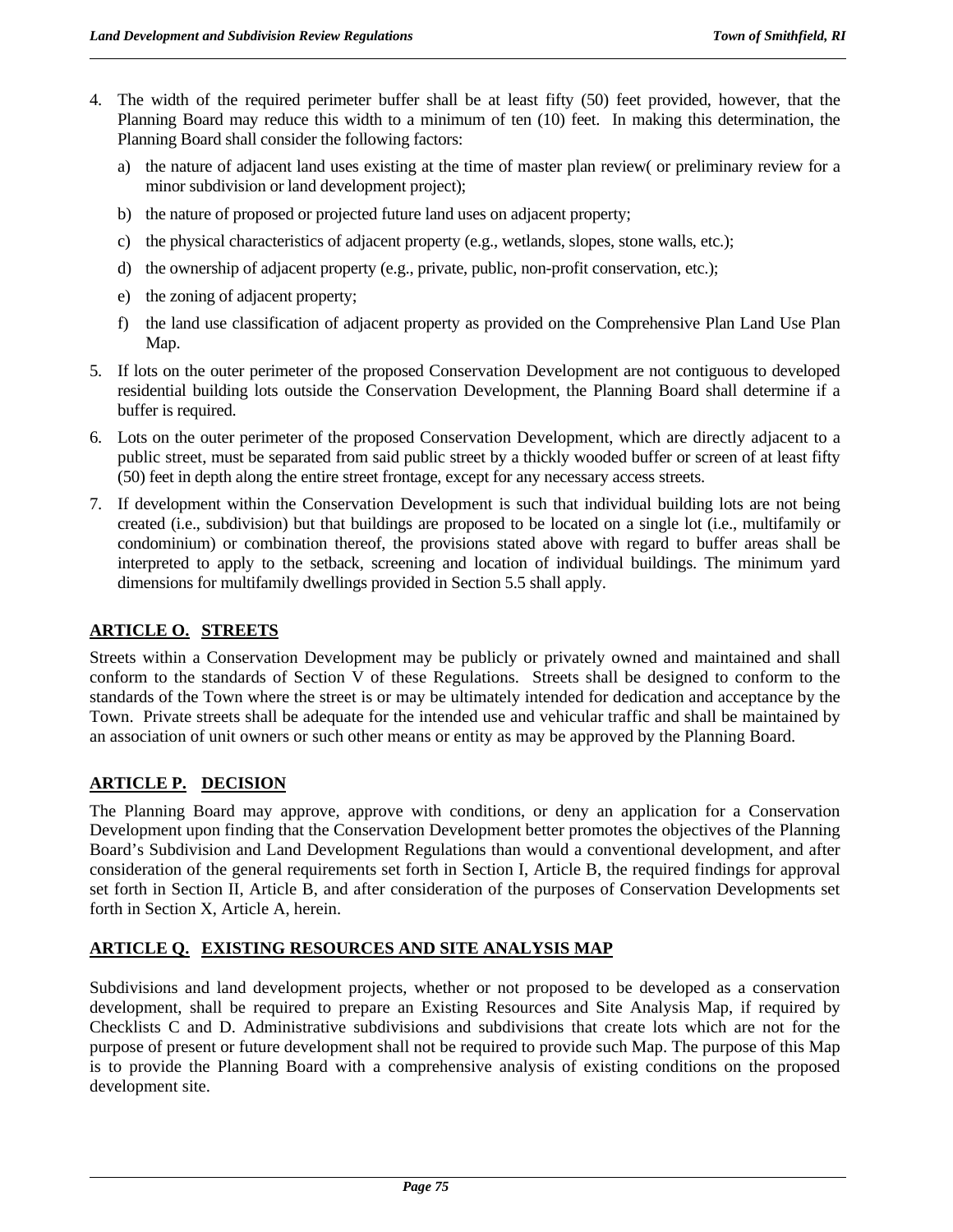An Existing Resources and Site Analysis Map is required to be prepared at the following review stages of subdivisions and land development projects:

- Checklist C Checklist for Pre-application Meetings /Major Subdivision Plan/Land Development **Project**
- Checklist D Master Plat Checklist for Major Subdivisions / Land Development Projects

The checklists referenced above provide guidance to the applicant regarding preparation and use of the Map and its components.

The Planning Board shall review the Map to assess its accuracy, conformance with municipal ordinances, and likely impact upon the natural and cultural resources on the property. Unless otherwise specified by the Planning Board, such plans shall generally be prepared at the scale of  $1" = 100'$  or  $1" = 200'$ , whichever would fit best on a single standard size sheet (24" x 36"). Where necessary for clarity, the Map may be submitted as a series of more than one map. The following information shall be included in this Map(s).

### **A. Topography and Slopes**

1. Topography, the contour lines of which shall generally be at 10-foot intervals, interpolated from U.S.G.S. published maps. More detailed topographic mapping determined by photogrammetry or onsite survey shall be required in areas proposed for development. The determination of appropriate contour intervals shall be made by the Administrative Officer, who may require greater or lesser intervals on exceptionally steep or flat sites. Slopes between 15 and 25 percent and exceeding 25 percent shall be clearly indicated by shading on the map, and the area thereof in acres shall be indicated. Topography for major subdivisions shall be prepared by a professional land surveyor or professional engineer from an actual field survey of the site or from stereoscopic aerial photography and shall be coordinated with official U.S.G.S. benchmarks.

### **B. Natural Resources Inventory**

- 1. The location and delineation of ponds, streams, ditches, drains, special aquatic sites, vernal pools, natural drainage swales, 100-year floodplains and freshwater wetlands, as defined in the Zoning Ordinance. Additional areas of wetlands on the proposed development parcel shall also be indicated, as evident from testing, visual inspection, or from the presence of wetland vegetation.
- 2. Vegetative cover conditions on the property according to general cover type including cultivated land, agricultural land, permanent grass land, meadow, pasture, old field, hedgerow, woodland and wetland. Trees with a caliper in excess of eighteen inches DBH, if located within an area proposed for disturbance or alteration shall also be indicated. Vegetative types shall be described by plant community, relative age and condition. Specimen vegetation as defined in Section 2 shall be identified.
- 3. Soil series, types and map units, as mapped by the U.S. Department of Agriculture, Soil Conservation Service in the latest published soil survey for the State, and accompanying data published for each soil relating to its suitability for construction and for septic suitability
- 4. Geologic formations on the proposed development parcel, including rock outcroppings, cliffs, kettle holes, eskers, etc. based on available published information or more detailed data obtained by the applicant.
- 5. Ridge lines of existing hills and watershed boundaries shall be identified.
- 6. Wellhead protection areas for public or community drinking water wells.

#### **C. Cultural Resources Inventory**

1. All existing man-made features including but not limited to streets, driveways, farm roads, woods roads, buildings, foundations, walls, wells, drainage fields, dumps, excavated areas, utilities, and storm and sanitary sewers.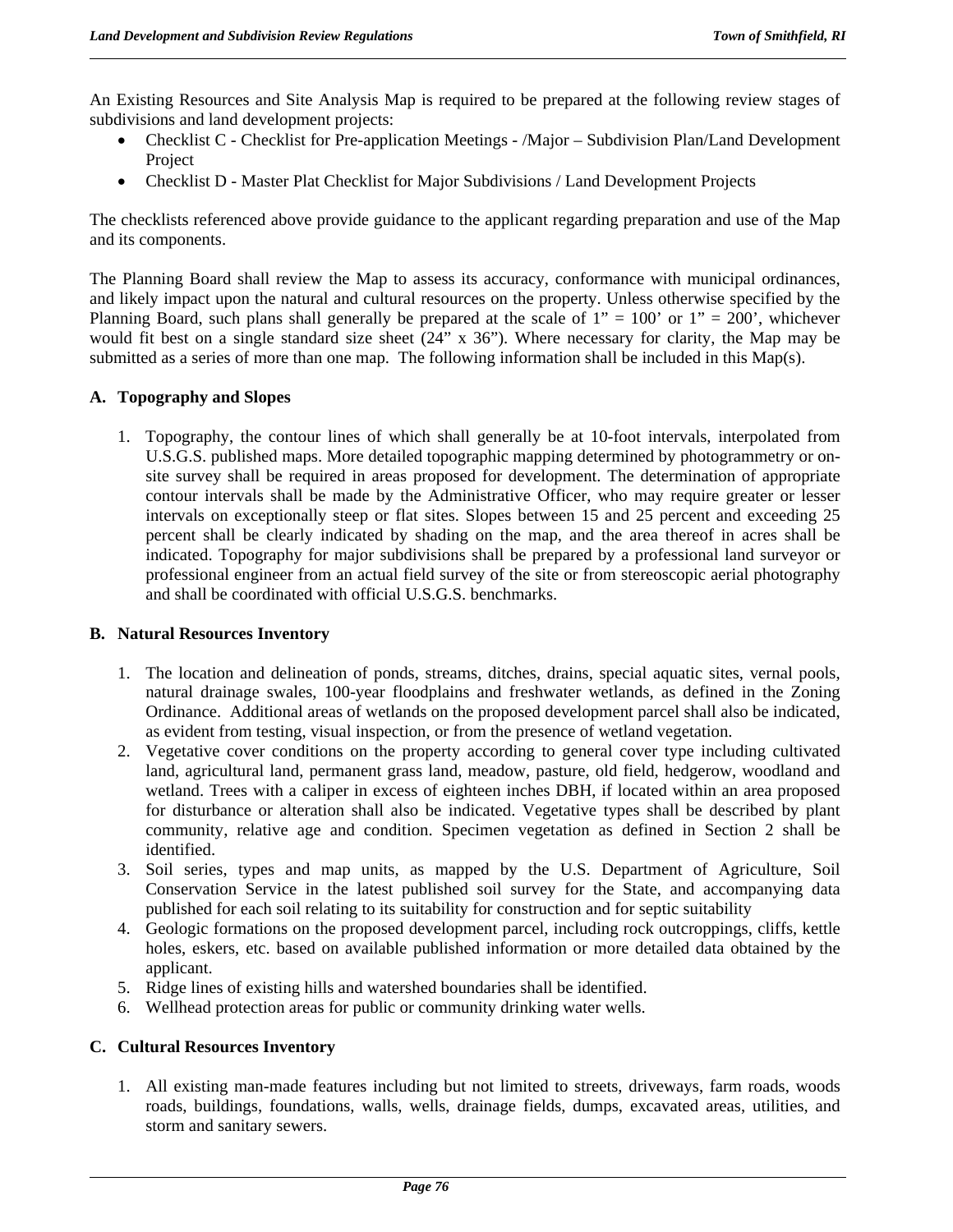- 2. Location of all historically significant sites or structures on the tract, including but not limited to cemeteries, stone walls, cellar holes and foundations, and known archaeological resources.
- 3. A viewshed analysis showing the location and extent of views both from and within the proposed development parcel as well as views into the property from adjacent public or private streets and properties. See definition in Section I, Article D.

## **D. Recreational Resources Inventory**

- 1. Location of trails that have been in public use (pedestrian, equestrian, bicycle, etc.).
- 2. Boat launches, stream access locations and water trails
- 3. Existing play fields and recreation areas

## **E. Utilities and Infrastructure**

- 1. Location of all easements and other encumbrances of property which are or have been filed of record with the Land Evidence Records of the Town.
- 2. Location of all streets and utilities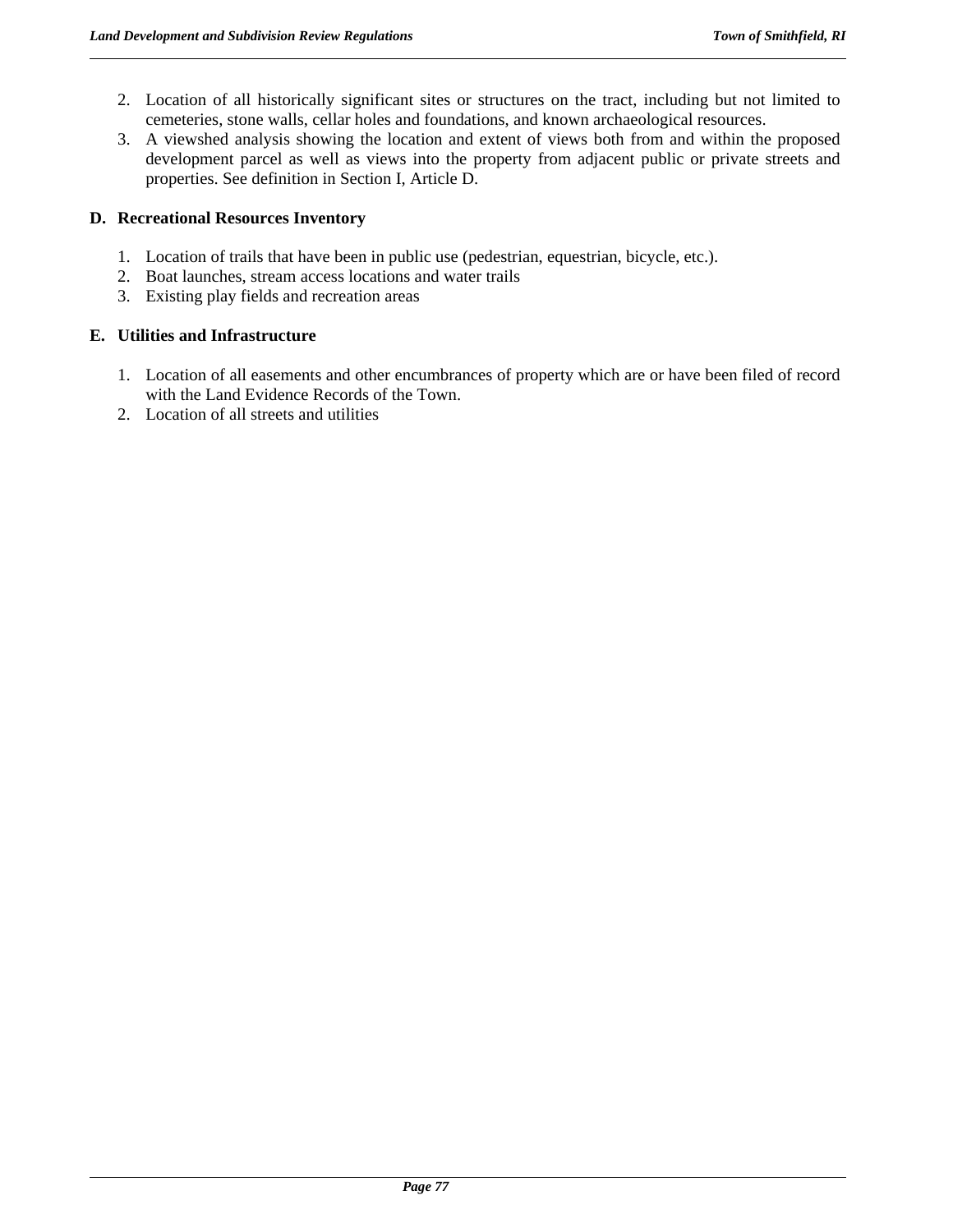## **SECTION XI**

## **MISCELLANEOUS.**

## **ARTICLE A. REVIEW.**

The provisions of these Regulations will be reviewed by the Planning Board a minimum of once every two (2) years.

### **ARTICLE B. ADOPTION, AMENDMENTS, AND REPEALS**.

The Land Development and Subdivision Review Regulations of the Town of Smithfield shall not be adopted, repealed, or amended until after a Public Hearing of which notice shall be given specifying the time and place of such Hearing by publication of such notice in a newspaper of the general circulation of the Town at least once a week for three (3) consecutive weeks prior to the date of such Hearing.

The Planning Board shall adopt, amend, or repeal these Regulations pursuant to the following procedures:

#### 1. **Advertisement Notice**.

Notice of a Public Hearing on any proposed adoption, amendment, or repeal shall be published in a newspaper of general circulation within the Town at least once each week for three (3) successive weeks prior to the date of the Hearing, which may include the week in which the hearing is to be held. The newspaper notice shall be published as a display advertisement, using a type size at least as large as the normal type size used by the newspaper in its news articles. The contents of the advertisement shall include at least the following information:

- a. Specify the place of said hearing and the date and time of its commencement;
- b. Indicate that adoption, amendment or repeal of local regulations is under consideration;
- c. Contain a statement of the proposed amendments to the regulations that may be printed once in its entirety, or may summarize or describe the matter under consideration;
- d. Advise those interested where and when a copy of the matter under consideration may be obtained or examined and copied; and
- e. State that the proposals shown thereon may be altered or amended prior to the close of the public hearing without further advertising, as a result of further study or because of the views expressed at the public hearing. Any such alteration or amendment must be presented for comment in the course of said hearing.

#### 2. **Mailed Notices**.

Notice of the Public Hearing shall be sent by first class mail to the following:

- a. Written notice, which may be a copy of the newspaper notice, shall be mailed to the Associate Director of the Division of Planning of the Rhode Island Department of Administration at least two (2) weeks prior to the hearing.
- b. City or Town Planning Board of any municipality where there is a public or quasi-public water source, or private water source that is used or is suitable for use as a public water source, located within two thousand feet (2,000') of Town of Smithfield's boundaries.
- c. The governing body of any state or municipal water department or agency, special water district, or private water company that has riparian rights to a surface water resource and/or surface watershed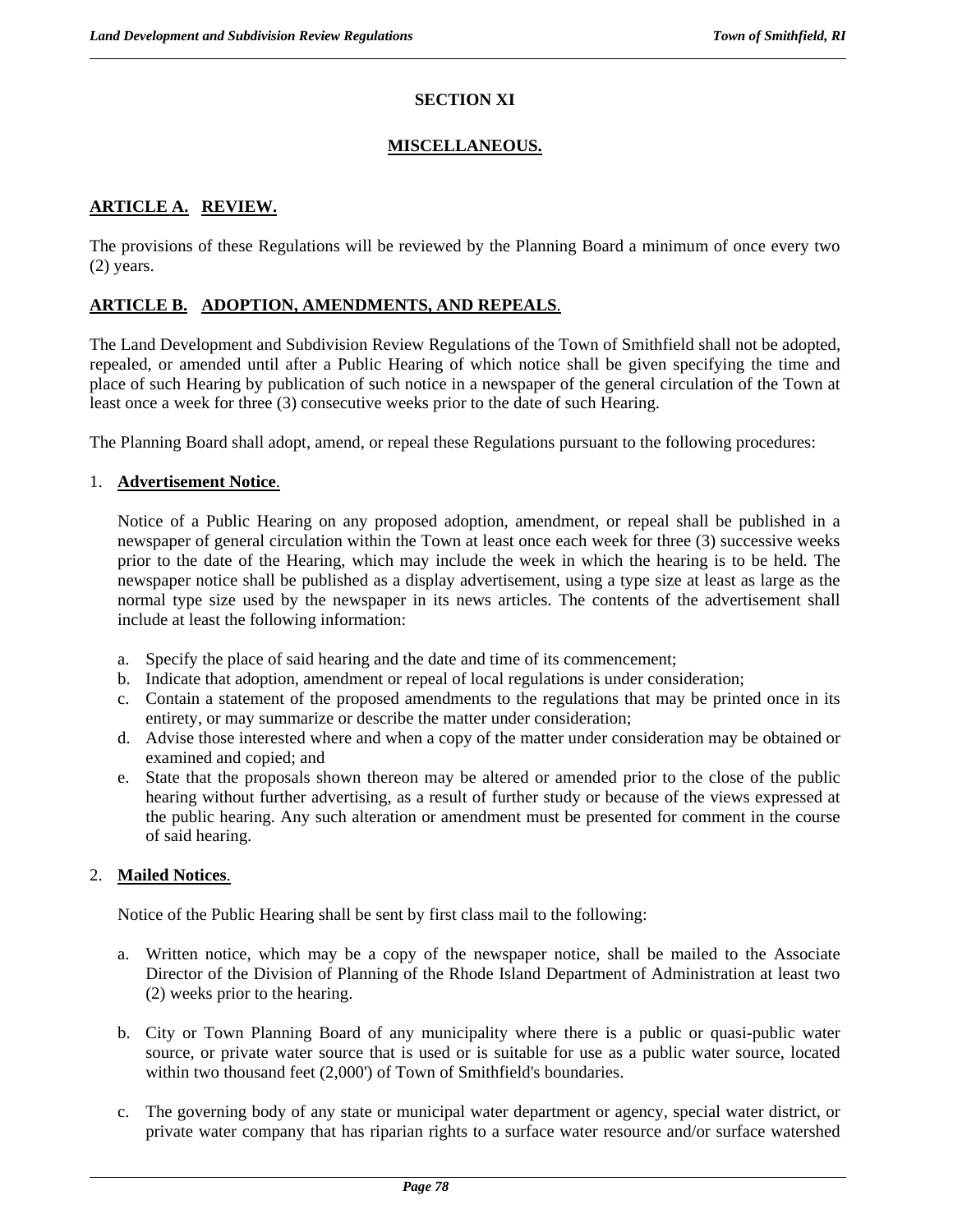that is used or is suitable for use as a public water source located within either the Town of Smithfield or two thousand feet (2,000') of the Town's boundaries, provided, however, that a map survey has been filed with the Smithfield Building Inspector showing the .areas of surface water resources and/or watersheds, and parcels of land within 2000' (two thousand feet) of the areas of surface water resources and/or watersheds, pursuant to the General Laws of the State of Rhode Island (1956 as amended), Section 45-24-53(E).

### 3. **Conduct of Hearing**.

The Planning Board shall conduct a Public Hearing at the date, time, and place specified in the newspaper advertisement and notices. At the Hearing, opportunity shall be given to all persons interested to be heard upon the matter of the proposed Regulations.

### **ARTICLE C. COPIES OF REGULATIONS.**

Printed copies of the local regulations shall be available to the general public and shall be revised to include all amendments. Any appendices shall also be available. A reasonable charge may be made for copies. Upon publication of local regulations and any amendments thereto, the municipality shall send a copy to the Rhode Island Department of Administration's Division of Planning and to the State Law Library.

## **ARTICLE D. VESTED RIGHTS.**

Nothing contained in these Regulations shall impair the validity of any plat legally recorded prior to the effective date of these Regulations.

### **ARTICLE E. APPLICABILITY OF PRIOR SUBDIVISION REGULATIONS.**

Subdivisions which were submitted to the Planning Board for approval under the provisions of these Regulations in effect prior to the date of passage of these Regulations (March, 2007) may be continued to be reviewed by the Planning Board and approved under said prior Regulations in accordance with the following:

#### 1. **Final Approvals**.

Any subdivider who, at the time of adoption of these Regulations, has received final approval, or final approval with conditions, from the Planning Board, may initiate or construct any part of the development, or record said plans in accordance with the Subdivision Regulations in effect at the time final approval was granted. The Planning Board may, in its discretion, grant extensions to any such final approval in accordance with the procedure for such extension as set forth in the Regulations in effect at the time of final approval.

#### 2. **Preliminary Approvals**.

Any subdivision which, at the time of adoption of these Regulations has received preliminary approval, or preliminary approval with conditions, from the Planning Board, may continue to be reviewed by the Planning Board in accordance with the Subdivision Regulations in effect at the time preliminary approval was granted provided that the final plat must be approved and recorded within one (1) year from the date of preliminary approval, unless an extension of time is granted by the Planning Board for good cause shown.

#### 3. **Other**.

Any subdivision which, at the time of adoption of these Regulations has not received final or preliminary approval; or has been reviewed by the Planning Board for preliminary review but no approval therefore has been granted; or which has received any pre-application approval; and any division of land which has not received final approval; shall be reviewed under the terms of these Regulations. The Planning Board shall determine which Regulations apply for subdivisions submitted for approval prior to the date of passage of these Regulations (May, 2006). Appeals from a decision regarding the application status and the applicable Regulation shall be made to the Platting Board of Review as herein provided.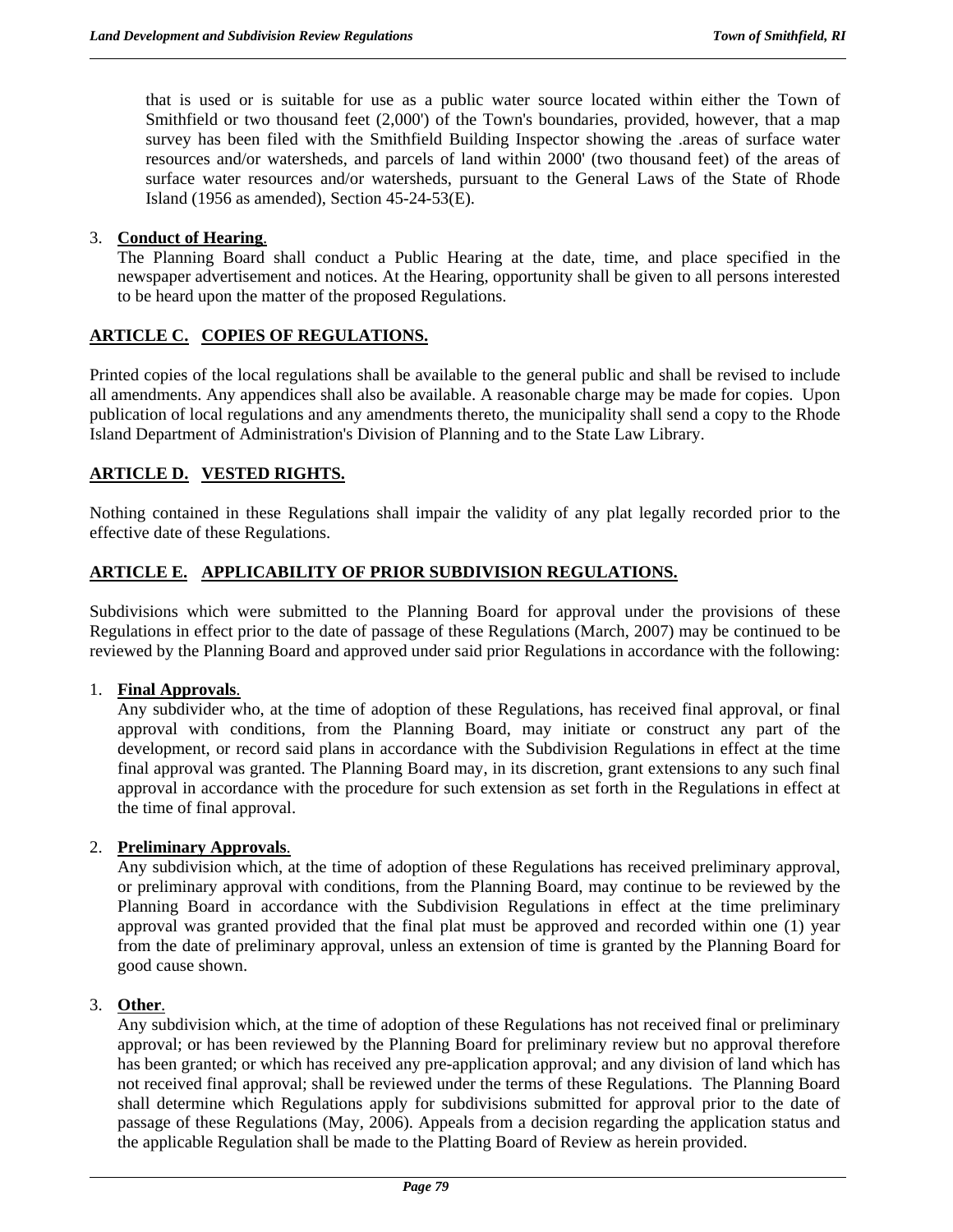## **ARTICLE F. SEVERABILITY.**

If any provision of these Regulations or the application thereof to any person or circumstances is held invalid by a court of competent jurisdiction, the remainder of these Regulations and the application of such provisions to other persons, agencies, or circumstances shall not be affected thereby. The invalidity of any section or sections of these Regulations shall not affect the validity of the remainder of these Regulations.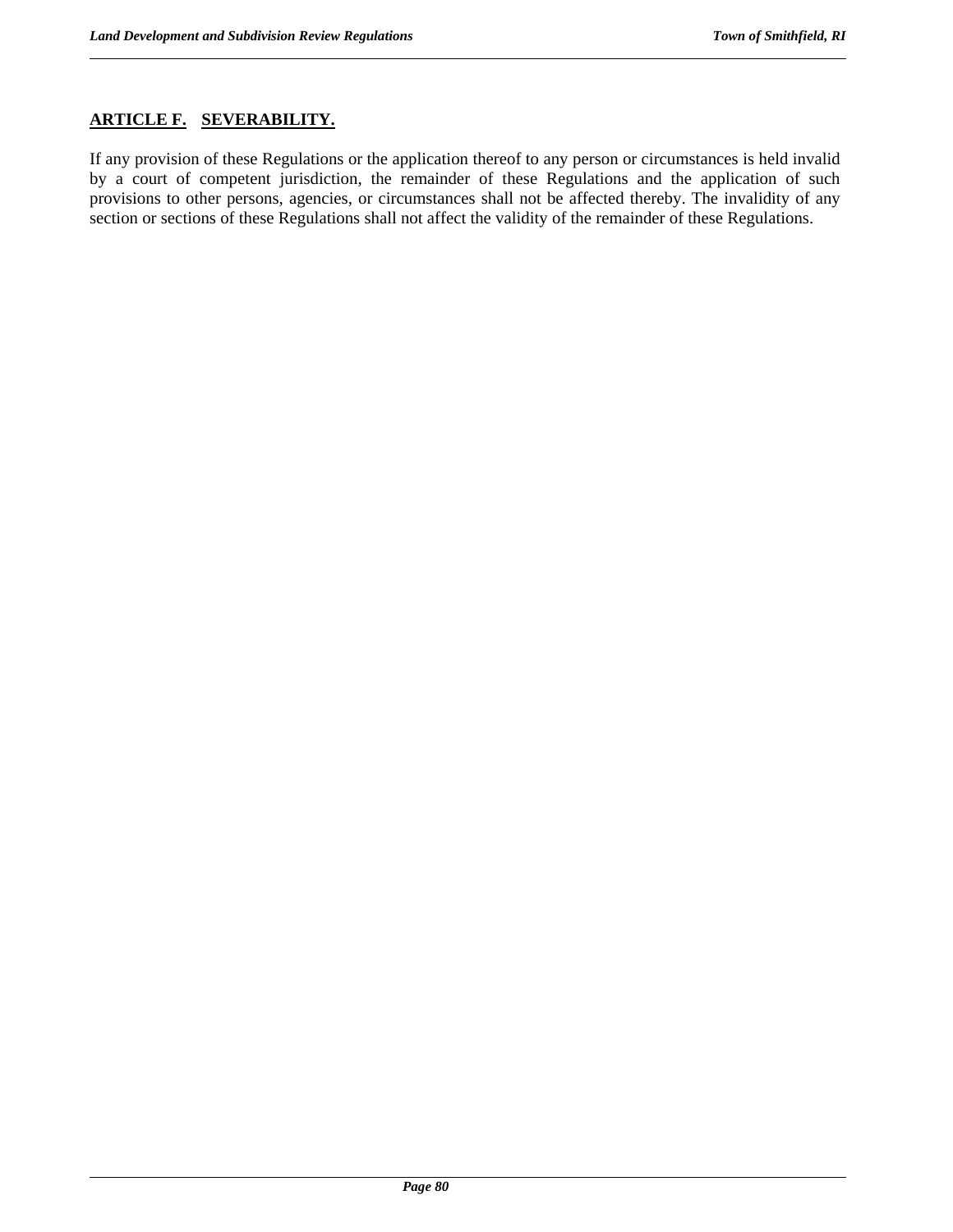## **A. CHECKLIST - ADMINISTRATIVE SUBDIVISION**

The applicant shall submit to the Administrative Officer at least four (4) legible blue or black line copies of the required plans and any supporting materials required by this checklist. The scale of the plans shall be 1"=100' (one inch equals one hundred feet) or smaller. Each sheet shall be no larger than 24 x 36 inches, and each sheet shall be numbered sequentially, e.g. Sheet 1 of 3, 2 of 3, etc. Smaller subdivisions shall be drawn on a minimum sheet size of 18" x 24".

The plans must illustrate all parcels, in their entirety, involved in the proposed subdivision or land development. Plans shall include a certification that all plans and proposed improvements conform to all existing and amended standards of the State of Rhode Island and Providence Plantations, Board of Registration for Professional Engineers and Board of Registration of Land Surveyors, as appropriate.

1.\_\_\_\_Name and address of the property owner and applicant

2. Date of plan preparation, with revision date(s) (if any)

3.\_\_\_\_Graphic scale and true north arrow

4. Plat and lot numbers of the parcel being re-subdivided

5.\_\_\_\_Zoning district(s) of the parcel being re-subdivided. If more than one district, zoning boundary lines must be shown

6.\_\_\_\_Existing property lines, easements and rights of way

7.\_\_\_\_Proposed property lines, drawn so as to distinguish them from existing property lines

8.\_\_\_\_Existing and proposed area(s) and dimensions of the parcel(s) being re-subdivided, for the entire extent of all lots included in the administrative subdivision

9.\_\_\_\_Approximate location of wooded areas

10.\_\_\_\_Approximate location of wetlands or other land unsuitable for development

11. Location and size of existing buildings, structures, utilities and improvements

12.\_\_\_\_Location, width and names of existing public and private streets within or immediately adjacent to the parcel being re-subdivided

13.\_\_\_\_Certification (stamp) of a Professional Land Surveyor that the plan is correct, and that it conforms to a minimum of a Class I Survey, and is tied into the Town of Smithfield GIS vertical and horizontal control datum.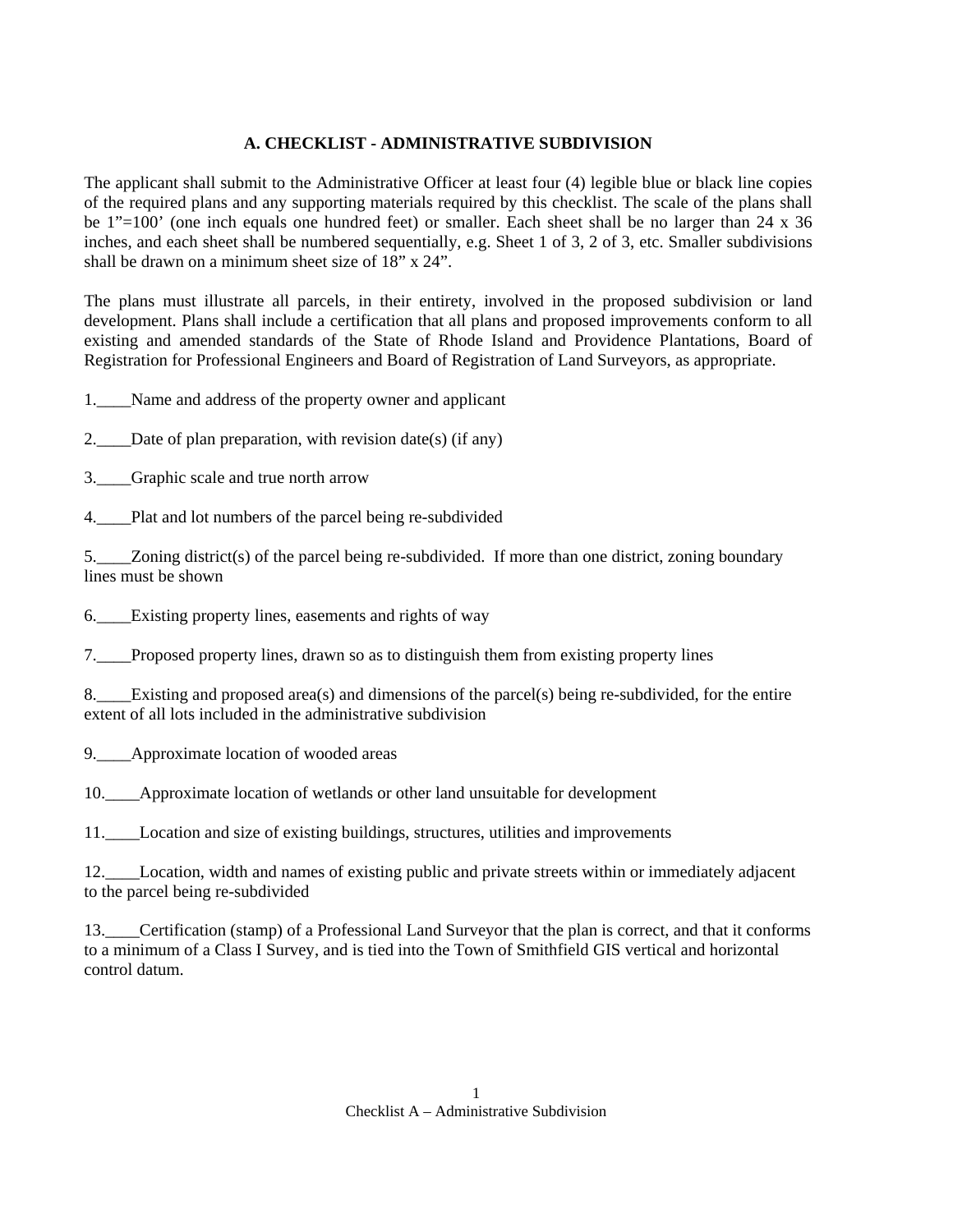#### **Supplementary Information**

- 1. \_\_\_ Administrative fee.
- 2. \_\_\_ Deed Descriptions for each lot and one for the area to be conveyed.
- 3. \_\_\_ General Application for Subdivision Review.
- 3.\_\_\_ RIDEM or RIDOT approvals, if necessary.
- 4. The signature of the owner(s) of all existing lots involved in the subdivision shall appear on the mylar plat prior to endorsement by the Administrative Officer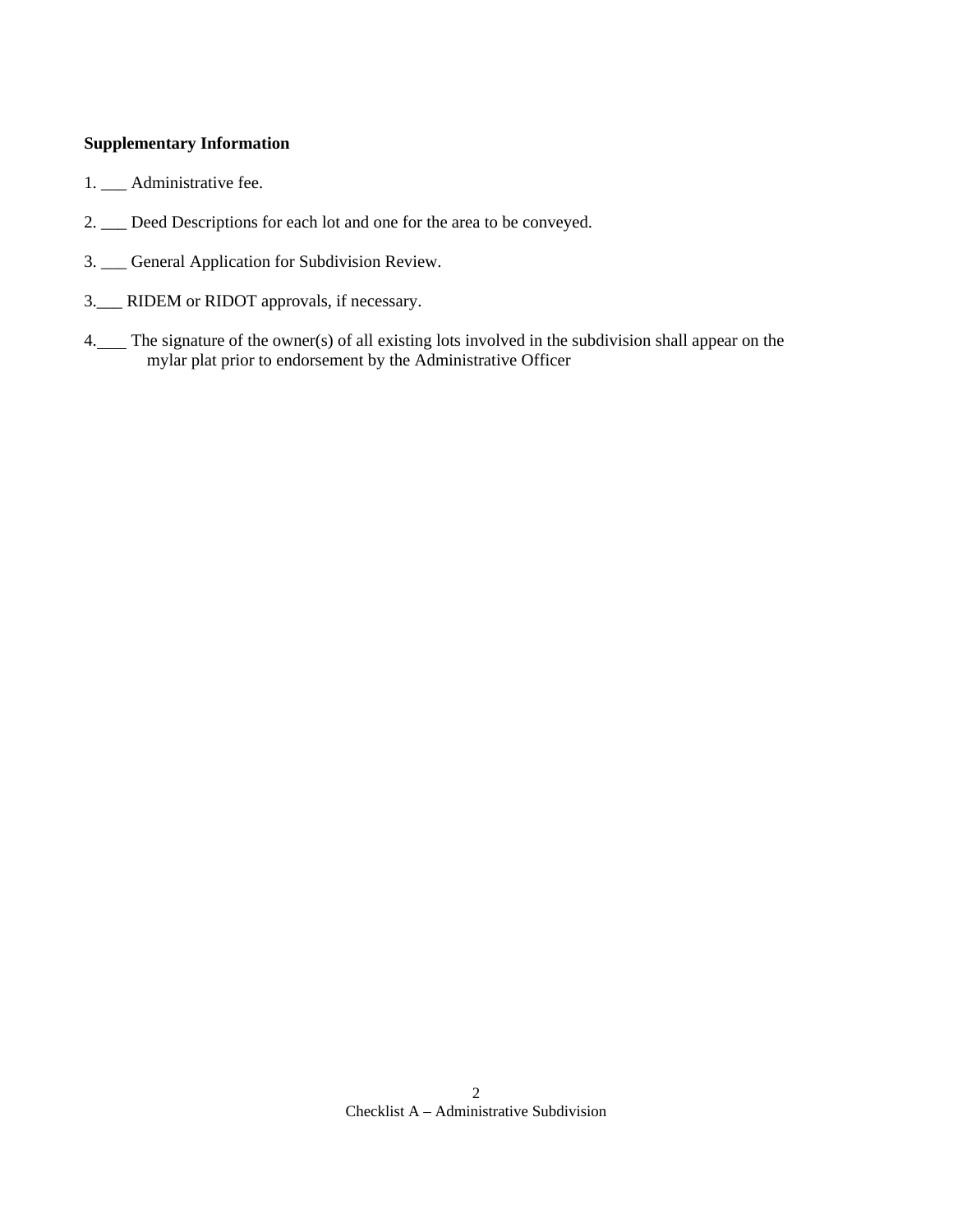### **B. CHECKLIST FOR INFORMAL CONCEPT REVIEW MAJOR & MINOR SUBDIVISION / MAJOR LAND DEVELOPMENT PROJECTS**

The applicant shall submit to the Administrative Officer at least eighteen (18) copies of the required plans and any supporting materials required by this checklist. The scale of the plans shall be sufficient to clearly show all of the information required and shall be subject to the approval of the Administrative Officer. Each sheet shall be no larger than 24 x 36 inches, and a minimum of 18" x 24". Each sheet shall be numbered sequentially, e.g. Sheet 1 of 3, 2 of 3, etc. The plans must illustrate all parcels, in their entirety, involved in the proposed subdivision or land development. Plans shall include a certification that all plans and proposed improvements conform to all existing and amended standards of the State of Rhode Island and Providence Plantations, Board of Registration for Professional Engineers and Board of Registration of Land Surveyors, as appropriate.

#### **Base Map**

*The base map shows the principal existing features of the site, including parcel boundaries, roads, structures, water bodies and vegetation. It should be drawn at a scale sufficient to clearly show all of the information required - depending on the size and complexity of the property usually 1 inch = 100 feet or 1" = 50'. Much of this information could be shown based on the USGS maps and/or orthophotos available from RIGIS.* 

- 1.\_\_\_\_Name of the proposed subdivision.
- 2.\_\_\_\_Name and address of property owner and applicant.
- 3.\_\_\_\_Name, address and telephone number of the person or firm preparing the pre-application plan(s)
- 4. Date of plan preparation, with revision date(s) (if any).
- 5. Graphic scale and true north arrow.
- 6. Plat and lot numbers(s) of the land being subdivided.
- 7.\_\_\_\_Zoning district(s) of the land being subdivided. If more than one district, zoning boundary lines shall be shown
- 8.\_\_\_\_ Perimeter boundary lines of the subdivision, drawn so as to distinguish them from other property lines
- 9.\_\_\_\_ Location of existing streets, property lines, easements, and rights-of-way within and immediately adjacent to the parcel(s) being developed
- 10.\_\_\_\_ Area in acres of the parcel.
- 11.\_\_\_\_ Location and approximate size of existing structures.
- 12.\_\_\_\_ Location of land unsuitable for development, including rivers, streams, lakes, ponds and wetlands. It is not necessary to field verify wetlands at this stage.

#### **Sketch Plan Overlay Sheet**

*The site features described above have been documented by the applicant and presented to the Planning Board. At this point, the applicant can present initial proposals for development. To expedite this process, a conceptual sketch plan(s) for development shall be presented as overlay sheets to be superimposed on top of the base map required above (at the same scale). As an alternative, if detailed site information and surveys are not available, a separate diagrammatic sketch plan(s) may be presented.* 

- 1.\_\_\_\_ Identification of areas proposed for development
- 2.\_\_\_\_ Location of proposed open space areas, if any
- 3.\_\_\_\_ Initial layout of streets
- 4. Initial number of dwelling units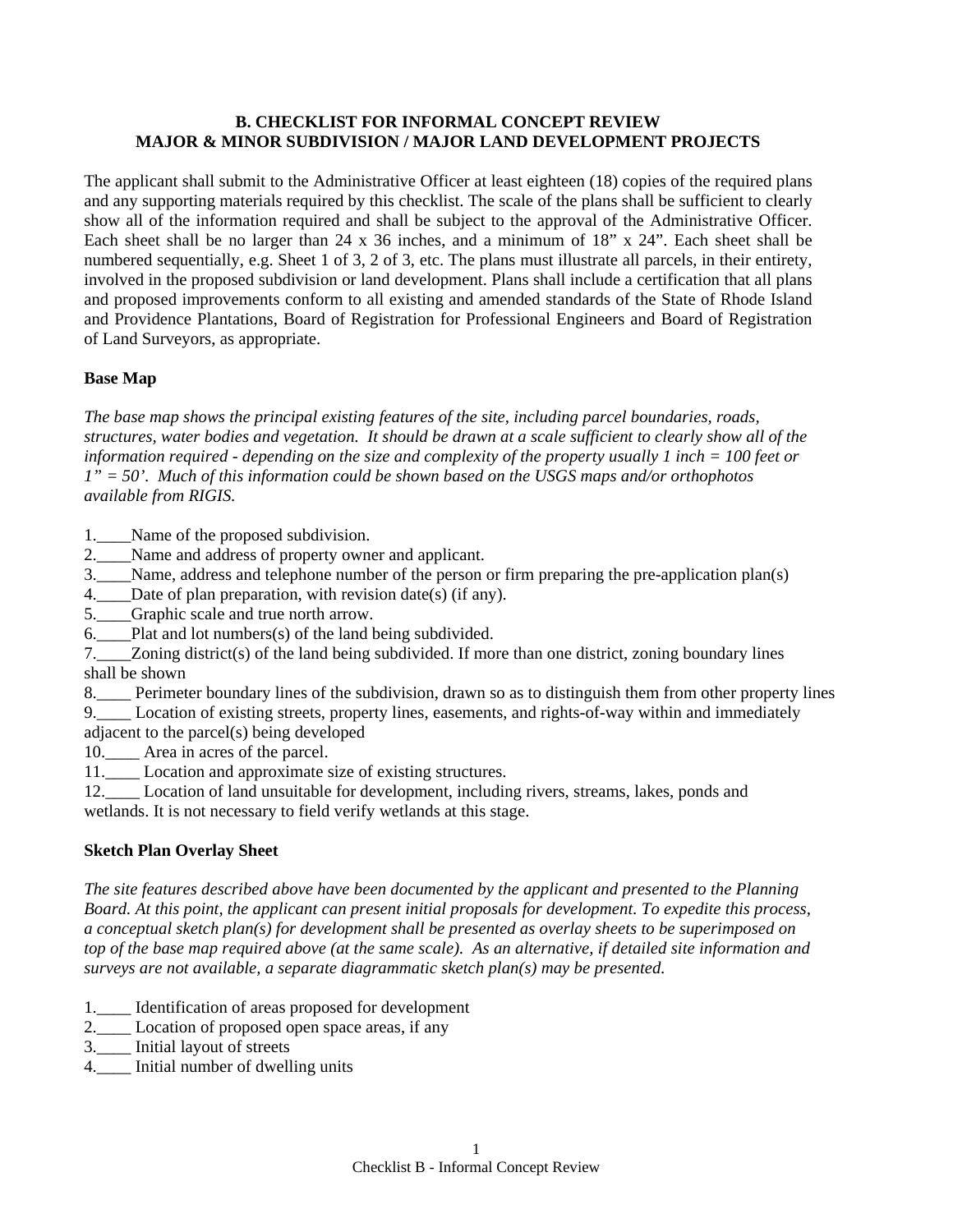# **Supporting Materials**

- 1.\_\_\_\_Administrative Fee as required by Section IV, Article D.1
- 2. General Application for Subdivision Review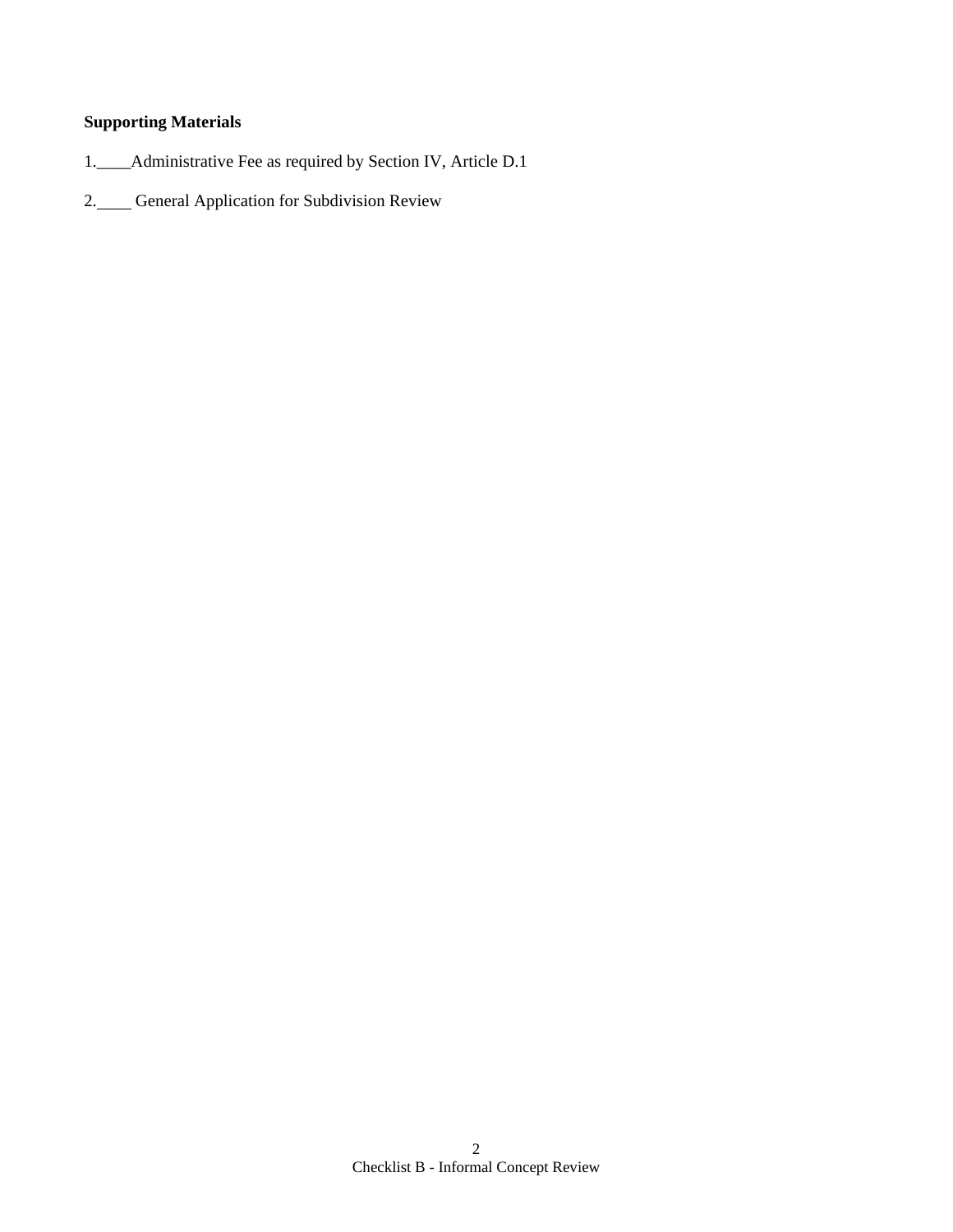#### **C. CHECKLIST FOR PRE-APPLICATION MEETINGS MAJOR SUBDIVISION/ LAND DEVELOPMENT PROJECTS**

The applicant shall submit to the Administrative Officer at least eight (8) full-sized copies of the required plans and any supporting materials required by this checklist. The scale of the plans shall be sufficient to clearly show all of the information required and shall be subject to the approval of the Administrative Officer. Each sheet shall be no larger than 24 x 36 inches, and each sheet shall be numbered sequentially, e.g. Sheet 1 of 3, 2 of 3, etc. In addition, twenty-five (25) legible sets of plans shall be submitted and reduced to a minimum sheet size of no larger than 18" x 24". The plans must illustrate all parcels, in their entirety, involved in the proposed subdivision or land development. Plans shall include a certification that all plans and proposed improvements conform to all existing and amended standards of the State of Rhode Island and Providence Plantations, Board of Registration for Professional Engineers and Board of Registration of Land Surveyors, as appropriate.

At a minimum, the following information shall be provided:

- 1. Site Base Map
- 2. Existing Resources and Site Analysis Map (See Section X, Article Q)
- 3. Site Context Map (see Section X, Article F)
- 4. Potential Site Conservation Areas Map
- 5. Sketch Plan Overlay Sheet
- 6. Conventional Yield plan

#### **Base Map**

The base map shows the principal existing features of the site, including parcel boundaries, roads, structures, water bodies and vegetation. It should be drawn at a scale sufficient to clearly show all of the information required - depending on the size and complexity of the property usually 1 inch  $= 100$  feet or  $1'' = 50'$ . Much of this information could be shown based on the USGS maps and/or orthophotos available from RIGIS.

1.\_\_\_\_Name of the proposed subdivision.

- 2. Name and address of property owner and applicant.
- 3.\_\_\_\_Name, address and telephone number of the person or firm preparing the pre-application plan(s).
- 4. Date of plan preparation, with revision date(s) (if any).
- 5. Graphic scale and true north arrow.
- 6.\_\_\_\_Plat and lot numbers(s) of the land being subdivided.
- 7.\_\_\_\_Zoning district(s) of the land being subdivided. If more than one district, zoning boundary lines shall be shown.
- 8.\_\_\_\_ Perimeter boundary lines of the subdivision, drawn so as to distinguish them from other property lines.

9. Location of existing streets, property lines, easements, and rights-of-way within and immediately adjacent to the parcel(s) being developed.

10.\_\_\_\_Area in acres of the parcel.

11.\_\_\_\_Location and approximate size of existing structures.

12.\_\_\_\_Known surface waters including rivers, streams, lakes, ponds and wetlands. It is not necessary to field verify wetlands at this stage.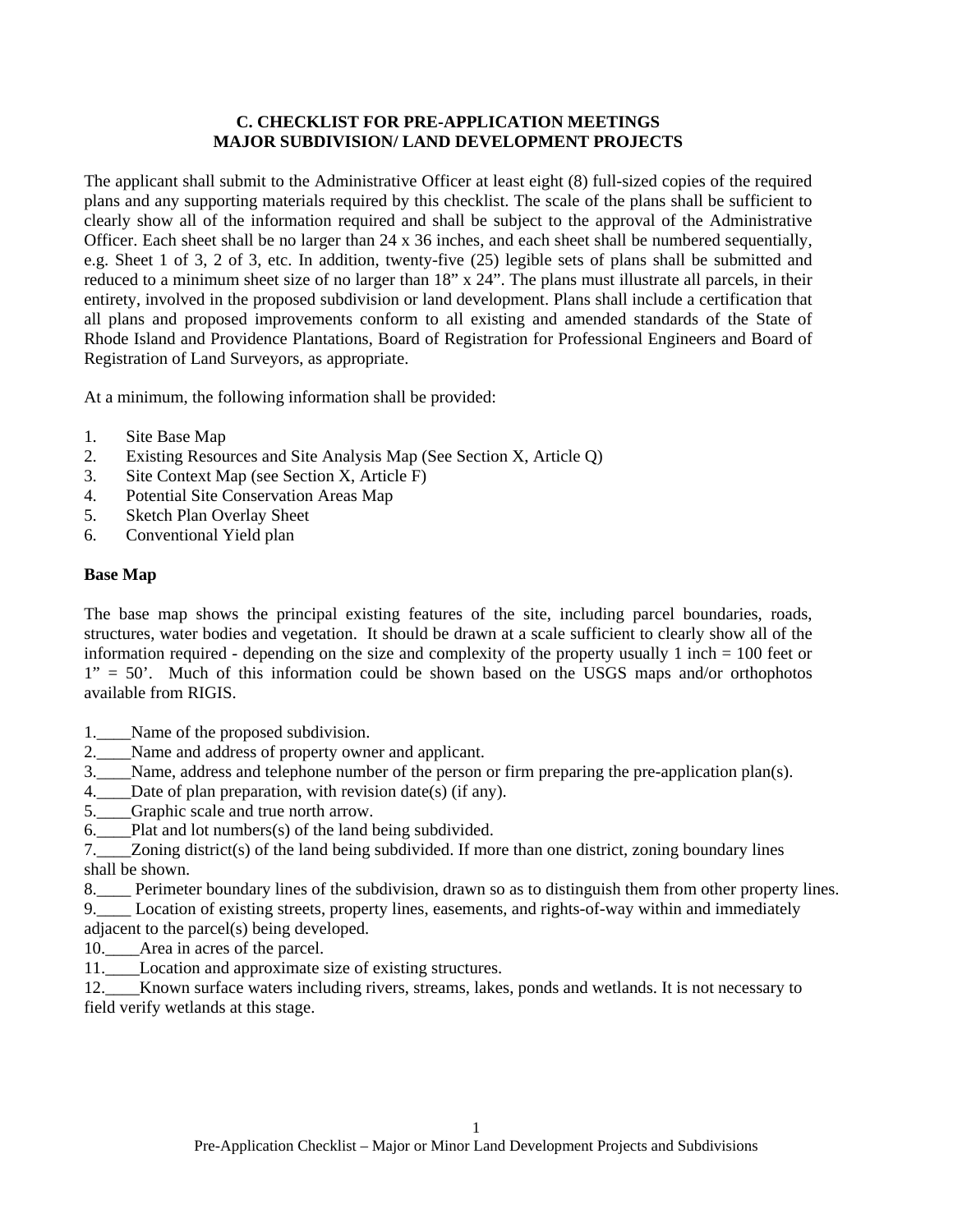#### **Step 1: Existing Resources and Site Analysis Maps**

During Site Analysis, information about natural and cultural factors is collected and mapped, creating an objective basis of facts to inform discussions and support fair decisions. In this first step, the focus is on the site itself, its features and capabilities. The Site Analysis process is described in detail in Section X, Article D, Step 1 of these Regulations. The number of Site Analysis maps required will vary with the complexity of each site. The following maps should be prepared as separate overlays, which can be combined in different ways using Geographic Information System Technology (GIS) to better understand the interaction of the various site features and resource types. GIS maps are recommended. For further information and illustrated examples regarding suggested GIS maps refer to RIDEM Conservation Development Manual 2003.

#### **Topography and Slopes**

The form of the land is fundamental to understanding both natural systems and suitability for construction. USGS topographic maps provide 10' contours (elevation lines); these can be traced manually or digitized for use as an overlay. In addition, a slope map provides a general assessment of development suitability, or potential hazards, based on slope.

13.\_\_\_\_Existing topography with 10' contour lines.

14.\_\_\_\_Slope map, with slopes grouped according to three categories based on development suitability: less than 15%, 15-25%, and over 25%. Steeper slopes should be shown in progressively darker colors or shades of gray.

15.\_\_\_\_Existing drainage and drainage structures, such as culverts and pipes, etc.

### **Natural Resource Inventory**

Unique features and local priorities for natural resources can be found in the Comprehensive Plan. Smaller parcels in particular may contain only a portion of a resource area or buffer zone, which may be shown more clearly on a separate map showing the site within a larger district or watershed. Subsurface groundwater aquifers and surface water supplies should be indicated in a gradation of blue colors, tones or hatching where the surface water supply reservoir or aquifer is darkest and its watershed or recharge areas are progressively lighter. Farmland and forested land should be shown in light and dark green, respectively, with an indication of underlying soil types with hatching and/or labels. Natural Heritage areas can be shown with a red outline around the designated area.

16.\_\_\_\_ Location of land unsuitable for development as defined in the Zoning Ordinance, including wetlands , ponds, streams, ditches, drains, special aquatic sites, vernal pools. Wetland locations do not need be verified by RIDEM.

- 17.\_\_\_\_ Surface watersheds, groundwater aquifers, recharge areas and wellhead protection areas.
- 18.\_\_\_\_ State-designated Natural Heritage Sites
- 19. Unfragmented forest tracts.
- 20.\_\_\_\_ Prime farmland soils.

.

- 21.\_\_\_\_ Land in active agricultural use.
- 22.\_\_\_\_ State, regional, or community greenways and greenspace priorities.
- 23.\_\_\_\_ 100-year floodplains as shown on federal flood protection maps.

#### **Cultural Resource Inventory**

State and local records of historic features can be transferred to a base map by hand or as GIS layers. Site-level features such as stone walls, agricultural elements, historic houses and outbuildings, and other landscape features can be located on RIGIS orthophotos or transferred to an overlay map based on a site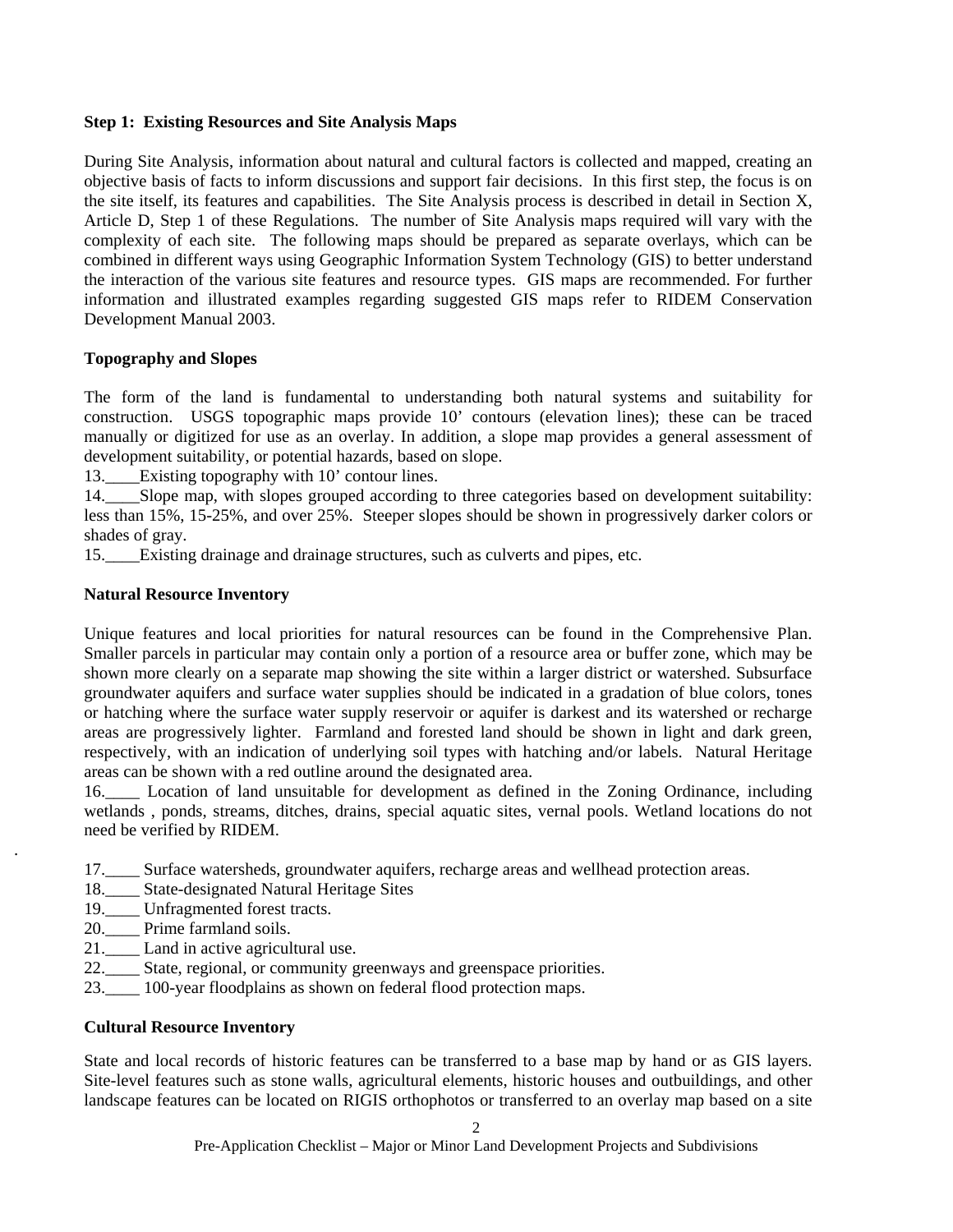walk. Scenic roads and areas are identified in state and local plans, and specific views on the parcel can be identified with arrows and text description.

24. State or locally-designated historic sites, districts, cemeteries or landscapes.

25.\_\_\_\_Archaeological sites.

26. Scenic road corridors and state-designated scenic areas.

27.\_\_\_\_Approximate location of stone walls, structures, outbuildings, roads or trails, and other historic features on the parcel.

#### **Recreational Resource Inventory**

Trails and recreational areas can be identified based on site observation, USGS maps, and aerial photography. Regional trails, boat launches and recreational sites may be found on RIGIS, and in the Comprehensive Plan or other Greenspace Plans, which indicate existing and potential trails and recreation areas within the Town. Trails should be graphically separated into existing (solid line) and potential (dashed line), and colored green for hiking, red for biking, blue for boating, etc.

28.\_\_\_\_Existing hiking, biking, and bridle trails within and adjacent to site.

29.\_\_\_\_Boat launches, lake and stream access points, beaches and water trails.

30. Existing play fields and playgrounds adjacent to the site.

#### **Utilities and Infrastructure (if available)**

Utility information available on RIGIS may be dated, and therefore lacking more recent extensions. The Comprehensive Plan contains more recent maps of utilities, and the Smithfield Department of Public Works and public utility companies maintain the most up-to-date records. A quick field survey of manholes and utility poles can often provide a good approximation of available utilities.

- 31.\_\_\_\_Size and approximate location of public or private water lines.
- 32.\_\_\_\_Size and approximate location of public or private sewer lines.
- 33. Gas service.
- 34. Electrical service.
- 35.\_\_\_\_Telephone, cable, and other communication services.
- 36.\_\_\_\_Width and surfacing material of existing road(s) at access points.

## **Step 2: Site Context Map**

In Step 2, attention shifts to what's around the site in the larger context of the neighborhood and town. Objective data is collected for natural, cultural and recreational resource systems that surround the site, as well as the social structure and visual character of the neighborhood. The Contextual Analysis process is described in detail in Section X, Article F and in Section X, Article D, Step 2 of these Regulations. It can include many of the same features and resources mapped for the site analysis, but this time with a focus on the area surrounding the site.

Using 1997 RIGIS orthophotos, or more recent aerial photography if available, show the area within 1 or 2 miles of the site at a scale of one inch equals 400 feet.. Outline the parcel boundary. Surrounding parcels, 10' contours, surface waters and wetlands from RIGIS may be overlaid with the photograph if available. Resources which extend over large areas, such as public drinking water supply watersheds, groundwater aquifers, well head protection areas and agricultural districts, may also be shown more effectively at the context scale than on the site analysis maps in Step 1. A USGS map should be submitted with the parcel boundary outline. This will show many key features surrounding the site.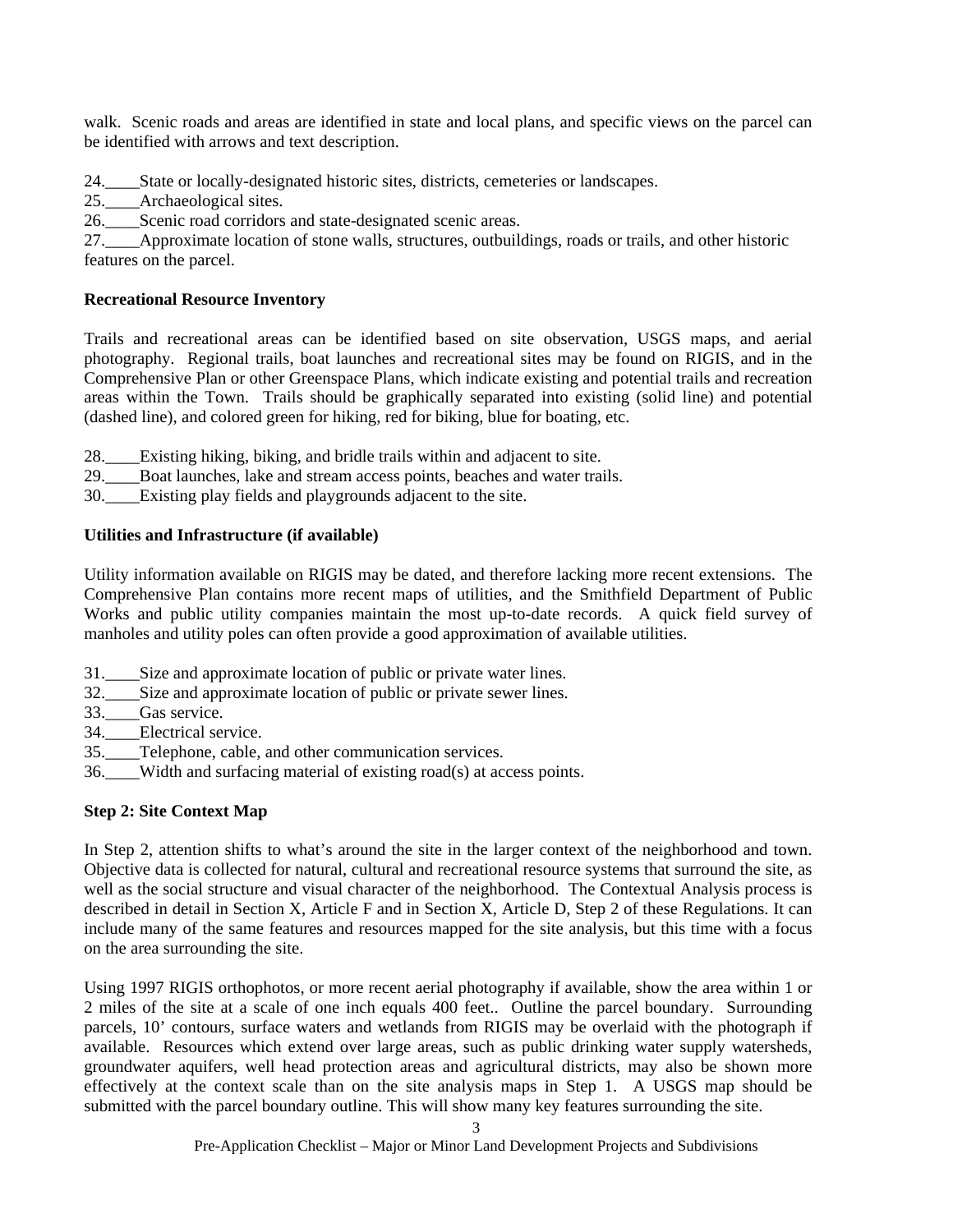#### **Step 3: Potential Conservation Areas**

Based on the data mapped as part of the analysis of the site and its context in Steps 1 and 2, respectively, an assessment map of potential conservation areas shows that part of the site which must be protected by law, that which cannot be built on because of physical constraints, or which represents an important resource or neighborhood feature to be protected. Together, these represent the most logical potential conservation areas. While the first two steps consist of a straightforward inventory of resources, opportunities and constraints, for Step 3 planners must reach a consensus about which areas have high value for conservation. Designation of Potential Conservation Areas is described in detail in Section X, Article D, Step 3 of these Regulations.

Graphic and coloring schemes, as suggested below, can help keep this information legible as the information is combined on the maps. Separate overlays may be required to illustrate more complicated situations, but where possible try to keep these coverages on the same map.

#### **Non-Buildable Areas**

Land Unsuitable for Development is defined in Section 6.8 of the Zoning Ordinance. These areas shall be shown as follows:

1.\_\_\_\_Freshwater wetlands, surface waters and vernal pools, including local and state regulated setbacks. Surface waters can be mapped in blue, with wetlands in blue/green and setback lines in darker blue/green. 2.\_\_\_\_Land located in any floodway

3.\_\_\_\_Ledge and/or rock out crops - can be mapped in brown.

4. Slopes greater than 15% - can be mapped in orange.

5. Existing utility easements and power line right-of-ways.

6.\_\_\_\_Unique sites having historical, archaeological or values protected by Local, State or Federal Regulations.

7.\_\_\_\_Hydric soils - can be mapped collectively in red cross-hatching rather than individual soil types.

Since soil conditions are fundamental both to natural resources and construction suitability, the statewide soil survey available on RIGIS can yield an approximate idea of areas where construction will be difficult or impossible. The soils data also shows where development may be most appropriate, particularly for onsite wastewater treatment systems. The applicant must show soils as a function of the soil properties, not the individual soil type. Several ways of grouping and assessing soils have been prepared by state agencies to aid in this assessment. RIGIS provides a grouping scheme based on water table, slope, bedrock, and miscellaneous severe constraints. The Cooperative Extension Service at the University of Rhode Island has developed a grouping scheme based on hydrological characteristics, from well-drained soils with a deep water table to hydric soils that are essentially wetlands. (A comparison of these methods may be found at the Rhode Island Cooperative Extension's web site www.uri.edu/ce/wq /mtp/rapid/ sscomp.html.) The extent of hazard or constraint will depend to some degree on local conditions and availability of public sewer and water, etc. Items to be identified as potential conservation areas will therefore need to be identified in consultation with town staff or the Planning Board.

#### **Partially Constrained Areas**

8.\_\_\_\_\_ Slopes between 15-25% - can be mapped in yellow.

9.\_\_\_\_\_ 100-year flood plains - can be indicated with blue cross-hatching.

10. Soils with seasonal high water table less than 3.5 feet or slowly-permeable "hardpan" soils - can be shown with orange cross-hatching (primarily a constraint on the construction of septic systems).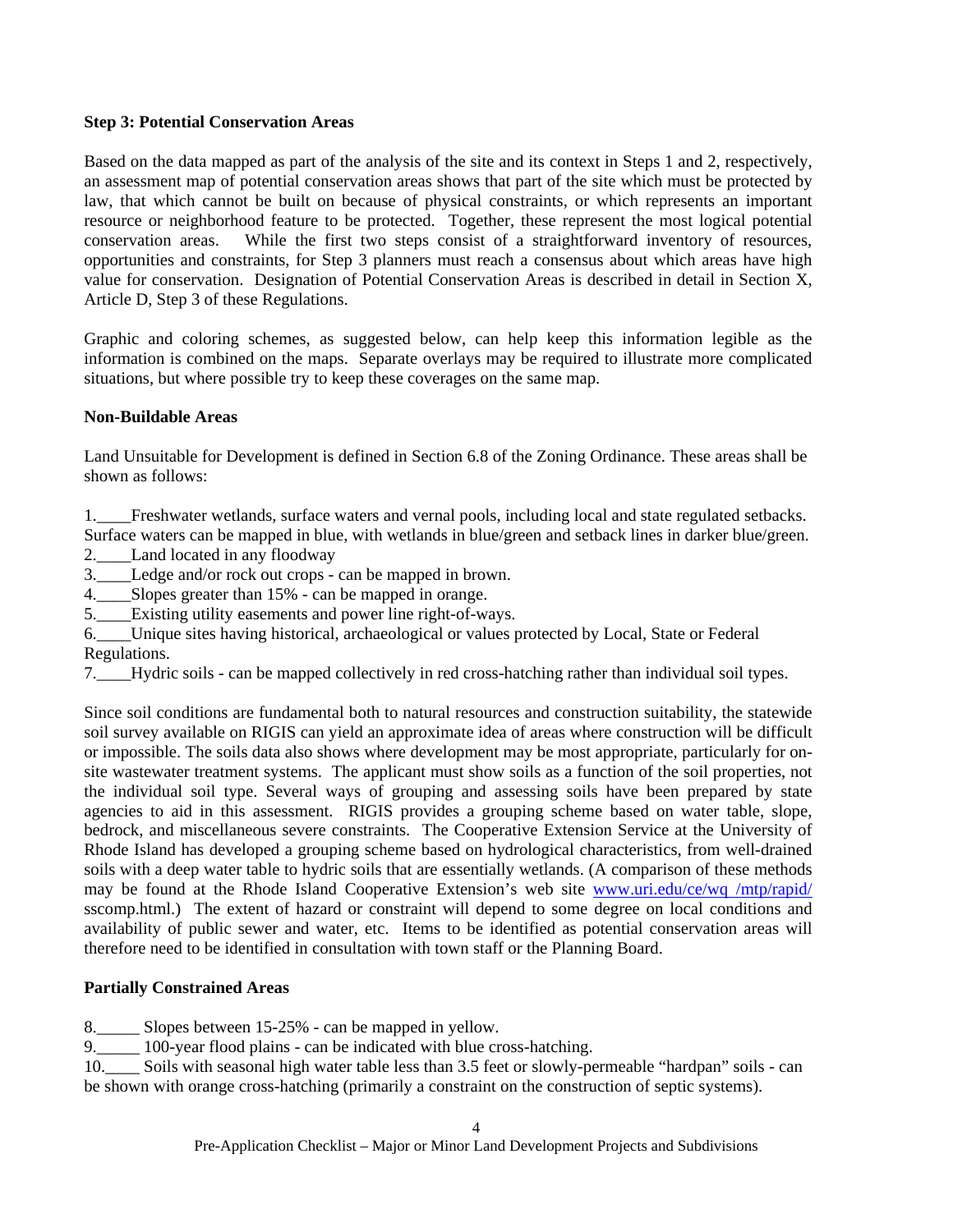#### **Important Natural, Cultural, and Recreational Resource Areas**

Identify the resources in each category which are the most important to protect, based on an assessment of the natural, cultural and recreational resources mapped for Step 1; these can be indicated with transparent tones and/or written annotations on the map.

11. Natural resource areas - can be shown in green transparent tones.

12.\_\_\_\_Cultural resource areas - can be shown in red transparent tones.

13.\_\_\_\_Recreational resources - can be shown with solid and dashed lines, hatching for areas, and annotations, as appropriate.

#### **Sketch Plan Overlay Sheet**

The site features described above have been documented by the applicant and presented to the Planning Board. At this point, the applicant can present initial proposals for development. To expedite this process, a conceptual sketch plan(s) for development shall be presented as overlay sheets to be superimposed on top of the base map and existing resources and site analysis maps required above (at the same scale). As an alternative, if detailed site information and surveys are not available, a separate diagrammatic sketch plan(s) may be presented.

- 1.\_\_\_\_Identification of areas proposed for development
- 2.\_\_\_\_Location of proposed open space areas
- 3.\_\_\_\_Initial layout of streets
- 4. Initial number of dwelling units

#### **Conventional Yield Plan**

A Conventional Yield Plan, as discussed in Section X.H shall be drawn to scale to show the maximum number of single family lots that could be developed on a subdivision parcel, taking into consideration the presence of land unsuitable for development as defined in the Zoning Ordinance.

1. Conventional Yield Plan

#### **Supplementary Information**

1.\_\_\_\_ Administrative Fee (Section IV.D.1)

2. General Application for Subdivision Review

#### **Conclusions/Outcomes from Pre-Application Review**

\_\_\_\_Agreement on areas for further investigation, necessary detail of field surveys, etc.

\_\_\_\_Approximate location of natural, cultural and recreational resources and agreement on the Town's priorities for resource protection in the areas of the site.

Understanding of resource systems within the site's larger context.

Preliminary location of potential conservation and open space areas.

Pre-Application Checklist – Major or Minor Land Development Projects and Subdivisions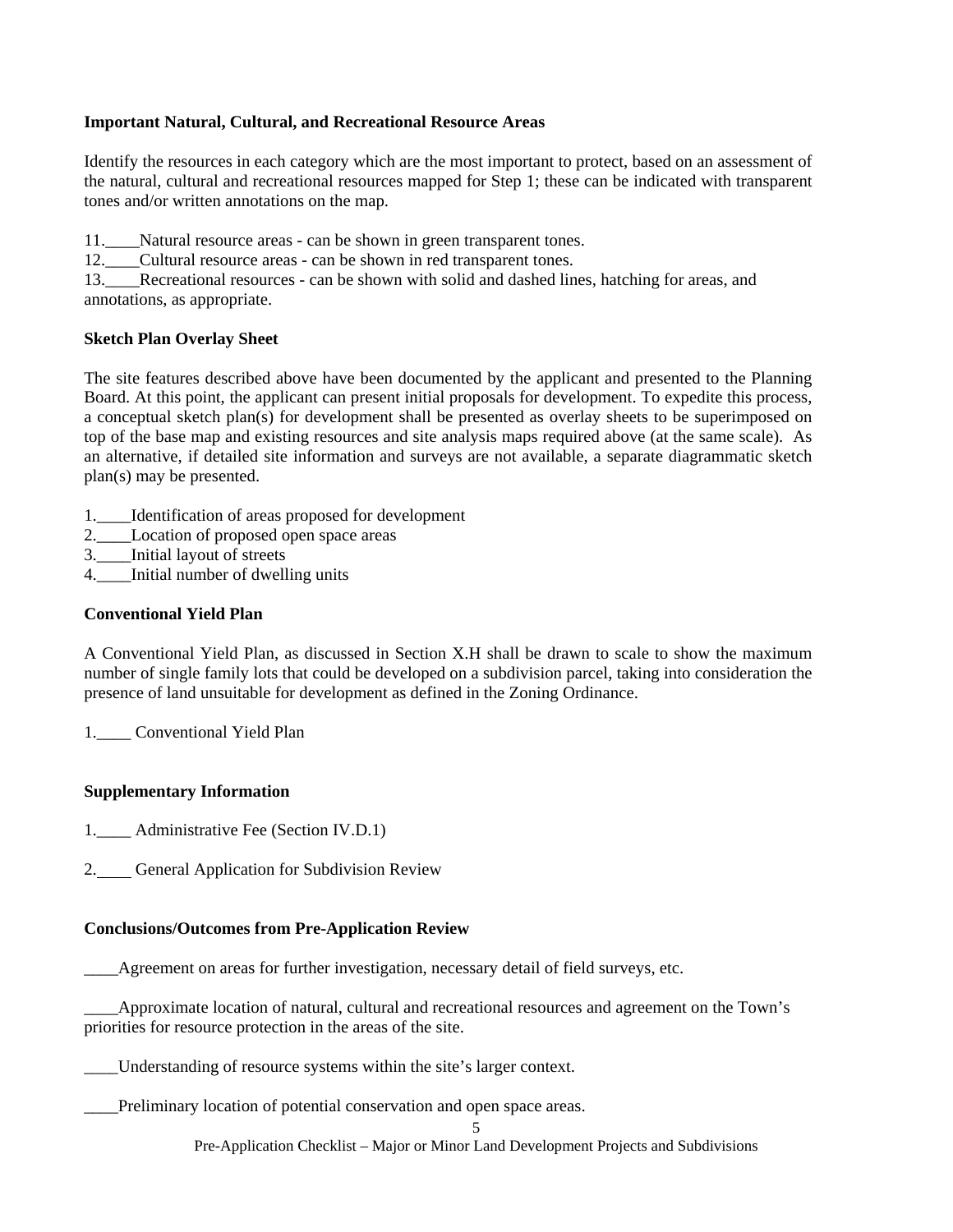\_\_\_\_Preliminary location potential development areas.

\_\_\_\_Agreement on type of development (conservation development, conventional development or rural residential compound).

Agreement on initial basic maximum number of units. Refer to Section X.H

\_\_\_\_Agreement regarding the consultants, if any, the Town will use to assist in the review process. Refer to Section IV, Article D.2 – Project Review Fees

\_\_\_\_Other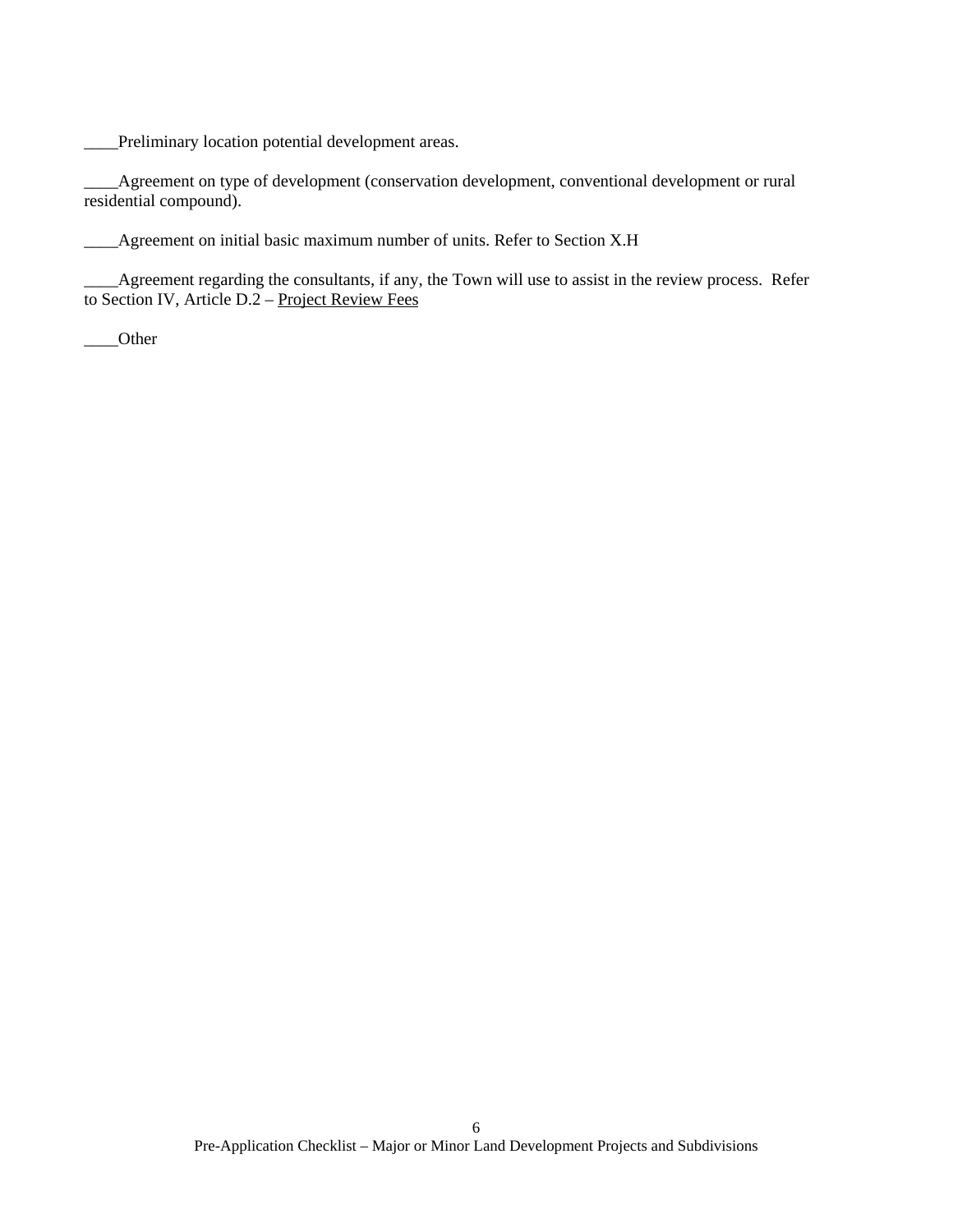#### **D. MASTER PLAN CHECKLIST FOR MAJOR SUBDIVISION /LAND DEVELOPMENT PROJECTS**

Each of the ten steps in the Conservation Development process is reflected in Master Plan Review. Many of the same maps and overlays submitted for Pre-Application can be reused as they are, or updated with such additional field surveys and research as may be agreed to by the applicant and the Planning Board during pre-application review. Looking ahead to Preliminary and Final Plan submissions, the applicant may commission detailed topographic, wetlands, and boundary surveys - especially for areas of the site where development is proposed.

The following information shall be presented in the form of a written narrative report, supplemented as necessary with drawings, sketches or plans to convey intent. The narrative report shall include reduced sets of all drawings and plans required below on minimum 18" x 24" sheets. The number of reduced copies shall be determined by the Administrative Officer, based upon the required distribution to the Planning Board, and other agencies listed in D. Supporting Materials, below.

Initially, the applicant shall submit to the Administrative Officer at least eight full-scale (8) blue or blackline copies of master plan maps required below. In addition, at least twenty-five (25) reduced copies of the narrative report, including reduced maps shall be submitted.

### **A. Base Map**

Unless otherwise indicated, plans shall be drawn to a scale of either 1 inch = 100 feet or 1 inch = 200 feet, whichever would best fit on a standard size sheet (24 inches x 36 inches), unless otherwise approved by the Administrative Officer. Sheets shall be numbered sequentially (e.g., sheet 1 of 3, 2 of 3, etc.). At this stage the basic features such as roads, parcel boundaries, topography, vegetation and water features are best redrawn as a clean base map, or used as overlays to the Existing Resources and Site Analysis Map.

- 1.\_\_\_\_ Name of the proposed subdivision.
- 2. Name and address of property owner and applicant.
- 3.\_\_\_\_ Name, address and telephone number of the person or firm preparing the master plan(s)
- 4.\_\_\_\_ Date of plan preparation, with revision date(s) (if any).
- 5.\_\_\_\_ Graphic scale and true north arrow.
- 6. Plat and lot numbers $(s)$  of the land being subdivided.
- 7.\_\_\_\_ Zoning district(s) of the land being subdivided. If more than one district, zoning boundary lines shall be shown
- 8.\_\_\_\_ Perimeter boundary lines of the subdivision, drawn so as to distinguish them from other property lines
- 9.\_\_\_\_ Location of existing streets, property lines, easements, and rights-of-way within and immediately adjacent to the parcel(s) being developed
- 10.\_\_\_\_ Area in acres of the parcel.
- 11.\_\_\_\_ Names of abutting property owners and property owners immediately across any adjacent streets.
- 12.\_\_\_\_ Location and approximate size of existing structures.
- 13.\_\_\_\_ Location of land unsuitable for development, including known surface waters including rivers, streams, lakes, ponds, wetlands and vernal pools. Wetland areas shall be field surveyed and verified by the RI Department of Environmental Management at this point, especially within or adjacent to proposed development zones.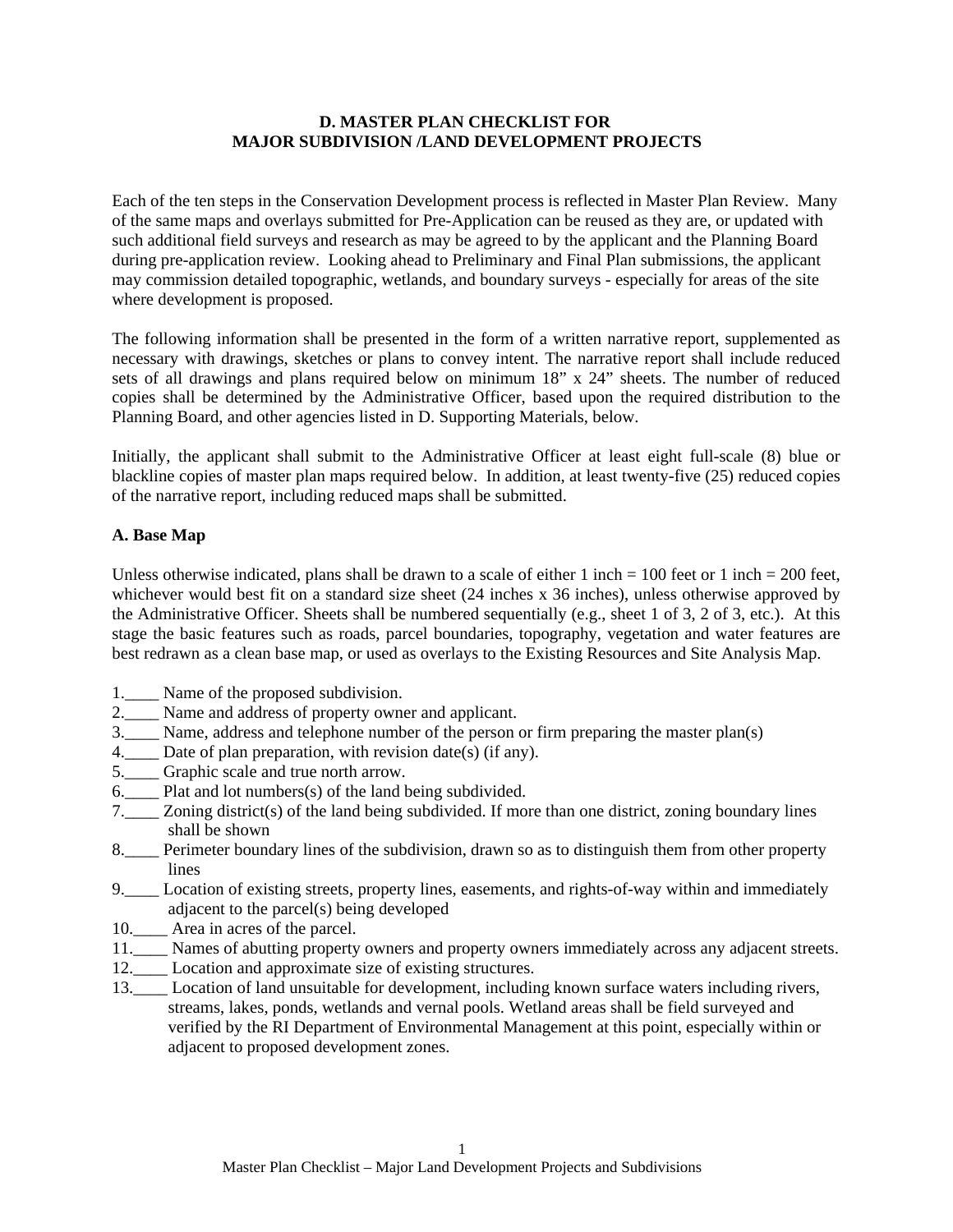#### **B. The 10-Step Design Review Process (refer to Section X, Article D)**

### **Step 1: Existing Resources and Site Analysis Map - Refer to Section X, Article Q**

### **Topography and Slopes**

*After the pre-application meeting and concept review, the Planning Board and the applicant should agree on the necessary accuracy and detail of topographic data for the Master Plan submission. 10' contours (elevation lines) based on USGS surveys can be traced manually or digitized for use as an overlay, and may be sufficient if proposed development zones fall in areas of moderate slopes. For planning roads and building sites within areas over 8% grade, or to discern gently-sloping areas near wetlands, vernal pools or intermittent streams, a field survey of topography to map the 2' or 5' contour interval may be necessary to ensure a buildable Master Plan. This can be the basis for a more accurate slope map depicting a general assessment of development suitability, or potential hazards, based on slope or hydrologic conditions.* 

- 14.\_\_\_Topography with contour lines at 10' interval, or more detailed, if necessary.
- 15.\_\_\_Slopes grouped according to three categories based on development suitability: <15%, 15-25%, and over 25%. Steeper slopes should be shown in progressively darker colors or shades of gray.
- 16. Existing drainage and drainage structures.

### **Natural Resource Inventory**

*Based on the preliminary designation of development zones, further site investigation and surveys may be necessary to establish the limits of natural resource areas such as wetlands, streams, vernal pools, and vegetation. These overlays can be updated with the more accurate information, using the same graphic schemes as the Pre-Application submission. Subsurface aquifers and surface water supplies should be indicated in a gradation of colors, tone or hatching where the reservoir or aquifer is darkest and its watershed or recharge areas are progressively lighter. Farmland and forested land should be shown in light and dark green, with an indication of underlying soil types with hatching and/or labels. Natural Heritage areas can be shown with a red outline around the designated area.* 

17.\_\_\_\_ Location of land unsuitable for development as defined in the Zoning Ordinance, including wetlands, ponds, streams, ditches, drains, special aquatic sites, vernal pools. All wetland locations shall be verified by RIDEM.

18.\_\_\_Public drinking supply watershed. Name and location of surface watershed and subwatershed boundaries, water quality classification and existing condition of nearest surface water(s).

19.\_\_\_Groundwater aquifers, including state-designated "groundwater reservoirs," recharge areas, wellhead protection areas and groundwater elevation, or "water table."

20.\_\_\_State-designated Natural Heritage Sites, wildlife habitat and fish presence in streams that could be affected by nearby development.

21. Unfragmented forest tracts.

- 22. Prime farmland soils.
- 23.\_\_\_Areas in active farm use, with annotations for cropland, pasturage, orchard, etc.
- 24.\_\_\_Large or unusual trees, shrubs or other unique vegetation.

25.\_\_\_State, Regional, or community greenways and greenspace priorities.

26.\_\_\_100-year floodplains and base flood elevation data, as shown on FEMA maps.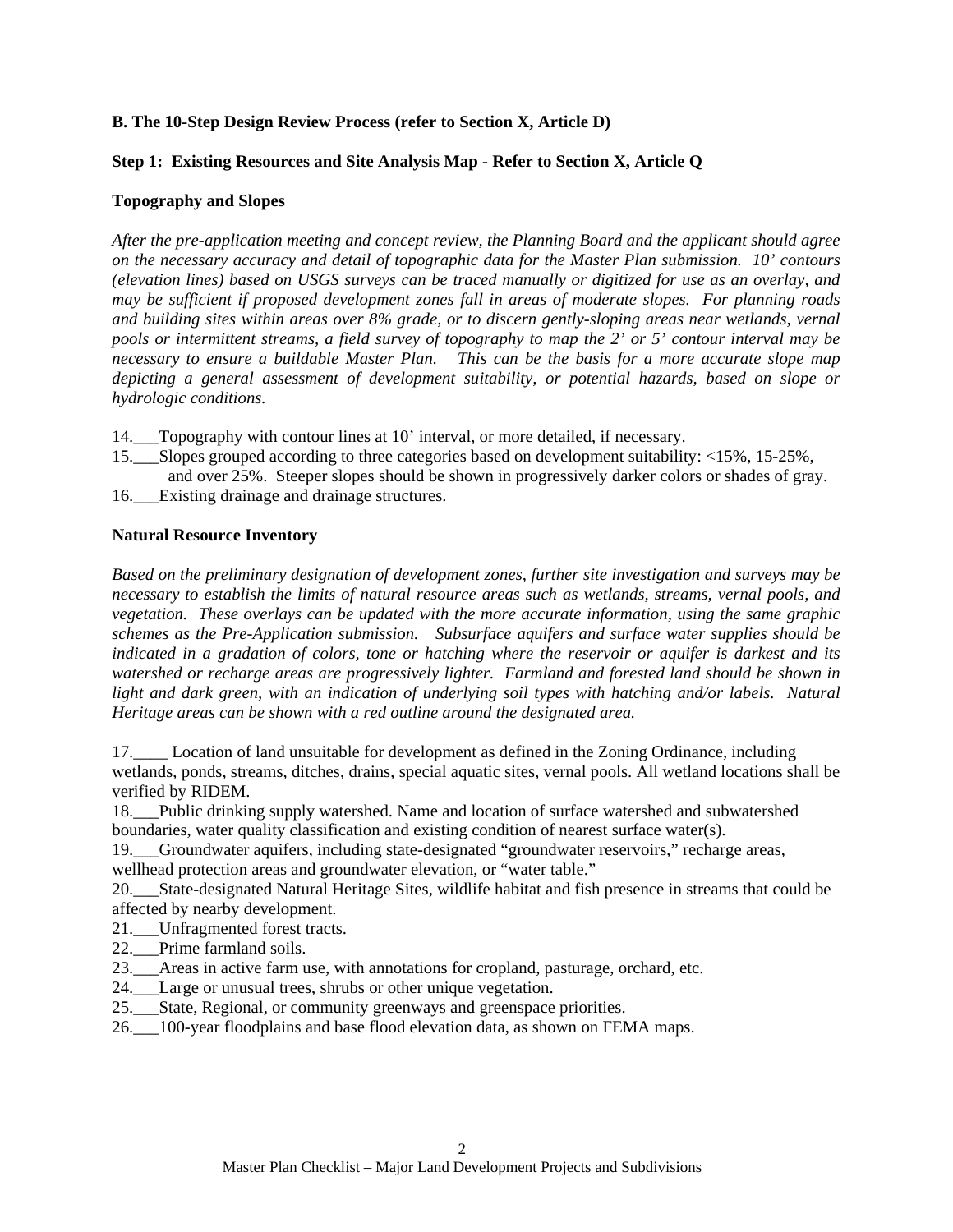### **Cultural Resource Inventory**

*Cultural features identified on the site, such as stone walls, agricultural elements, historic houses and outbuildings, and other landscape features may need to be more carefully surveyed in the field, along with other special features, views, etc. identified during the Site Visit and Pre-Application review. This is especially important if these features fall within proposed development areas, and could be incorporated into the proposed development.* 

27.\_\_\_State or locally-designated historic sites, districts, cemeteries, or landscapes.

28. Archaeological sites.

29. Scenic road corridors and state-designated scenic areas.

30.\_\_\_Location of stone walls, structures, outbuildings, roads or trails, and other historic features on the parcel.

### **Recreational Resource Inventory**

*Trails identified in Pre-Application may need to be more carefully surveyed in the field, especially where they cross proposed development areas. Trails should be graphically separated into existing (solid line) and potential (dashed line), and colored green for hiking, red for biking, blue for boating, etc.* 

31.\_\_\_Existing hiking, biking, and bridle trails within the site, or in the vicinity, where there is an opportunity to link the site with established trails.

32.\_\_\_Boat launches, stream access locations and water trails.

33. Existing play fields and playgrounds adjacent to the site.

#### **Utilities and Infrastructure (if available)**

*Utility should be shown to the level of detail necessary for planning the most efficient connections to the development, but need not be surveyed in the field. Documentation of capacities of various services should be provided, if applicable.* 

- 34.\_\_\_Size and location of public or private water lines.
- 35. Size and location of public or private sewer lines.
- 36.\_\_\_Gas service.
- 37. Electrical service.
- 38. Telephone, cable, and other communication services.

39.\_\_\_Width and surfacing materials of existing road(s) at access points.

#### **Step 2: Site Context Map – Refer to Section X, Article F**

*Using 1997 RIGIS orthophotos, or more recent aerial photography if available, show the area within one-half mile of the development parcel at a scale of l"=400' or as necessary. Outline the parcel boundary. Surrounding parcels, 10' contours, surface waters and wetlands from RIGIS may be overlaid with the photograph if available. After Pre-Application Review, the Planning Board may request that other resources be overlaid with the context map in order to better understand how the development will affect its surroundings. This may be particularly important in showing how the site fits into surrounding ecological or cultural systems. These may include regionally-important surface or subsurface water supplies, large stream/wetland systems, continuous blocks of forested land, or extended areas in agricultural use.*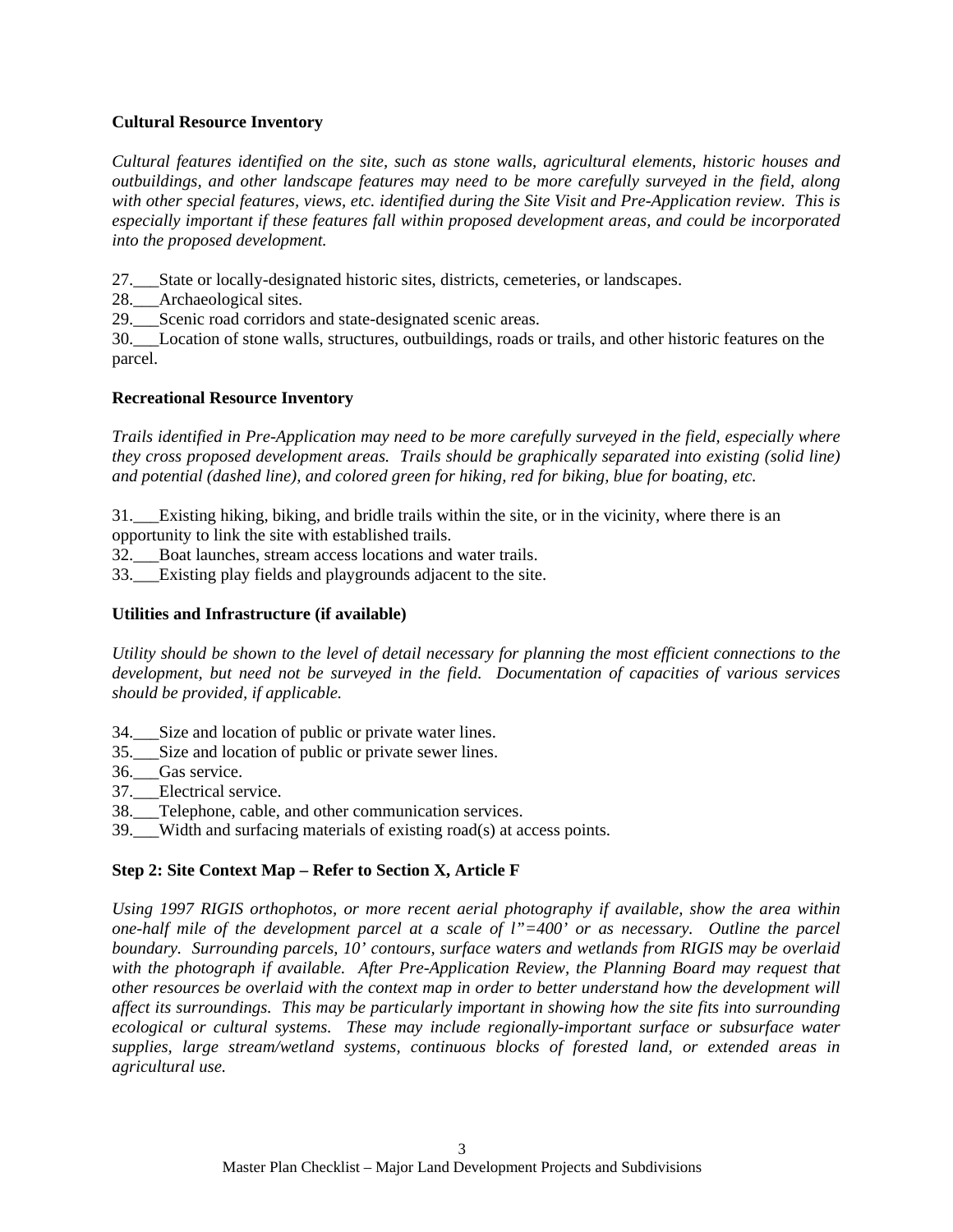#### **Step 3: Potential Conservation Areas**

*The Pre-Application Review, especially Step 3, the designation of potential conservation and development areas, will serve to focus the more detailed mapping of potential conservation areas during Master Plan. More detailed assessment of soils and slope constraints should be based on the specific character of the site and the type of development proposed. Conclusions about "non-buildable" and "partiallyconstrained" areas of the site will thus be calibrated to fit the specific situation. At a minimum, the Planning Board and the applicant should agree as to the method for evaluating soil constraints, using either the RIGIS suitability model or a soil-hydrology scheme, depending on site conditions. At the same time, the Planning Board can identify locations where field testing of soils and water table will be necessary, and the extent of such investigation required for the Master Plan submission.* 

### **Non-Buildable Areas**

40.\_\_\_\_Fresh water wetlands and surface waters including local and state regulated setbacks, verified by the Rhode Island Department of Environmental Management.

41.\_\_\_\_Surface waters - can be mapped in blue, wetlands in blue/green and setback lines in darker blue/green.

- 42.\_\_\_\_Hydric soils can be mapped collectively in red cross-hatching rather than individual soil types.
- 43.\_\_\_\_Ledge/outcrops can be mapped in brown.
- 44. Slopes greater than 15% can be mapped in orange.
- 45.\_\_\_\_Existing land restrictions such as utility easements, power line right-of-ways, etc.
- 46.\_\_\_\_Any other land unsuitable for development, as defined in the Zoning Ordinance

### **Partially Constrained Areas** (Physical Constraints to Development)

47.\_\_\_\_Slopes between 15-25% - can be mapped in yellow.

48.  $100$ -year flood plains - can be indicated with blue cross-hatching

49.\_\_\_\_Soils with seasonal high water table less than 3.5 feet or slowly-permeable "hardpan" soils - can be shown with orange cross-hatching.

## **Important Natural, Cultural and Recreational Resource Areas**

*Identify the resources in each category which are the most important to protect; these can be indicated with transparent tones and/or written annotations on the map.* 

50.\_\_\_Natural resource areas can be shown in green transparent tones. The natural, cultural, and recreational inventories from Step 1 should be used here, and supplemented as necessary with field surveys.

51. Cultural resource areas can be shown in red transparent tones.

52.\_\_\_Recreational resources can be shown with solid and dashed lines, hatching for areas, and annotations, as appropriate.

## **Summary Map**

*A Summary Map should be prepared, combining non-buildable, partially-constrained and important resource areas into a single overlay. The Summary Map represents a synthesis of the principal conclusions drawn from the previous maps. It therefore serves as a record of what the applicant and the Planning Board agree are the areas which should be preserved as open space, and likewise clearly identifies the areas most suited for development. It also allows for an agreement on what areas of the site*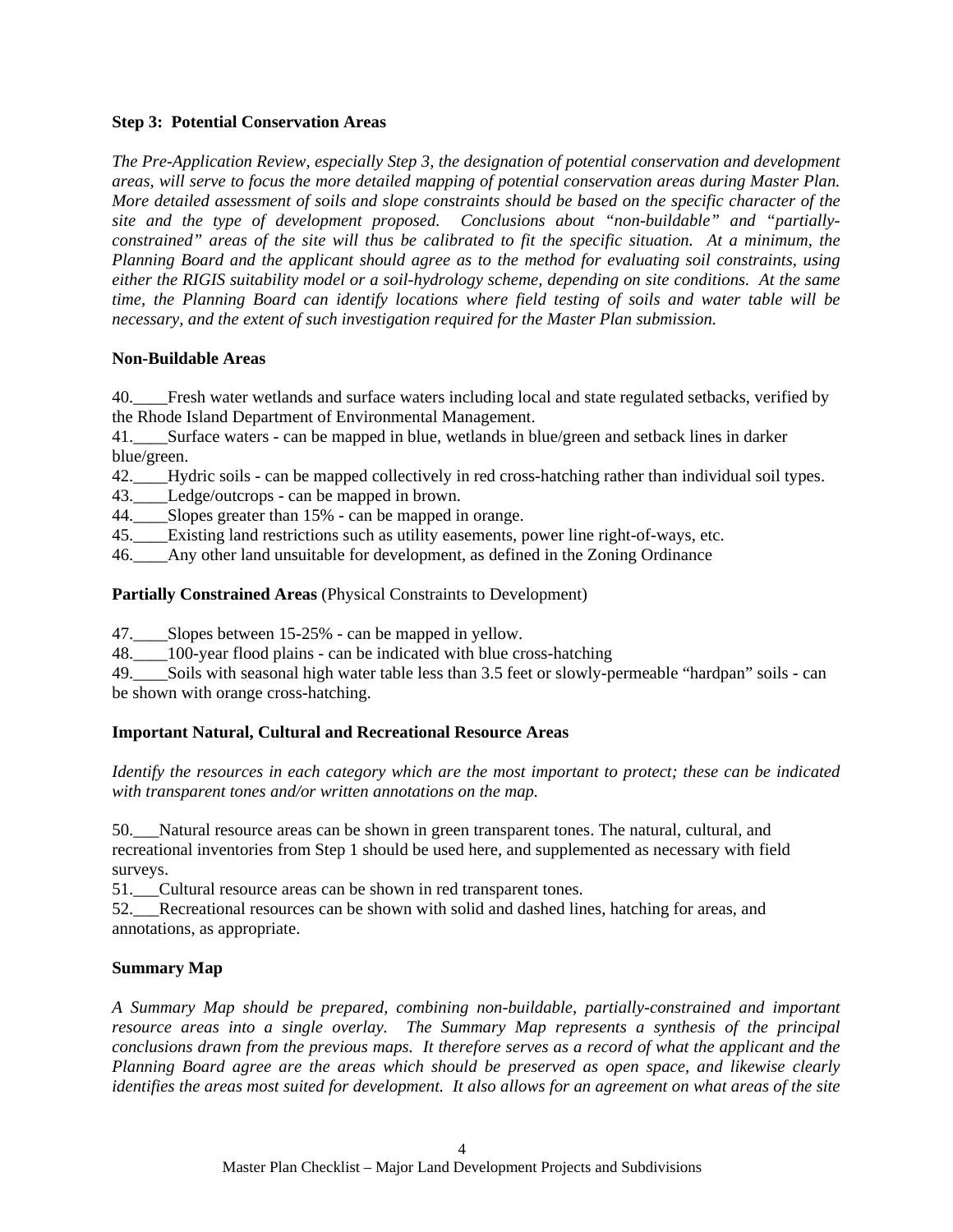*may need to be investigated in further detail, either to better locate the edges of a sensitive resource, or to perform a more detailed survey of features which might be incorporated in the proposed development.* 

The Summary Map simplifies the previous overlays into three colors:

53. Non-Buildable Areas - shown in red or red hatching

54.\_\_\_Partially-Constrained Areas - shown in orange or orange hatching

55.\_\_\_Important Natural, Cultural and Recreational Resource Areas - shown in green tone or line work, as appropriate.

## **Step 4: Determine Maximum Number of Units**

*The applicant and the Planning Board shall agree on the Basic Maximum Number of Dwelling Units, if changed from the pre-application stage of review. Refer to the discussion of Step 4 in Section X.D, and to Section X.H, entitled Basic Maximum Number of Dwelling Units.* 

56.\_\_\_ Yield Plan drawings, with indication of number of units. :

## **Step Five: Locate Development Areas and Explore Conceptual Alternatives.**

*Development of a conceptual neighborhood layout can provide a framework to tie the proposed community together into a unified whole, and to link it with the larger neighborhood of which it is a part. Based on the results of Steps 1-3, the applicant prepares a Sketch Plan Overlay Sheet to overlay the Existing Resources and Site Analysis Maps showing the potential development areas, and at least three conceptual alternatives, where applicable, for the general layout of the proposed development. Refer to Section X.E entitled Sketch Plan Overlay Sheet. The focus of this Sketch Plan is to demonstrate how the development areas will avoid or minimize impacts to the potential conservation areas as shown on the Summary Map in Step 3. The plan should also demonstrate how the proposals would fit into the context as described in Step 2. The Sketch Plan Overlay Sheet shall be prepared for review by the Planning Board during the site visit.* 

57. Potential development areas - show as a tone or boundary line.

58.\_\_\_Conceptual alternatives - specify number and variables, if possible.

59. Describe overall themes and organizing principles.

60.\_\_\_Describe house types and/or architectural themes.

## **Step 6: Locate House Sites**

*Once a preferred concept is in place, attention turns to selecting house sites that provide high value to potential buyers, with opportunities for creative design, privacy, attractive views and yard space. Potential house sites are also evaluated for potential access, drainage, availability of utilities, and suitability for wells and septic systems. The process of locating house sites should be documented by describing the potential of proposed locations to avoid or minimize impacts to the resources identified in Steps 2 and 3, as well as the visual effect from within and outside the development, and livability for future residents.* 

*A site visit is required at this point and prior to establishing final locations to verify that locations avoid or minimize impacts to the conservation areas identified in Steps 2 and 3. Refer to Section X, Article D.* 

61.\_\_\_ Development Suitability - annotate plans to indicate site scale differences in microclimate (such as north-facing areas sheltered from the summer sun but affected by winter winds, or southern exposures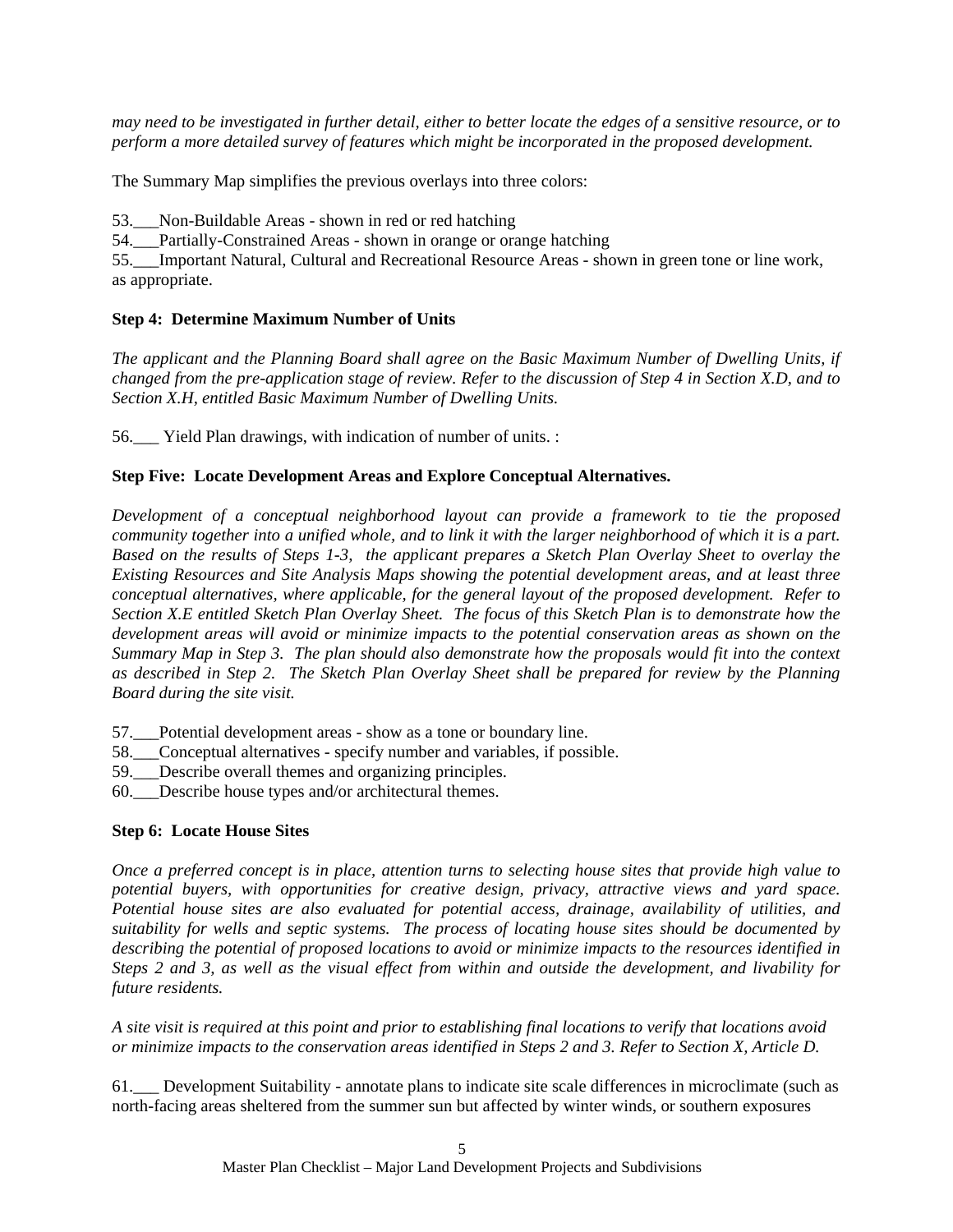good for solar heating), soils, hydrology, or special features affecting construction, such as unique trees or stone walls to be preserved.

62.\_\_\_ Proposals, if any, for connection with existing water supply and sanitary sewer systems. If wells and ISDS are proposed, a general description of their location shall be provided. Location of water table test holes and soil percolation tests, with test hole data, if available.

63.\_\_\_Views and visual character of house sites - describe with arrows and annotation.

64.\_\_\_Yard spaces and activity areas - distinguish public and private areas, annotate potential uses.

65.\_\_\_Indicate site access, service and parking alternatives.

66.\_\_\_Indicate how the house sites will be connected to or benefit from the dedicated open space.

#### **Step 7: Lay Out Streets, Trails and other Infrastructure**

*The layout of streets and trails is based on providing efficient access to the preferred house sites, organized by the overall design concept or theme. Several alternatives may need to be explored to find the best balance of community design with physical goals of minimizing pavement and limiting disturbance of the site.* 

67.\_\_\_Alternatives for location and alignment of proposed roads and pedestrian system.

68.\_\_\_Cross-section of proposed streetscape, including buildings, street trees, plantings, fences, curbs, sidewalks and trails, etc. on both sides of the street, along with the width of pavement and shoulders, if any.

69.\_\_\_Alternatives for stormwater treatment and management with an emphasis on maintaining the natural hydrology, and encouraging the infiltration of precipitation as close to the point of origin as possible. Refer to Step 7 in Section X.D, and to Section VI.6 for further information regarding alternative stormwater treatment methods. The most recent edition of the Rhode Island Stormwater Design and Installation Standards Manual should also be consulted.

70.\_\_\_Concept for lighting of streets and homes, placement of utilities including transformer boxes and other access points.

#### **Step 8: Design Open Space**

*Proposed uses and design guidelines for open space areas to be preserved by the project should be carefully planned to take advantage of existing natural, cultural and historical features and the potential for active agriculture and forestry, and active or passive recreation. The design of open space should flow directly from its proposed use -- farming, stormwater management, habitat protection, recreation, etc. - and respond to the needs of the community.* 

71.\_\_\_Map the proposed open space and indicate the proposed uses and design criteria.

72.\_\_\_Show proposed recreational trails and any potential links to other trails, natural features or amenities on the site or in the context area, and sidewalk connections to other neighborhoods, schools, etc. Recreational trails should be developed at the time the subdivision is built and a bond or other surety can be held, as is done with subdivision roads, to insure the trails are built properly and do not readily erode.

73.\_\_\_Show proposed facilities for active sports, playgrounds, stream fishing access, etc.

74.\_\_\_Plan for active agriculture, or forestry.

75.\_\_\_Conceptual management criteria, including protection of the natural and cultural resources identified in Step 3.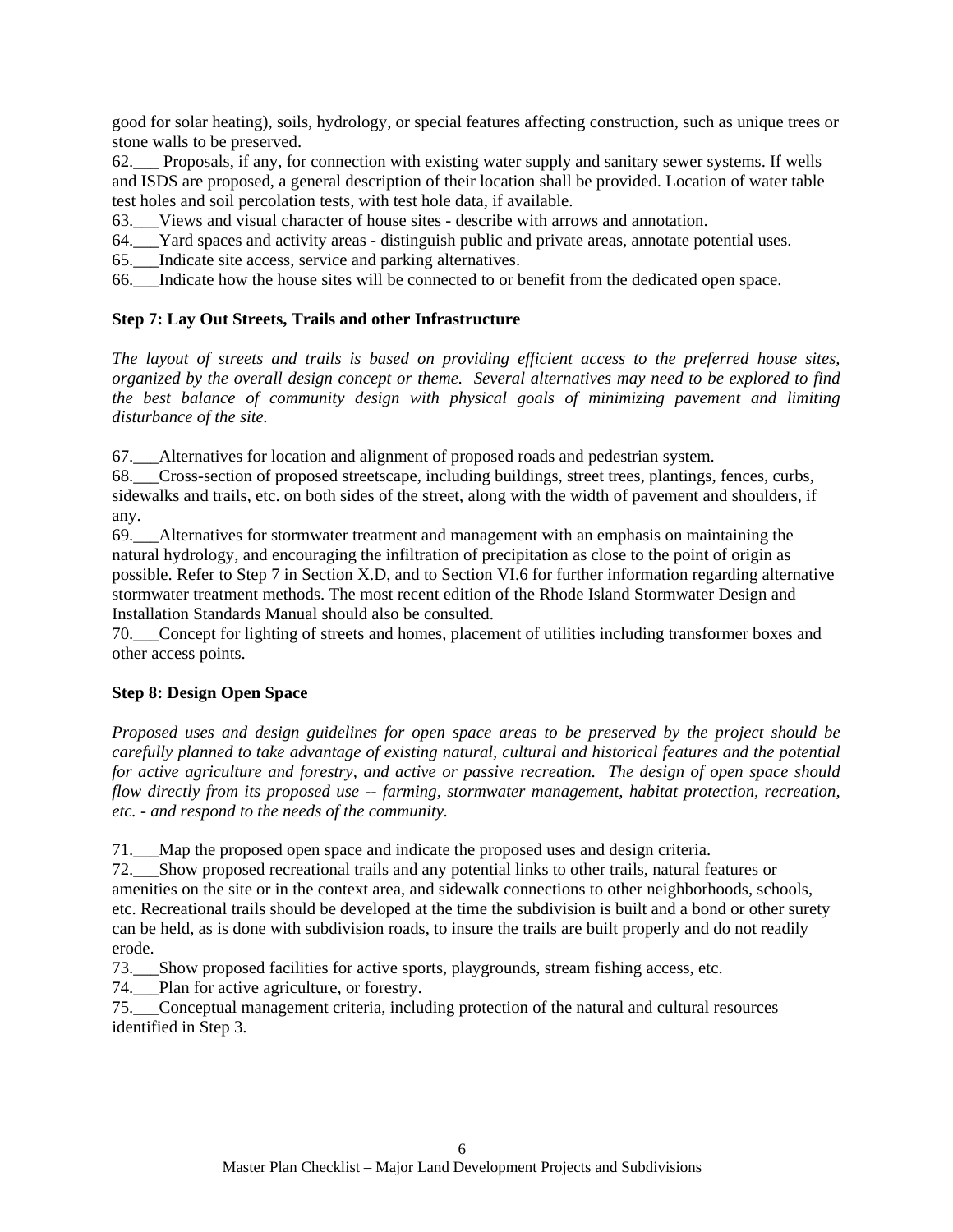#### **Step 9: Draw in the Lot Lines**

*As one of the last steps in the design process, the location of lot lines should flow logically from the location of resources, proposed house sites, and existing features of the site. Lot lines should reflect logical boundary locations in the field, such as drainages, stone walls, and tree lines. Easements for utilities and trails are also set down to preserve access to important corridors. If the best locations for lot lines are still unclear at the Master Plan stage, criteria or guidelines for their placement should be described.* 

*Depending on the size of individual lots, building envelopes may be necessary to ensure that houses are built in the desired area of each lot. This can take the form of a "build-to line" showing where the front wall of each house should be placed, a "limit of disturbance line" showing the area that should not be altered, or a building envelope zone, within which the builder can vary the final location and orientation of the house and appurtenances.* 

- 76. Alternatives for location of lot lines.
- 77.\_\_\_Criteria or statement of design intent for locating lot lines.
- 78. Location of rights-of-way, utility or trail easements.
- 79. Building envelopes or build-to lines.

#### **Step 10: Establish Ownership and Maintenance of Open Space**

*In the final step of the process, the applicant should suggest the alternatives for ownership and maintenance of designated open space areas. This may only be conceptual during Master Plan stage, with the goal of revealing opportunities for ownership that may take advantage of unique site features, or which makes a particularly good fit with one of the design alternatives under consideration.* 

80.\_\_\_Open space use plan. See Section X, Article L.5

- 81.\_\_\_Maintenance alternatives, including potential funding sources.
- 82.\_\_\_Show potential open space to be preserved, conservation easements or other restrictions.

#### **Conclusions/outcomes from Master Plan Review**

*Following certification of a complete Master Plan submission, the town has 120 days to approve the Master Plan as submitted, deny the plan, or approve with conditions. As this formal approval proceeds, it is critical to the ongoing design process that the applicant and the town reach a clear and mutual understanding about the character of the site and the best way to develop it. Whether incorporated into the written approvals or not, these agreements record the conclusions of the Master Plan review and establish review criteria for the Preliminary Plan:* 

Agreement on areas for further investigation, soil tests, borings, necessary detail of field surveys, etc. to be done for the Preliminary Plan submission.

- Agreement on location and function of natural, cultural and recreational resources.
- \_\_\_\_ Agreement on function and value of resource systems within the site's larger context.
- \_\_\_\_ Agreement on location of potential conservation and development areas.
- \_\_\_\_ Agreement on basic maximum number of units
- \_\_\_\_ Agreement on design and uses of open space areas, trail connections, and other shared amenities.
- \_\_\_\_ Agreement on location and design of streets, home sites and other elements.
- \_\_\_\_ Agreement on criteria for establishing lot lines, pending further site surveys and analysis.
- \_\_\_\_ Agreement on ownership, maintenance and management responsibility of open space areas.
- Agreement on use of Project Review Fees (if required)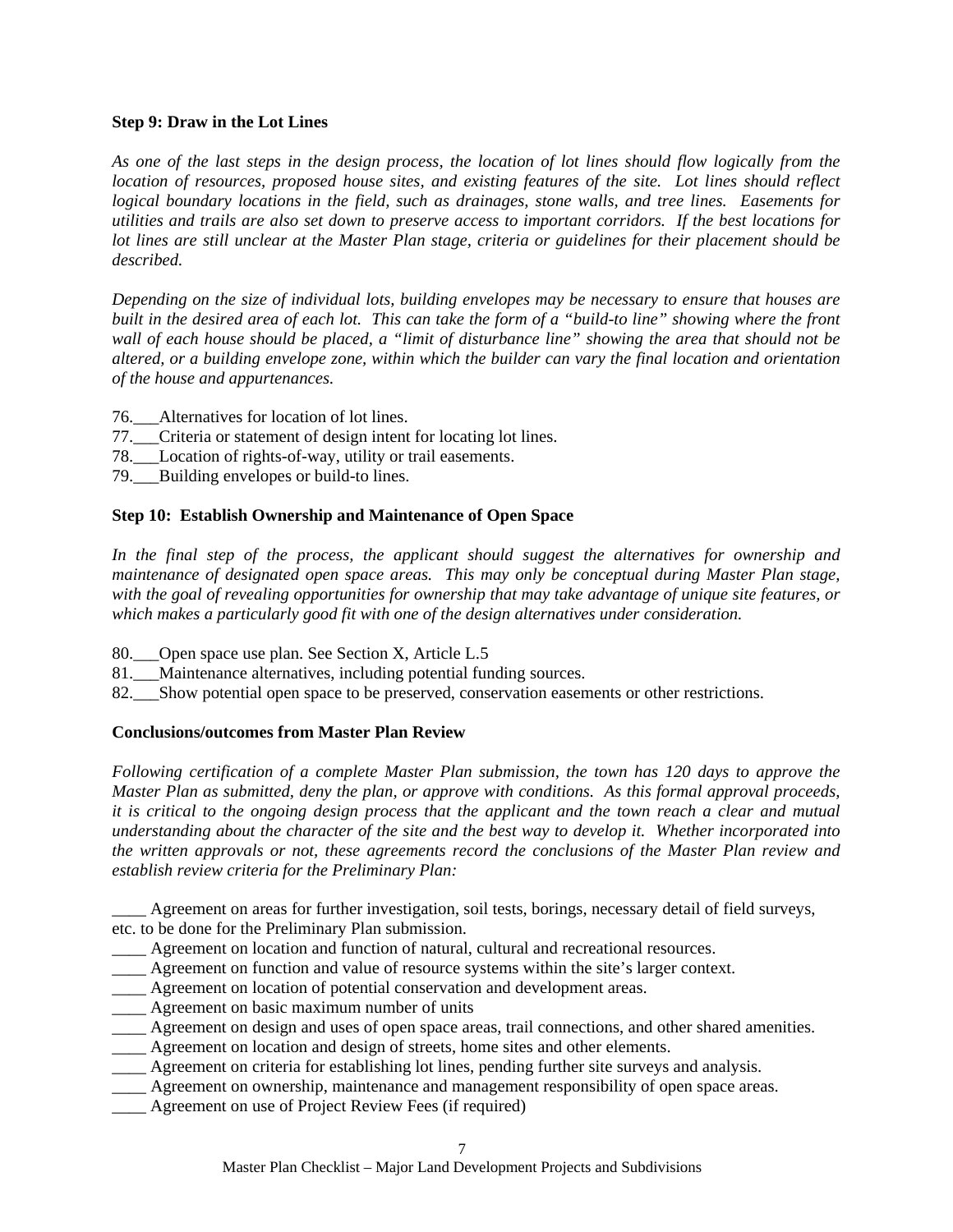#### **C. Supplementary Information**

- 1.\_\_\_\_ An estimate of the approximate population of the proposed subdivision
- 2.\_\_\_\_ An estimate of the number of school-aged children to be housed in the proposed subdivision
- 3.\_\_\_\_ Fiscal impact statement, if required

4.\_\_\_\_ Proposed phasing, if any

#### **D. Supporting Materials**

- 1. \_\_\_\_ Administrative Fee, plus required mailing and advertising expenses
- 2. \_\_\_\_ Project Review Fee. See Section IV, Article D.2
- 3.\_\_\_\_ General Application for Subdivision Review

4.\_\_\_\_ The names and addresses of owners of all property owners, agencies or communities requiring notification as required by these Regulations

5. \_\_\_ Initial written comments on the Master Plan from the following agencies: *(Provided by the Administrative Officer)*

Local Agencies

| A. _______ Town Engineer       | Date: |
|--------------------------------|-------|
| B. Public Works Director       |       |
| C. ______ Town Surveyor        |       |
| D. Fire Department             |       |
| E. ____ Police Department      |       |
| F. Conservation Comm.          |       |
| G. ___ Recreation Department   |       |
| H. ____ _ Sewer Authority      |       |
| I. $\_\_\_\_$ Water Authority  |       |
|                                |       |
| Adjacent communities (specify) |       |
|                                |       |
| B.                             | Date: |
|                                |       |
|                                |       |
|                                | Date: |
| State agencies                 |       |
| A. Environmental Management    |       |
| B. Transportation              |       |
| $C.$ Other (specify)           |       |
|                                |       |
| Federal agencies               |       |
| A. U.S. Army Corps Engineers   |       |
| B. FEMA                        | Date: |
| C. Soil Conservation Service   | Date: |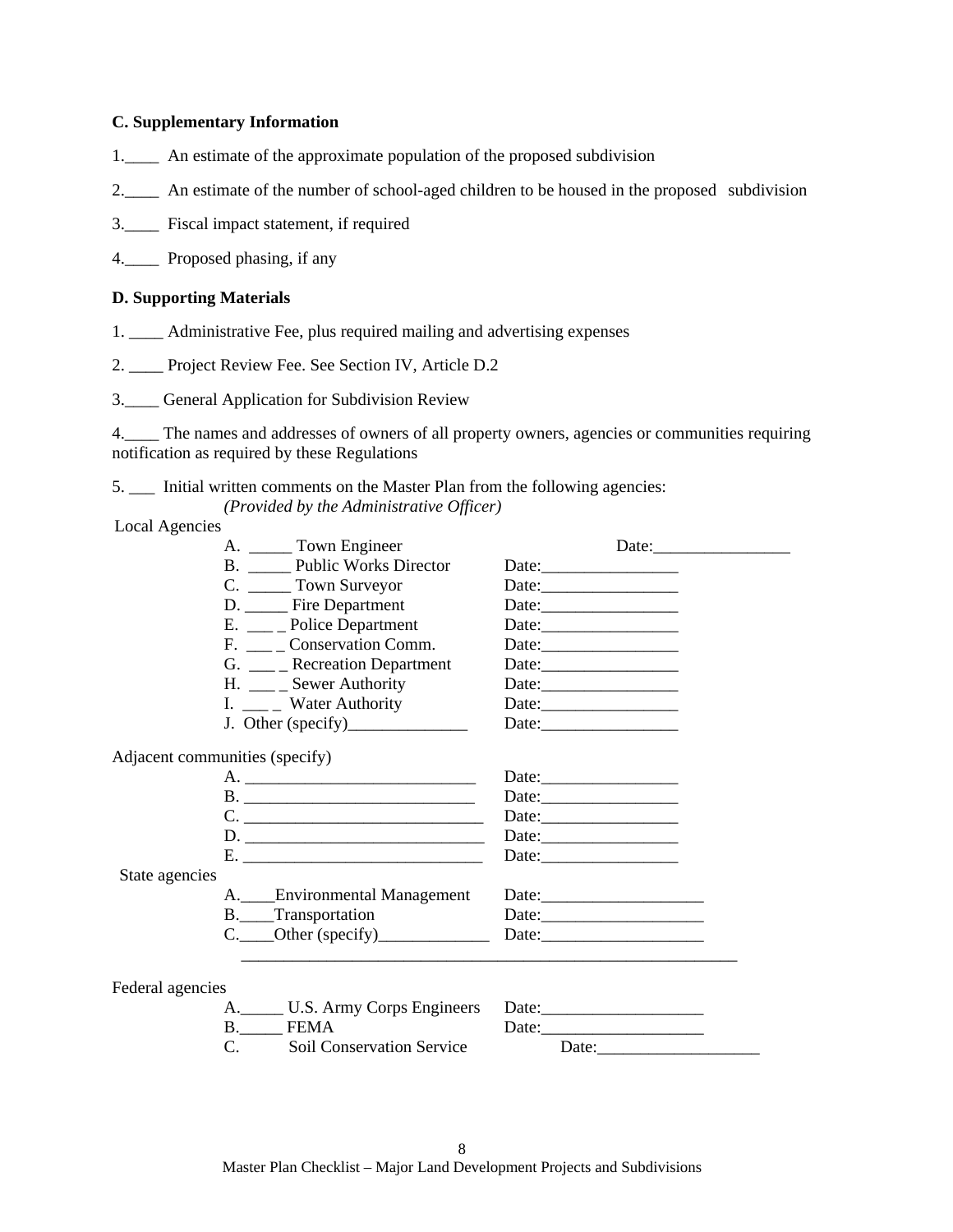#### **E. PRELIMINARY PLAN CHECKLIST FOR MAJOR SUBDIVISION /LAND DEVELOPMENT PROJECTS**

*Under state law, submission requirements for Preliminary Plan are determined by each town, but should include the following, as listed under Section 45-23-41:* 

*"…engineering plans depicting the existing site conditions, engineering plans depicting the proposed development project, a perimeter survey, all permits required by state or federal agencies prior to commencement of construction, including permits related to freshwater wetlands, the coastal zone, floodplains, preliminary suitability for individual septic systems, public water systems, and connections to state roads."* 

*Preliminary Plan Review is thus concerned with the details of engineering and permitting necessary to ensure construction of the plans set down by the Master Plan. Barring surprises that turn up in more detailed surveys of the site, the conclusions reached in Master Plan will not change much, but they will need to be developed in more detail to explain exactly how each feature of the proposed development will be constructed. Under Section 45-23-44, state law lists requirements towns may adopt for physical design:* 

*"Such requirements may include, but shall not be limited to, requirements and policies for rights-of-way, open space, landscaping, connections of proposed streets and drainage systems with those of the surrounding neighborhood, public access through property to adjacent public property, and the relationship of proposed developments to natural and man-made features of the surrounding neighborhood."* 

*Section 45-23-45 expands this list to include standards for public design and improvements, including "…specifications for rights-of-way, streets, sidewalks, lighting, landscaping, public access, utilities, drainage systems, fire protection, and soil erosion control." What these requirements and standards imply is that the focus on community context and the environment that was so important to the development of the design during Pre-Application and Master Plan should not be lost as the project proceeds into Preliminary and Final Plan. Rather, as each aspect of engineering and construction is worked out, the Master Plan can and should continually be the basis of decision making, and the means by which each of the various aspects of construction, drainage, and environmental protection are coordinated into a unified whole.* 

*At the conclusion of Master Plan all ten steps of the Conservation Development design process have been completed. The purpose of the Preliminary Plan stage is to do the detailed engineering and any remaining site analysis to determine that the Master Plan works. If not done previously, further site surveys may be required for a thorough assessment of whether there are additional natural or physical constraints, such as vernal pools or presence of ledge, that will require the Master Plan to be revised.* 

*The following checklist repeats those elements of the Master Plan submission that are necessary to describe the basic information about the project and summarize existing conditions on the site. The Preliminary Plan submission will include these maps, and additional plans describing proposed conditions, as well as supporting materials necessary to record review and approvals by various state and local boards and officials.*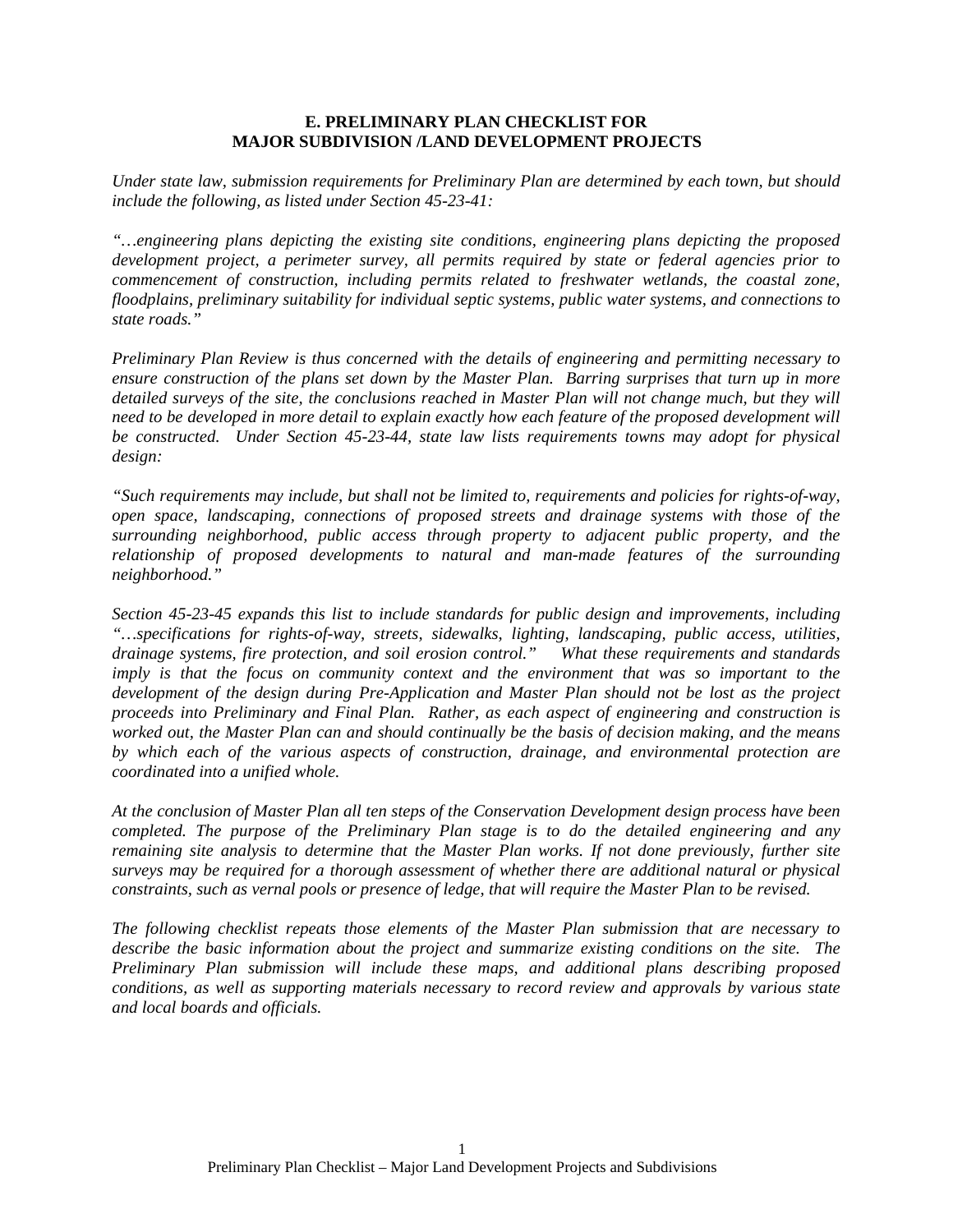### **Preliminary Plan Application Submission Requirements**

Initially, the applicant shall submit to the Administrative Officer at least eight full-scale (8) blue or blackline copies of all drawings required below. In addition, at least twenty-five (25) reduced copies of the narrative report, including reduced maps and supplementary information shall be submitted.

### **A. Base Information**

Unless otherwise indicated, plans shall be drawn to a scale of 1 inch to 40 feet. Each sheet shall be no larger than 24 inches by 36 inches, and a sufficient number of sheets shall be included to clearly show all of the information required. Scale and sheet size may be modified with permission of the Administrative Officer. Sheets shall be numbered sequentially (e.g., sheet 1 of 3, 2 of 3, etc.). The information below should appear on all sheets.

1. Name of the proposed subdivision, including phase number.

2.\_\_\_\_ Name and address of property owner and applicant.

3.\_\_\_\_ Name, address, and telephone number of engineer, land surveyor, and landscape architect.

4. Date of plan preparation, with revision dates.

5.\_\_\_\_ Graphic scale and true north arrow.

6.\_\_\_\_ Plat and lot numbers(s) of the land being subdivided or developed

7.\_\_\_\_ Names of abutting property owners and property owners immediately across any adjacent streets, with plat/lot numbers.

8.\_\_\_\_ Boundary lines of the parcel, with dimensions and bearings, drawn so as to distinguish them from other property lines.

9.\_\_\_\_ Zoning district(s) of the land being subdivided or developed. If more than one district, zoning boundary lines must be shown

10.\_\_\_ Certification by a Registered Land Surveyor that a perimeter survey of the land being subdivided has been performed and conforms to the survey requirements to a minimum of a Class I survey, and is tied into the Town of Smithfield GIS vertical and horizontal control datum.

11.\_\_\_ Location of public rights-of-way and/or easements.

12.\_\_\_ Area of the parcel(s) being developed and proposed number of buildable lots, dwellings or other proposed improvements

13.\_\_\_ Location, width and names of existing streets within and immediately adjacent to the parcel being subdivided.

14. Phasing schedule (if any)

## **B. Proposed Design Conditions Plan(s):**

1.\_\_\_\_Proposed improvements, including streets, sidewalks, trails, or bike paths, lots, lot lines, with approximate lot areas and dimensions shown. Proposed lot lines shall be drawn so as to distinguish them from existing property lines.

2. \_\_\_ Proposed building envelopes or build-to lines shall be shown, if applicable.

3.\_\_\_\_Grading plan showing existing and proposed contours at two-foot intervals for all grading proposed for on and offsite construction, streets, drainage facilities, and grading on individual lots if part of the proposed subdivision improvement.

4.\_\_\_\_Stormwater management plan and drainage calculations prepared by a Registered Professional Engineer. The stormwater management plan should emphasize infiltration and the low impact design,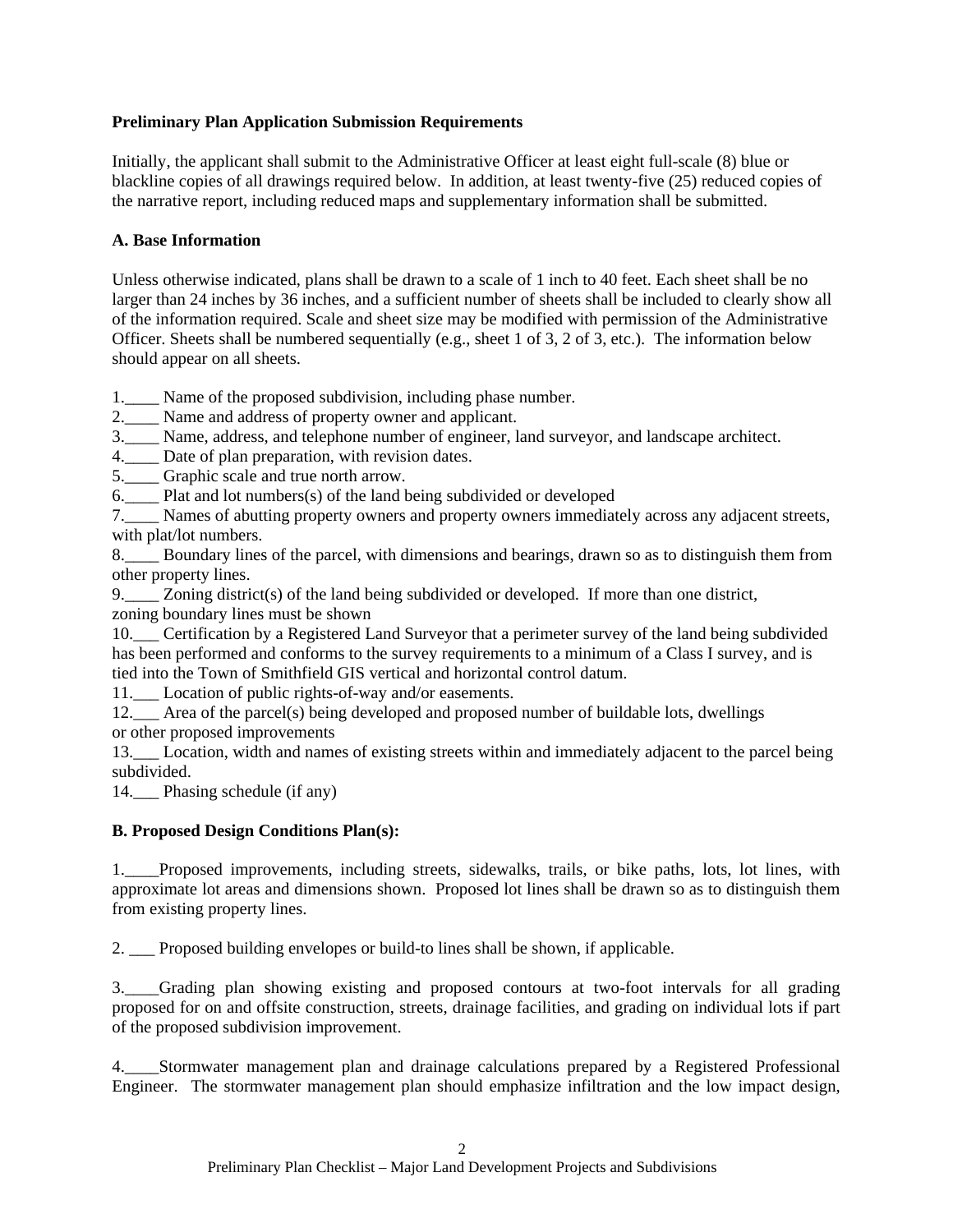and how the selected management techniques will be operated and maintained during and after construction.

5.\_\_\_\_Utilities plan, including sewer, water, gas, electric, phone, cable TV, fire alarm, hydrants, utility poles, or other existing and proposed above or underground utilities as applicable.

6.\_\_\_\_Landscaping plan, to show all significant proposed clearing of land, removal of existing vegetation, revegetation and/or landscaping on street right-of-way and upon individual lots, if part of proposed subdivision improvements. Include proposed street tree plantings, with species and size indicated. All proposed plantings should use only non-invasive plants (see URI Cooperative Extension's "Sustainable Plant List".

7.\_\_\_\_ Location, dimension and area of any land proposed to be set aside as open space

8.\_\_\_\_ Location of land unsuitable for development as defined in the Zoning Ordinance

9.\_\_\_\_ Limit of disturbance line/ limit of clearing, with method of tree protection if applicable.

10. Location of proposed stump dumps

11. Soil erosion and sediment control plan, including inspection and maintenance provisions.

12.\_\_\_\_ Construction plans for access road(s) or routes(s), temporary parking and storage areas, location of construction trailers, and stockpiles of soil, stone, or waste materials.

13.\_\_\_ Proposed street plans and profiles drawn at a scale of 1"=40' horizontal and 1"=4' vertical.

14. Proposed street cross section(s) with location of utilities indicated.

15.\_\_\_ Proposed street names

16.\_\_\_ Yield Plan, if modified from the master plan stage of review.

17. Other(s)

#### **C. Supporting Materials**

1.\_\_\_\_\_ Administrative Fee, plus required mailing and advertising expenses.

2.\_\_\_\_Written confirmation from the RI Department of Environmental Management pursuant to the RIDEM Rules and Regulations Governing the Enforcement of the Freshwater Wetlands Act, and any subsequent amendments thereto, that plans of the proposed subdivision, including any required offsite construction, have been reviewed and indicating that the Wetlands Act either does not apply to the proposed site alteration or that the approval has been granted for the proposed site alteration.

3.\_\_\_\_In lieu of item 2 above, an affidavit signed by a qualified professional (a Wetlands Biologist, Registered Professional Engineer or Registered Landscape Architect) stating that there are no freshwater wetlands present or within 200 feet of the property being subdivided.

4\_\_\_\_Written confirmation that the appropriate water and sewer authority or district has reviewed the plan and is able to provide water service (if proposed).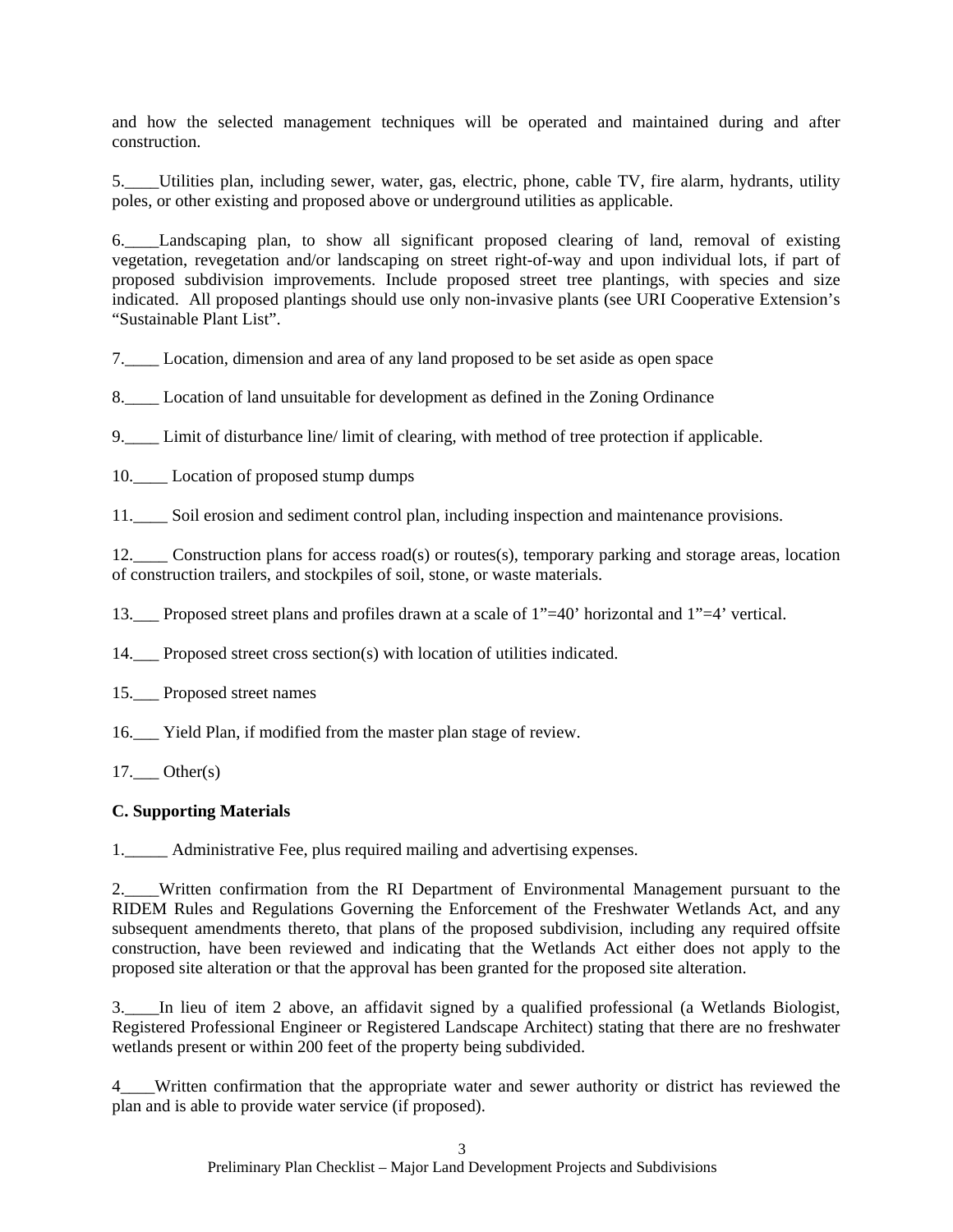a. Water Company or District: \_\_\_\_\_\_\_\_\_\_\_\_\_\_\_\_\_\_\_\_\_\_\_\_\_\_\_\_\_\_\_\_\_ b. Date of Letter: c. Sewer Company or District: \_\_\_\_\_\_\_\_\_\_\_\_\_\_\_\_\_\_\_\_\_\_\_\_\_\_\_\_\_\_\_\_\_

d. Date of Letter:

5.\_\_\_\_Written confirmation that the Department of Public Works has reviewed and approved the plans for proposed sewer service, stormwater management, erosion and sediment control, road construction and indicating any bond or surety amounts to be posted by the applicant.

6.\_\_\_\_Written confirmation that the Fire Chief has reviewed and approved all plans and proposed improvements (dry hydrants etc.) for fire protection.

7.\_\_\_\_ If Individual Sewage Disposal Systems are proposed, confirmation from the State Department of Environmental Management that each proposed lot is suitable to support an on-site wastewater treatment system. For subdivisions of 3 lots or more, provide a Preliminary Subdivision Suitability Determination

8. A Physical Alteration Permit (PAP) issued by the State Department of Transportation for any connection to or construction work within a State highway or other right-of-way, if applicable.

9.\_\_\_Certificate of the Tax Collector showing that all taxes due on the parcel being subdivided have been paid and that there are no outstanding municipal liens on the parcel.

10.\_\_\_The names and addresses of all property owners, agencies or communities requiring notification as required by these Regulations.

11.\_\_\_Copies of return receipts for certified mail notices.

12. Either of the following:

a.\_\_\_\_A letter to the Planning Board stating it is the intent of the applicant to complete the required improvements prior to endorsement of the final plat; or,

b.\_\_\_\_A letter to the Planning Board requesting that security sufficient to cover the cost of required improvements be established by the Board according to the Regulations.

13. General Application for Subdivision Review

14.\_\_\_Water Quality Certification for construction activities that may temporarily affect surface waters in the vicinity of the site work to be performed (if applicable)

15.\_\_\_Any permits required under federal statute, including Section 404 Clean Water Act for Fill of Wetlands and Waters of the U.S. issued by the U.S. Army Corps of Engineers.

16.\_\_\_ Final written comments on the Preliminary Plan by the following: *(Provided by the Administrative Officer)* 

|  |  | <b>Town Engineer</b> |
|--|--|----------------------|
|--|--|----------------------|

| Date: |                                 |       |
|-------|---------------------------------|-------|
|       | <b>Public Works Director</b>    | Date: |
|       | Town Surveyor                   | Date: |
|       | Fire Department                 | Date: |
|       | <b>Police Department</b><br>Е.  | Date: |
|       | <b>Conservation Comm.</b><br>н. | Date: |

4

Preliminary Plan Checklist – Major Land Development Projects and Subdivisions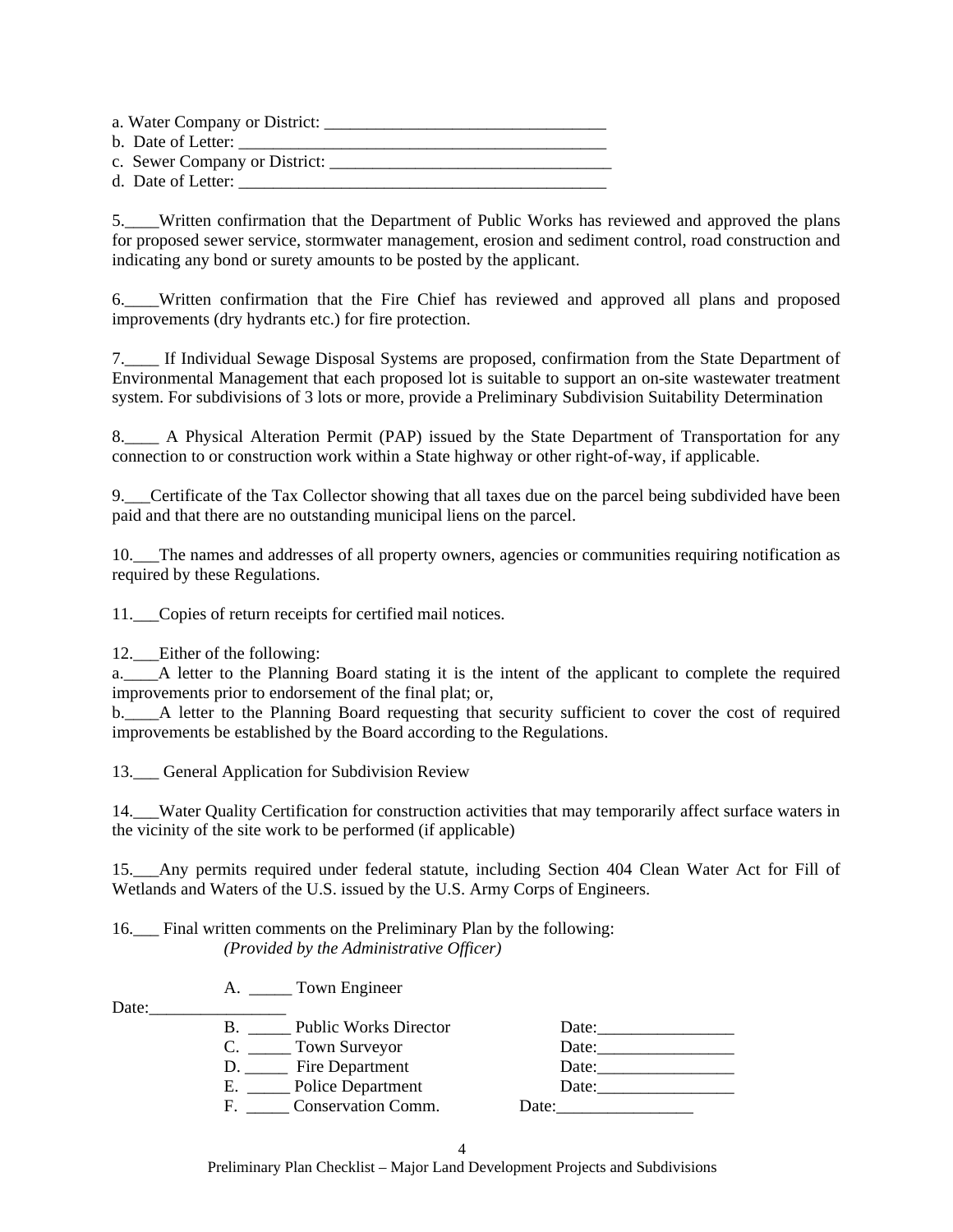| <b>Recreation Department</b> | Date: |
|------------------------------|-------|
| Sewer Authority              | Date: |
| Water Authority              | Date: |
|                              | Date: |

17.\_\_\_Draft copies of all legal documents describing the property, proposed easements and rights-of-way, dedications, restrictions, or other required legal documents.

18.\_\_\_Proposed ownership scheme for open space areas, with draft legal documentation, such as Homeowner's Association bylaws.

19.\_\_\_Plan location and draft legal language of proposed conservation easements or restrictions to be applied to open space areas.

20.\_\_\_Open Space Use and Management Plan, including standards and methods, specific responsibilities, and funding sources. See Section X, Article L.5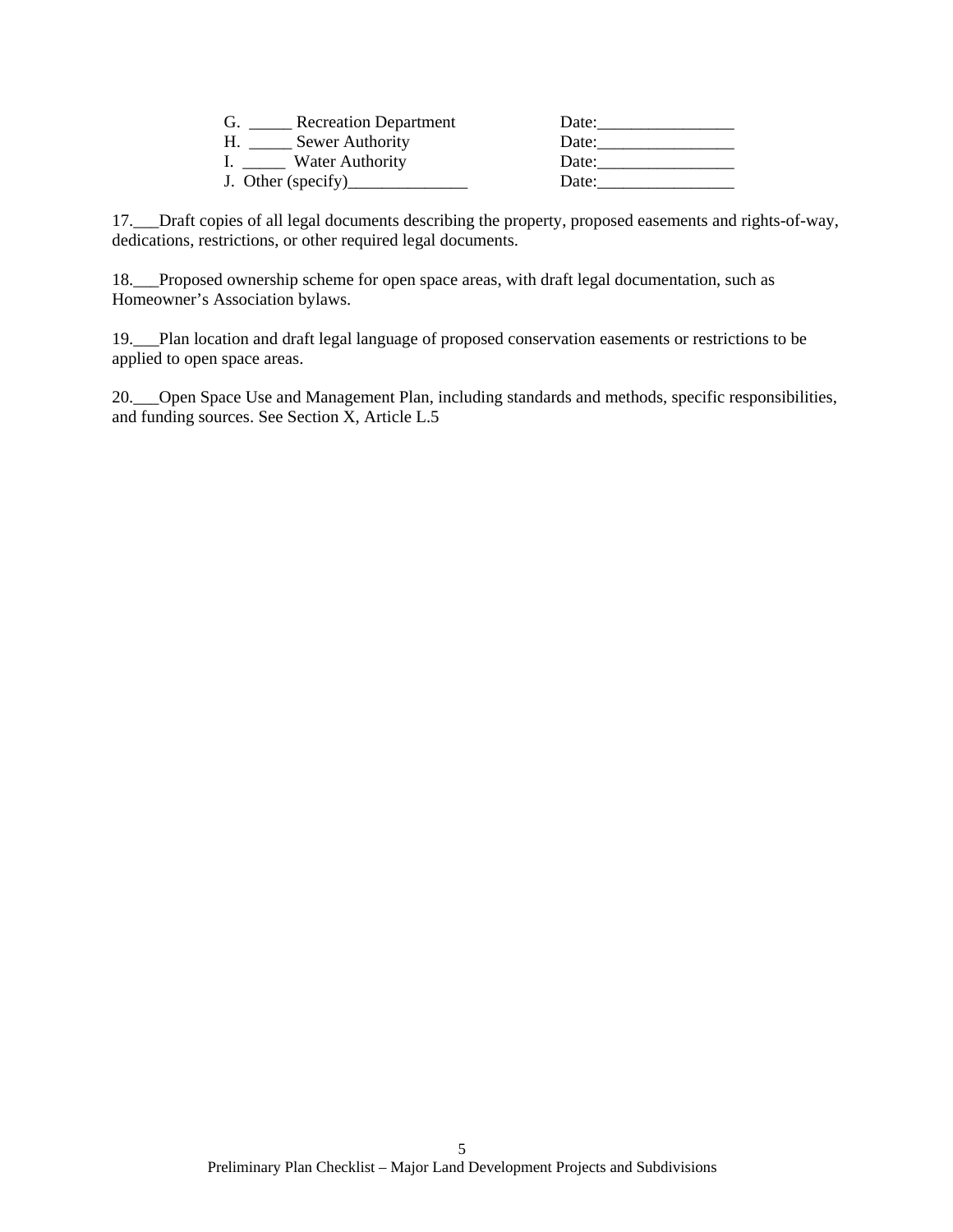#### **F. PRELIMINARY PLAN CHECKLIST FOR CONVENTIONAL MINOR SUBDIVISION/LAND DEVELOPMENT PROJECTS**

In order for the Administrative Officer and/or Planning Board (as applicable) to determine that a proposed Major Land Development Project or Subdivision meets the criteria established in these Regulations and may be certified for completeness, the owner or Applicant shall submit the following required materials and information pursuant to Section III, Article B of the Smithfield Land Development and Subdivision Regulations:

Eight (8) Legible Blue or Black Line Prints of the Master Plan sized 30" x 42" or smaller and at a maximum **Scale of 1" = 100'** (one inch equals one hundred feet).

 $\Box$  In addition, 25 (twenty-five) legible, REDUCED sets of all said plans shall be submitted and reduced to a sheet size of at least 11" x 17"; the reduced scale shall be identified.

 $\Box$  Two (2) full-size copies shall be submitted for each document presented; in addition, 25 (twentyfive) reduced sets shall be submitted for same in a size and format in conformance with the policy requirements of the Administrative Officer.

Plans shall show the following information. In order to insure legibility, additional sheets shall be used where necessary.

 **Identification**. Name of Subdivision/Land Development Project; Name and Address of Owner(s); Name and Address of Registered Engineer(s) and/or Land Surveyor(s); Tax Plat(s) and Lot(s) comprising Proposed Subdivision/Land Development Project; Date of Plan; Dates of all Revisions to Plan; North Arrow; Scale of Plan, both Numeric and Graphic (bar); Total Number of Proposed Lots; Total Acreage; Zoning Classification(s) and Boundary(ies); and, Page Number for each sheet of Plan. This information shall appear in a blocked section at the lower right corner on all plans and all corresponding sheets of a plan, wherever possible, except for Title Cover Sheets.

*Note: In naming a Subdivision/Land Development Project, names shall be substantially different from existing recorded plat or development names and different from previous Planning Board Subdivision/Land Development Project Proposals. Section designations shall be numeric and in Arabic numerals.* 

Dates Date of Plan; Date of Informal Concept Approval (where appropriate); Preliminary Plan Submission Date, and Dates of all Preliminary Plan Revisions.

**Random ISDS Testing.** Testing shall comprise a representative sampling of the property as proposed and/or required by the Board at the Pre-Application Stage. The testing shall be in conformance with DEM requirements for ISDS relative to suitability of percolation and ground water. The entire parcel to be subdivided shall be included within the representative testing area.

 **Boundary Limits.** Approximate Location of Proposed Project as well as Existing Boundary Lines, Easements, and Rights-of-Way.

 **Bounds**. Location of Existing and Proposed Permanent Bounds and noting any disparities of Existing Bounds.

 **Waterways/Systems**. Exact Location of any Lakes, Ponds, Water-Courses within Tract as well as within 200' of Perimeter, or other Wetland Areas.

Preliminary Plan Checklist - Conventional Minor Land Development and Subdivision Projects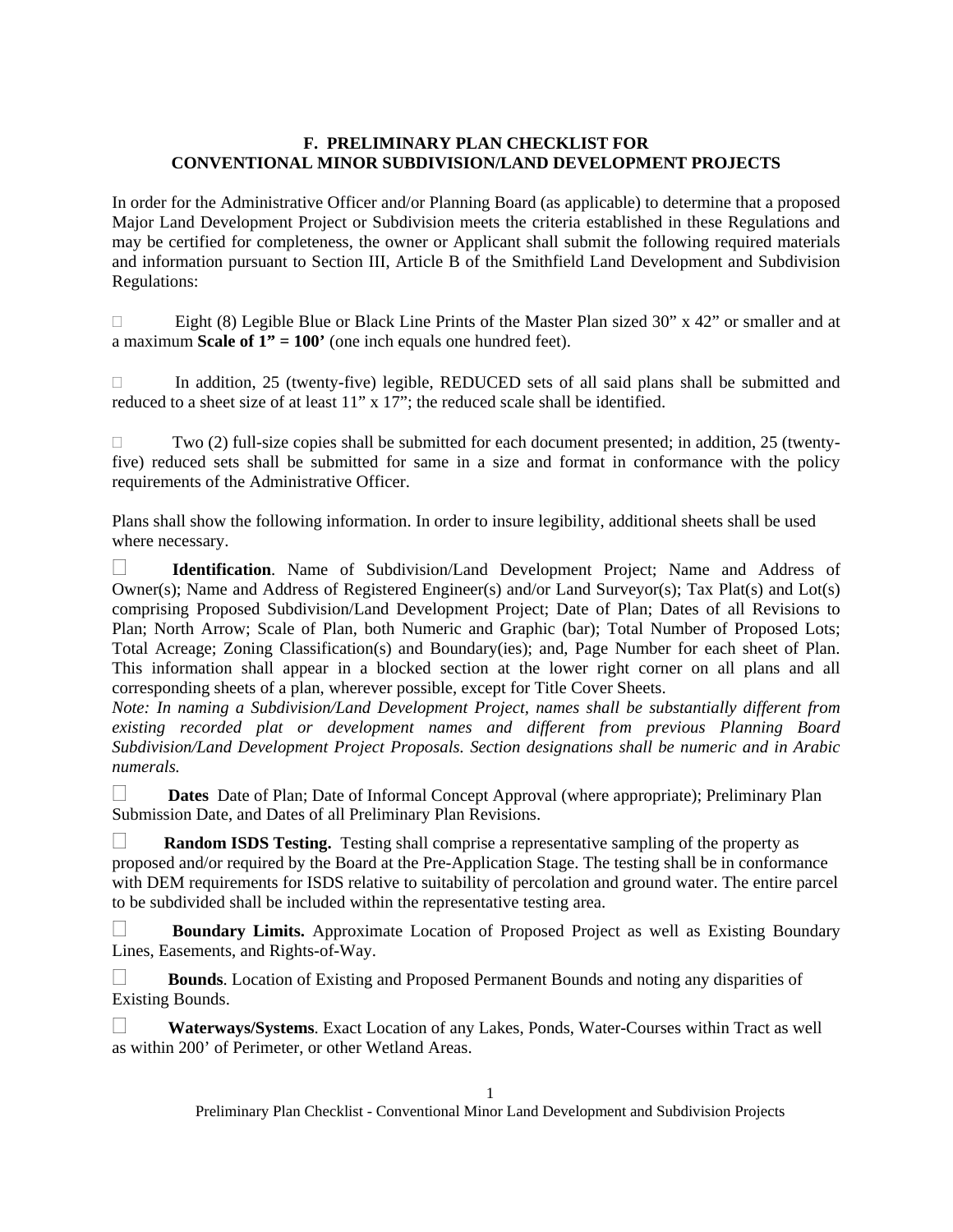**Physical Features**. Location of Rock Outcrops, Ledge, Wooded Areas, Poorly Drained Soils, Existing Structures, Embankments, or Retaining Walls, and other Significant Physical Features which may have an effect upon development of the tract.

 **Slopes/High Hazard Areas**. Delineation of the Exact Location and Extent of Slopes 15% or greater as well as other high hazard areas. Where there exist slopes which are greater than 15% or greater, minimum lots sizes in accordance with the Smithfield Zoning Ordinance shall be required. Details are to be provided relative to all proposed/existing cut and fill operations. Maintenance easements shall be required and shown on plan for all cut and fill areas.

 **Existing Public Ways**. Exact Location and Names of Existing Streets or other Public Ways within or immediately adjacent to the tract.

 **Proposed Public Ways**. Exact Location and Width of Proposed Streets. Proposed Names of Streets shall be identified.

 **Existing Utilities/Drainage**. Exact Location(s) and Size(s) of Existing Sewer Lines, Water Mains, Culverts, and other Surface-Level and Underground Structures, Facilities, and Improvements within the Tract and/or immediately adjacent to the tract.

**Proposed Utilities/Drainage.** Exact locations of proposed connections to Existing Water Supply and Sanitary Sewer Systems (where applicable); Delineation of provisions for collecting and discharging surface water drainage.

**Topography.** Contours of Tract, existing and proposed, at intervals of 2' (two feet) and based upon the United States Geodetic Survey (USGS) Sea Level Data.

 **Lots**. Delineation of dimensions and measurements as follows: Length and width of streets and right of ways; Angels and dimensions of all lot lines and rights-of-ways lines; Curb lines and subdivision boundaries; Areas of all lots; Curve data to include lengths of radii, central angles, and arc length; location of fire hydrants; Location, length, width, and purpose of all easements and rights-of-way; Location of curb cuts.

 **Aggregate Measurements**. Notation shall be made relative to the Total Linear Footage of Existing and Proposed Streets, Public Water Lines, and Sanitary Sewer Lines as well as Total Area of Streets, Total Area of Lots, and Total Area of Land to be dedicated for Recreational Purposes (area to be in acres or square footage). Existing shall be differentiated from Proposed Measurements. Said notations shall appear in a note block to appear in the lower left corner of the Plat Plan.

**Lot Numbers**. Lot Numbers as provided by the Smithfield Municipal Planner's Office.

**Abutters**. Identification of Abutting Landowners by Name on corresponding lot(s) on Proposed Plan. Current Ownership shall be identified as determined as of the date of submission from the public records of the Town of Smithfield. Corresponding Tax Plat and Lot Numbers shall be delineated.

**Proposed Dedicated Land.** Land Proposed to be dedicated to the Town of Smithfield, the State of Rhode Island, or other Public, Quasi-Public, Non-Profit, or Private Organizations and/or Homeowners' Associations. The purpose of the dedication shall be identified and delineated on the Plan.

 **Soil Erosion and Sediment Control**. Soil Erosion and Control Measures to be taken shall be detailed on the Plans. Said measures shall include both temporary and permanent measures and shall have been approved by the Soil Erosion and Sediment Committee.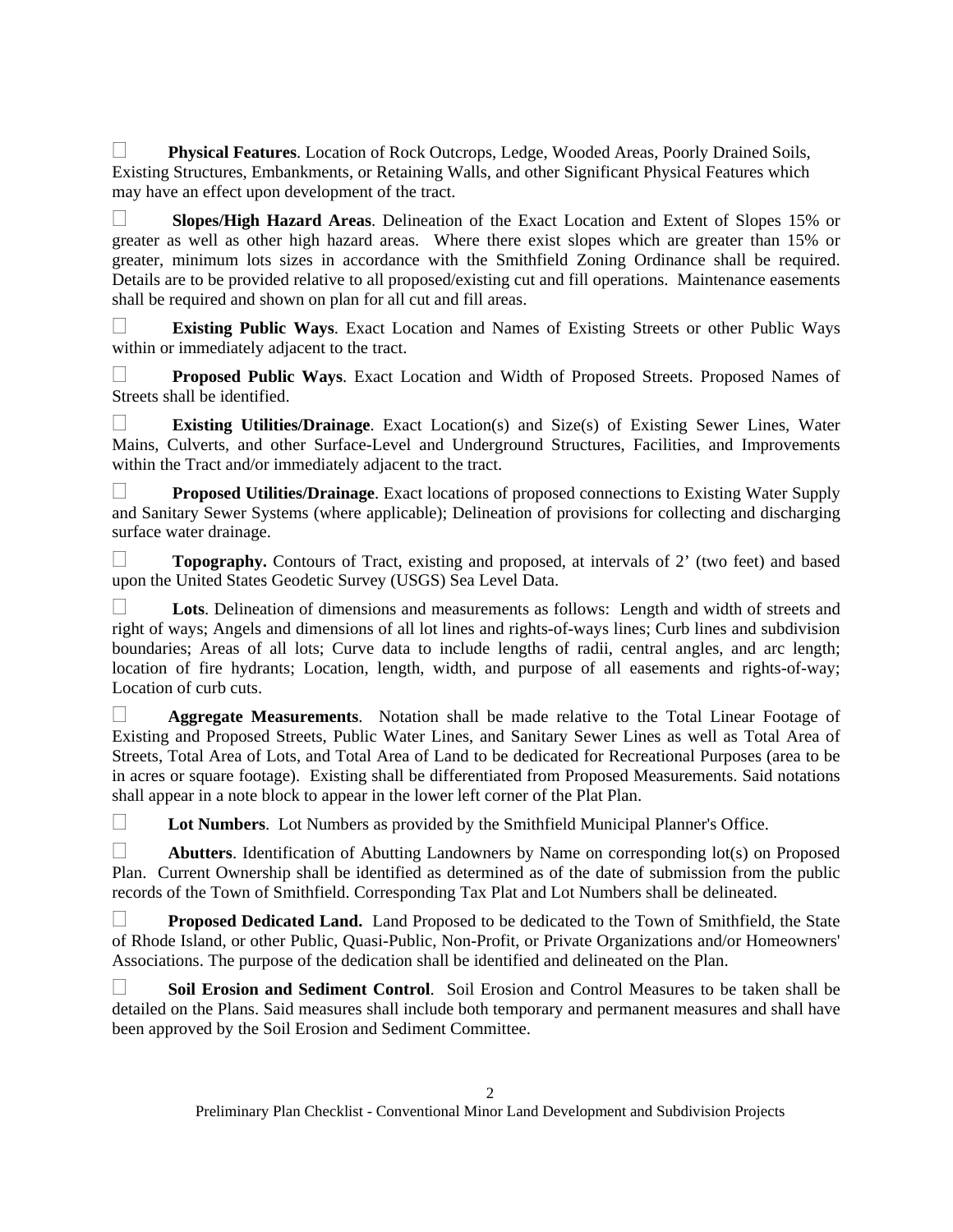**Restrictions.** Notation of Proposed Deed Restrictions and Covenants.

 **Reviews/Consultations**. Due to the nature of the needs of a given development, the Planning Board may require additional studies and reviews to be conducted by non-municipal consultants, such as, USDA Soil Conservation Service's Environmental Review Team, other local/state/federal Agencies, Independent Consultants, and the like. An additional fee may be required if such studies/reviews are deemed necessary by the Planning Board.

 **Easements**. Copies of any and all temporary and permanent easements for construction, utilities, and the like shall be shown on the Preliminary Plan and copies of easements shall be submitted to the Planning Board.

 **Professional Certification**. Signed Certification of Registered Professional Engineer and/or Land Surveyor as well as the Professional/Registered Stamp and Signature of same. Stamps and certifications shall appear on each and every page of Profile Plans. The survey classification incorporated shall be identified on each page of the plan.

**Miscellaneous**. Any other Information or Data requested by the Planning Board which is relevant to good land use planning and design.

 **Wetland Certification**. Written confirmation of "No Affect Determination" or Approval of "Alteration Plans" (as appropriate) from the RI Department of Environmental Management (DEM) indicating the proposed plat does not violate Fresh Water Wetland Statutes of the State of Rhode Island (where applicable, in accordance with Preapplication Conference Recommendations). The Applicant shall submit a Stamped Plan from DEM certifying that said plan is the plan which corresponds to the Wetlands Certification.

 **Percolation Test Approval**. Certification from D EM in the form of a Stamped Plan plus accompanying certified supporting information as to the Suitability of Soil, Ground Water Table, and Adequacy of Percolation Tests on all lots where Individual Sewage Disposal Systems are proposed.

 **Army Corps of Engineers Certification/Approval**. Certification/Approval Certification from the U.S. Army Corps of Engineers relative to "Approval of Alteration Plans" or "No Affect Determination" indicating that the proposed Subdivision/Land Development Project is in conformance with Regulations established for Waterways under Army Corps jurisdiction (where applicable, in accordance with the Preapplication Conference recommendations). Certification shall include a stamped plan from the Army Corps certifying that the plan was the same plan for which certification has been made.

 **Sewer District Approval**. Final Approval of the appropriate Sewer District's engineers that the Plans and Profiles have been approved for construction. Said approval must be stamped on a copy of the approved plans and profiles on each and its entirety for the Plan Submission. Should the appropriate Sewer District disapprove the connection of the proposed development to the existing sewer lines, a letter of disapproval and the reasons therefore, shall be submitted by the applicant.

*Note:* Each page of the Plan must also be stamped and signed by the Applicant's Professional *Engineers/Registered Land Surveyors.* 

 **Water District Approval**. Final Approval of the appropriate Water District that the Plans and Profiles have been approved for construction. Said approval must be stamped on a copy of the approved plans and profiles on each and every page and submitted in its entirety for the Plan Submission. Should the appropriate Water District disapprove the connection of the proposed development to the existing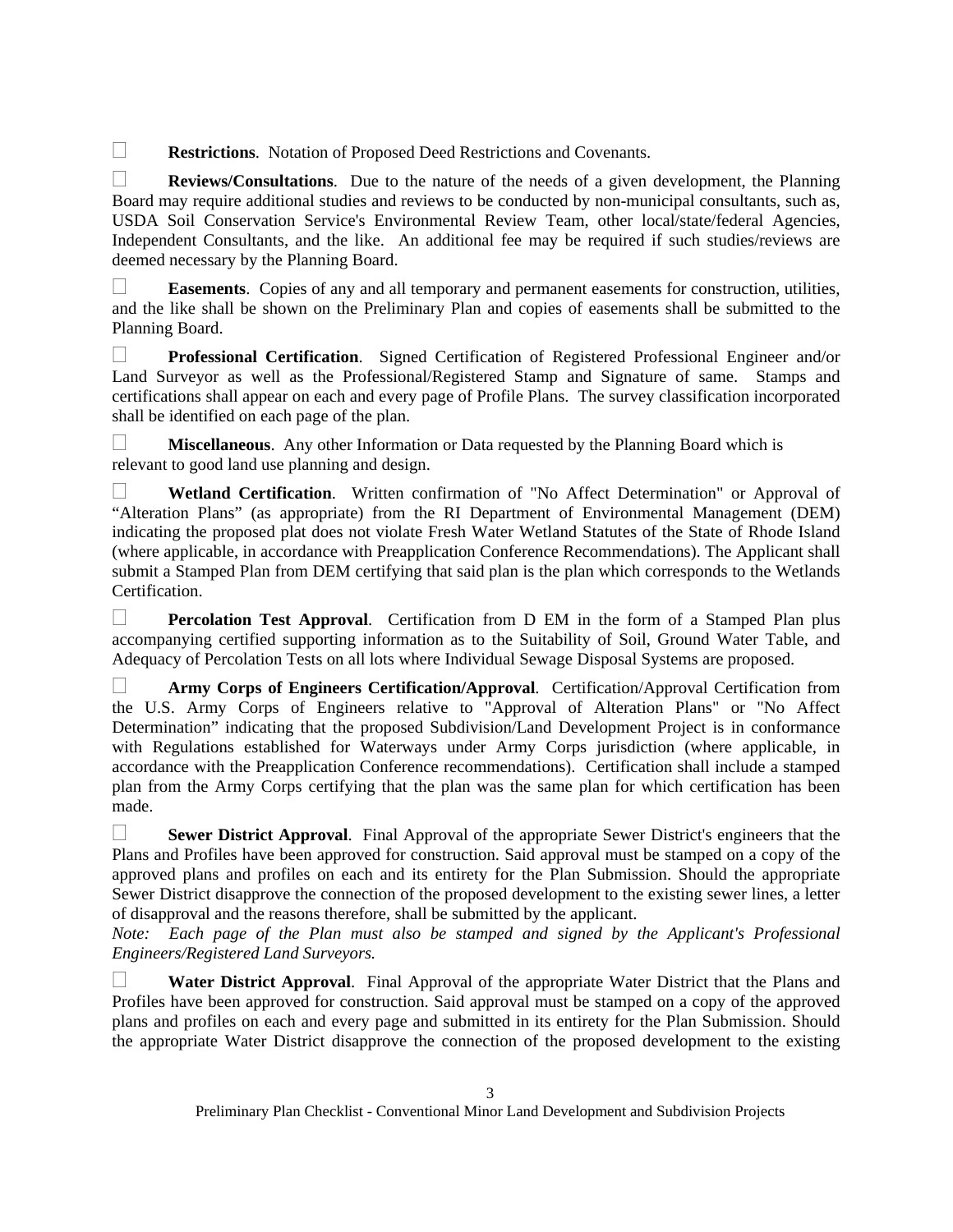water lines, a letter of disapproval and the reasons therefore, shall be submitted by the Applicant. In addition, the appropriate Water District shall certify the amount of the water flow/pressure as designed by the applicant.

*Note: Each page of the Plan must also be stamped and signed by the Applicant's Professional Engineers/Registered Land Surveyors.* 

 **Approval of Miscellaneous Utilities**. Written Approval or Disapproval from the applicable Utility Companies and Authorities that they have reviewed the Preliminary Plan and have attached all recommended/required modifications relative to such elements as necessary underground and surfacelevel structures, facilities, improvements, utility capacities and limitations; and, other pertinent information. Utilities which are included in this requirement include, but are not limited to the following: Electric, Gas, Telephone, and Cable.

**Drainage Calculations.** Supporting Calculations for all surface and subsurface drainage facilities.

**Property Owners List.** Lists of Names and Addresses of all property owners within 200 (two hundred feet) of the perimeter of -the Proposed Subdivision/Land Development Project. Such ownership shall be based upon current ownership as of the date of submission as determined from the Public Record of the Town of Smithfield; past ownership will not be accepted.

 **Soil Erosion and Sediment Control Plan**. Plan to include; Approved Soil Erosion and Sediment Control Measures, both temporary and permanent, and shall be in conformance with the provisions of the Codified Ordinances of the Town of Smithfield (1985, as amended -Chapter 16, Article IV, "Soil Erosion and Sediment Control").

**Fire Department Approval.** Fire Department Approval relative to the overall proposed Subdivision/Land Development Project layout as well as fire hydrant placement and fire flow pressure calculations and estimates. Said approval shall be certified on the plan itself which was presented for approval to the Fire Department by the Applicant.

 **Department of Transportation Approval - Curb Cuts**. Written Certification from the RI Department of Transportation (DOT) that all necessary curb cuts onto State highways have been approved (where applicable).

 **Base Flood Elevation Data**. In all areas of Special Flood Hazard, as defined in the Codified Ordinances of the Town of Smithfield (1985, as amended -Chapter 16, Article V, "Flood Plain Management"), the developer shall provide base flood elevation data in accordance with a 100-Year Flood Event, as established by the Federal Insurance Administration's Flood Insurance Study. Said data shall be incorporated and notated on the proposed Preliminary Plat Plan.

**Protective Covenants**. Two (2) copies of Protective Covenants, where applicable, by which the Subdivider intends to regulate and protect the proposed Subdivision. Submitted copies shall be in the proposed format that they will appear for actual recording.

 **Quit-Claim Deeds**. Two (2) copies of all Quit-Claim Deeds conveying all Street Rights-of-Way and other Open Areas to the Town of Smithfield, which may be required under Section IV, Article F. Submitted copies of deeds shall be in the proposed format that they will appear for actual recording.

 **Easements**. Two (2) Notarized Copies of Deeds of Easements, where applicable. Submitted copies of Easements shall be in the format that they will appear for actual recording.

 **House Number Assignments**. Listing of House Numbers as assigned by the Smithfield Fire Department

Preliminary Plan Checklist - Conventional Minor Land Development and Subdivision Projects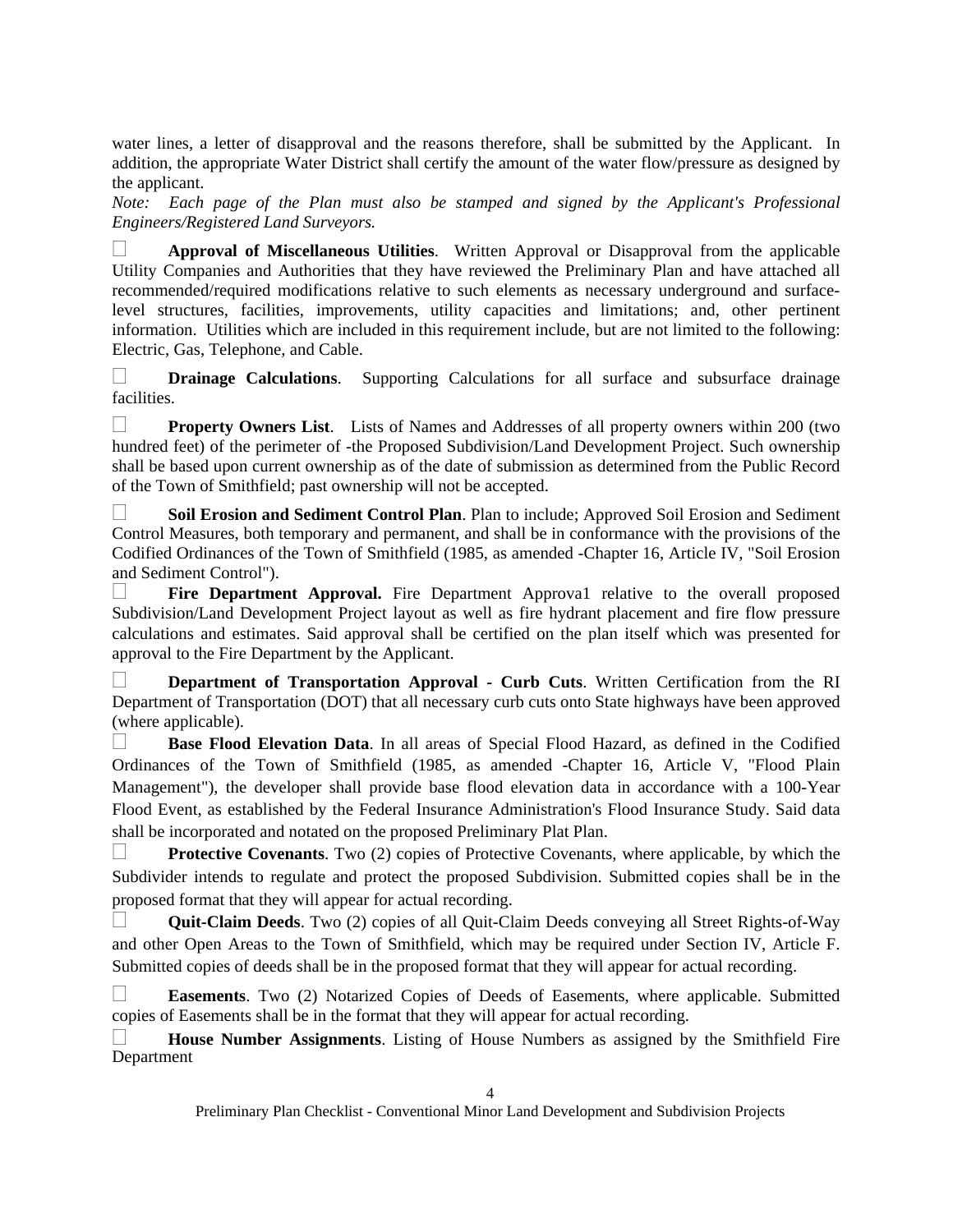**Review Fee. Payment of Review Fee, as follows:** 

 **No Street Construction or Extension -\$250.00** (Two Hundred and Fifty Dollars) **plus \$20.00 per unit**.

# **Administrative Fee- Project involving Street Construction or Extension - \$350.00** (Three Hundred Fifty Dollars) **plus \$20.00 per unit**.

*Note: Should there be a period of greater than one* (1) *year between submissions of Preliminary Plans, the Applicant will be required to pay the Review Fee again unless an extension is granted by the Planning Board due to extenuating circumstances.* 

**Fees- Advertising and Mailing**. Payment of Advertising and Mailing Costs relative to the Public Hearing. (Note: This payment refers to the actual fees incurred.)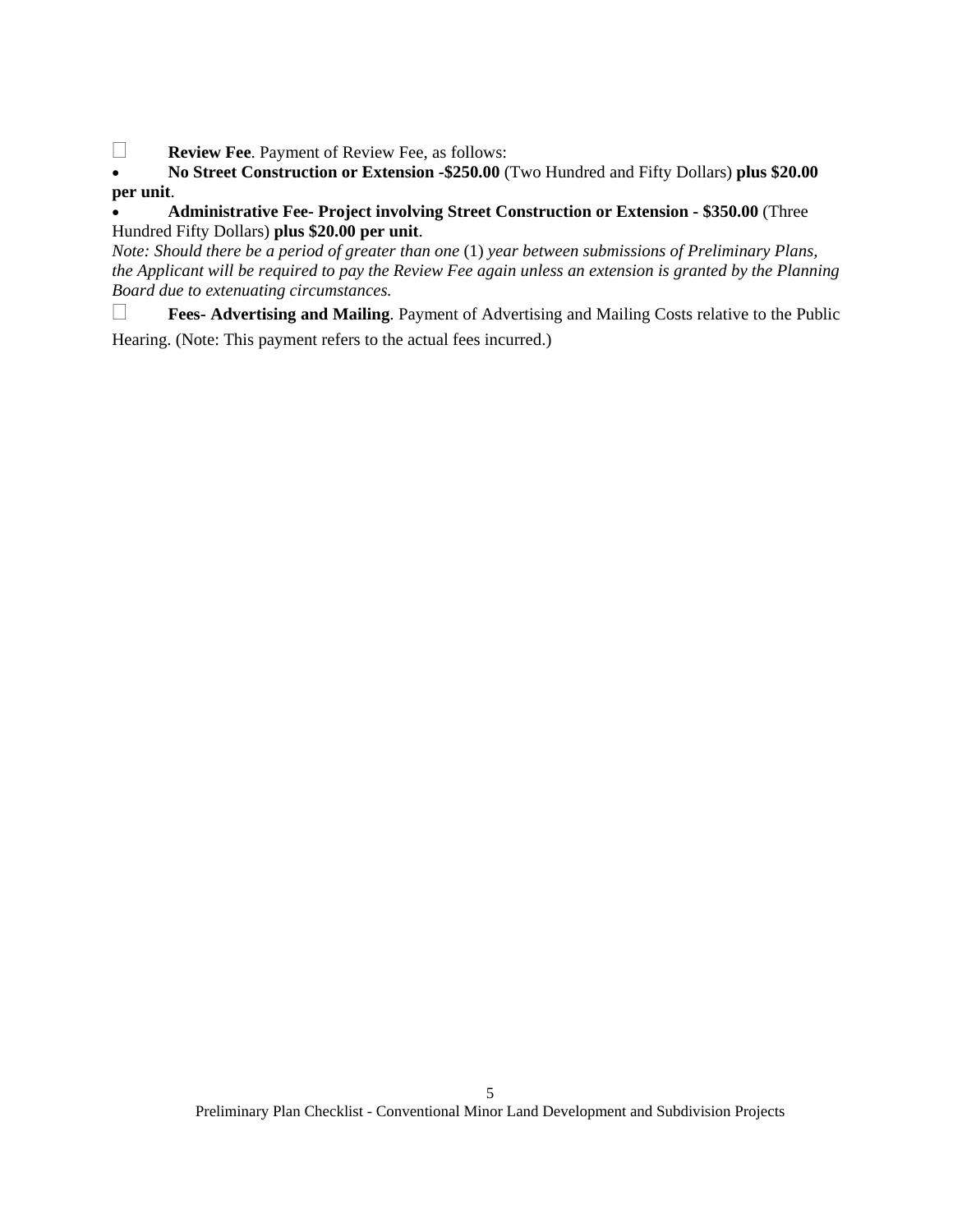#### **G. MASTER PLAN CHECKLIST FOR CONVENTIONAL MAJOR SUBDIVISION/LAND DEVELOPMENT PROJECTS**

In order for the Administrative Officer and/or Planning Board (as applicable) to determine that a proposed Major Land Development Project or Subdivision meets the criteria established in these Regulations and may be certified for completeness, the owner or Applicant shall submit the following required materials and information pursuant to Section III, Article B of the Smithfield Land Development and Subdivision Regulations:

Eight (8) Legible Blue or Black Line Prints of the Master Plan sized 30" x 42" or smaller and at a maximum **Scale of**  $1" = 100'$  (one inch equals one hundred feet).

 $\Box$  In addition, 25 (twenty-five) legible, REDUCED sets of all said plans shall be submitted and reduced to a sheet size of at least 11" x 17"; the reduced scale shall be identified.

 $\Box$  Two (2) full-size copies shall be submitted for each document presented; in addition, 25 (twentyfive) reduced sets shall be submitted for same in a size and format in conformance with the policy requirements of the Administrative Officer.

Plans shall show the following information. In order to insure legibility, additional sheets shall be used where necessary.

□ **Layout.** Layout of the Entire Subdivision/Land Development Project, even if said development is to be developed in Sections. Said layout shall also include all land in contiguous ownership. Contiguously owned land shall be labeled with the Tax Plat and Lot Designations and/or Street Names for same.

□ **Identification**. Name of Subdivision/Land Development Project; Name and Address of Owner(s); Name and Address of Registered Engineer(s) and/or Land Surveyor(s); Tax Plat(s) and Lot(s) comprising Proposed Subdivision/Land Development Project; Date of Plan; Dates of all Revisions to Plan; North Arrow; Scale of Plan, both Numeric and Graphic (bar); Total Number of Proposed Lots; Total Acreage; Zoning Classification(s) and Boundary(ies); and, Page Number for each sheet of Plan. This information shall appear in a blocked section at the lower right corner on all plans and all corresponding sheets of a plan, wherever possible, except for Title Cover Sheets.

*Note: In naming a Subdivision/Land Development Project, names shall be substantially different from existing recorded plat or development names and different from previous Planning Board Subdivision/Land Development Project Proposals. Section designations shall be numeric and in Arabic numerals.* 

**Location Map Insert**. To show the physical relationship of the Proposed Project to the Area within a Radius of 1/2 mile (one-half mile). Such insert shall also show Town Boundary Lines (where applicable); Major and Arterial Streets and Street Names; General Location of Public Utilities; Zoning Classification(s) and Boundary(ies). Said insert shall be blocked, drawn at a Scale of  $1'' = 1,000'$  (one inch equals one thousand feet) and appear at the top right-hand corner of the Master Plan Sheet.

**Boundary Limits.** Approximate Location of Proposed Project as well as Existing Boundary Lines, Easements, and Rights-of-Way.

 **Natural Resources**. Approximate Location of Wooded Areas, Wetlands, Watercourses within the tract as well as within 200' (two hundred feet) of perimeter, Ledge, and Poorly Drained Areas.

 **Slopes/High Hazard Areas**. Delineation of the Approximate Location and Extent of Slopes 15% or greater as well as other high hazard areas.

 **Existing Public Ways**. Approximate Location and Names of Existing Streets or other Public Ways within or immediately adjacent to the tract.

**Proposed Public Ways.** Approximate Location and Width of Proposed Streets. Proposed Names of

Master Plan Checklist - Conventional Major Land Development and Subdivision Projects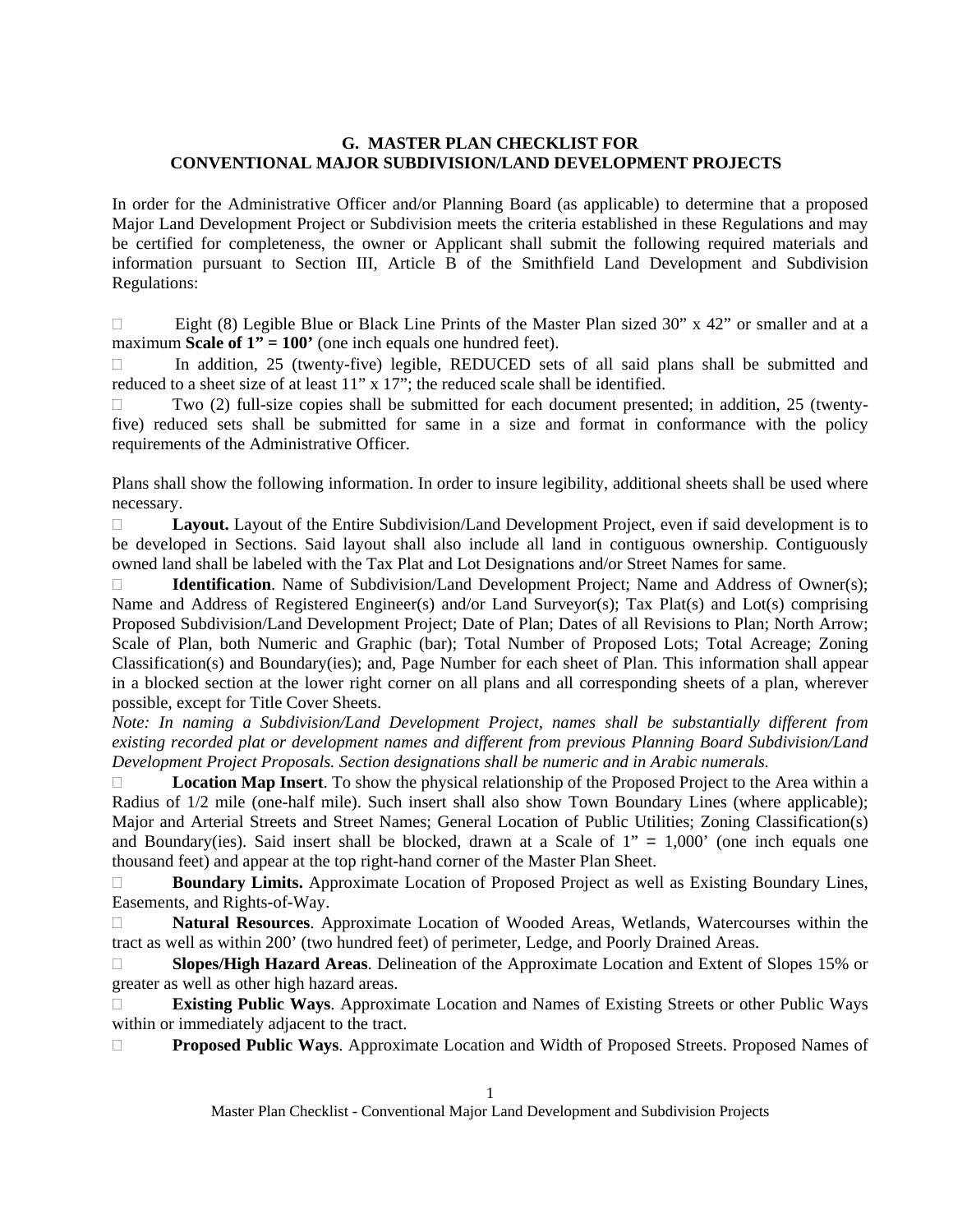Streets shall be identified.

 **Existing Utilities/Drainage**. Approximate Location(s) and Size(s) of Existing Sewer Lines, Water Mains, Culverts, and other Surface-Level and Underground Structures, Facilities, and Improvements within the Tract and/or immediately adjacent to the tract.

 **Proposed Utilities/Drainage**. Proposals for connection with Existing Water Supply and Sanitary Sewer Systems (where applicable); Provisions for collecting and discharging surface water drainage.

□ **Topography.** Approximate Topography at 10' (ten feet) intervals and based upon the United States Geodetic Survey (USGS) Sea Level Data.

□ Lots. Approximate Locations, Dimensions, and Areas of all Proposed and Existing Lots. Proposed Lots should be numbered beginning with number one  $(\#1)$ . Existing Lots shall identify Tax Plat and Lot Numbers.

**Open Space**. Approximate Location(s) and Extent of Area(s) of all Proposed Land to be set aside for Open Space.

 **Natural Constraints**. Delineation of all Existing Land which is undevelopable due to Slope, Soil, or Water Constraints.

 **Soil Conditions.** Statement of General Analysis of Soil Conditions for Proposed Area(s) for Development. In addition, the proposed locations of testing sites for the representative ISDS random property sampling shall be indicated on the plans presented. The Planning Board may require that certain specified areas be tested in addition to those identified by the developer.

 **Watershed.** Any portion of the development that lies within the watershed or zone of contribution of a pond or public water supply well shall be delineated. If no portion of the Proposed Subdivision is in such a zone, a statement to that effect shall be notated on the plans.

 **Miscellaneous.** Any other Preliminary Information or Data requested by the Planning Board and/or Administrative Officer (as applicable) which is relevant to good land use planning and design.

**Property Owners List.** List of Names and Addresses of all property owners within 200' (two hundred feet) of the perimeter of the Proposed Subdivision/Land Development Project. Such ownership shall be based upon current ownership as of the date of submission as determined from the Public Records of the Town of Smithfield; past ownership will not be accepted.

**Review Fee.** Payment of Review Fee (\$500.00)

Amt: Check#: Date:

 **Advertising and Mailing Cost Fee.** Payment of Actual Advertising and Mailing Costs. Amt: Check#:

Date: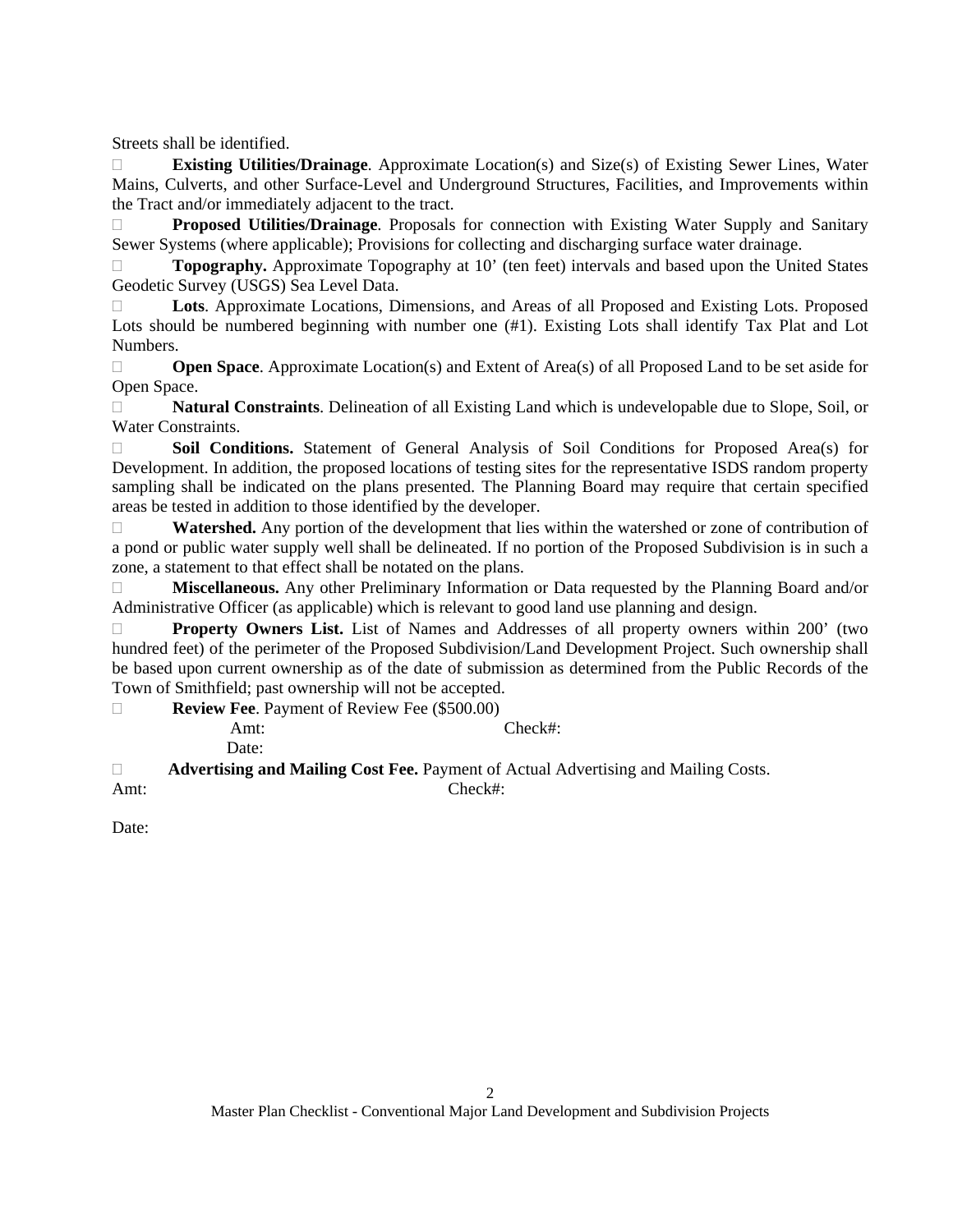#### **H. PRELIMINARY PLAN CHECKLIST FOR CONVENTIONAL MAJOR SUBDIVISION/LAND DEVELOPMENT PROJECTS**

The following information is required before the Preliminary Plan shall be certified as a complete application pursuant to Section III, Article B of the Smithfield Land Development and Subdivision Regulations.

 $\Box$  Eight (8) Legible Blue or Black Line Prints of the Master Plan sized 30" x 42" or smaller and at a maximum **Scale of 1" 100'** (one inch equals one hundred feet).

 $\Box$  In addition, 25 (twenty-five) legible, REDUCED sets of all said plans shall be submitted and reduced to a sheet size of at least 11" x 17"; the reduced scale shall be identified.

 $\Box$  Two (2) full-size copies shall be submitted for each document presented; in addition, 25 (twenty-five) reduced sets shall be submitted for same in a size and format in conformance with the policy requirements of the Administrative Officer.

Plans shall show the following information. In order to insure legibility, additional sheets shall be used where necessary.

□ **Identification**. Name of Subdivision/Land Development Project; Name and Address of Owner(s); Name and Address of Registered Engineer(s) and/or Land Surveyor(s); Tax Plat(s) and Lot(s) comprising Proposed Subdivision/Land Development Project; Date of Plan; Dates of all Revisions to Plan; North Arrow; Scale of Plan, both Numeric and Graphic (bar); Total Number of Proposed Lots; Total Acreage; Zoning Classification(s) and Boundary(ies); and, Page Number for each sheet of Plan. This information shall appear in a blocked section at the lower right corner on all plans and all corresponding sheets of a plan, wherever possible, except for Title Cover Sheets.

*Note: In naming a Subdivision/Land Development Project, names shall be substantially different from existing recorded plat or development names and different from previous Planning Board Subdivision/Land Development Project Proposals. Section designations shall be numeric and in Arabic numerals.* 

 **Dates** Date of Plan; Date of Prepreliminary Approval of Master Plan (where appropriate); Preliminary Plan Submission Date, and Dates of all Preliminary Plan Revisions.

 **Random ISDS Testing.** Testing shall comprise a representative sampling of the property as proposed and/or required by the Board at the Pre-Application Stage. The testing shall be in conformance with DEM requirements for ISDS relative to suitability of percolation and ground water. The entire parcel to be subdivided shall be included within the representative testing area.

 **Boundary Limits.** Approximate Location of Proposed Project as well as Existing Boundary Lines, Easements, and Rights-of-Way.

 **Bounds**. Location of Existing and Proposed Permanent Bounds and noting any disparities of Existing Bounds.

 **Waterways/Systems**. Exact Location of any Lakes, Ponds, Water-Courses within Tract as well as within 200' of Perimeter, or other Wetland Areas.

**Physical Features**. Location of Rock Outcrops, Ledge, Wooded Areas, Poorly Drained Soils,

Preliminary Plan Checklist - Conventional Major Land Development and Subdivision Projects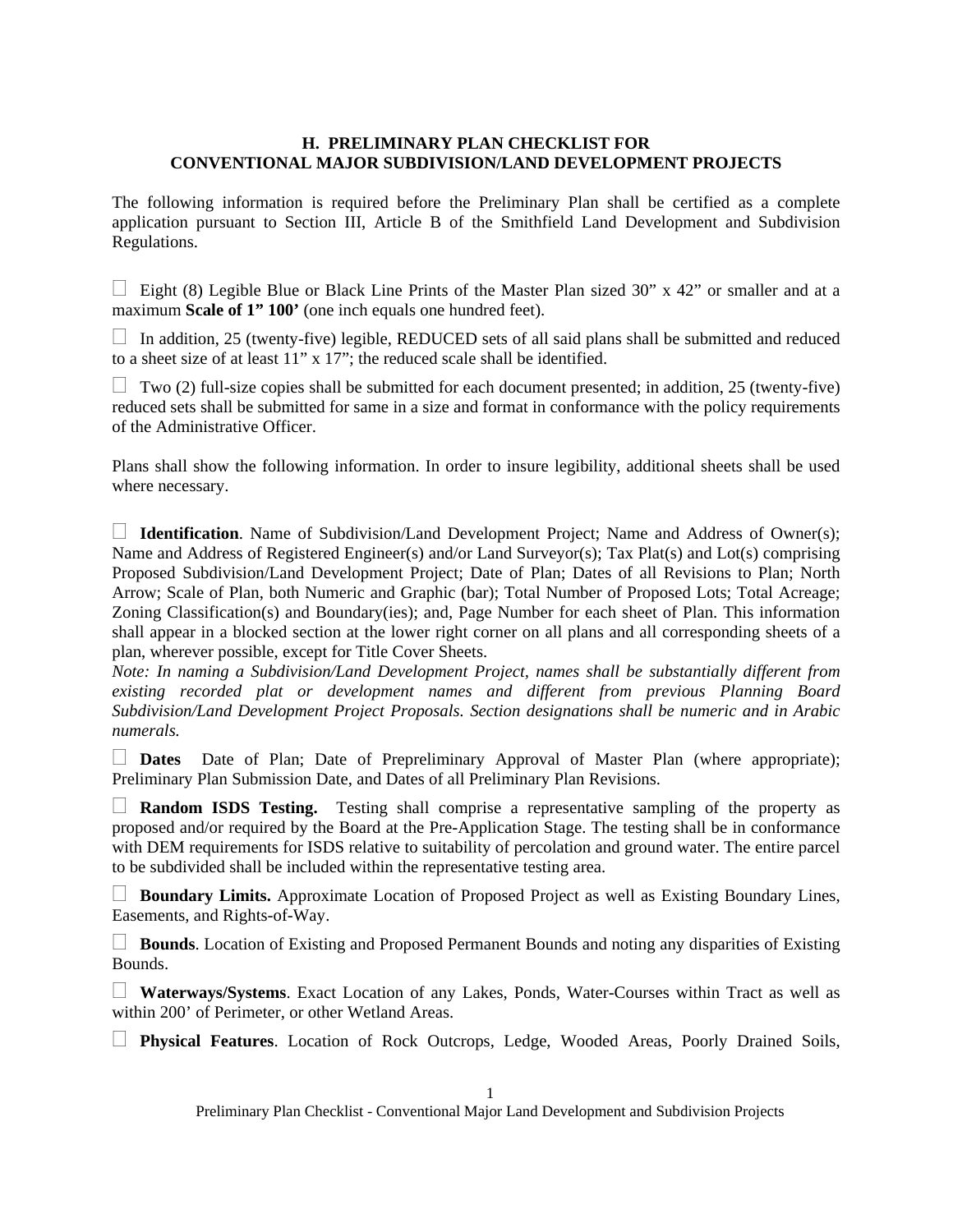Existing Structures, Embankments, or Retaining Walls, and other Significant Physical Features which may have an effect upon development of the tract.

 **Slopes/High Hazard Areas**. Delineation of the Exact Location and Extent of Slopes 15% or greater as well as other high hazard areas. Where there exist slopes which are greater than 15% or greater, minimum lots sizes in accordance with the Smithfield Zoning Ordinance shall be required. Details are to be provided relative to all proposed/existing cut and fill operations. Maintenance easements shall be required and shown on plan for all cut and fill areas.

 **Existing Public Ways**. Exact Location and Names of Existing Streets or other Public Ways within or immediately adjacent to the tract.

 **Proposed Public Ways**. Exact Location and Width of Proposed Streets. Proposed Names of Streets shall be identified.

 **Existing Utilities/Drainage**. Exact Location(s) and Size(s) of Existing Sewer Lines, Water Mains, Culverts, and other Surface-Level and Underground Structures, Facilities, and Improvements within the Tract and/or immediately adjacent to the tract.

**Proposed Utilities/Drainage.** Exact locations of proposed connections to Existing Water Supply and Sanitary Sewer Systems (where applicable); Delineation of provisions for collecting and discharging surface water drainage.

**Topography.** Contours of Tract, existing and proposed, at intervals of 2' (two feet) and based upon the United States Geodetic Survey (USGS) Sea Level Data.

 **Lots**. Delineation of dimensions and measurements as follows: Length and width of streets and right of ways; Angels and dimensions of all lot lines and rights-of-ways lines; Curb lines and subdivision boundaries; Areas of all lots; Curve data to include lengths of radii, central angles, and arc length; location of fire hydrants; Location, length, width, and purpose of all easements and rights-of-way; Location of curb cuts.

 $\Box$  **Aggregate Measurements**. Notation shall be made relative to the Total Linear Footage of Existing and Proposed Streets, Public Water Lines, and Sanitary Sewer Lines as well as Total Area of Streets, Total Area of Lots, and Total Area of Land to be dedicated for Recreational Purposes (area to be in acres or square footage). Existing shall be differentiated from Proposed Measurements. Said notations shall appear in a note block to appear in the lower left corner of the Plat Plan.

**Lot Numbers**. Lot Numbers as provided by the Smithfield Municipal Planner's Office.

 **Abutters**. Identification of Abutting Landowners by Name on corresponding lot(s) on Proposed Plan. Current Ownership shall be identified as determined as of the date of submission from the public records of the Town of Smithfield. Corresponding Tax Plat and Lot Numbers shall be delineated.

 **Proposed Dedicated Land.** Land Proposed to be dedicated to the Town of Smithfield, the State of Rhode Island, or other Public, Quasi-Public, Non-Profit, or Private Organizations and/or Homeowners' Associations. The purpose of the dedication shall be identified and delineated on the Plan.

 **Soil Erosion and Sediment Control**. Soil Erosion and Control Measures to be taken shall be detailed on the Plans. Said measures shall include both temporary and permanent measures and shall have been approved by the Soil Erosion and Sediment Committee.

**Restrictions**. Notation of Proposed Deed Restrictions and Covenants.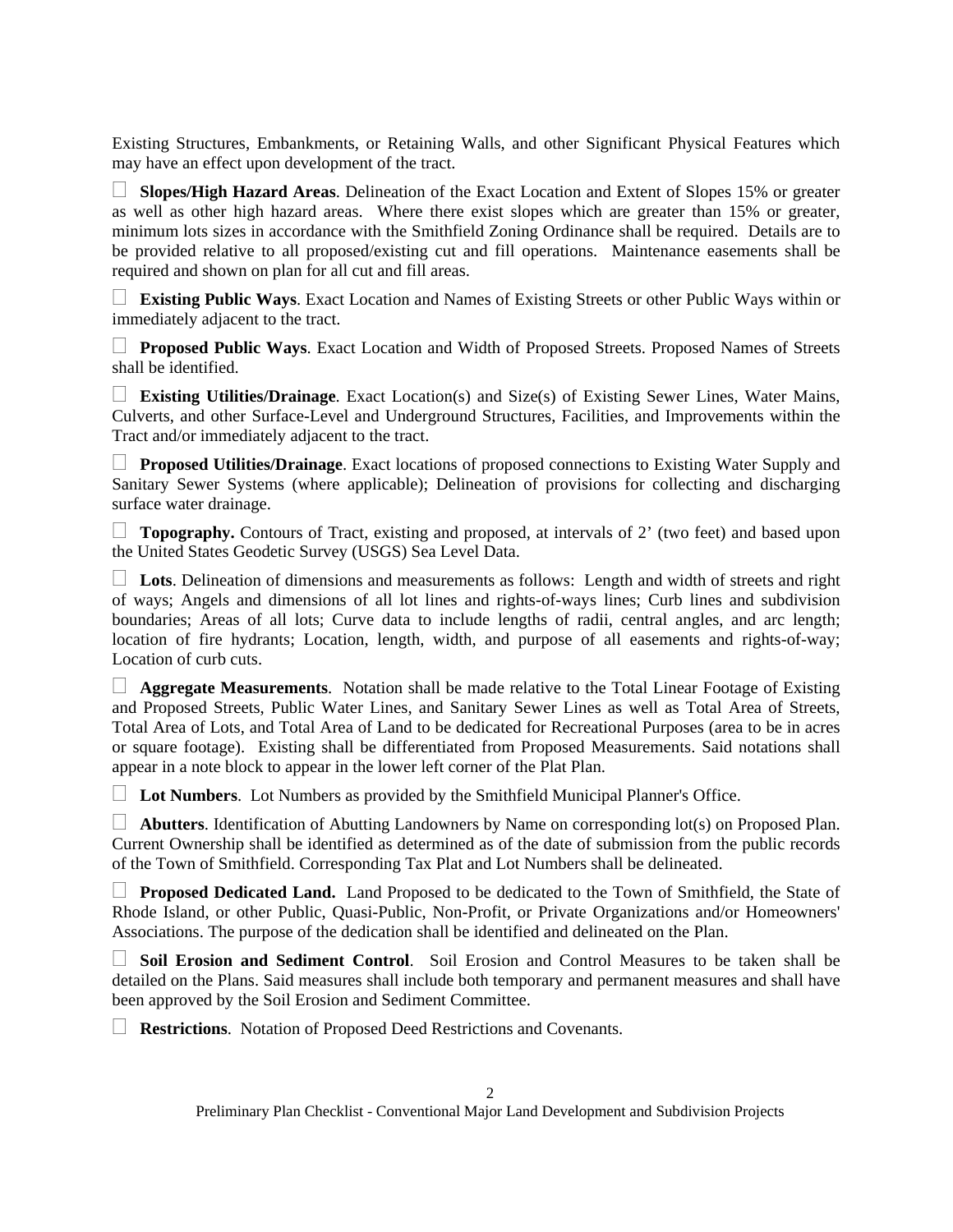**Reviews/Consultations**. Due to the nature of the needs of a given development, the Planning Board may require additional studies and reviews to be conducted by non-municipal consultants, such as, USDA Soil Conservation Service's Environmental Review Team, other local/state/federal Agencies, Independent Consultants, and the like. An additional fee may be required if such studies/reviews are deemed necessary by the Planning Board.

 **Easements**. Copies of any and all temporary and permanent easements for construction, utilities, and the like shall be shown on the Preliminary Plan and copies of easements shall be submitted to the Planning Board.

 **Professional Certification**. Signed Certification of Registered Professional Engineer and/or Land Surveyor as well as the Professional/Registered Stamp and Signature of same. Stamps and certifications shall appear on each and every page of Profile Plans. The survey classification incorporated shall be identified on each page of the plan.

 **Miscellaneous**. Any other Information or Data requested by the Planning Board which is relevant to good land use planning and design.

#### **PRELIMINARY PLAN PROFILE**

 $\Box$  Eight (8) Blue or Black Line Prints of the Preliminary Plat Profile Plans for each Proposed street in the Subdivision/Land Development Project -Sized 30" x 42" or smaller and drawn to a scale as follows:

**Horizontal Scale:** o  $1" = 40'$  (one inch equals forty feet) o Vertical Scale:<br> $1" = 4"$  $1" = 4"$  (one inch equals four feet) o with Cross-Sections every 100' (one hundred feet)

 $\Box$  In addition, twenty-five (25) legible reduced sets of all profile plans shall be submitted and reduced to sheet size of at least 11" x 17"; the reduced scale shall be identified.

Note: Horizontal Plan shall appear above and directly correspond to the vertical plan below it.

Profile Plans shall show the following information. In order to insure legibility, additional sheets shall be used where necessary.

 **Identification**. Name of Subdivision/Land Development Project; Section Number of Subdivision/Land Development Project; Name of Proposed Street detailed on Plan Profile; Name and Address of Owner(s); Name and Address of Registered Engineer(s) and/or Land Surveyor(s); Tax Plat(s) and Lot(s) comprising Proposed Subdivision; Numeric and Graphic (bar) Scales for both Horizontal and Vertical Sections of the Profile; North Arrow; and, Page Number for each sheet of Plan. This information shall appear in a blocked Section at the lower right corner of the Horizontal Portion of the Plan and above the Vertical Portion; said information shall appear on all plans and all corresponding sheets of a plan, wherever possible, except for Title Cover Sheets.

*Note: Section designations shall be numeric and in Arabic numerals.*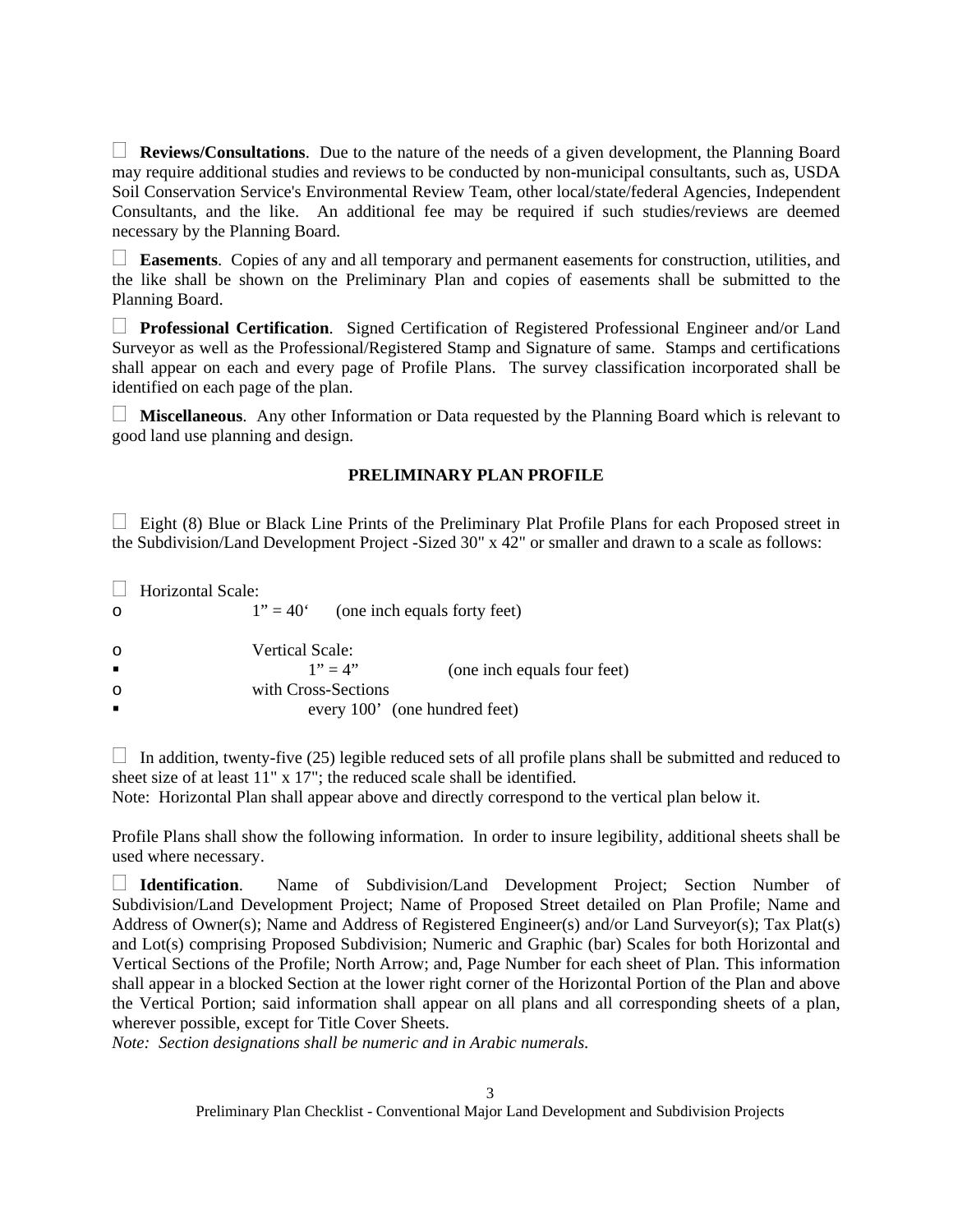**Dates**. Date of Profile Plan; Preliminary Profile Plan Submission Date, and Dates of all Revisions to Profile Plan.

 **Professional Certification**. Signed Certification of Registered Professional Engineer and/or Land Surveyor as well as the Professional/Registered Stamp and Signature of same. Stamps and certifications shall appear on each and every page of Profile Plans. The survey classification incorporated shall be identified on each page of the plan.

# **HORIZONTAL PORTION OF Preliminary Stage PROFILE PLAN**

(Top Half-of Sheet)

**Bounds**. Location of pertinent Existing and Proposed Permanent Bounds.

 **Boundaries and Abutters**. Identification of pertinent Boundary Lines of Subdivision/Land Development Project and Names of Abutting Owners.

**Lots**. Delineation of Existing and Proposed Lot Lines on Horizontal Plan Section of profile.

 **Drainage Plan**. Depiction of Existing Drainage Patterns and the Proposed Drainage System of the Proposed Subdivision/Land Development Project Site and Abutting Land Areas whose surface drainage patterns may be affected by said Subdivision/Land Project.

 **Measurements and Dimensions.** Delineation of Dimensions and Measurements as follows: Length and width of relative streets and rights-of-way; Angles and Dimensions of all respective lot lines; curb lines, and subdivision boundaries; Location of Fire Hydrants; Location, Diameters, and Lengths of Water Lines, Sanitary Sewer Lines, Surface and Subsurface Drainage Facilities; Location, Dimensions, and Purpose Identification of all relative Easements.

 **Curve Information.** Curve Data to include Lengths of Radii, Central Angles, Arc Lengths, and Tangent Distances as well as Radii and Angles of Intersection of Horizontal Curves;

 **Miscellaneous**. Any other information or data requested by the Planning Board which is relevant to good land use planning and design.

# **VERTICAL PORTION OF Preliminary Stage PROFILE PLAN**  (Bottom Half of Sheet)

**Grades/Contours**. Delineation of Existing and Proposed Grades/Contours.

 **Dimensions and Measurements**. Location, Diameter, and Lengths of Water Lines, Sanitary Sewer Lines, Surface and Subsurface Drainage Facilities, and other pertinent Improvements, Structures, and Facilities.

 **Drainage Plan**. Depiction of Existing Drainage Patterns and the Proposed Drainage System of the Proposed Subdivision/Land Development Project Site and Abutting Land Areas whose surface drainage patterns may be affected by said Subdivision/Land Development Project.

 **Miscellaneous**. Any other information or data requested by the Planning Board which is relevant to good land use planning and design.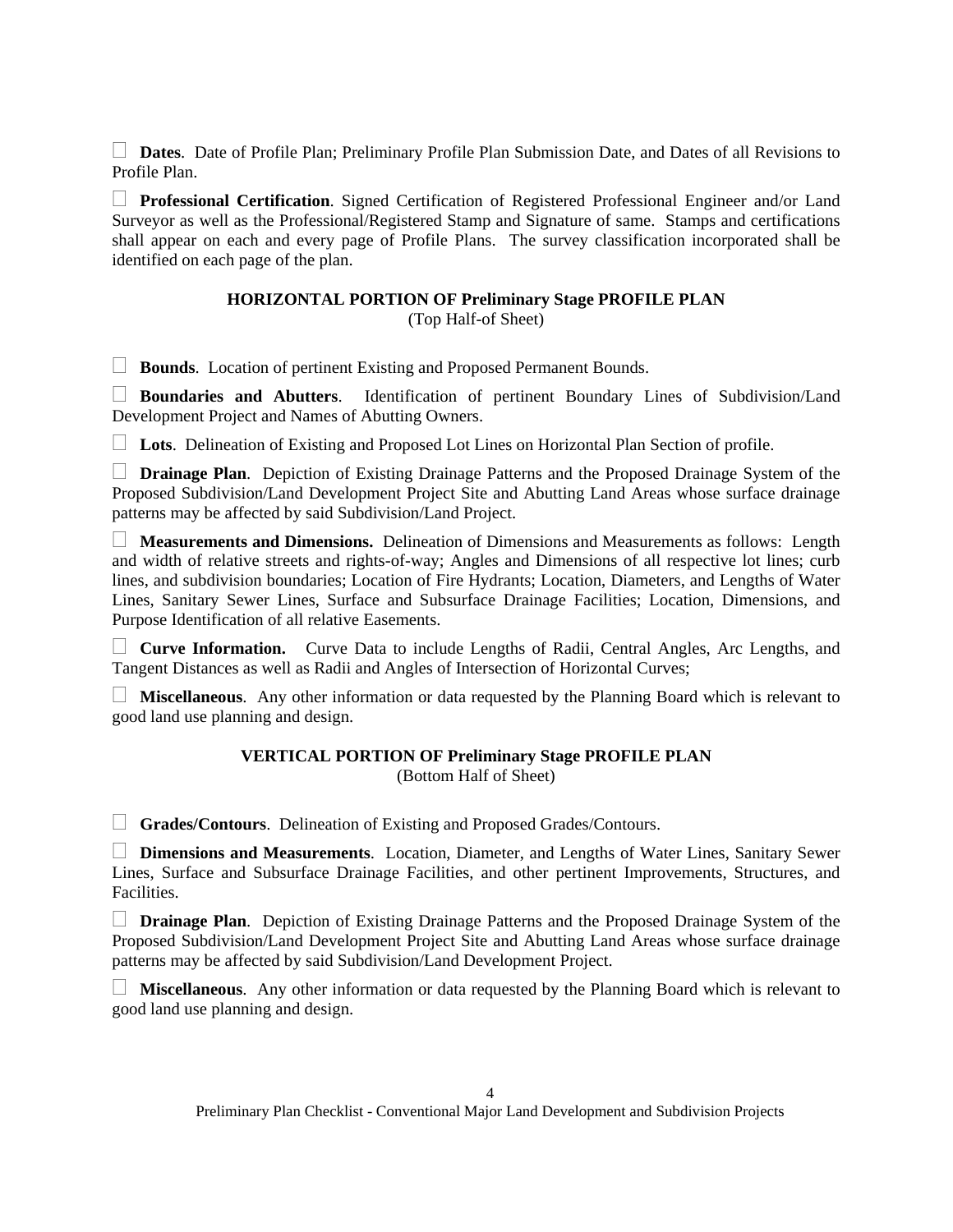# **PRELIMINARY PLAN STAGE - REQUIRED DOCUMENTATION**

The following information is required before preliminary plan shall be accepted for consideration by the Board.

 **Wetland Certification**. Written confirmation of "No Affect Determination" or Approval of "Alteration Plans" (as appropriate) from the RI Department of Environmental Management (DEM) indicating the proposed plat does not violate Fresh Water Wetland Statutes of the State of Rhode Island (where applicable, in accordance with Pre-application Conference Recommendations). The Applicant shall submit a Stamped Plan from DEM certifying that said plan is the plan which corresponds to the Wetlands Certification.

 **Percolation Test Approval**. Certification from D EM in the form of a Stamped Plan plus accompanying certified supporting information as to the Suitability of Soil, Ground Water Table, and Adequacy of Percolation Tests on all lots where Individual Sewage Disposal Systems are proposed.

 **Army Corps of Engineers Certification/Approval**. Certification/Approval Certification from the U.S. Army Corps of Engineers relative to "Approval of Alteration Plans" or "No Affect Determination" indicating that the proposed Subdivision/Land Development Project is in conformance with Regulations established for Waterways under Army Corps jurisdiction (where applicable, in accordance with the Pre-application Conference recommendations). Certification shall include a stamped plan from the Army Corps certifying that the plan was the same plan for which certification has been made.

**Sewer District Approval.** Final Approval of the appropriate Sewer District's engineers that the Plans and Profiles have been approved for construction. Said approval must be stamped on a copy of the approved plans and profiles on each and its entirety for the Plan Submission. Should the appropriate Sewer District disapprove the connection of the proposed development to the existing sewer lines, a letter of disapproval and the reasons therefore, shall be submitted by the applicant.

*Note: Each page of the Plan must also be stamped and signed by the Applicant's Professional Engineers/Registered Land Surveyors.* 

 **Water District Approval**. Final Approval of the appropriate Water District that the Plans and Profiles have been approved for construction. Said approval must be stamped on a copy of the approved plans and profiles on each and every page and submitted in its entirety for the Plan Submission. Should the appropriate Water District disapprove the connection of the proposed development to the existing water lines, a letter of disapproval and the reasons therefore, shall be submitted by the Applicant. In addition, the appropriate Water District shall certify the amount of the water flow/pressure as designed by the applicant.

*Note:* Each page of the Plan must also be stamped and signed by the Applicant's Professional *Engineers/Registered Land Surveyors.* 

 **Approval of Miscellaneous Utilities**. Written Approval or Disapproval from the applicable Utility Companies and Authorities that they have reviewed the Preliminary Plan and have attached all recommended/required modifications relative to such elements as necessary underground and surfacelevel structures, facilities, improvements, utility capacities and limitations; and, other pertinent information. Utilities which are included in this requirement include, but are not limited to the following: Electric, Gas, Telephone, and Cable.

 **Drainage Calculations**. Supporting Calculations for all surface and subsurface drainage facilities.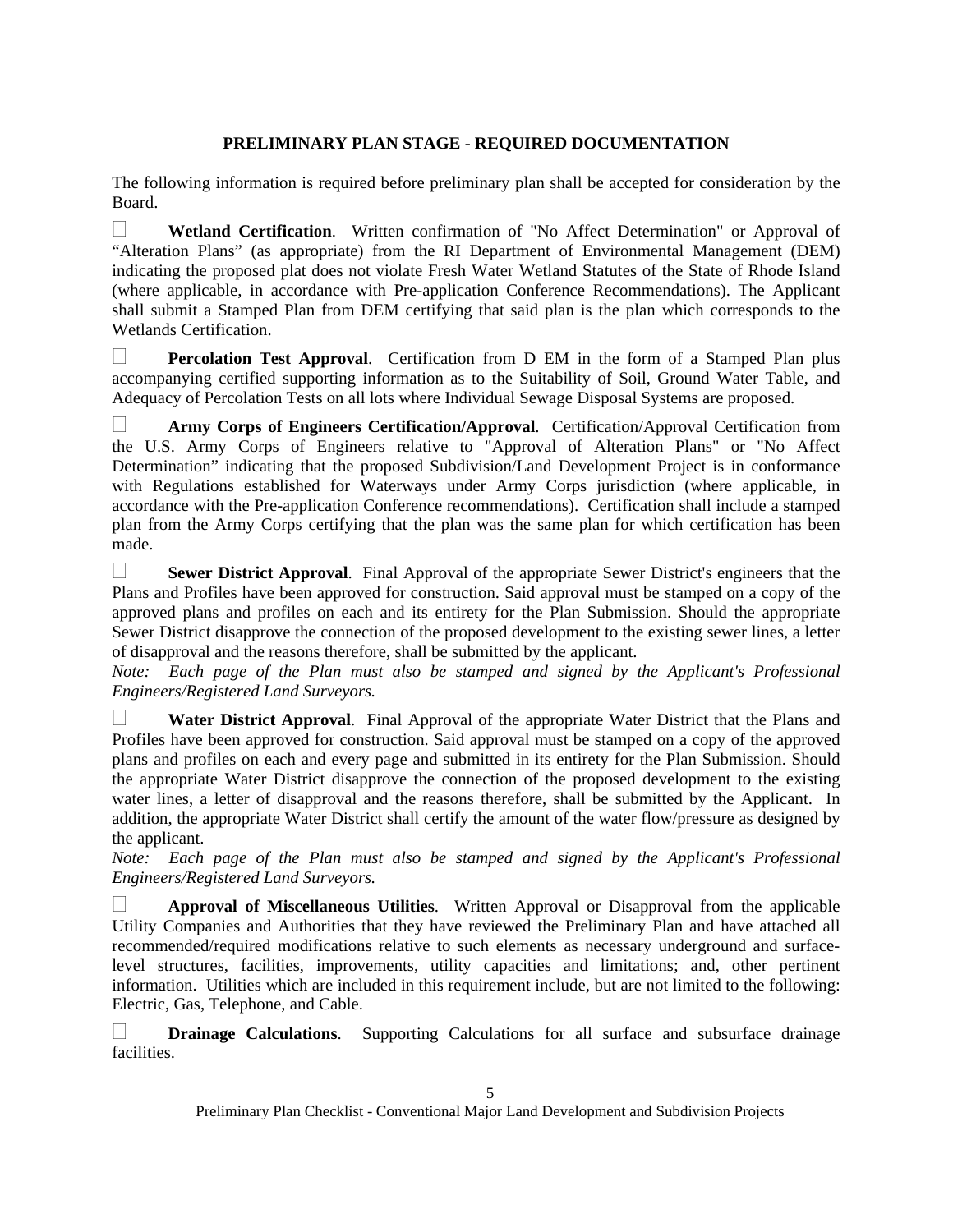**Property Owners List.** Lists of Names and Addresses of all property owners within 200 (two hundred feet) of the perimeter of -the Proposed Subdivision/Land Development Project. Such ownership shall be based upon current ownership as of the date of submission as determined from the Public Record of the Town of Smithfield; past ownership will not be accepted.

 **Soil Erosion and Sediment Control Plan**. Plan to include; Approved Soil Erosion and Sediment Control Measures, both temporary and permanent, and shall be in conformance with the provisions of the Codified Ordinances of the Town of Smithfield (1985, as amended -Chapter 16, Article IV, "Soil Erosion and Sediment Control").

Fire Department Approval. Fire Department Approval relative to the overall proposed Subdivision/Land Development Project layout as well as fire hydrant placement and fire flow pressure calculations and estimates. Said approval shall be certified on the plan itself which was presented for approval to the Fire Department by the Applicant.

 **Department of Transportation Approval - Curb Cuts**. Written Certification from the RI Department of Transportation (DOT) that all necessary curb cuts onto State highways have been approved (where applicable).

 **Base Flood Elevation Data**. In all areas of Special Flood Hazard, as defined in the Codified Ordinances of the Town of Smithfield (1985, as amended -Chapter 16, Article V, "Flood Plain Management"), the developer shall provide base flood elevation data in accordance with a 100-Year Flood Event, as established by the Federal Insurance Administration's Flood Insurance Study. Said data shall be incorporated and notated on the proposed Preliminary Plat Plan.

**Protective Covenants**. Two (2) copies of Protective Covenants, where applicable, by which the Subdivider intends to regulate and protect the proposed Subdivision. Submitted copies shall be in the proposed format that they will appear for actual recording.

 **Quit-Claim Deeds**. Two (2) copies of all Quit-Claim Deeds conveying all Street Rights-of-Way and other Open Areas to the Town of Smithfield, which may be required under Section IV, Article F. Submitted copies of deeds shall be in the proposed format that they will appear for actual recording.

 **Easements**. Two (2) Notarized Copies of Deeds of Easements, where applicable. Submitted copies of Easements shall be in the format that they will appear for actual recording.

 **House Number Assignments**. Listing of House Numbers as assigned by the Smithfield Fire Department

**Review Fee. Payment of Review Fee (\$500.00 plus \$20.00/units)** 

Amt: Check#:

Date:

**Advertising and Mailing Cost Fee.** Payment of Actual Advertising and Mailing Costs.

Amt: Check#:

Date: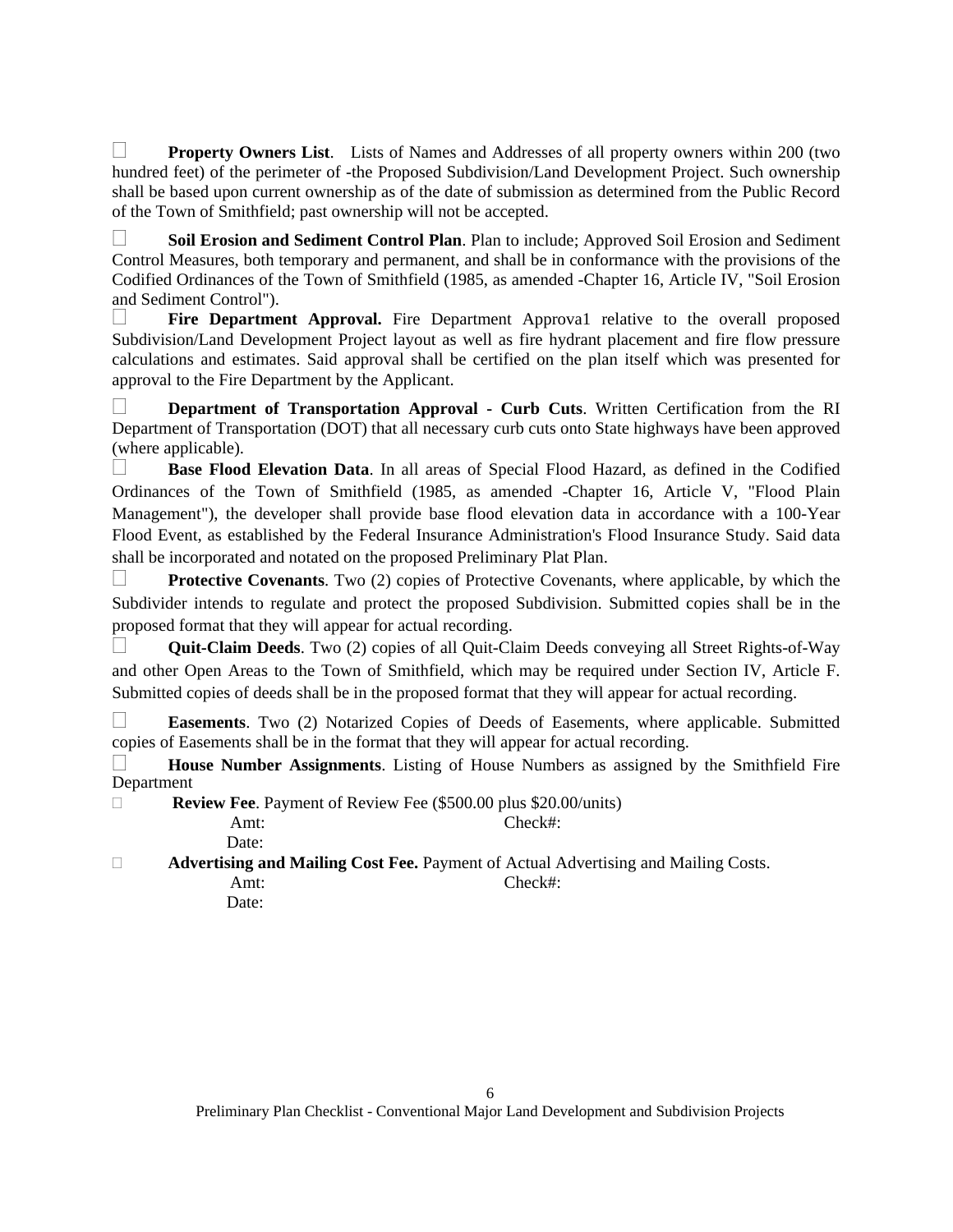## **I. FINAL PLAN CHECKLIST FOR MAJOR SUBDIVISION/LAND DEVELOPMENT PROJECTS**

The applicant shall submit to the Administrative Officer copies of final site plans and supporting materials as indicated below:

A. Plat Plans to be Recorded - One (1) copy of the final plat plan drawn on mylar to a scale of 1 inch to 40 feet. The scale may be modified with the permission of the Administrative Officer. In addition, eight (8) blue or blackline copies shall also be submitted. Each sheet shall be no larger than 24 inches by 36 inches, and a sufficient number of sheets shall be included to clearly show all of the information required. Sheets shall be numbered sequentially (e.g., sheet 1 of 3, 2 of 3, etc.). In addition, if final review is to be conducted by the Planning Board, 25 (twenty-five) legible reduced sets of all plans and information shall also be submitted and reduced to a minimum sheet size 18" x 24". The following information shall be shown on the plans:

1. Name and address of the proposed development

2. Notation that the subdivision is located in the Town of Smithfield, RI

3.\_\_\_\_ Name and address of property owner and applicant

4.\_\_\_\_ Name, address and telephone number of engineer or land surveyor

5.\_\_\_\_ Date of plan preparation, with revision date(s) (if any)

6.\_\_\_\_Graphic scale and true north arrow

7.\_\_\_\_ Plat and lot number(s) of the parcel(s) being developed

8.  $\blacksquare$  Zoning district(s) of the parcel(s) being developed. If more than one district, zoning boundary lines must be shown

9. Perimeter boundary lines of the subdivision or land development project, drawn so as to distinguish them from other property lines

10.\_\_\_\_Location and dimensions of existing property lines, easements and rights-of-way within or immediately adjacent to the parcel being subdivided

11.\_\_\_\_Location, width and names of proposed and existing streets within and immediately adjacent to the parcel being developed

12.\_\_\_\_Names of abutting property owners and property owners immediately across any adjacent streets

13.\_\_\_\_ Location of proposed permanent bounds

14.\_\_\_\_ Location of all interior lot lines and street lines with accurate dimensions indicated

15.\_\_\_\_ Location and number of all proposed lots, with accurate areas indicated

16.\_\_\_\_ Location and notation of type of easement(s) or existing easement(s) to remain (if any) with accurate dimensions and areas indicated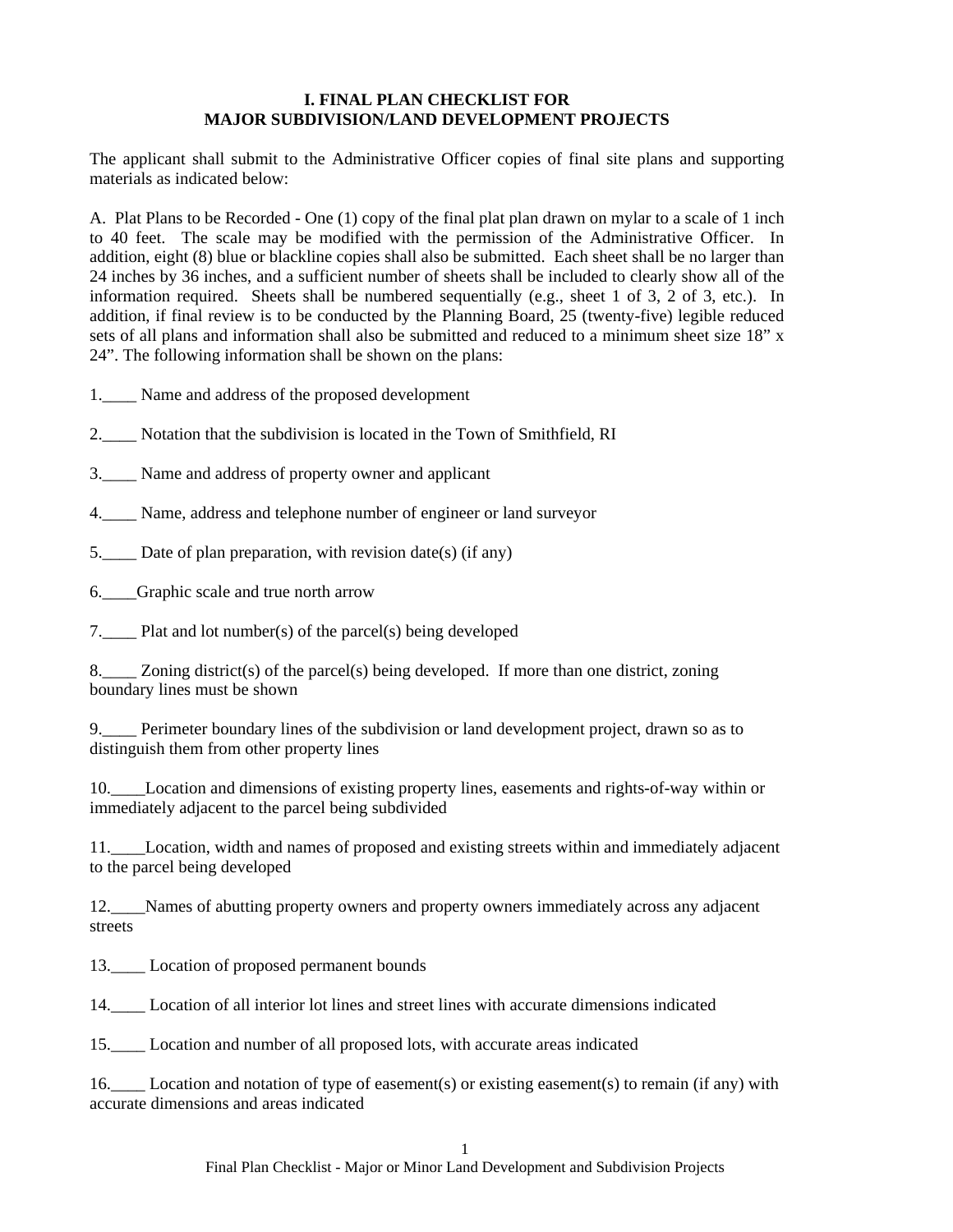17.\_\_\_\_ Location and notation of type of proposed open space areas

18.\_\_\_\_ Notation of special conditions of approval imposed by the Planning Board (if any)

19.\_\_\_\_ Notation of any permits and agreements with state and federal reviewing agencies (if any)

20. Phasing schedule (if any)

21.\_\_\_\_ Certification by a Professional Land Surveyor that all interior and perimeter lot lines and street lines of the land being subdivided have been designed to conform to a minimum of a Class I Survey, including the location of all proposed permanent monuments, and are certified as being correct, and is tied into the Town of Smithfield GIS vertical and horizontal control datum.

22.\_\_\_\_ AutoCAD File and Digital Format Disc of all drawings.

B. Construction Drawings - Eight (8) blue or blackline copies of construction plans drawn to a scale of 1 inch to 40 feet. The scale may be modified with the permission of the Administrative Officer. Each sheet shall be no larger than 24 inches by 36 inches, and a sufficient number of sheets shall be included to clearly show all of the information required. Sheets shall be numbered sequentially (e.g., sheet 1 of 3, 2 of 3, etc.).

1. Final construction plans as listed in the preliminary plat checklist, including plans of any additional improvements as required by the Planning Board as a condition of approval.

2.\_\_\_\_ Certification (stamp) of a Registered Professional Engineer that the construction drawings are correct

3. Street cross-sections, if required by the Planning Board

4.\_\_\_\_ Proposed landscaping plan, if required by the Planning Board

5.\_\_\_\_ Soil erosion and sediment control plan, if required by the Planning Board

6.\_\_\_\_ Proposed street trees

7.\_\_\_\_ Proposed street plan and profiles drawn at a scale of 1"=40' horizontal and 1"=4' vertical if required by the Planning Board

*Horizontal Scale:* 1" = 40' (one inch equals forty feet)

*Vertical Scale:*  $1'' = 4'$  (one inch equals four feet) with Cross-Sections every 100' (one hundred feet)

The horizontal plan and corresponding profile shall appear on the same design drawing. (*Note*: Horizontal Plan shall appear above and directly correspond to the vertical plan below it.)

Final Profile Plans shall show the following information. In order to insure legibility, additional sheets shall be used where necessary.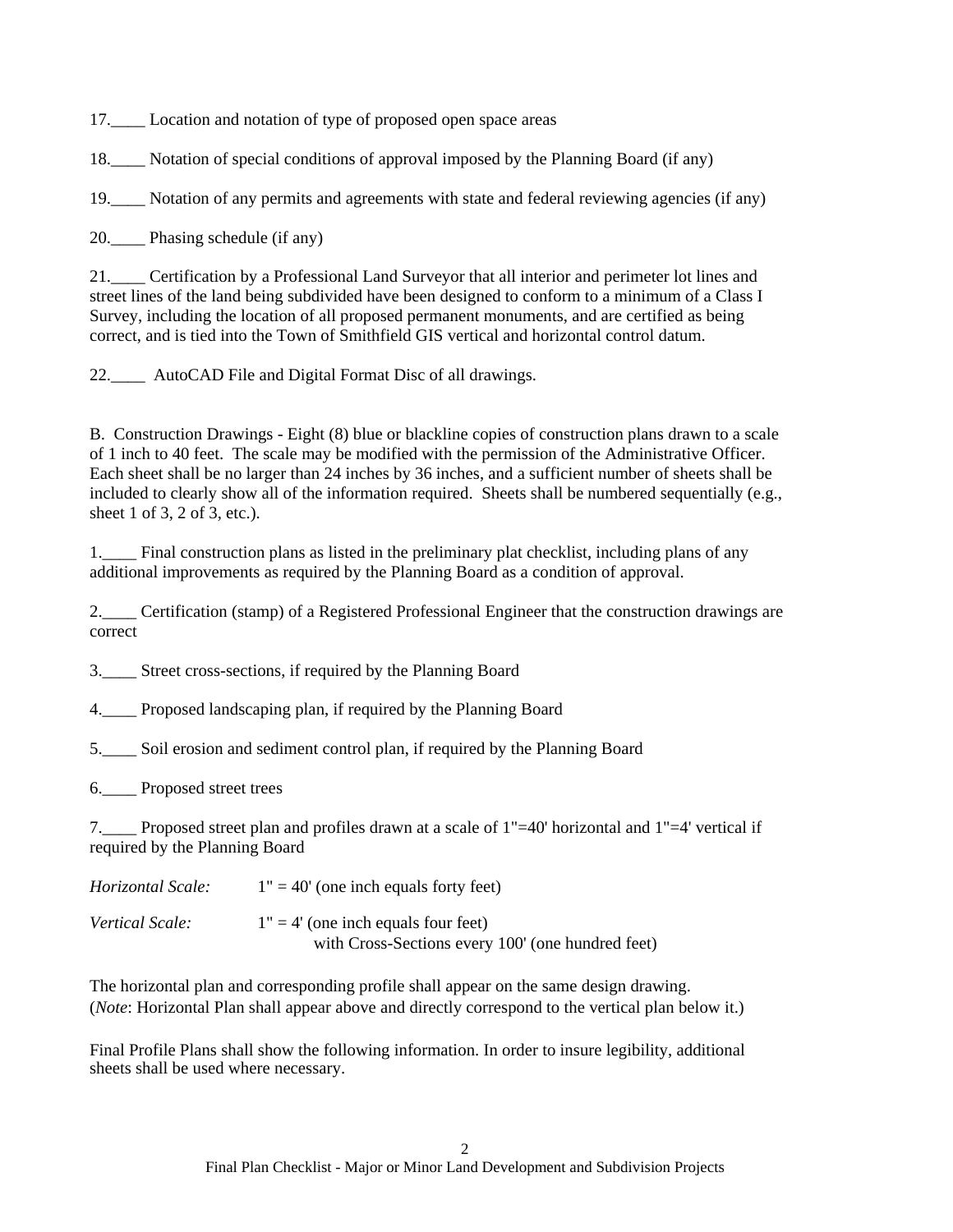# **HORIZONTAL PORTION OF FINAL STAGE PROFILE PLAN (Top Half of Sheet)**

1. **Bounds**. Location of Pertinent Existing and Proposed Permanent Bounds.

2. **Boundaries and Abutters**. Identification of pertinent Boundary Lines of Subdivision/Land Development Project and Names of Abutting Owners.

3. **Lots**. Delineation of Existing and Proposed Lot Lines on Horizontal Plan Section of Profile.

4. **Drainage Plan**. Depiction of Existing Drainage Patterns and the Proposed Drainage System of the Proposed Subdivision/Land Development Project Site and Abutting Land Areas whose surface drainage patterns may be affected by said Subdivision/Land Development Project.

5. **Measurements and Dimensions**. Delineation of Dimensions and Measurements as follows: Length and Width of relative streets and rights-of-way; Angles and Dimensions of all respective lot lines; curb lines, and subdivision boundaries; Location of Fire Hydrants; Location, Diameters, and Lengths of Water Lines, Sanitary Sewer Lines, Surface and Subsurface Drainage Facilities; Location, Dimensions, and Purpose Identification of all relative Easements.

6. **Curve Information**. Curve Data to include Lengths of Radii, Central Angles, Arc Lengths, and Tangent Distances as well as Radii and Angles of Intersection of Horizontal Curves.

7. **Miscellaneous**. Any other information or data requested by the Planning Board which is relevant to good land use planning and design.

# **VERTICAL PORTION OF FINAL STAGE PROFILE PLAN (Bottom Half of Sheet)**

8. **Grades/Contours**. Delineation of Existing and Proposed Grades/Contours.

9. **Dimensions and Measurements**. Location, Diameter, and Lengths of Water Lines, Sanitary Sewer Lines, Surface and Subsurface Drainage Facilities, and other pertinent Improvements, Structures, and Facilities.

10. **Curve Information**. Curve Data to include Lengths of Radii, Central Angles, Arc Lengths, and Tangent Distances as well as Radii and Angles of Intersection of Horizontal Curves*.* 

11. **Drainage Plan**. Depiction of Existing Drainage Patterns and the Proposed Drainage System of the Proposed Subdivision/Land Development Project Site and Abutting Land Areas whose surface drainage patterns may be affected by said Subdivision Land Development Project.

12. **Miscellaneous**. Any other information or data requested by the Planning Board which is relevant to good land use planning and design.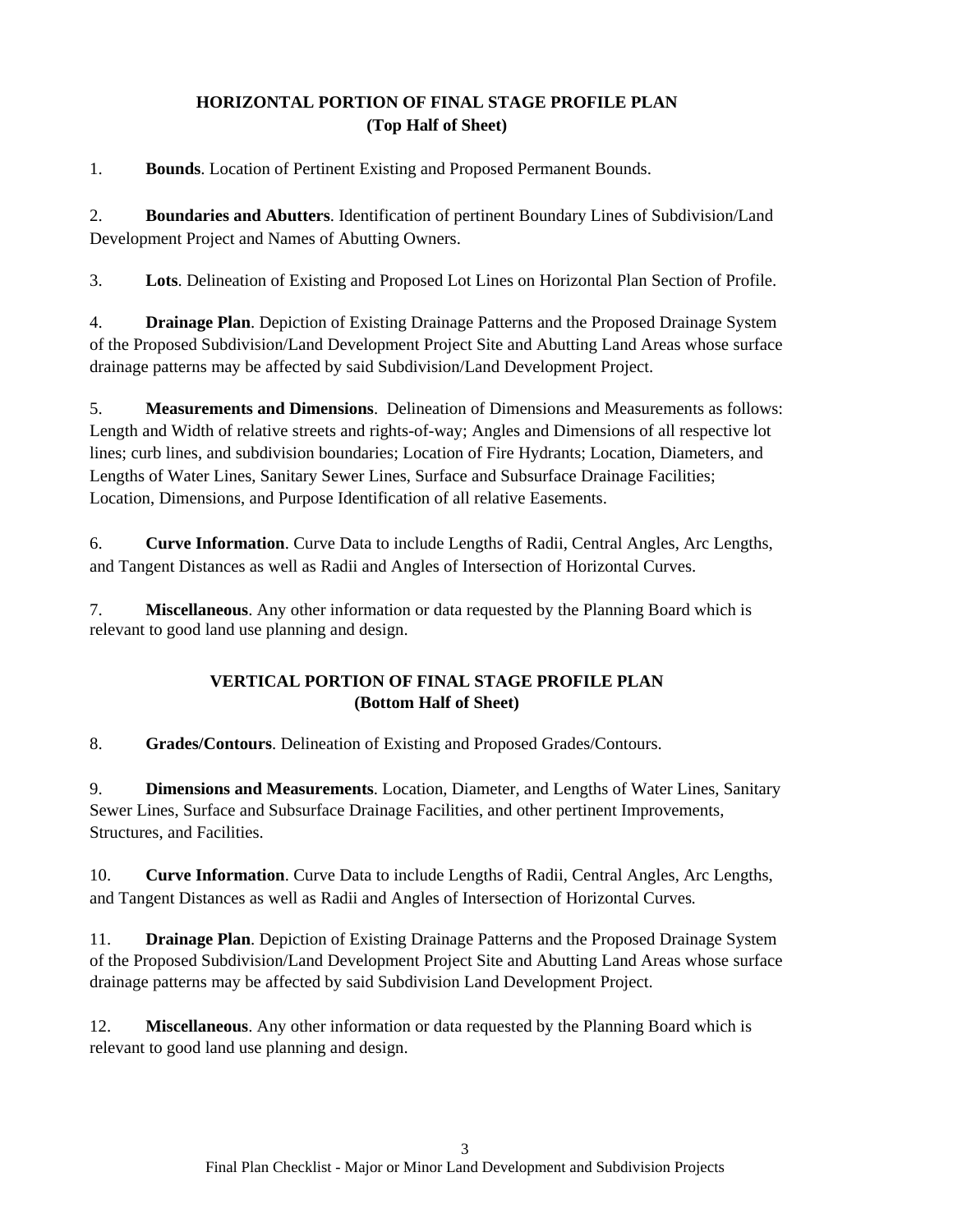## C. Supporting Materials

1.\_\_\_\_ Certificate of the Tax Collector showing that all taxes due on the parcel being subdivided have been paid for a period of five (5) years prior to filing of the final plat and that there are no outstanding municipal liens on the parcel

2.\_\_\_\_ Two original signed copies of all legal documents describing the property, creating a Homeowners' Association, proposed easements and rights-of-way, dedications, restrictions or other required legal documents

Specify:

3.\_\_\_\_ Two signed copies of an irrevocable offer to convey to the Town all public streets and/or other public improvements, accompanied by a metes and bounds description of said areas

4.\_\_\_\_ Deed transferring land proposed for dedication to the Town or other qualified group or agency for open space purposes

5. \_\_\_\_ 911 Emergency Numbers. Proof of notification to Police, Fire, Ambulance and the Planning Board with proposed new road names, if any, and all new house numbers assigned to each building lot or dwelling. To be shown on plans with a square box.

6. General Application for Subdivision Review

D. Payment of Required Fees - Payment of the following fees or posting of financial guarantees, if required, to be prior to endorsement by the Planning Board and recording of final plans:

1. Administrative Fee

2. Final plat recording fee - Amount

3.\_\_\_\_ Performance bond or other financial guarantees

Initial amount

Date set by Planning Board\_\_\_\_\_\_\_\_\_\_\_\_\_\_\_\_\_\_\_\_\_\_\_\_\_\_\_\_\_\_\_\_\_\_\_\_\_

Date of Expiration of Surety

4.\_\_\_\_Fees in-lieu-of land dedication (if required) Amount \_\_\_\_\_\_\_\_\_\_\_\_\_\_\_\_\_\_\_\_\_\_\_\_\_\_

5. Inspection fee - Amount

6.\_\_\_\_Maintenance bond for acceptance of public improvements (if applicable)

Amount